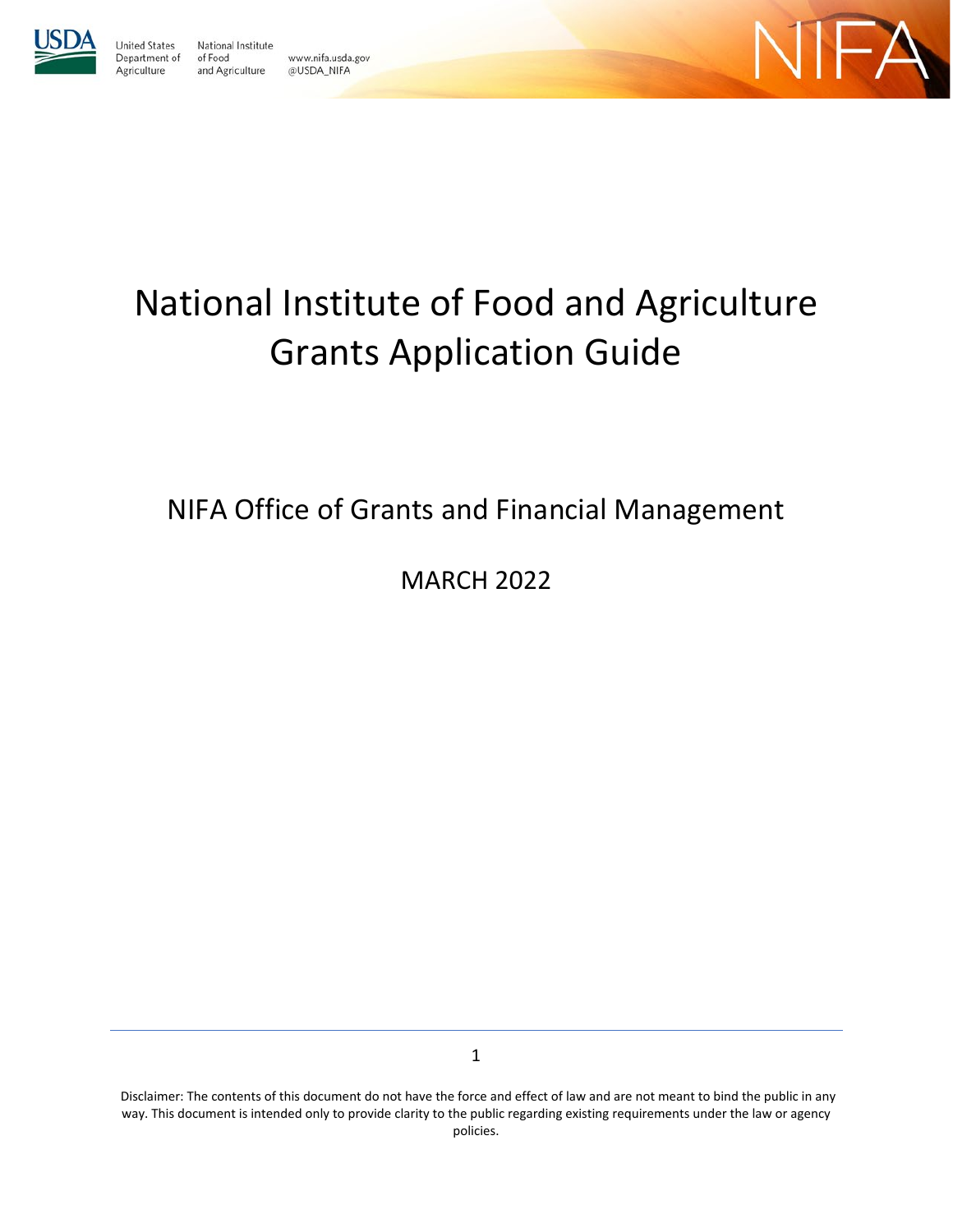

Agriculture

**United States** National Institute Department of of Food and Agriculture @USDA\_NIFA

www.nifa.usda.gov



# TABLE OF CONTENTS

| $\mathbf{I}$ . |  |
|----------------|--|
| ΙΙ.            |  |
| III.           |  |
|                |  |
|                |  |
|                |  |
|                |  |
|                |  |
| IV.            |  |
|                |  |
|                |  |
|                |  |
| V.             |  |
|                |  |
|                |  |
|                |  |
| VI.            |  |
|                |  |
|                |  |
|                |  |
| VII.           |  |
|                |  |
|                |  |

2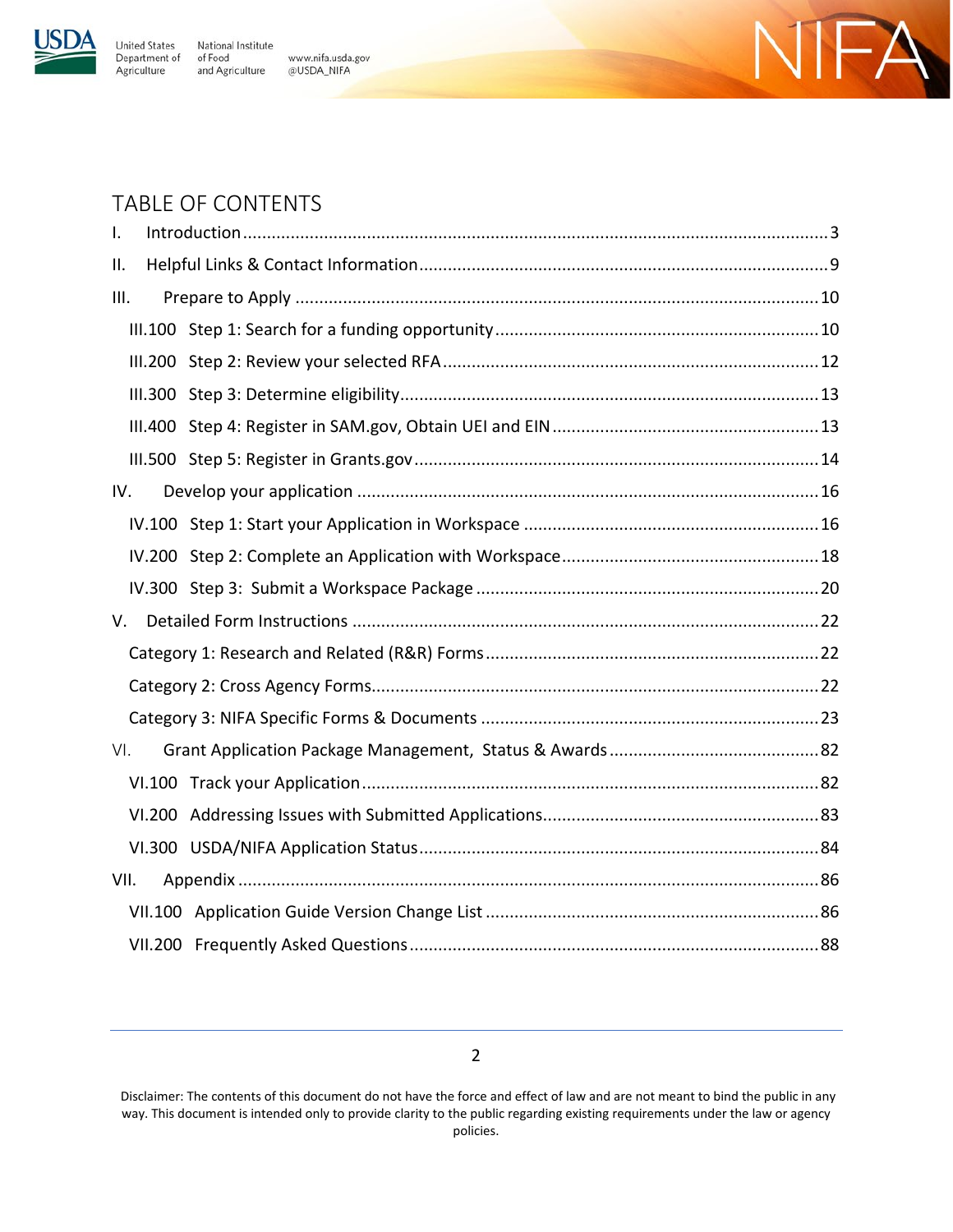

**Jnited States** National Institute Department of of Food and Agriculture Agriculture

www.nifa.usda.gov @USDA\_NIFA



# <span id="page-2-0"></span>I. Introduction

This Application Guide will help you prepare and submit Grant applications to NIFA through Grants.gov. Where appropriate, relevant sections of the Grants.gov User Guide & NIFA Policy guide have been incorporated by reference.

Applicants for all types of NIFA grants can use this guide to prepare for the pre-award and application processes.

# I.100 Acronyms Used in this Guide

- ADO: Authorized Departmental Officer
- AFRI: Agriculture and Food Research Initiative
- AO: Authorizing Official
- AOR: Authorized Organizational Representative
- CFDA: Catalog of Federal Domestic Assistance
- FO: Funding Opportunity
- IRB: Institutional Review Board
- NIFA: National Institute of Food and Agriculture
- OGFM: Office of Grants and Financial Management
- OMB: Office of Management and Budget
- RFA: Request for Application
- SAM: System for Awards Management
- SBIR: Small Business Innovation and Research
- UEI: Universal Entity Identifier
- USDA: U.S. Department of Agriculture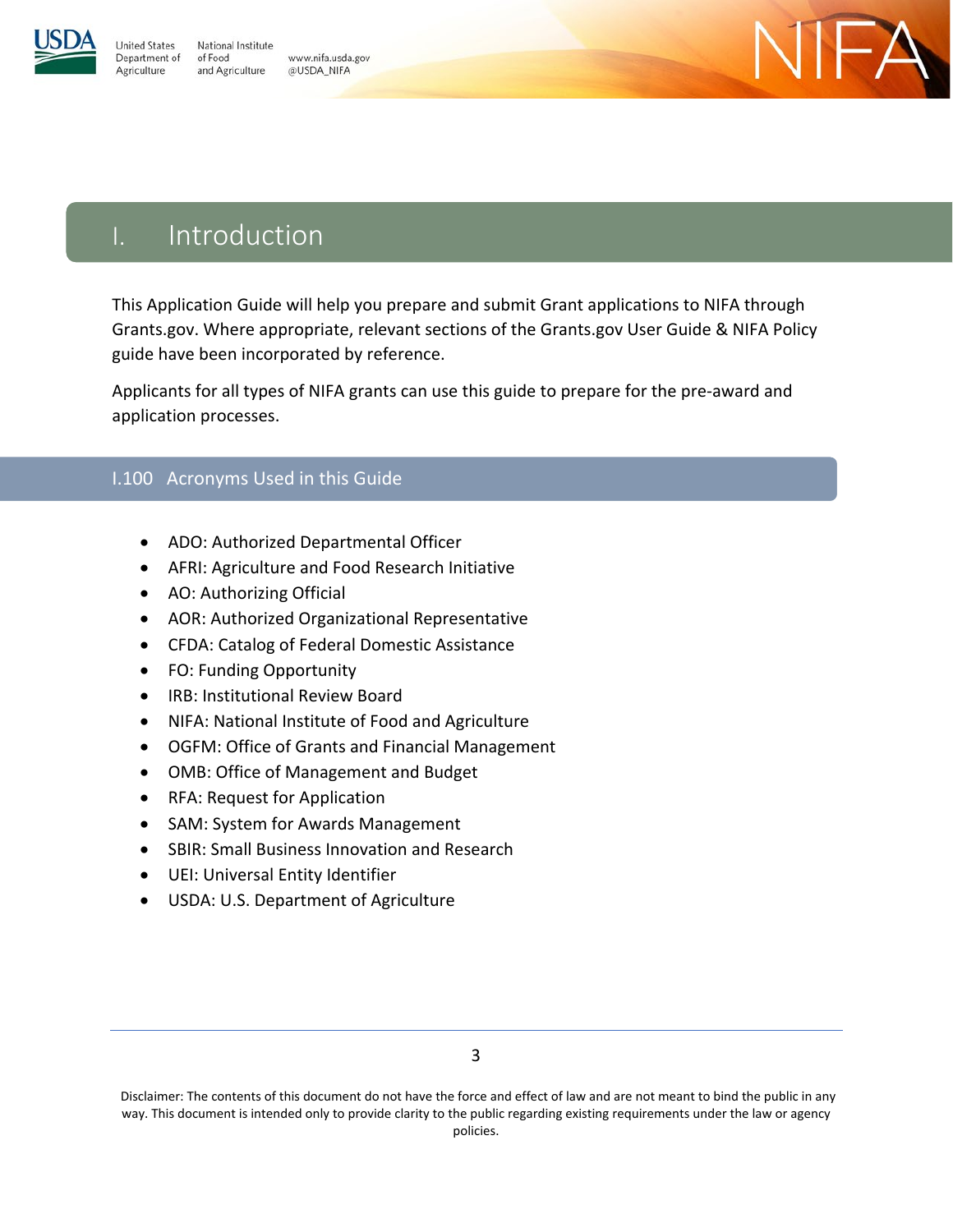National Institute **Jnited States** Department of of Food and Agriculture



## I.200 Glossary of Applicant Resources

www.nifa.usda.gov

@USDA\_NIFA

Applicants to NIFA grant opportunities will have access to a variety of websites and guides to help them through the grant process. A brief list of these essential resources is below.

#### **Grants.gov**

Agriculture

Grants.gov is a government website that provides a centralized location for grant seekers to find and apply for federal funding opportunities. Today, the Grants.gov system houses information on over 1,000 grant programs and vets grant applications for federal grant-making agencies.

NIFA's funding opportunities are posted to Grants.gov, and applications can be submitted through the Grants.gov Workspace portal.

#### **NIFA Policy Guide**

The NIFA Federal Assistance Policy Guide describes the statutory and regulatory responsibilities of NIFA federally funded recipients.

The Policy Guide continues to provide comprehensive guidance on roles and responsibilities, application and review processes, award notification and administration procedures, award terms and conditions, uniform administrative requirements, allowable costs, reporting requirements, close-out procedures and audit requirements.

The latest version of the NIFA Policy Guide can be found at [NIFA's Federal Assistance Policy](https://nifa.usda.gov/resource/nifa-federal-assistance-policy-guide)  [Guide page.](https://nifa.usda.gov/resource/nifa-federal-assistance-policy-guide)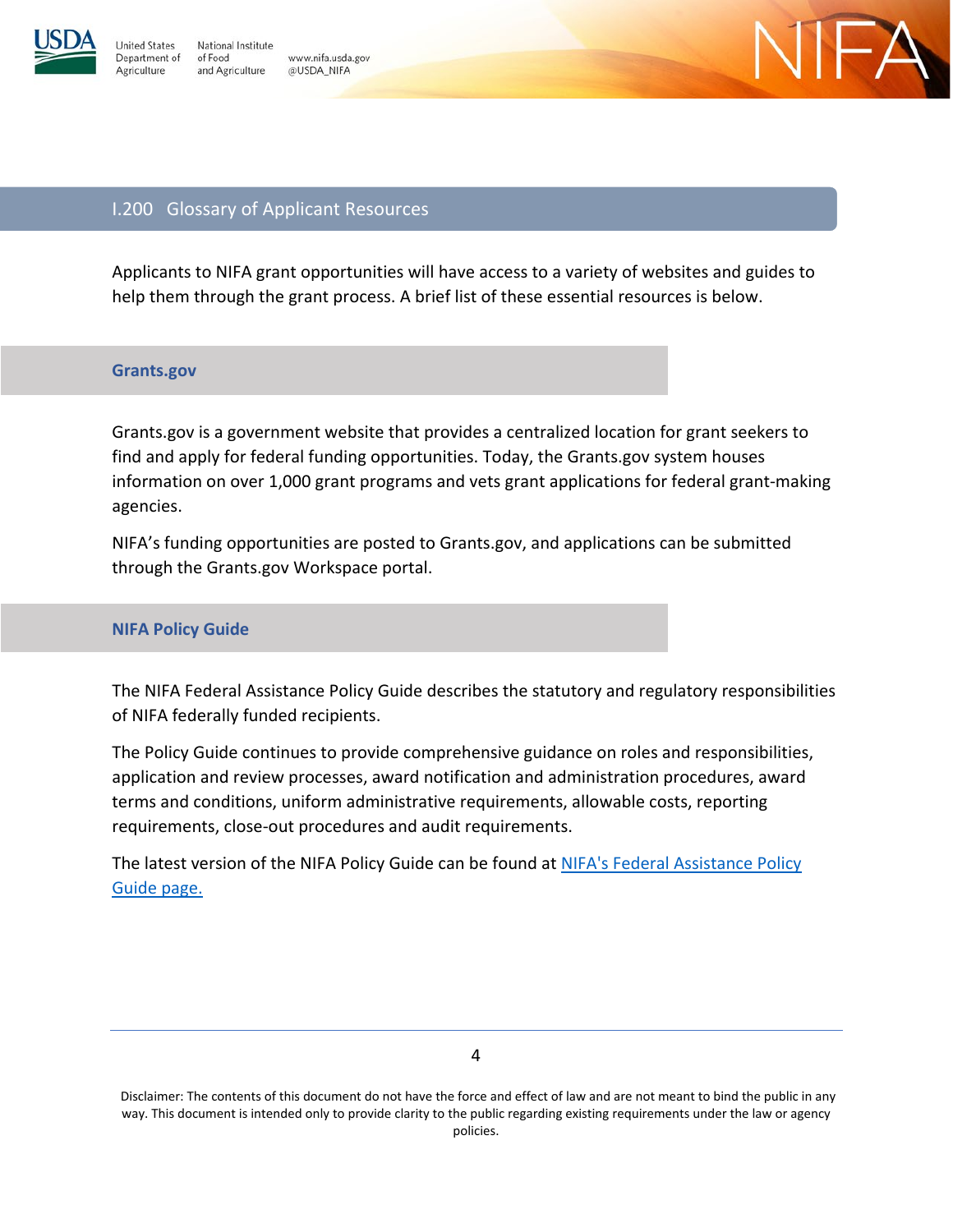

National Institute **Jnited States** Department of of Food and Agriculture Agriculture

www.nifa.usda.gov @USDA\_NIFA



**Request for Applications (RFA)**

A request for applications (RFA) is a notice that provides potential applicants with detailed information about an opportunity to submit an application for Federal financial assistance.

The notice generally includes the purpose, eligibility, restrictions, focus areas, evaluation criteria, and regulatory information and instructions on how to apply.

NIFA's upcoming RFAs are posted on [NIFA's RFA List.](https://nifa.usda.gov/rfa-list)

## **Terms and Conditions**

Award terms and conditions are determined by statutory, regulatory, and agency requirements, as well as each grant's circumstances. Terms and conditions dictate important items related to your grant, including method of payment, reporting frequency and content, and prior approval requirements.

References to the terms and conditions of your award are located on the Notice of Award. NIFA's general award terms and conditions apply to all research and research-related (i.e., research, education, and extension) grants, cooperative agreements, and special projects, awarded to institutions of higher education, hospitals, and other non-profit and for-profit organizations, except Capacity, 1890 Facilities, and Small Business Innovation Research Programs (SBIR). More information can be found on [NIFA's Terms and Conditions](https://nifa.usda.gov/terms-and-conditions) page.

5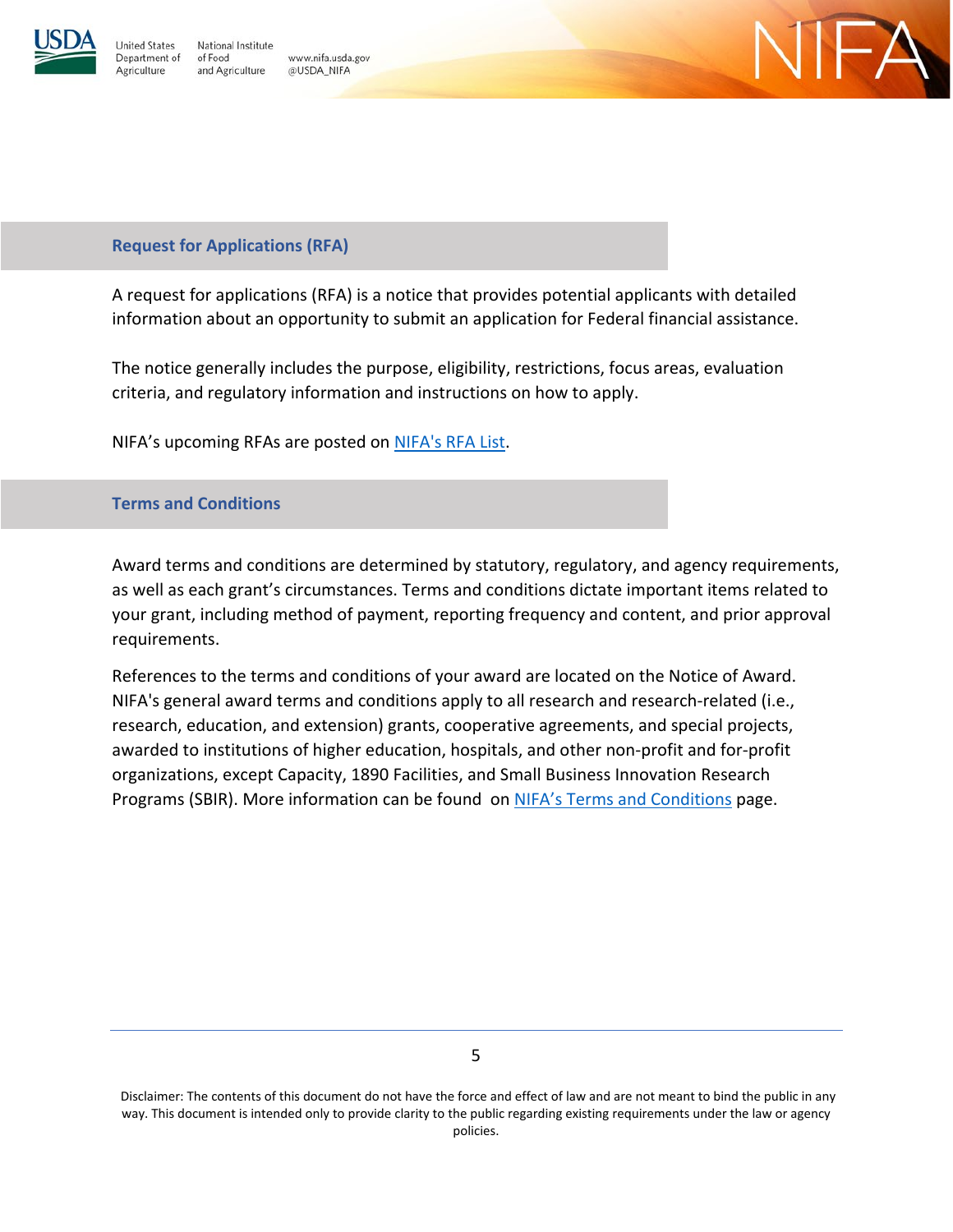

**Inited States** 

Agriculture



## I.300 Grant Types and Requirements Overview

NIFA offers three types of grants to support food and agricultural programs.

- [Competitive Grants:](https://nifa.usda.gov/types-federal-assistance#Competitive) Applicants compete for limited grant funds. Applications are subject to a rigorous peer review process.
- [Non-Competitive Grants:](https://nifa.usda.gov/types-federal-assistance#Non-Competitive) Non-competitive grants are directed by Congress to support designated institutions for research, education, or extension on topics of importance to a state or region.
- [Capacity Grants:](https://nifa.usda.gov/types-federal-assistance#Capacity) These grants are intended for land-grant institutions, schools of forestry, and schools of veterinary medicine to fund research and extension activities. The amount of funds provided to each institution is determined by a formula, which is often statutorily defined. Capacity grants were formerly called Formula Grants.

## I.400 The NIFA Grants Process

NIFA has a four-stage grant process that applies to grants and cooperative agreements administered by the agency.

Before applying to a funding opportunity with NIFA, it's important to familiarize yourself with the grant and pre-award process.

The stages of the grant process are:

- 1. Pre-Award
- 2. Award
- 3. Post-Award
- 4. Close Out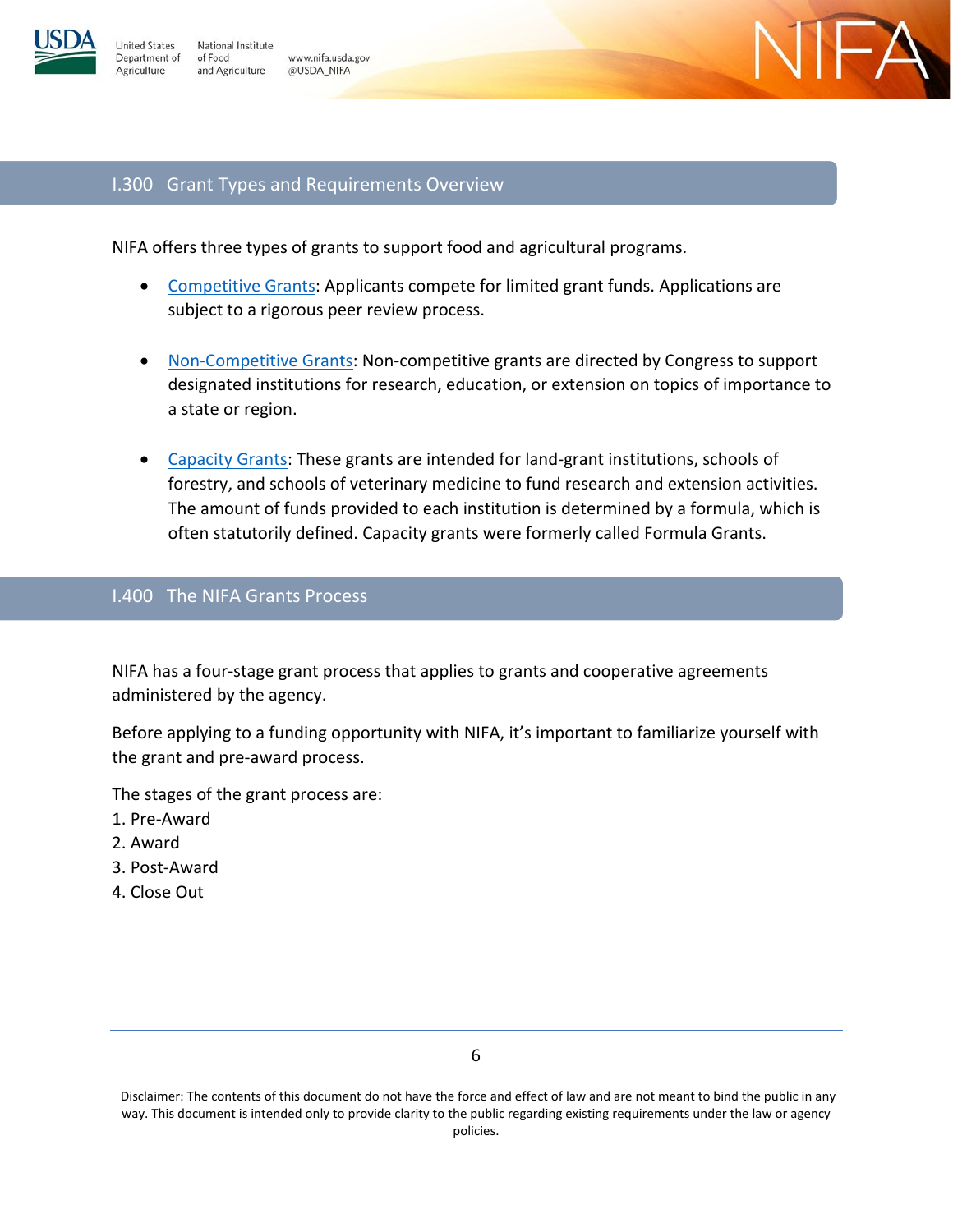

**United States** National Institute Department of of Food and Agriculture Agriculture

www.nifa.usda.gov @USDA\_NIFA



# **Grants Process**



This Grant Application guide covers the initial "Pre-Award" Phase of NIFA's grant process. Successful applicants will work closely with NIFA program staff to navigate the Award, Post-Award and Close Out Processes.

NIFA program staff are key resources for questions related to funding opportunities that may arise during the pre-award application process. Information on how to contact the NIFA program staff responsible for a given funding opportunity can be found in the Request for Application (RFA) for that opportunity.

The Pre-Award Phase consists of the following steps:

- [III.100: Search for a Funding Opportunity](#page-9-1)
- [III.200: Review RFA](#page-11-0)
- [III.300: Determine Eligibility](#page-12-0)
- [III.400: Register in SAM.gov & Obtain UEI and EIN](#page-12-1)
- [III.500: Register in Grants.gov](#page-13-0)
- [IV.100: Complete Forms in Grants.gov](#page-15-1)
- [IV.300: Submit Application in Workspace](#page-19-0)
- [VI.100: Confirm and Track Submission](#page-81-1)
- [VI.300: Receive Application Decision](#page-83-1)

7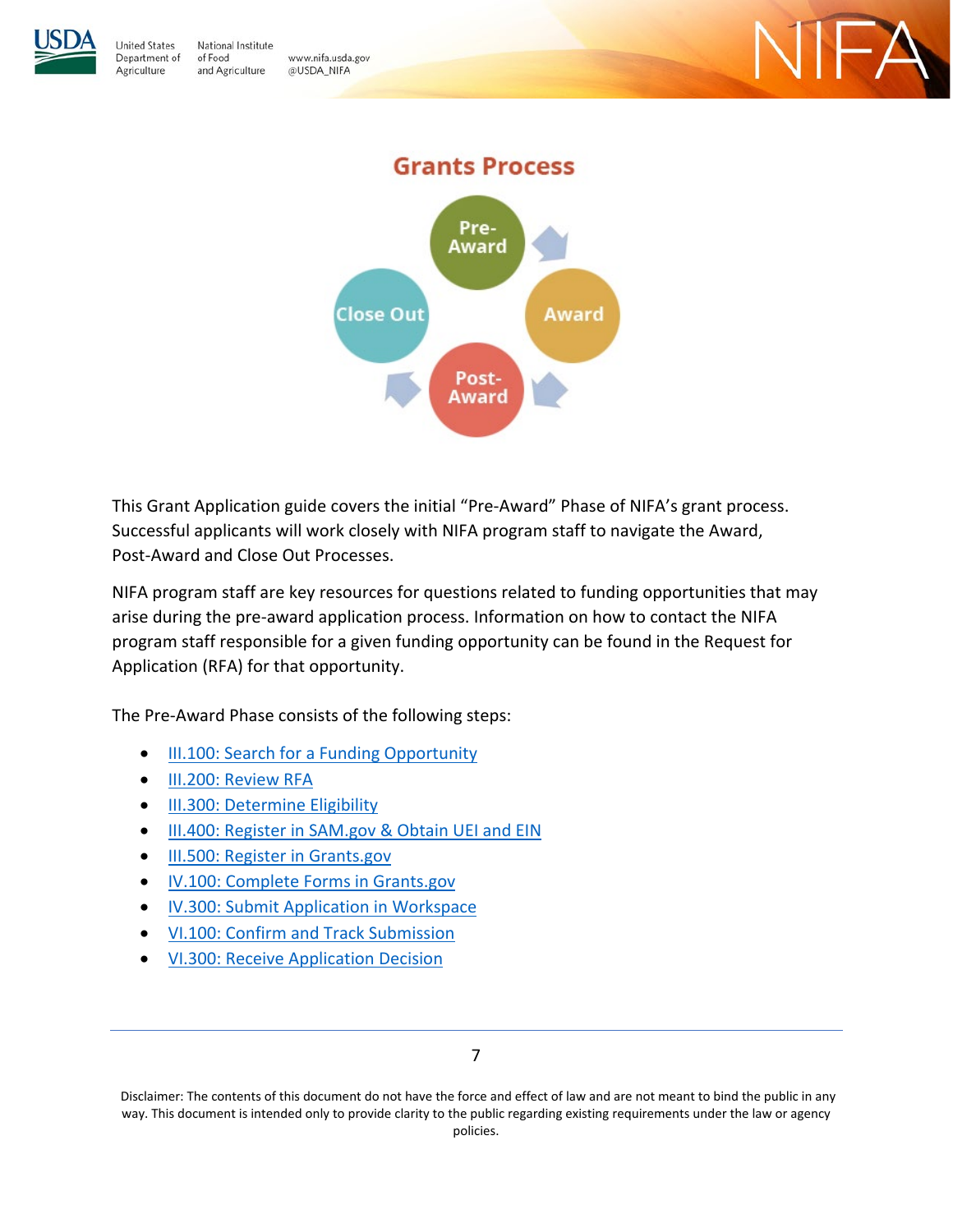

**United States** National Institute Department of of Food Agriculture and Agriculture

www.nifa.usda.gov

@USDA\_NIFA

 $-\Delta$ 

# **Pre-Award Applicant Roadmap**



## I.500 Top Tips for Grant Applicants

- Refer to the Request for Applications (RFA) for your funding opportunity to find the most critical information needed to prepare your application. RFAs provide application deadlines, a list of required forms, attachment formatting requirements and contact information for NIFA program staff.
- Allow enough time to complete all required steps before the close of the application deadline. Some steps, like registering your organization on SAM.gov, can take 4-6 weeks to complete.
- Questions about applicant eligibility or the specific funding program that you are interested in should be directed to the NIFA program staff listed in the RFA.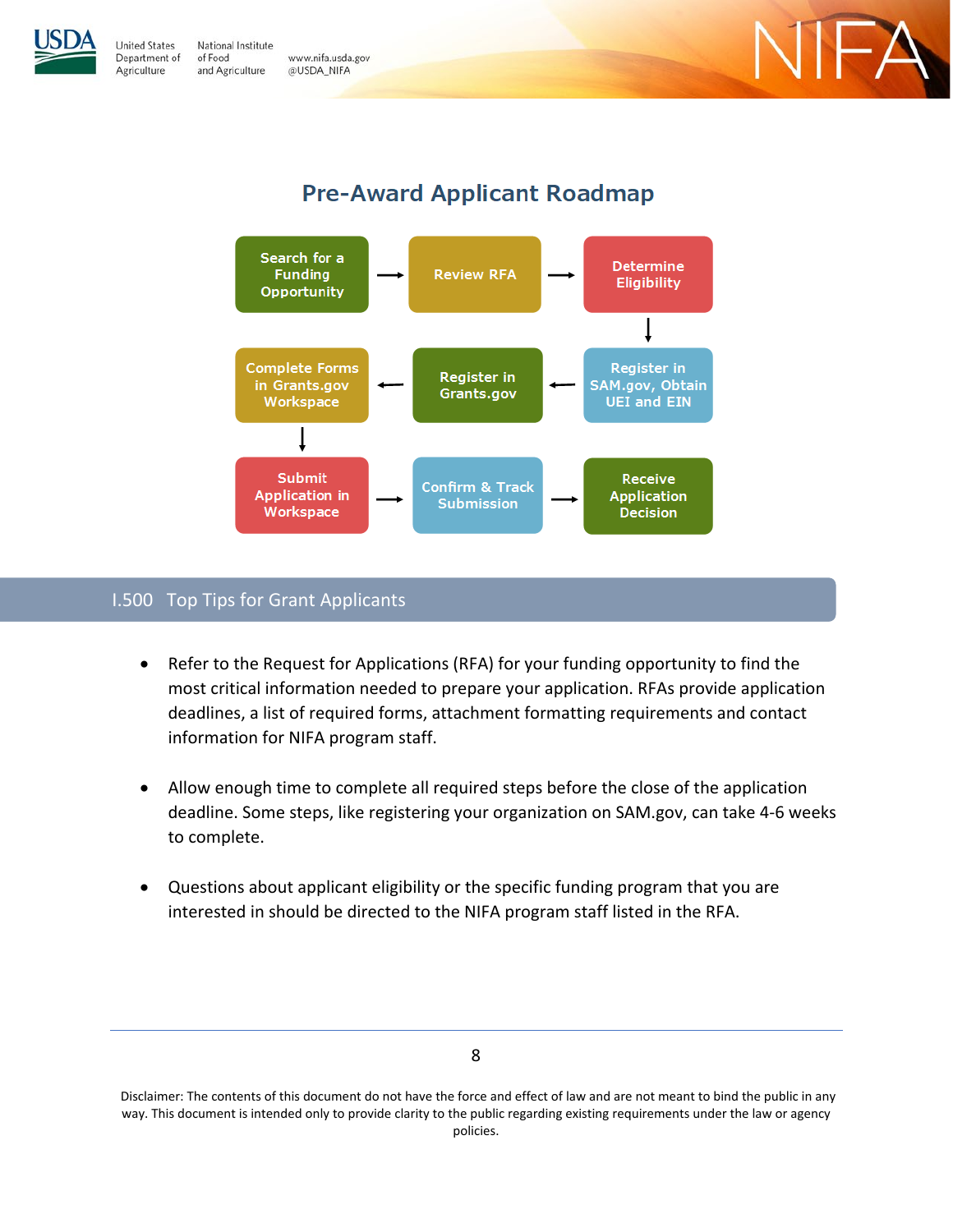

National Institute **Jnited States** Department of of Food and Agriculture Agriculture

 $-\Delta$ 

# <span id="page-8-0"></span>II. Helpful Links & Contact Information

www.nifa.usda.gov

@USDA\_NIFA

NIFA and Grants.gov provide a variety of resources to assist grant applicants. Please review the resources below or contact NIFA's Office of Grants and Financial Management (OGFM) staff with any questions that may arise during the grant application process.

NIFA Resources

- [Search for funding opportunities](https://nifa.usda.gov/grants/funding-opportunities)
- [General Grant Writing Tips for NIFA Competitive Grant Proposals](https://nifa.usda.gov/sites/default/files/resource/General-Grant-Writing-Tips-for-Success.pdf)
- [Overview of the NIFA Peer Review Process for Competitive Grant Applications](https://nifa.usda.gov/sites/default/files/resource/The%20NIFA%20Peer%20Review%20Process%20for%20Competitive%20Grant%20Applications-07062021.pdf)

# Grants.gov Resources

- [How to apply for grants](https://www.grants.gov/web/grants/applicants/apply-for-grants.html)
- [How to register on Grants.gov](https://www.grants.gov/web/grants/learn-grants.html)
- [Grants.gov training videos](https://www.youtube.com/playlist?list=PLNSNGxQE7NWlPcYxVJsglJbRc6cPcfC8X)
- [How to use Grants.gov Workspace](https://www.grants.gov/web/grants/applicants/workspace-overview.html)
- [Grants.gov FAQs](https://www.grants.gov/web/grants/applicants/applicant-faqs.html)
- [Grants.gov Help](https://www.grants.gov/web/grants/support.html)

# Contact Information

- Questions about Grants.gov or Workspace: [Grants.gov Help: Support@Grants.gov](mailto:Grants.gov%20Help:%20Support@Grants.gov)
- General questions about the NIFA grant application process: [NIFA Office of Grants and Financial Management \(OFGM\) Support:](mailto:grantapplicationquestions@usda.gov)  [GrantApplicationQuestions@usda.gov](mailto:grantapplicationquestions@usda.gov)
- Questions about the SBIR program: [Small Business Innovation and Research \(SBIR\) Support](https://nifa.usda.gov/program/small-business-innovation-research-program-sbir)

Request for Funding Applications (RFAs) and Funding Opportunity (FO) announcements will contain contact information of NIFA program staff working on a particular funding opportunity. All specific questions regarding that funding opportunity should be directed to NIFA program staff.

<sup>9</sup>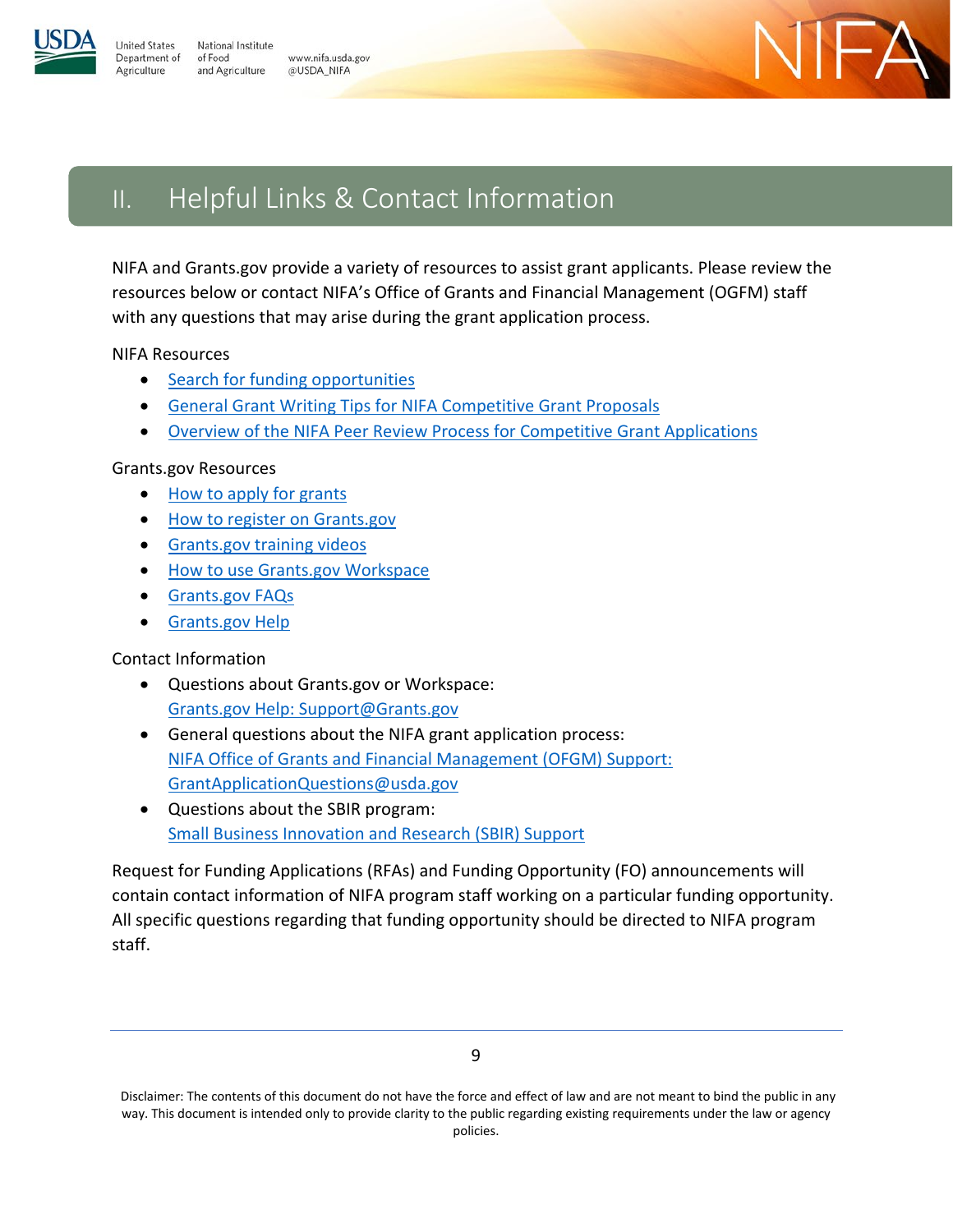

**Jnited States** National Institute Department of of Food and Agriculture Agriculture



# <span id="page-9-0"></span>III. Prepare to Apply

The Pre-Application process consists of several steps. It's critical for applicants to understand this process and to be aware of the time that it will take to complete each step.

# <span id="page-9-1"></span>III.100 Step 1: Search for a funding opportunity

www.nifa.usda.gov

@USDA\_NIFA

Applicants can locate funding opportunities and RFAs through [Grants.gov.](https://www.grants.gov/web/grants/search-grants.html) Grants.gov lists opportunities from many different federal agencies, including NIFA.

In [Grants.gov,](https://www.grants.gov/web/grants/search-grants.html) you can search for funding opportunities by navigating to the "Search Grants" tab of the website.

|                            | <b>GRANTS.GOV®</b><br>FIND, APPLY, SUCCEED." |                      |
|----------------------------|----------------------------------------------|----------------------|
| <b>HOME</b>                | <b>LEARN GRANTS▼</b>                         | <b>SEARCH GRANTS</b> |
|                            | GRANTS.GOV > Search Grants                   |                      |
|                            | <b>SEARCH GRANTS</b>                         |                      |
|                            | <b>BASIC SEARCH CRITERIA:</b>                |                      |
| Keyword(s):                |                                              |                      |
| <b>Opportunity Number:</b> |                                              |                      |
| CFDA:                      |                                              |                      |
|                            |                                              | <b>SEARCH</b>        |

On this page, applicants can search by keyword, Funding Opportunity Number (FO) number or Catalog of Federal Domestic Assistance (CFDA) number. Search results can be filtered by Opportunity Status, Funding Instrument type, Eligibility, Category, and Agency.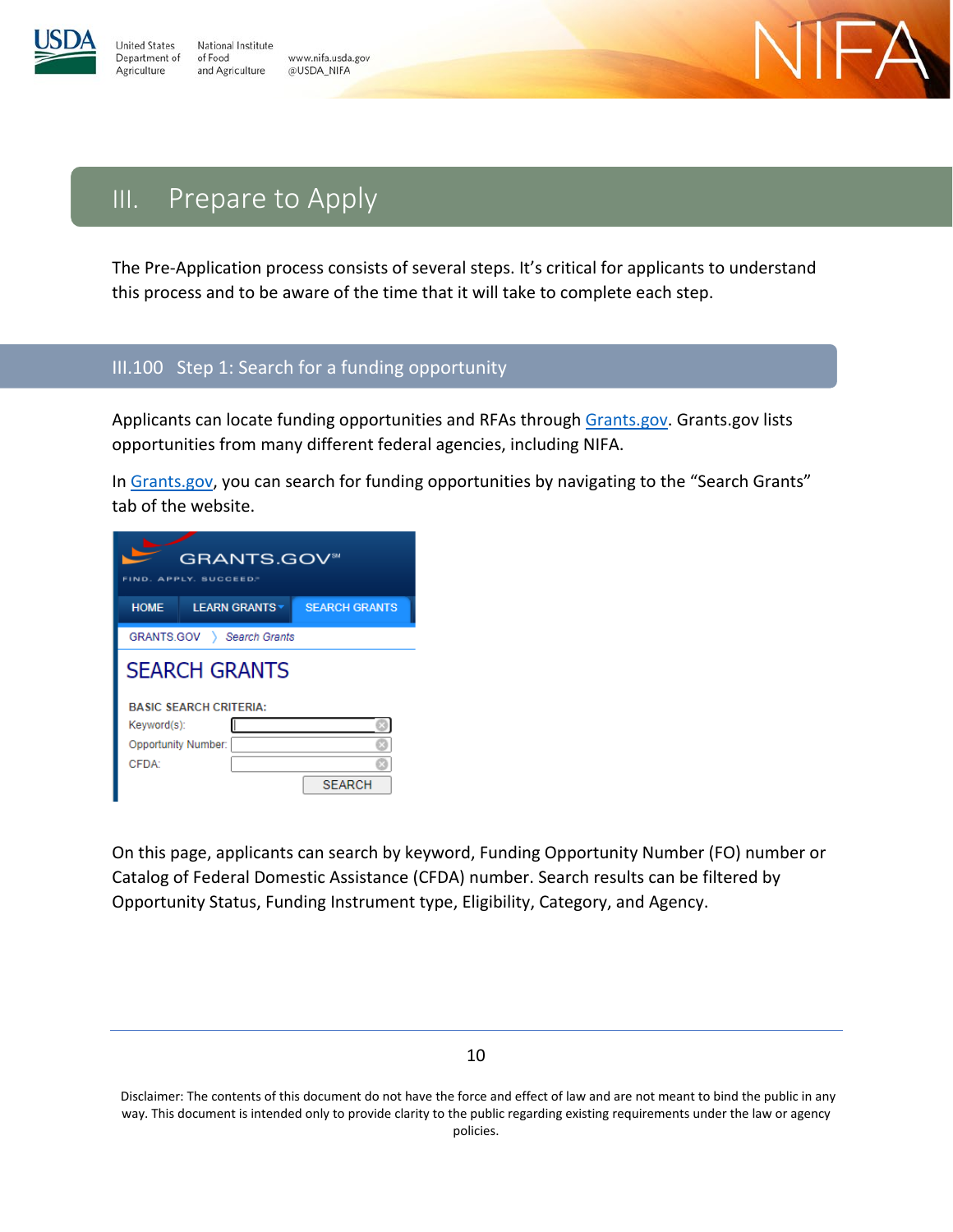

**Jnited States** 

Agriculture

Department of

National Institute of Food www.nifa.usda.gov and Agriculture @USDA\_NIFA



You can find current NIFA funding opportunities by filtering results by Agency ("NIFA") and Opportunity Status. Choose Opportunity Status "Posted" to view Current Opportunities and the status "Forecast" to view anticipated funding opportunities.

This Grants.gov search for NIFA funding opportunities will provide search results that include the following information:

- Opportunity Number
- Opportunity Title
- Agency: USDA: NIFA
- Opportunity Status
- Posted Date
- Close Date

#### • AGENCY: [X] National Institute of Food and Agriculture

|                                     |                                                                                                   |                      | Search Tips   Export Detailed Data |               | Save Search »     |
|-------------------------------------|---------------------------------------------------------------------------------------------------|----------------------|------------------------------------|---------------|-------------------|
| SORT BY:   Posted Date (Descending) | Update Sort<br><b>DATE RANGE:</b><br>◡                                                            | All Available        |                                    | $\checkmark$  | Update Date Range |
| <b>1 - 9 OF 9 MATCHING RESULTS:</b> |                                                                                                   |                      |                                    |               |                   |
| Opportunity Number                  | Opportunity Title                                                                                 | Agency               | Opportunity<br><b>Status</b>       | Posted Date 1 | Close Date        |
| USDA-NIFA-HSI-008701                | Hispanic-Serving Institutions Education Grants Program                                            | USDA-<br><b>NIFA</b> | Posted                             | 11/10/2021    | 01/28/2022        |
| USDA-NIFA-BRAP-008702               | Biotechnology Risk Assessment Research Grants Program                                             | USDA-<br><b>NIFA</b> | Posted                             | 11/10/2021    | 02/15/2022        |
|                                     | USDA-NIFA-SLBCD-008682 Assistive Technology Program for Farmers with Disabilities<br>(AgrAbility) | USDA-<br><b>NIFA</b> | Posted                             | 11/03/2021    | 01/13/2022        |

After selecting a given opportunity, the user will be taken to the "View Opportunity Page" which will provide a synopsis of the FO.

On the "View Opportunity Page" for the selected FO, you can find tabs for:

- Synopsis: Provides basic information on the FO, including posting and closing dates, award ranges, basic eligibility information and a description of the finding program.
- Version History: Displays modifications or previous versions of the FO, if applicable.
- Related Documents: Provides a link to download a PDF copy of the RFA.
- Package: Provides a link to apply.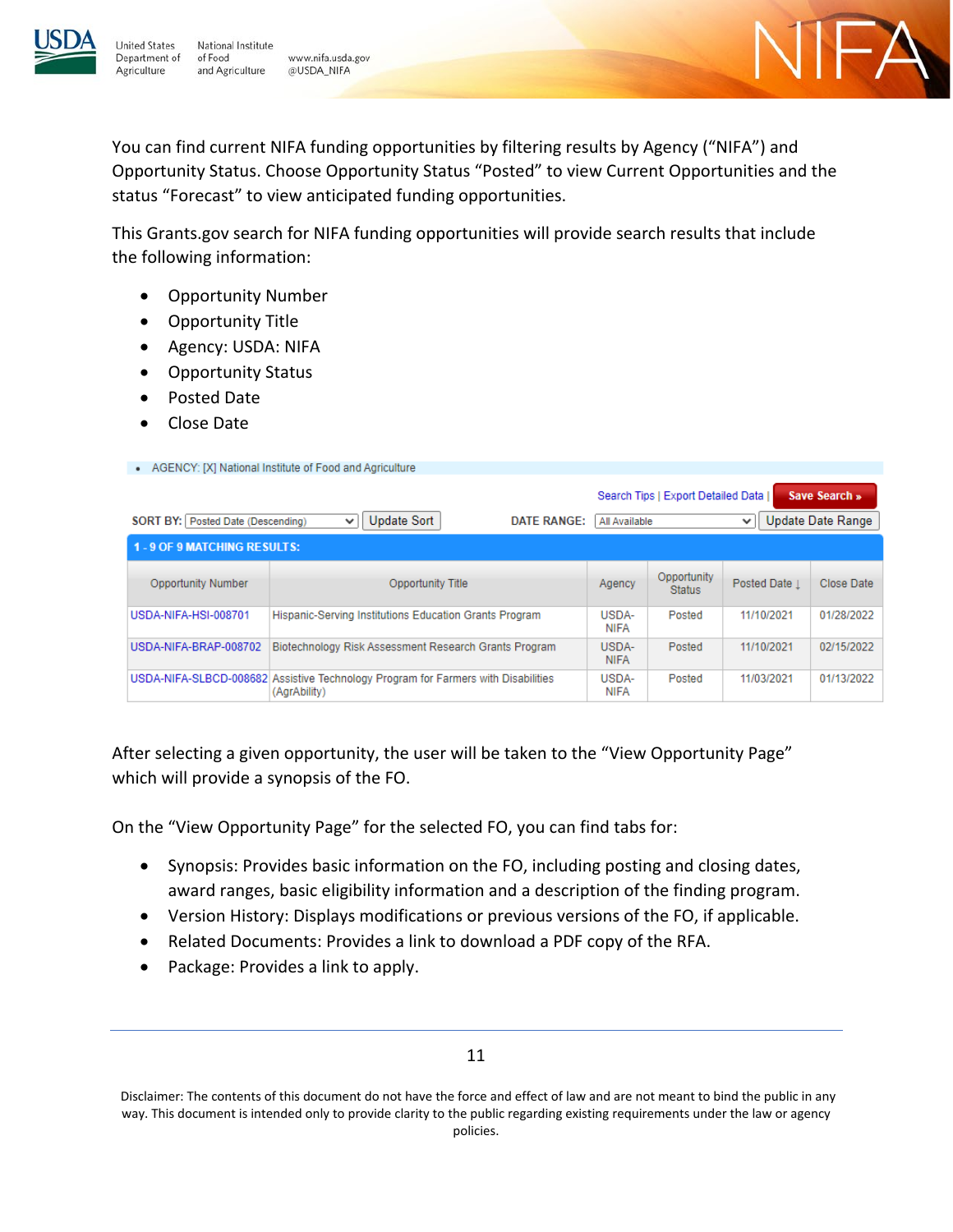

**Jnited States** Department of

Agriculture

National Institute of Food www.nifa.usda.gov and Agriculture @USDA\_NIFA



Applicants can also search for FOs through [NIFA's Funding Opportunity Search.](https://nifa.usda.gov/grants/funding-opportunities) On the NIFA website, you can search by keyword, Funding Opportunity (FO) number or Catalog of Federal Domestic Assistance (CFDA) number.

Funding opportunity listings available through NIFA's search function will contain the same information as is contained in the Grants.gov Funding Opportunity search.

# <span id="page-11-0"></span>III.200 Step 2: Review your selected RFA

The RFA will provide detailed instructions on preparing and submitting your application. The RFA for can be downloaded in the "Related Documents" tab of the Grants.gov funding opportunity page, or through NIFA's grant opportunity page by clicking the "View RFA" button.

Each RFA will list:

- All forms required for a complete application
- A detailed funding opportunity description
- Award information and eligibility criteria
- Application and submission guidance
- Application review requirements
- Evaluation criteria
- Award administration
- Any other information relevant to the funding opportunity.
- Application deadline: [More information on deadlines can be found in this guide.](#page-19-0)
- Contact information for NIFA Program Staff

Questions regarding information provided in the RFA should be directed to NIFA program staff.

Program staff contact information can be found in the Appendix I: Agency Contact section of the RFA.



 **Note: RFA instructions always supersede application instructions in this guide.**

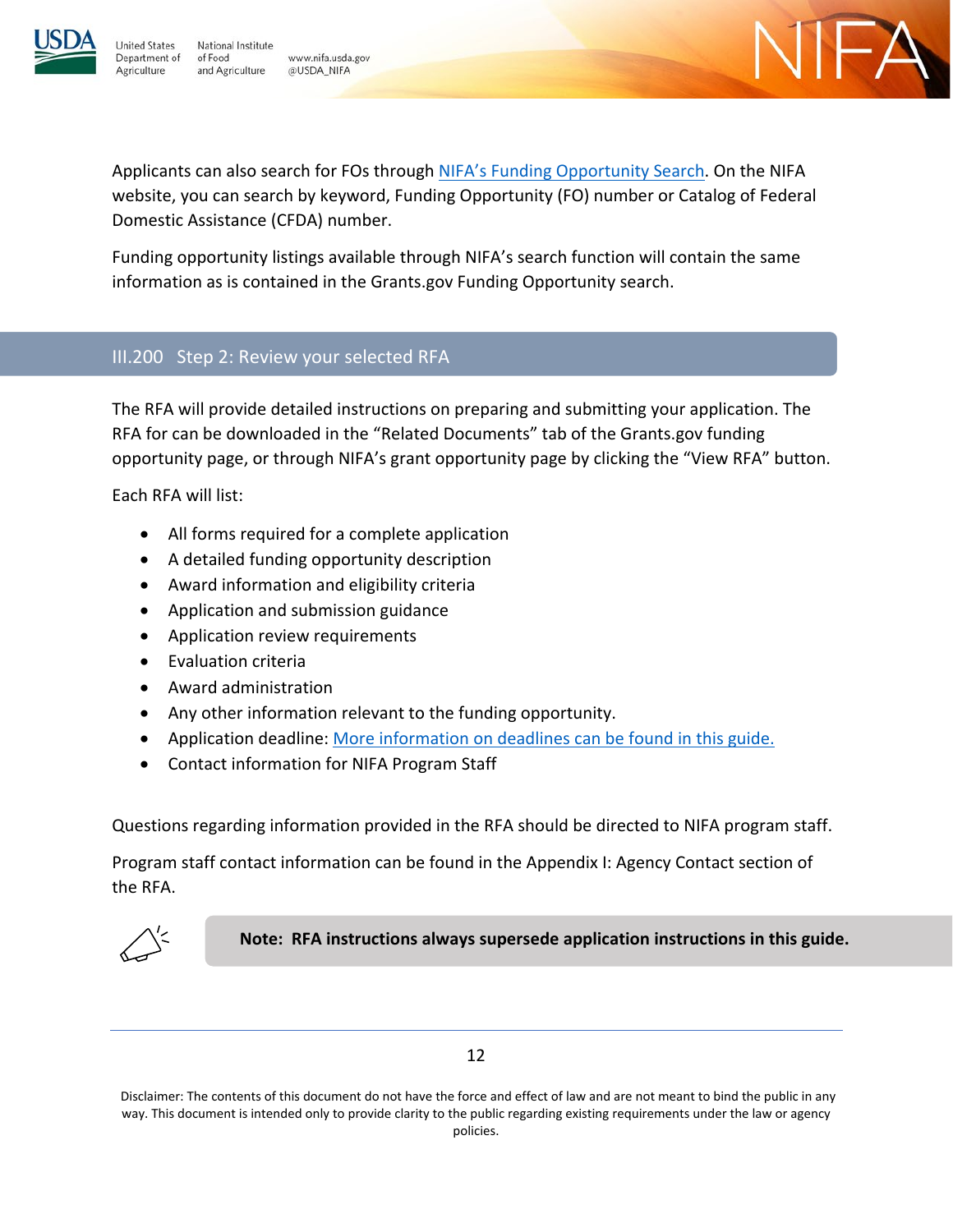

Agriculture

**Inited States** National Institute Department of of Food and Agriculture





# <span id="page-12-0"></span>III.300 Step 3: Determine eligibility

To determine eligibility for a funding opportunity, interested applicants should carefully review the RFA. NIFA RFAs contain a comprehensive "Eligibility" section located in Part III, Section A.

Failure to meet the eligibility criteria listed in the RFA by the application deadline may result in exclusion from consideration or may preclude NIFA from making an award.

Any questions related to eligibility for a funding opportunity should be directed to NIFA program staff. Program staff contact information can be found in the "Appendix I: Agency Contact" section of the RFA and on the FO Page on NIFA's website.



**All questions regarding eligibility status should be directed to NIFA program staff.** 

# <span id="page-12-1"></span>III.400 Step 4: Register in SAM.gov, Obtain UEI and EIN

Before applying to a NIFA funding opportunity, applicants must:

- 1. Register in SAM.gov
- 2. Obtain their Unique Entity Identifier (UEI)
- 3. Obtain their EIN

## [Register in SAM.gov.](https://sam.gov/content/home)

The System for Award Management (SAM.gov) is an official website of the U.S. Government operated by the General Services Agency (GSA). There is no cost to use or register in SAM.gov. You can use this site to update, renew, or check the status of your entity's registration. You can also find CFDA numbers through SAM.gov's search for grant opportunity listings function.



**Important: Allow 4-6 weeks to complete SAM.gov registration. Confirm deadlines to ensure that your application can be submitted on time.**

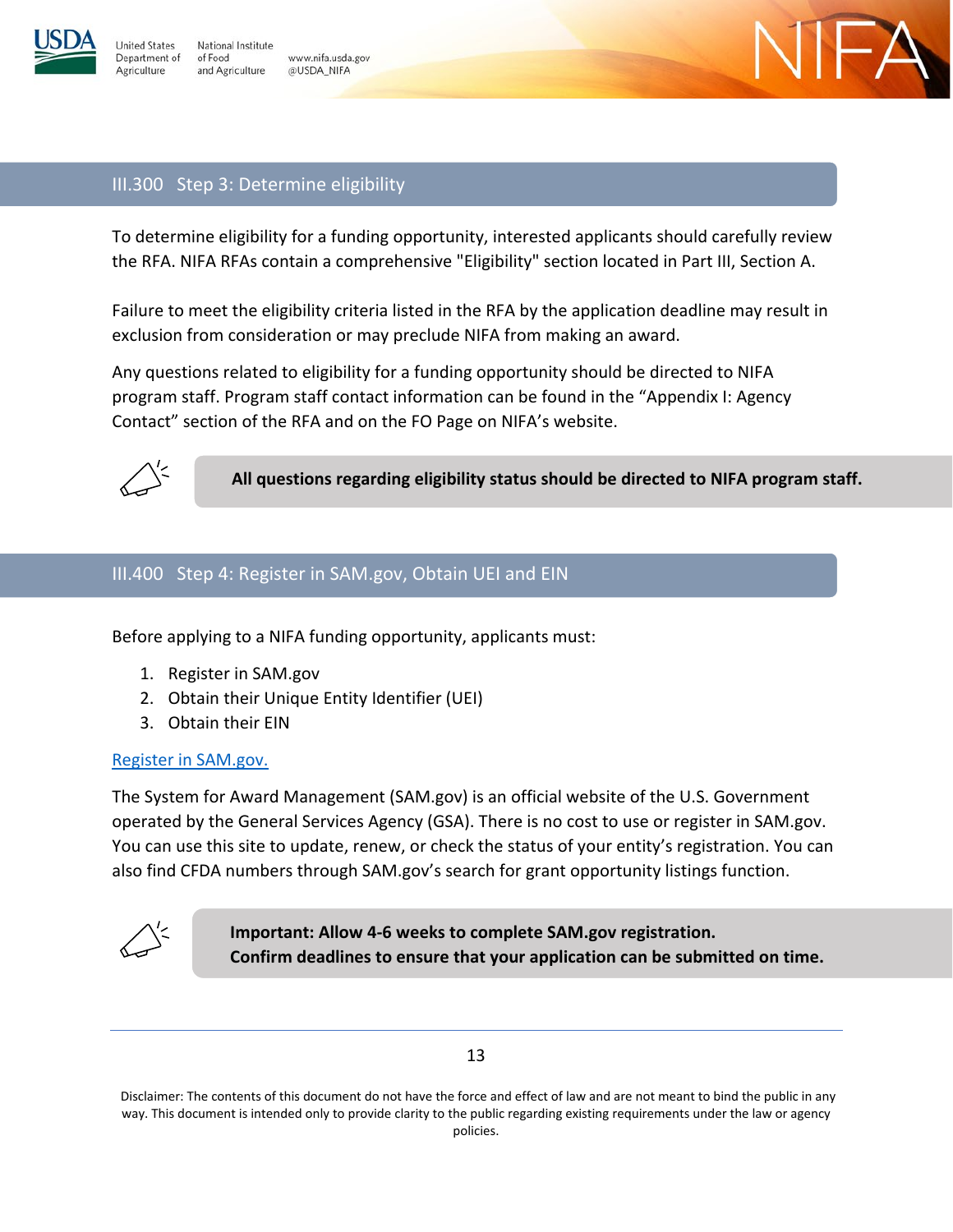

National Institute **Jnited States** Department of of Food and Agriculture Agriculture

www.nifa.usda.gov @USDA\_NIFA



## [Obtain UEI \(Unique Entity Identifier\) number.](https://sam.gov/content/home)

After your entity is successfully registered with SAM.gov, your UEI will be automatically generated and viewable in SAM.gov's workspace.

[Obtain EIN \(Entity Identification Number\).](https://www.irs.gov/) 

Applicants should go to IRS.gov to view or apply for their EIN.

# <span id="page-13-0"></span>III.500 Step 5: Register in Grants.gov

Watch the video on how to [Register in Grants.gov](https://www.grants.gov/web/grants/learn-grants.html) and create an institutional profile.

Applicants are required to use [Login.gov](https://www.login.gov/) to sign into Grants.gov. See the [Grants.gov help article](https://grantsgovprod.wordpress.com/2022/01/26/sign-in-to-grants-gov-with-your-login-gov-credentials-updated-2/) for more information on logging in with Logon.gov credentials.

The Grants.gov validation process also includes a check for an active SAM.gov registration. Applicants without a current SAM.gov registration will be rejected.

## **Grants.gov User Roles**

Grants.gov uses "roles" to determine which tasks each user in your organization is authorized to perform. At the time of organization's registration, your organization designates one or more people with the authority to legally bind your organization in matters related to grants administration.

Some designated individuals (E-Business Points of Contact in Grants.gov) can assign roles to other user accounts to define the functions they are authorized to perform.

• E-Business Point of Contact (EBiz POC) The EBiz POC role is designated during organizational registration with System for Award Management (SAM.gov).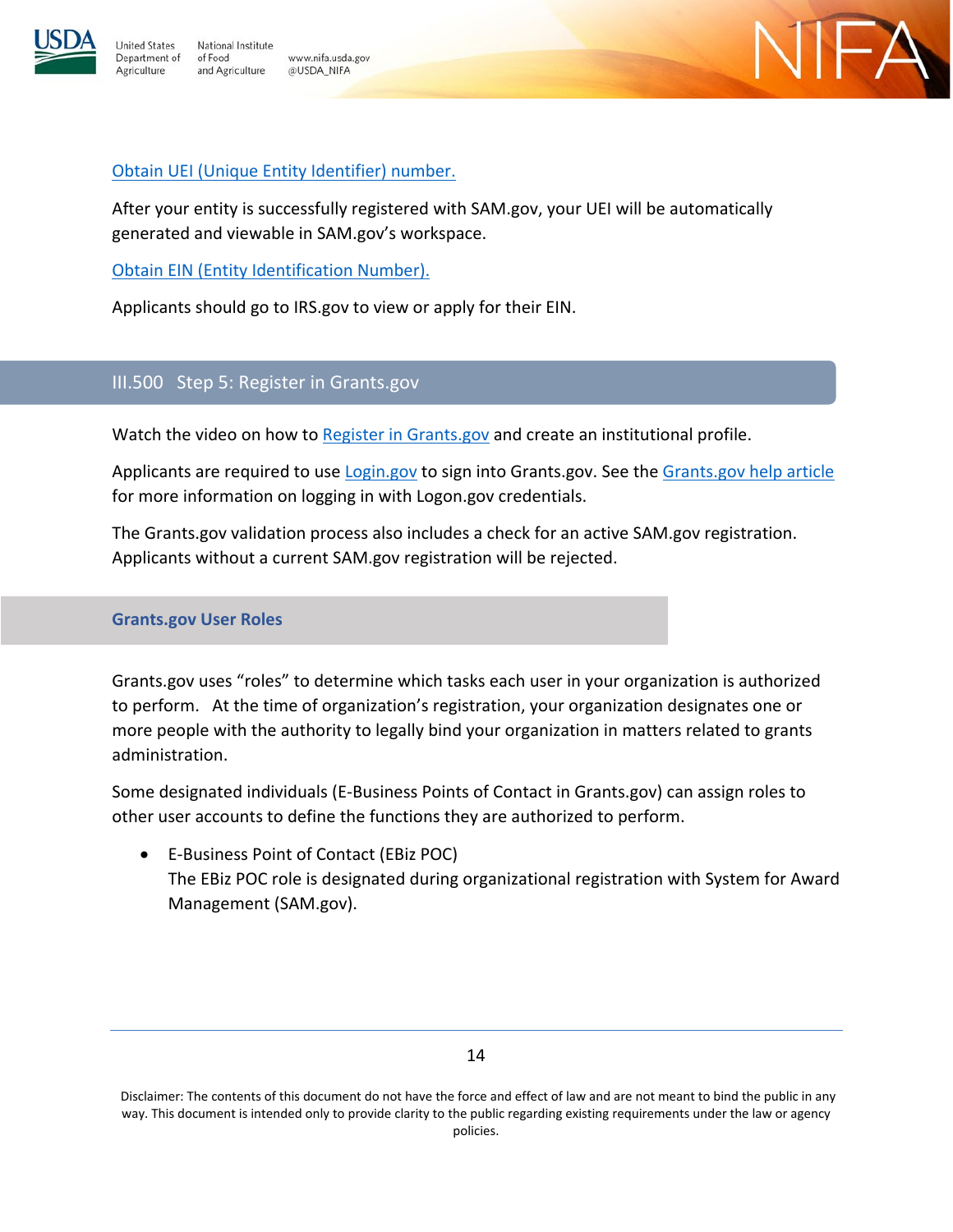



The EBiz POC is responsible for managing grant activities for your organization, and they can authorize representatives of your organization to perform specific tasks in Grants.gov. For example, they may assign the Authorized Organizational Representative (AOR) role to users authorized to submit applications.

 $-\Delta$ 

• Authorized Organization Representative (AOR)

The AOR is the Grants.gov user who has been given the AOR role by the EBiz POC. This enables them to legally bind your institution and assume responsibility for adhering to all federal grant administration requirements.

The AOR signs and submits grant applications and required certifications and assurances for your application.

The EBiz POC at your organization must respond to the registration email from Grants.gov and login at Grants.gov to authorize a user as an AOR. More than one person can be designated as AOR for your organization.

• Custom Roles

Your EBiz POC can also choose to assign users in your organization with custom roles. These users will have varying permissions to complete forms and work on grant applications for your organization.

For additional information on Grants.gov roles visit Grants.gov's [Roles and Privileges](https://www.grants.gov/web/grants/applicants/workspace-overview/workspace-roles.html) resource page.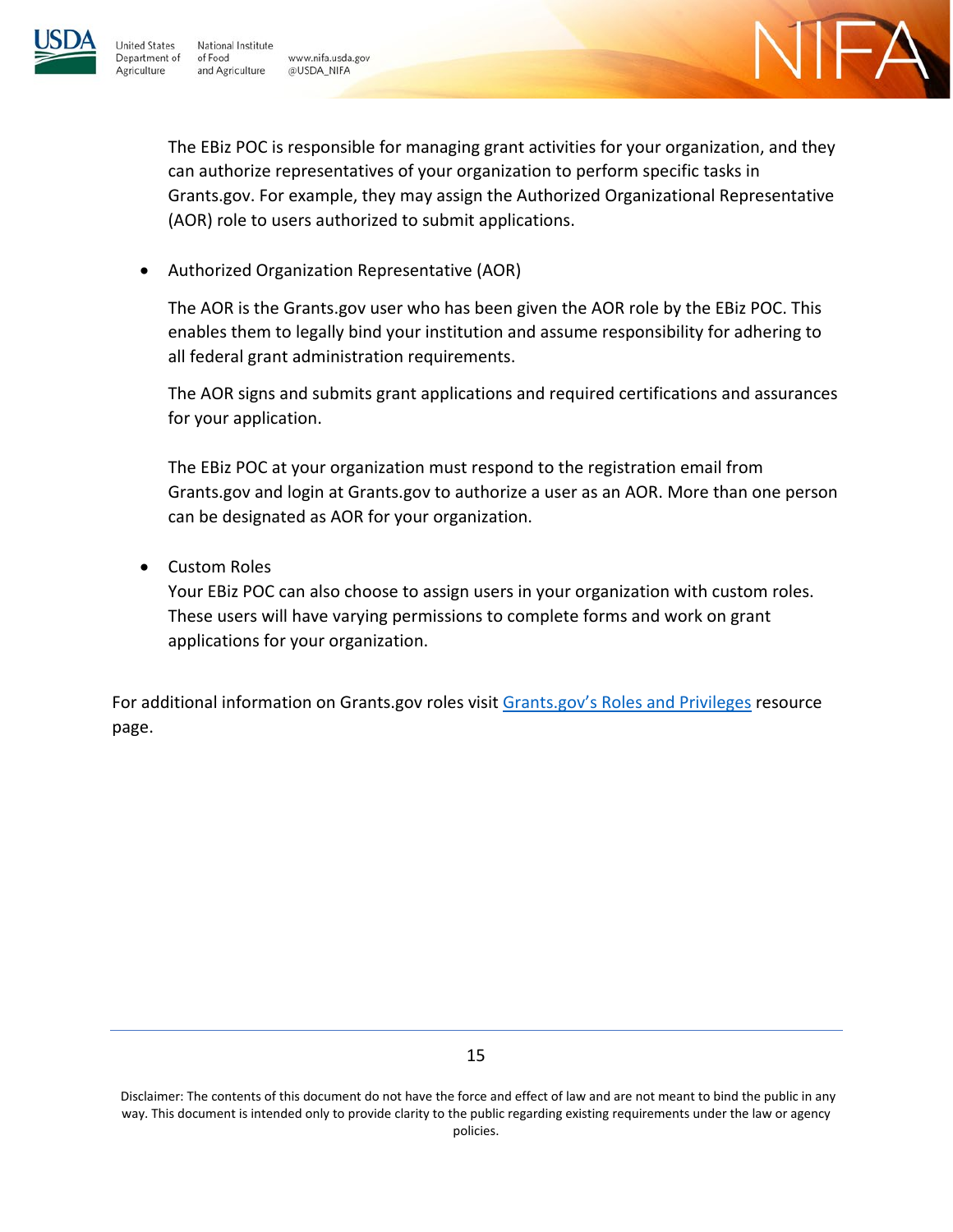

National Institute Inited States Department of of Food and Agriculture Agriculture

# <span id="page-15-0"></span>IV. Develop your application

www.nifa.usda.gov

@USDA\_NIFA

NIFA grants are submitted through Grants.gov using the Workspace application. Workspace is used to complete forms, assemble, and submit your grant application package.

The [Grants.gov Workspace](https://www.grants.gov/web/grants/applicants/workspace-overview.html) exists to make applying for a federal grant as convenient as possible. By leveraging a range of user roles and access levels, applicants can control access to forms, create a custom workflow and save time in completing their application.

For more information about Grants.gov Workspace, visit the following Workspace resources:

- [Grants.gov Workspace Overview](https://www.grants.gov/web/grants/applicants/workspace-overview.html)
- [Grants.gov Workspace Training Video Series](https://www.grants.gov/web/grants/applicants/applicant-training.html)
- [Grants.gov Community Blog articles on Workspace](https://blog.grants.gov/)
- [Article: What Is Workspace?](https://www.grants.gov/help/html/help/Applicants/WhatIsWorkspace.htm)
- [Grants.gov Online User Guide](https://www.grants.gov/help/html/help/index.htm?callingApp=custom#t=GetStarted%2FGetStarted.htm)



You must have a version of Adobe Reader that is compatible with Grants.gov to access, complete and submit NIFA grant applications in Workspace.

Grants.gov provides an [Adobe Software Compatibility Checker](https://www.grants.gov/web/grants/applicants/adobe-software-compatibility.html) that can determine if you have an acceptable version of Adobe Reader.

Please note, using Internet Explorer as your browser can also cause errors when working on forms in Grants.gov. If you experience issues, access Grants.gov using another browser or contact [Grants.gov support](https://www.grants.gov/support.html) for guidance.

# <span id="page-15-1"></span>IV.100 Step 1: Start your Application in Workspace

Log in to your Grants.gov account.

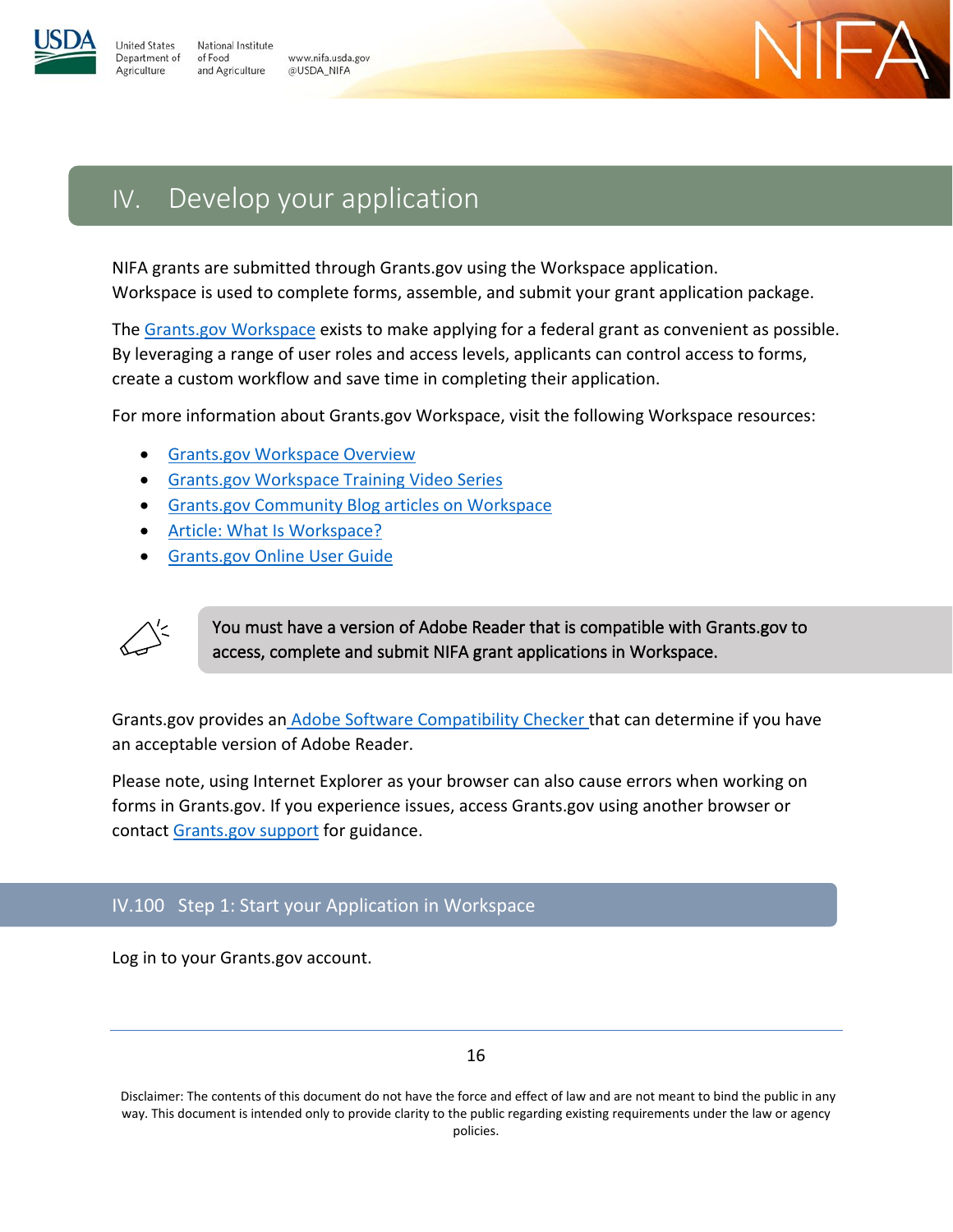

National Institute www.nifa.usda.gov and Agriculture @USDA\_NIFA

After selecting a funding opportunity, open the 'View Grant Opportunity" page on Grants.gov.

On the 'View Grant Opportunity' page, a "Subscribe" button and an "Apply" button will be available.



- Subscribe: Allows you to subscribe to receive any notices (e.g., modifications) sent regarding the funding opportunity.
- Apply: Brings you to the Workspace application to begin preparing an application.

To start your application in Workspace, click the 'Apply' button or go to the "Package" tab on the View Grant Opportunity page and select the 'Apply' action under the available opportunity package.

|                              |                                                                                 |                          |                                                                                                                                                                                                                                                                                                                                                                                        |                     |                     | <b>Print Package List</b> |
|------------------------------|---------------------------------------------------------------------------------|--------------------------|----------------------------------------------------------------------------------------------------------------------------------------------------------------------------------------------------------------------------------------------------------------------------------------------------------------------------------------------------------------------------------------|---------------------|---------------------|---------------------------|
|                              | Select Grant Opportunity Package                                                |                          |                                                                                                                                                                                                                                                                                                                                                                                        |                     |                     |                           |
|                              |                                                                                 |                          |                                                                                                                                                                                                                                                                                                                                                                                        |                     |                     |                           |
| PLEASE READ BEFORE APPLYING! |                                                                                 |                          |                                                                                                                                                                                                                                                                                                                                                                                        |                     |                     |                           |
|                              |                                                                                 |                          |                                                                                                                                                                                                                                                                                                                                                                                        |                     |                     |                           |
|                              |                                                                                 |                          |                                                                                                                                                                                                                                                                                                                                                                                        |                     |                     |                           |
|                              |                                                                                 |                          | If you view and complete your application package using Grants.gov downloadable PDF forms, you MUST have Adobe Reader installed. You may receive a validation error using incompatible<br>versions of Adobe Reader. To prevent a validation error, it is now recommended you uninstall any earlier versions of Adobe Reader and install the latest compatible version of Adobe Reader. |                     |                     |                           |
|                              |                                                                                 |                          | If more than one person is working on the PDF forms. ALL applicants must be using the same Adobe Reader version. Click for more information on Adobe Reader Compatibility.                                                                                                                                                                                                             |                     |                     |                           |
|                              |                                                                                 |                          |                                                                                                                                                                                                                                                                                                                                                                                        |                     |                     |                           |
|                              |                                                                                 |                          |                                                                                                                                                                                                                                                                                                                                                                                        |                     |                     |                           |
|                              | <b>Opportunity Package(s) Currently Available for this Funding Opportunity:</b> |                          |                                                                                                                                                                                                                                                                                                                                                                                        |                     |                     |                           |
| <b>CEDA</b>                  | Competition ID                                                                  | <b>Competition Title</b> | Opportunity Package ID                                                                                                                                                                                                                                                                                                                                                                 | <b>Opening Date</b> | <b>Closing Date</b> | Actions                   |

Note: If the apply button in Grants.gov is greyed out or otherwise unavailable for selection while you are logged in to Grants.gov, please contact the [Grants.gov Helpdesk.](https://www.grants.gov/support.html) This issue may be due to an application error or because you are not designated as an AOR.

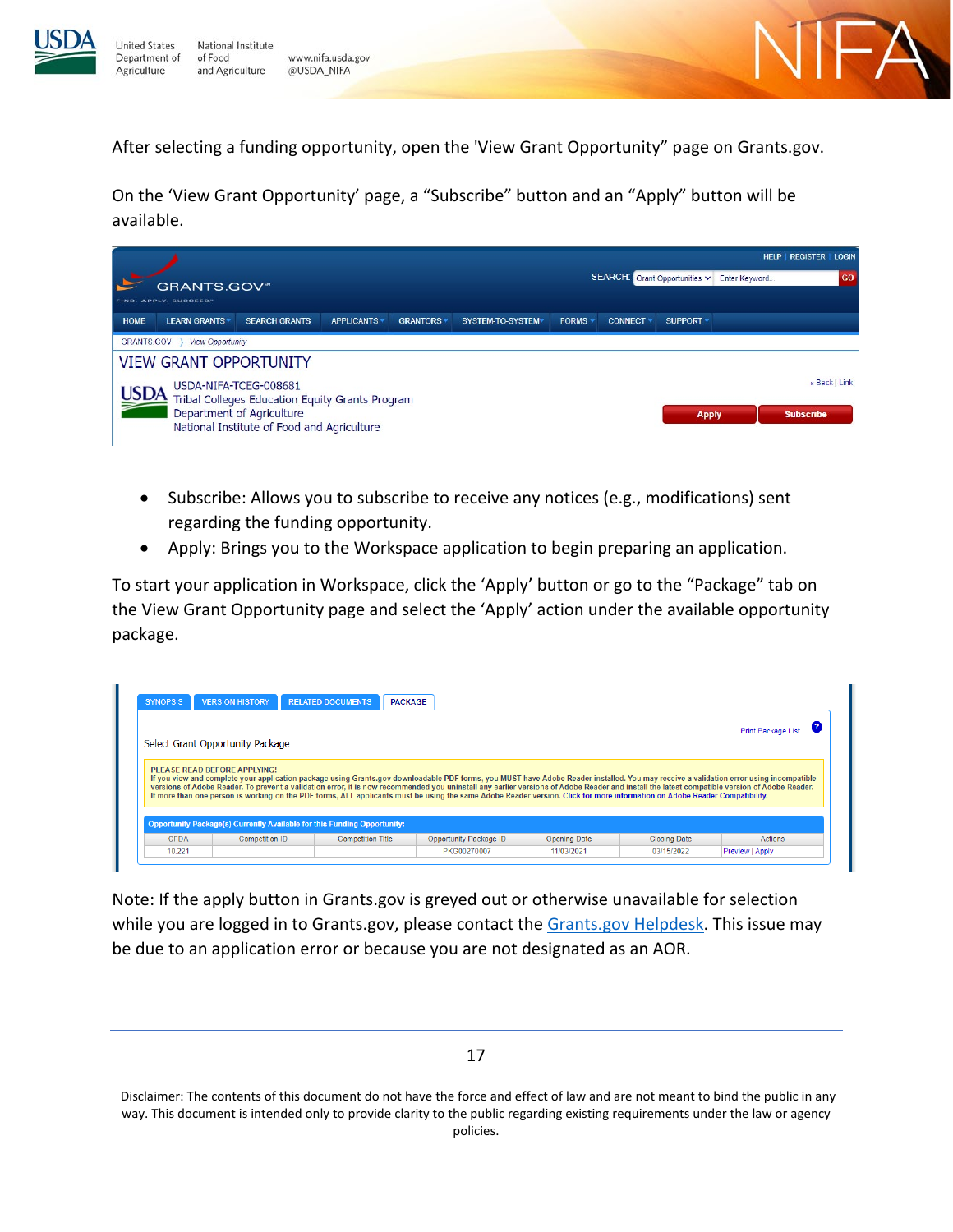

**Inited States** 

Agriculture

National Institute Department of of Food www.nifa.usda.gov and Agriculture @USDA\_NIFA



# <span id="page-17-0"></span>IV.200 Step 2: Complete an Application with Workspace

To assemble an application, you will need to complete all the required forms and attach all the required elements outlined in the RFA. Workspace allows grant applicants to complete required forms through the application's Webforms function or by downloading, filling out and uploading PDFs.

Review the [Grants.gov Applicant Overview: Applying in Workspace](https://www.grants.gov/documents/19/18243/GrantsgovApplicantOverviewTraining.pptx) resource for instructions on completing online forms and submitting your application using Workspace.

When opening your FO in Workspace, verify the required information corresponds to the grant to which you are applying. Grants.gov should auto-populate the following information:

- Opportunity Package ID
- Catalog of Federal Domestic Assistance (CFDA) Number
- CFDA Description
- Competition ID: NIFA does not use this field. Leave this field blank.
- Opportunity Open Date
- Opportunity Close Date

If these elements are correct, click the button to "Create Workspace."



Note: You will only be able to create and manage a Workspace if you are designated as an Authorized Representative for your organization.

# Preparing Grant Application Attachments

All attachments to your grant application must comply with the formatting requirements in this section and must be in .pdf (portable document format).

Note that NIFA RFAs may include other specific formatting requirements. In these instances, it's critical to follow the guidelines listed in the RFA. RFA instructions for your grant opportunity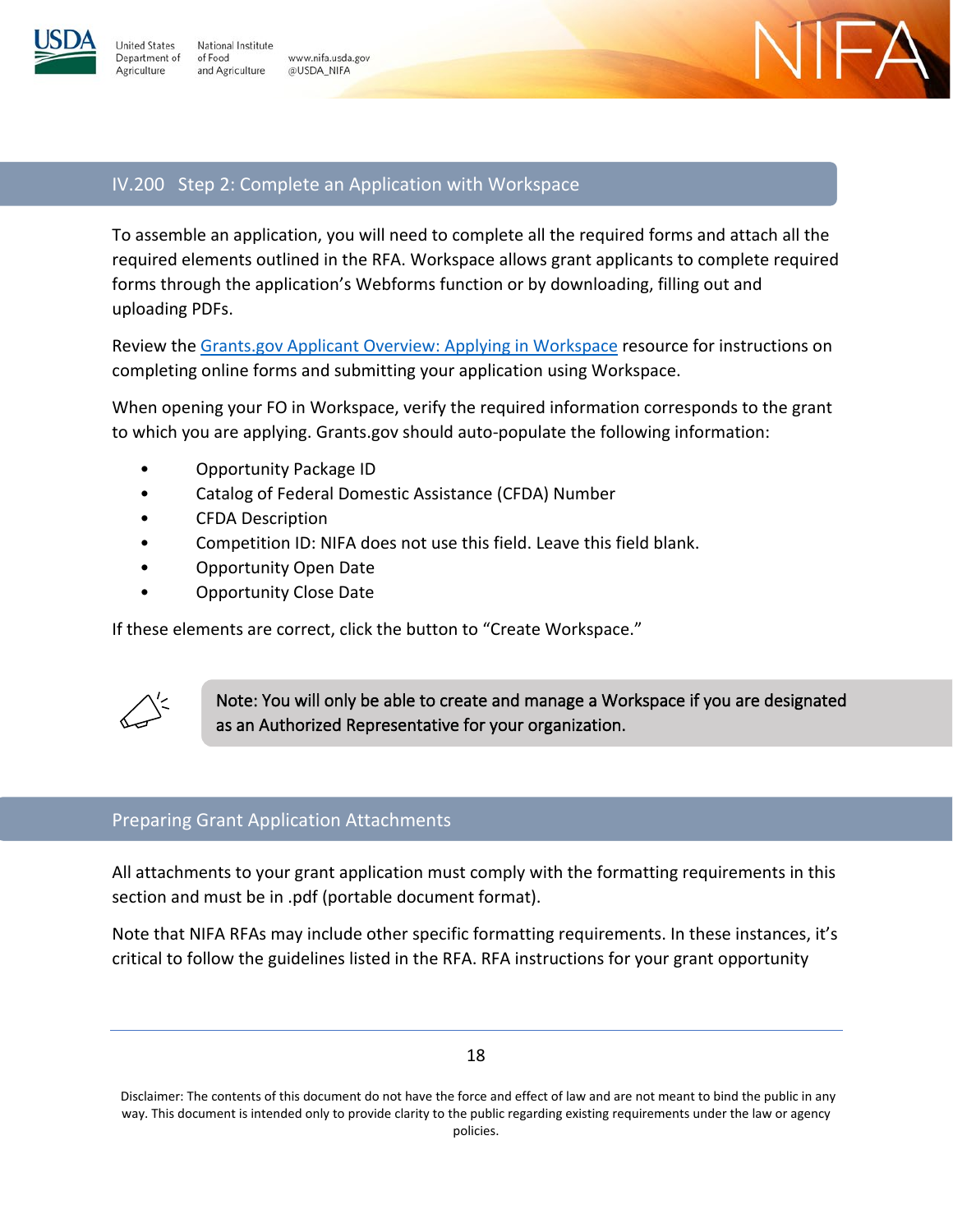

www.nifa.usda.gov @USDA\_NIFA

always supersede the instructions in this guide. NIFA may exclude from consideration applications that are not consistent with RFA instructions.

 $\neg \Delta$ 

## Required formatting of contents

- Attachments must be created as a typed or word-processed document.
- Use font no smaller than 12 point, regardless of line spacing.
- Use at least 1-inch margins.
- Number each page of an attachment sequentially.
- The RFA will indicate if a page limitation applies.

### PDF File Format

• NIFA requires that attachments be in .pdf file format to preserve the layout and appearance of submitted documents.

### File Name Restrictions

- File names of .pdf attachments must be limited to 50 characters.
- Names may not include special characters (e.g.,  $\&, -, *$ ,  $\frac{1}{2}$ ,  $/$ , #), periods (.), blank spaces or accent marks.
- An underscore (example: Attached File.pdf) may be used to separate a filename.
- File names must be unique. No other attachment in the application package may have the same file name.

### File Protections

• The .pdf attachment must not be password protected. Lead institutions of multi-organization applications must ensure that documents from collaborators are not password protected.

### Attach PDF files to your application

• There is a paper clip icon on the left side of the page in every application. Do not attach documents with this function. If you attach documents under this

function your application will be incomplete and cause errors.



**RFA instructions supersede these instructions. Applications with attachments that are not compliant with relevant formatting requirements may be excluded from consideration.**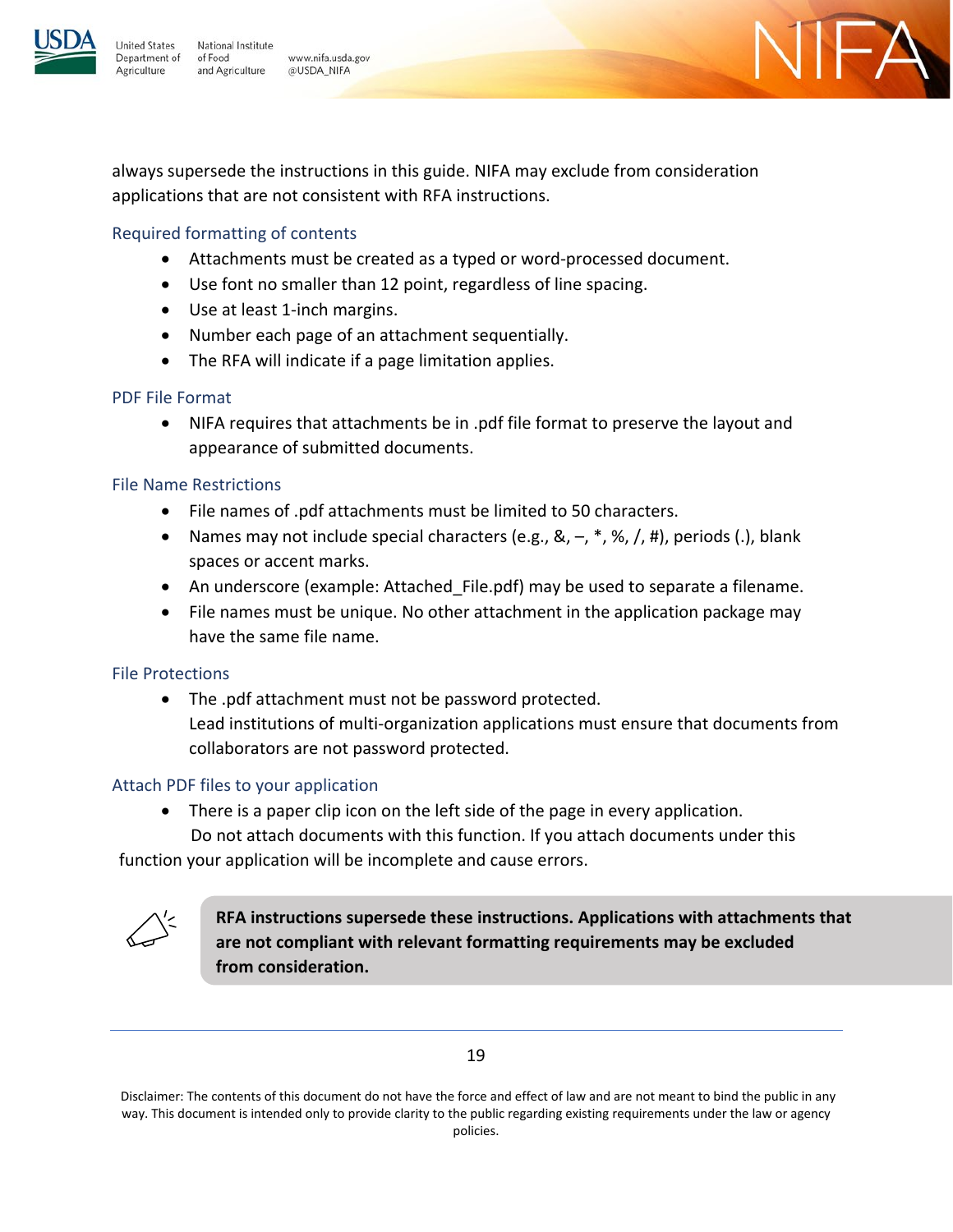



# <span id="page-19-0"></span>IV.300 Step 3: Submit a Workspace Package

www.nifa.usda.gov

@USDA\_NIFA

When all the required forms and attachments for your funding opportunity are complete, you can check your application for errors and submit the application package through Workspace.

You should satisfy the following conditions for an application to be considered.

# **Meet the Deadline**

A date and time stamp will be attached to the application when you click on the Submit button to electronically send the application to Grants.gov. This date and time stamp determine whether the application was received before the deadline identified in the RFA. An application submitted or resubmitted after the deadline is late.

For an application with a deadline of 5pm EST, the application is considered on time if it is submitted at 5:00.59 pm EST. It would be considered late at 5:01 pm EST.

Note: Consideration of late applications is only given in extenuating circumstances with proper documentation of the issue and approval from NIFA program staff. Extenuating circumstances can include natural disasters or a confirmed Grants.gov outage. Remember to check the RFA carefully for NIFA program staff contact information.



Extenuating circumstances do not automatically ensure that a late application will be accepted.

For more information on this topic, see [NIFA's Resource on Late Application Consideration](http://nifa.usda.gov/resource/late-application-consideration) or contact NIFA program staff with specific questions.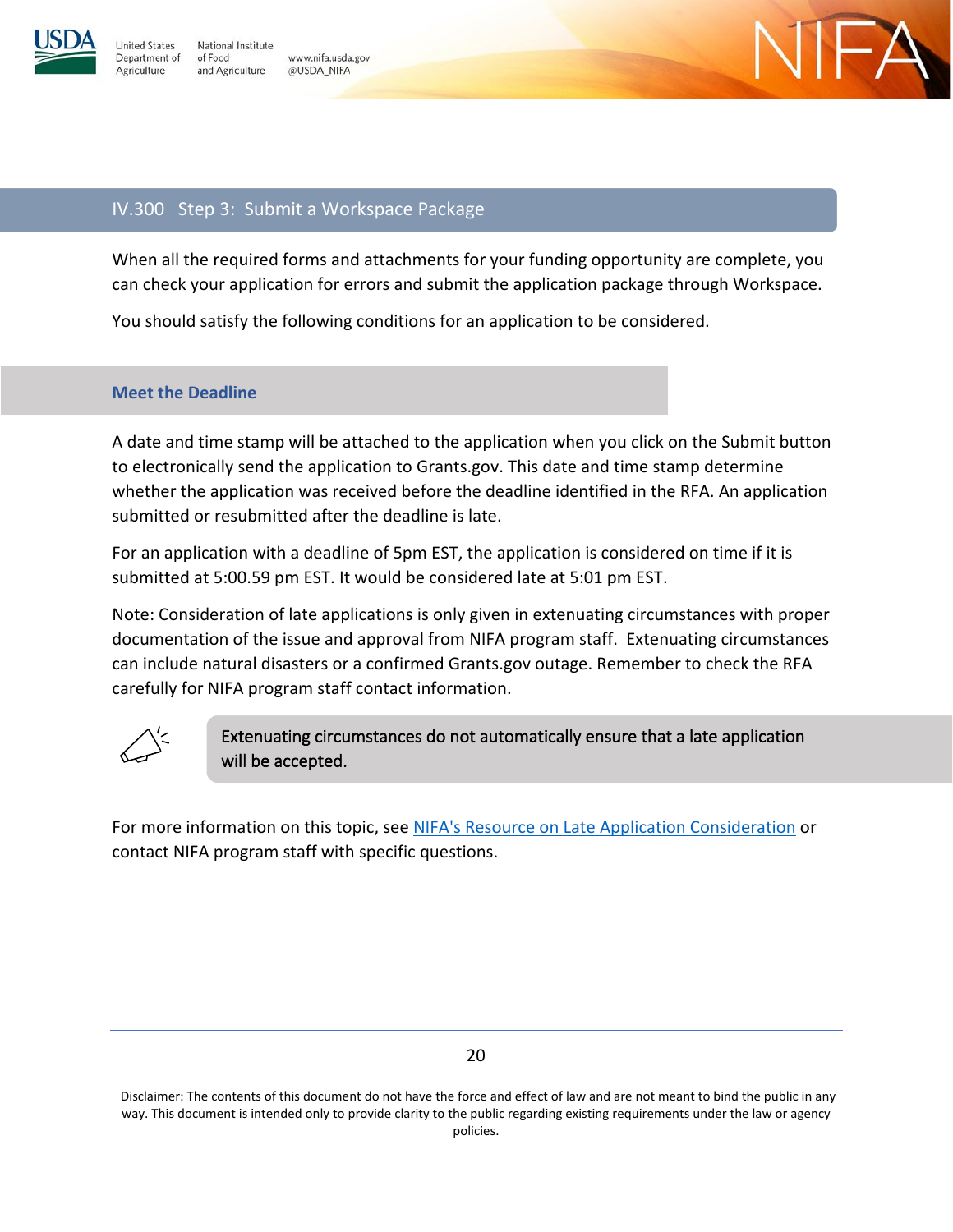

**Jnited States** 

Agriculture

National Institute Department of of Food and Agriculture

www.nifa.usda.gov @USDA\_NIFA



### **Successful Grants.gov validation**

The Grants.gov system performs a limited check of the application, and Grants.gov will notify you of the outcome of the initial review. The registration process includes obtaining your Universal Entity Identifier (UEI) and checking System for Awards Management (SAM.gov) registration status.

Grants.gov sends applications that are successfully validated to NIFA for further processing. Applications that fail Grants.gov validation may be resubmitted to Grants.gov if NIFA's deadline has not passed.



Grants.gov may allow applications to be submitted after the deadline, but these applications can still be considered late by NIFA.

### **Successful Agency Validation**

NIFA staff will perform a precursory review of your application. The agency validation process includes ensuring that you have met eligibility requirements and have followed NIFA application guidelines.

This check will also review the formatting of your application, confirm that page limits (if applicable) are met, and that budget requests do not exceed the stated limits from the funding opportunity's RFA.

NIFA will notify you of the outcome of this review.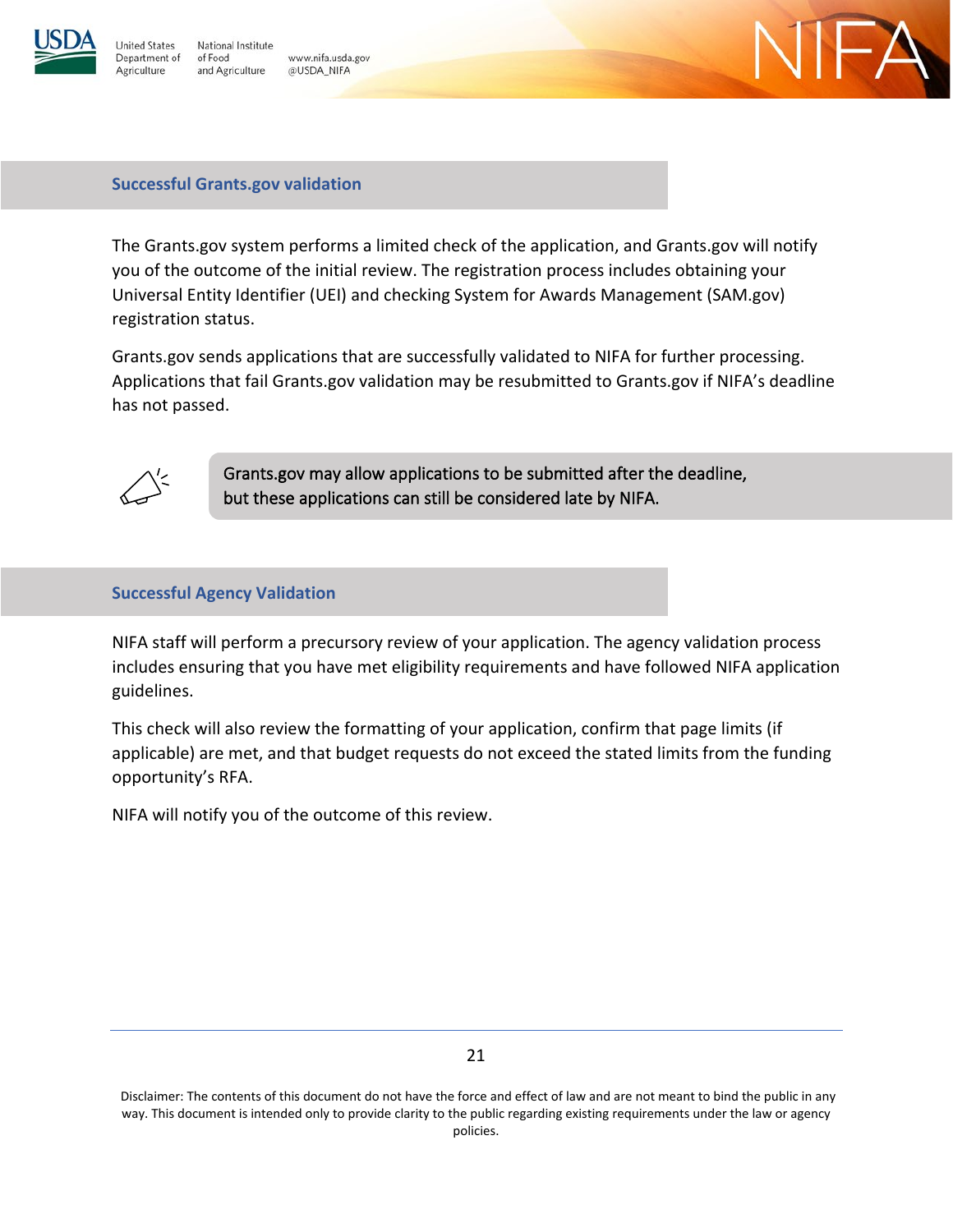





# <span id="page-21-0"></span>V. Detailed Form Instructions

This section contains detailed explanations of how to complete required forms for NIFA grant submissions.

Each RFA will require different forms. Check your selected RFA to determine which forms you will need to complete for a successful grant submission. See below for the major form categories.

# <span id="page-21-1"></span>Category 1: Research and Related (R&R) Forms

The following SF-424 (R&R) forms may be required as part of the application package. Check the RFA to determine which forms will be required for your application.

- [V.100 SF-424 \(R&R\): Application for Federal Assistance](#page-22-1)
- [V.110 Project/ Performance Site Locations](#page-34-0)
- [V.120 R&R Other Project Information](#page-36-0)
- [V.130 R&R Senior/Key Person Profile \(Expanded\)](#page-44-0)
- [V.140 R&R Personal Data: Senior/Key Person Profile](#page-47-0)
- [V.150 R&R Budget](#page-48-0)
- [V.160 SF-424C: Budget information for Construction Programs](#page-61-0)
- [V.170 R&R Subaward Fed/Non-Fed Budget Attachments Form](#page-65-0)

# <span id="page-21-2"></span>Category 2: Cross Agency Forms

The following forms are used by other federal agencies when awarding a grant and may be mandatory depending on the grant. Please refer to the RFA to determine that forms will be required for your submission.

- [V.200 AD-3030: Representations Regarding Felony Conviction and Tax Delinquent](#page-66-0)  **[Status for Corporations](#page-66-0)**
- [V.210 AFRI Project Type Form](#page-68-0)
- [V.220 SBIR/STTR](#page-69-0)
- [V.230 Key Contacts](#page-74-0)

22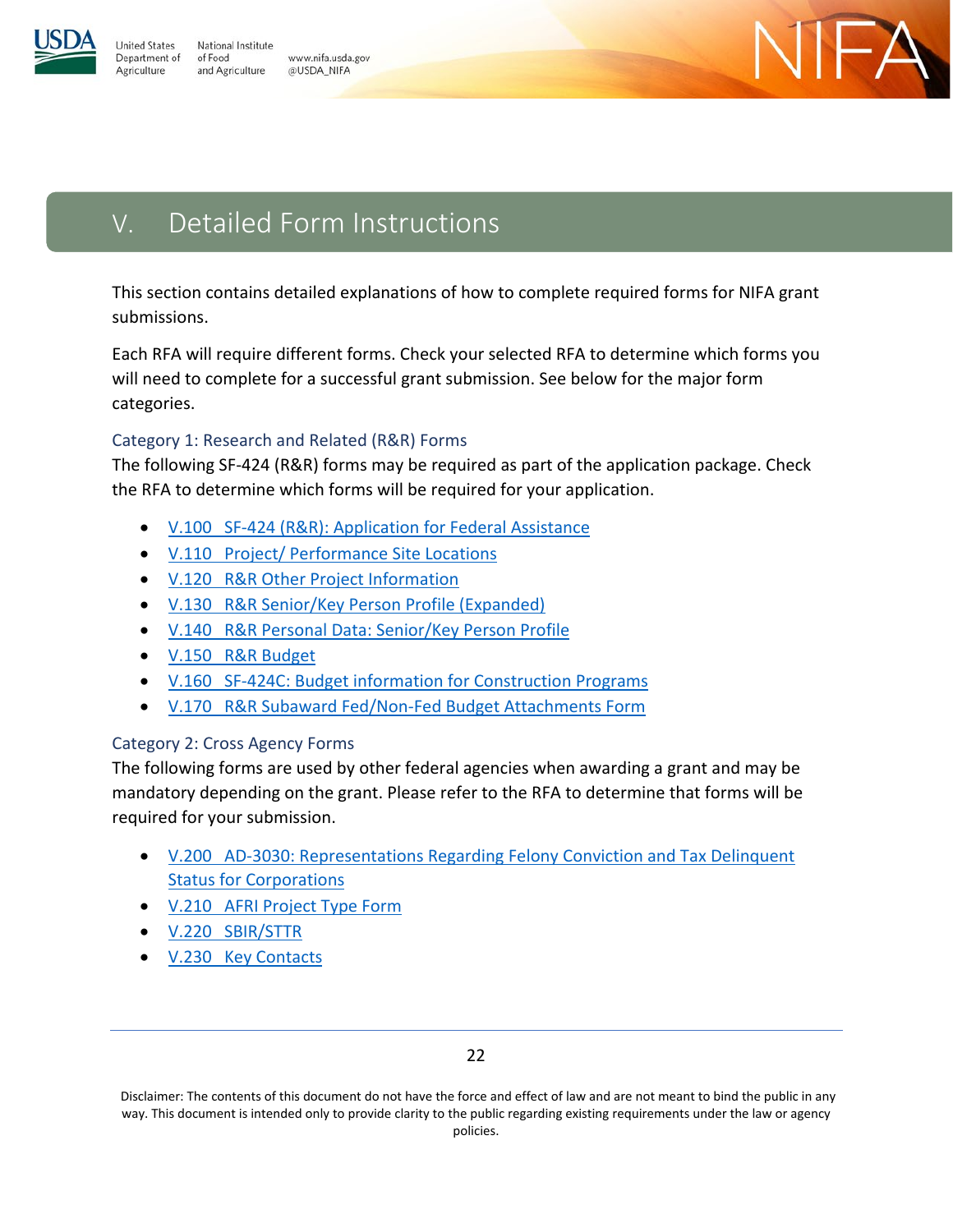

National Institute of Food www.nifa.usda.gov and Agriculture @USDA\_NIFA



# <span id="page-22-0"></span>Category 3: NIFA Specific Forms & Documents

You may be required to submit NIFA-specific forms and documents as part of your grant application package. See the instructions below to complete these NIFA-specific items.

- [V.300 NIFA Supplemental Information Form](#page-75-0)
- V.310 Attachments Form
- [V.320 Data Management Plan](#page-78-1)

# <span id="page-22-1"></span>V.100 SF-424 (R&R) Application for Federal Assistance

The SF-424 (R&R) collects basic information including type of submission, applicant information, type of applicant, and proposed project dates. This form is required for all grant applications.

Conformance with SF-424 instructions is required and will be strictly enforced unless a deviation has been approved. NIFA may exclude from consideration applications that are not consistent with these instructions.

This form, along with other R&R forms, can be found in grants.gov under R&R Family of forms [listing.](https://www.grants.gov/web/grants/forms/r-r-family.html) Instructions are available on Grants.gov to supplement the instructions in this document.

## **Field 1: Type of Submission**

Type of Submission Options:

- Pre-Application Only submit a pre-application if specifically required by a NIFA RFA.
- Application An "Application" is a request for financial support of a project or activity submitted on specified forms and in accordance with NIFA instructions.
- Change/Corrected Application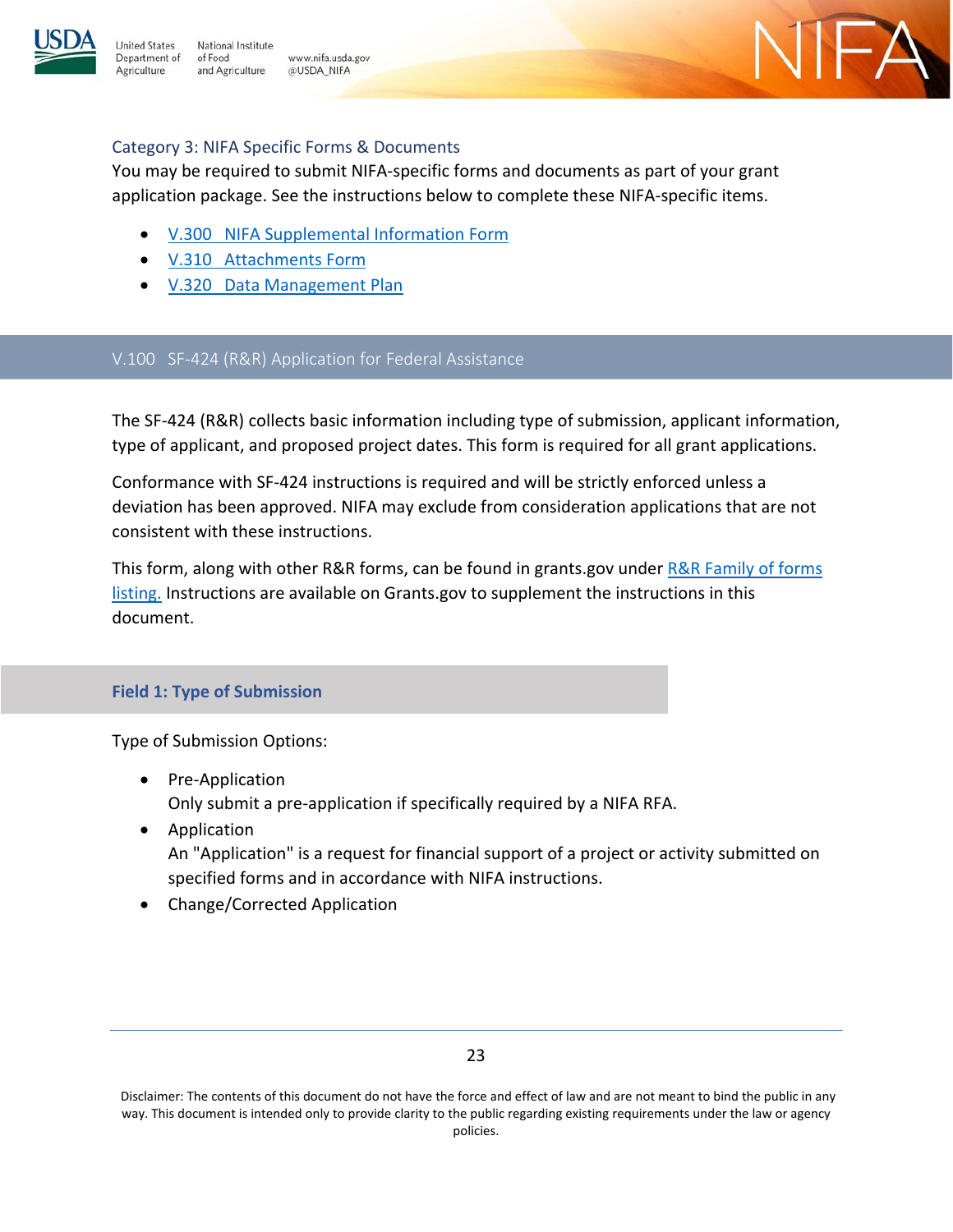

Inited States Department of of Food Agriculture

National Institute www.nifa.usda.gov and Agriculture @USDA\_NIFA



Check this box if you are correcting either system validation errors or application assembly problems that occurred during the submission process. Unless requested by the agency, applicants may not use this to submit changes after the closing date.

Note for Changed/Corrected Applications**:**

You should submit a changed/corrected application only after the appropriate NIFA program staff has been contacted, and your request to change/correct your prior application has been approved.

If you are submitting a changed/corrected application, click the Changed/Corrected Application box and enter the Grants.gov tracking numberin the Federal Identifier field.

If this submission is to change or correct a "resubmission", "renewal", "continuation", or "revision" application, leave the Federal identifier field as previously filled with the existing identifier (e.g., Award number). Do not insert the Grants.gov tracking number in these cases.

# **Field 2: Date Submitted and Applicant Identifier**

Date Submitted: Enter the date the application is submitted to NIFA. Use mm/dd/yyyy format. E.g.: 06/15/2022.

Applicant Identifier: Fill in the "Applicant Identifier" field, if applicable. This field is not required. The Applicant Identifier is reserved for applicant use, not the federal agency to which the application is being submitted.

**Field 3: Date Received by State and State Application Identifier**

NIFA does not use this information. Leave these fields blank.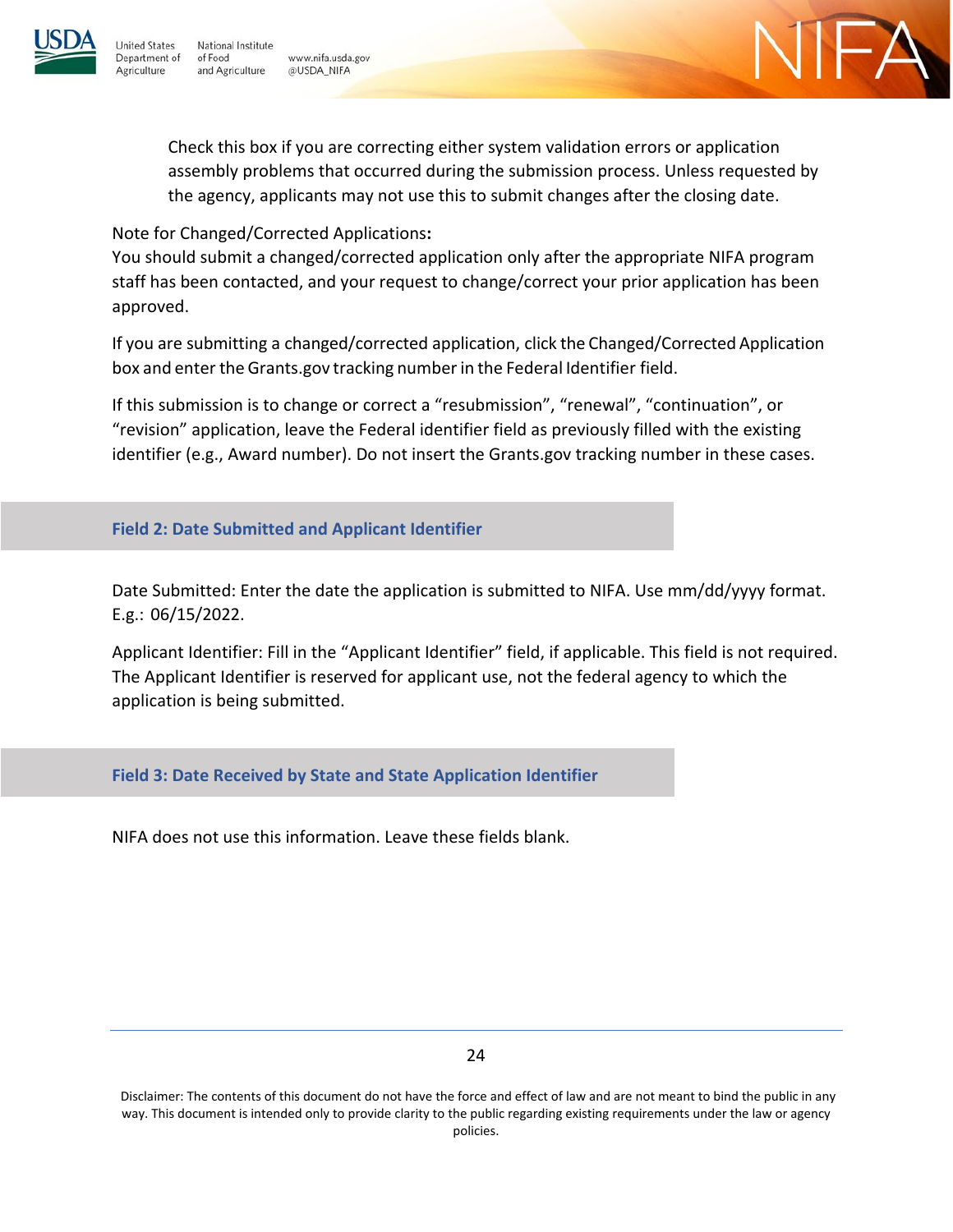

National Institute Inited States Department of of Food and Agriculture Agriculture

www.nifa.usda.gov @USDA\_NIFA



Federal Identifier Options:

- New Applications without Pre-application: Leave this field blank.
- New Applications following Pre-application: Enter the agency-assigned pre-application number.

 $-\Delta$ 

• Resubmission, Renewal, and Revision Applications: The Federal Identifier is required. Include only the IC and serial number of the previously assigned application/award number (e.g., use CA987654 from 1R01CA987654-01A1).

Additional Instructions for SBIR/STTR: When submitting a Phase II application, enter the Phase I SBIR/STTR grant number in this field. For more information on applying for SBIR/STTR Phase II or Phase IIB awards, see [NIFA's SBIR/STTR Program Page.](https://nifa.usda.gov/program/small-business-innovation-research-program-sbir)

- Agency Routing Identifier: NIFA does not use the Agency Routing Identifier field; it may be left blank.
- Previous Grants.gov tracking ID: The "Previous Grants.gov Tracking ID" field is required only if you checked the "Changed/Corrected Application" box in "Field 1. Type of Submission." A Tracking ID number is of the form, for example, GRANT12345678.

**Field 5: Applicant Information** 

Section 1: Applicant Organization

- UEI: Enter the UEI number of the applicant organization. This field is required.
- Legal Name: Enter the legal name of the applicant organization or individual in whose name an award, if awarded, should be made.
- Department: Enter the name of the primary organizational department, service, laboratory, or equivalent level within the organization.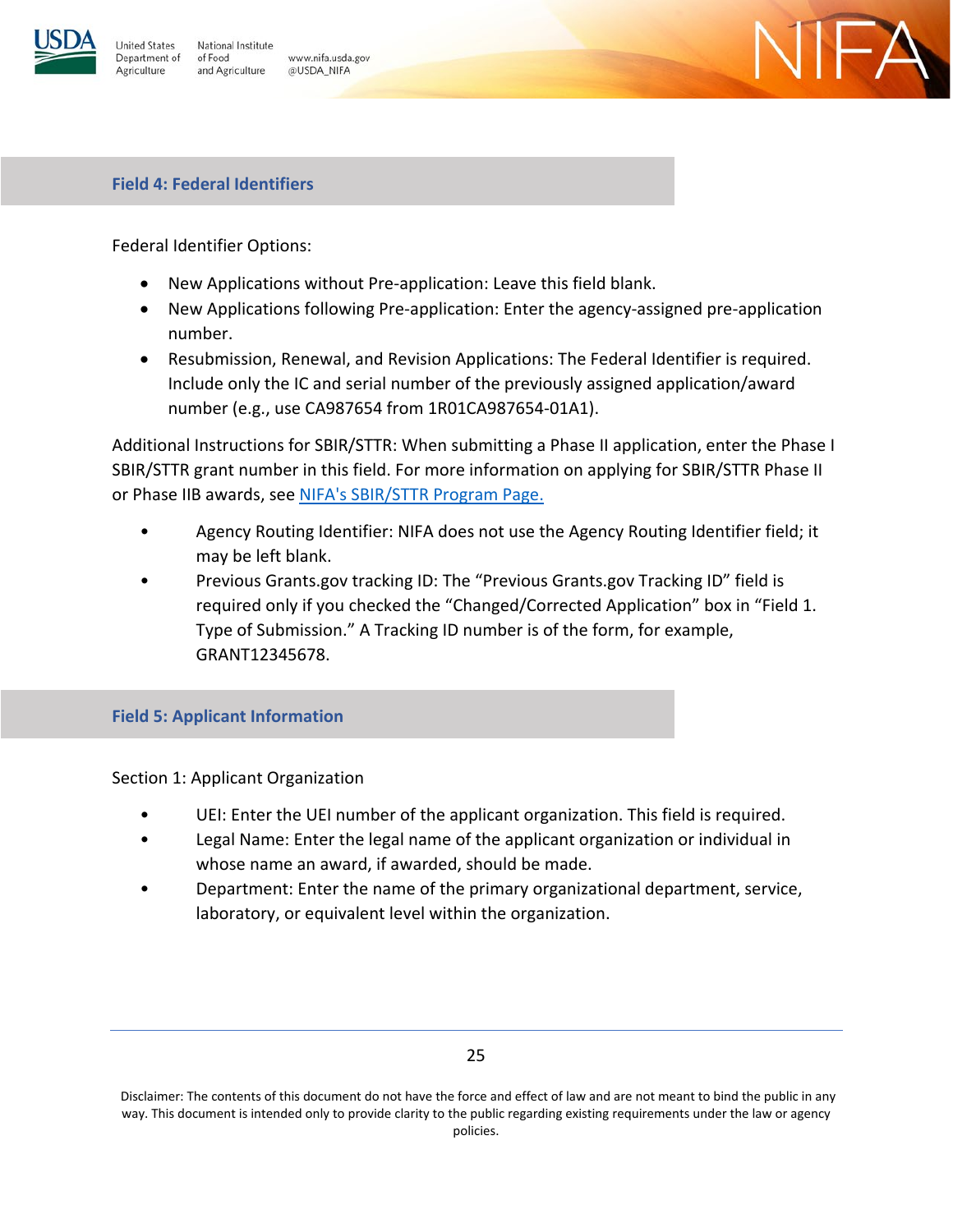

Inited States Department of

Agriculture

National Institute of Food www.nifa.usda.gov and Agriculture @USDA\_NIFA



- Address: Provide street, city, county/parish, state or province for the applicant organization.
- Zip/Postal Code: The ZIP+4 is required if the applicant organization is located in the United States. Otherwise, the postal code is optional. Enter the ZIP+4 (nine-digit postal code) or postal code of the applicant organization. If you do not know your ZIP+4, look it up on the [USPS Look Up Zip Code](https://tools.usps.com/go/ZipLookupAction!input.action) website.

Section 2: Person to be contacted on matters involving this application

This section of the field is for the administrative contact (e.g., AOR or business official), not the PD/PI. This person is the individual to be notified if additional information is needed and/or if an award is made.

- Contact Person Name: First Name and Last Name of Contact Person. Prefix, Middle Name and Suffix, if applicable.
- Position/Title: Enter position/title of contact person.
- Address: Provide street, city, county/parish, state or province for contact person.
- Phone: Enter best phone number for contact person.
- Fax: Enter Fax number of contact person.
- Email: Enter the email address for the person to contact on matters related to the application.

# **Field 6: Employer Identification (EIN) or (TIN)**

Enter either TIN or EIN as assigned by the Internal Revenue Service. If your organization is not in the U.S., type 44-4444444. This field is required. If you do not have an EIN, you can create one on [IRS.gov.](https://www.irs.gov/businesses/small-businesses-self-employed/apply-for-an-employer-identification-number-ein-online)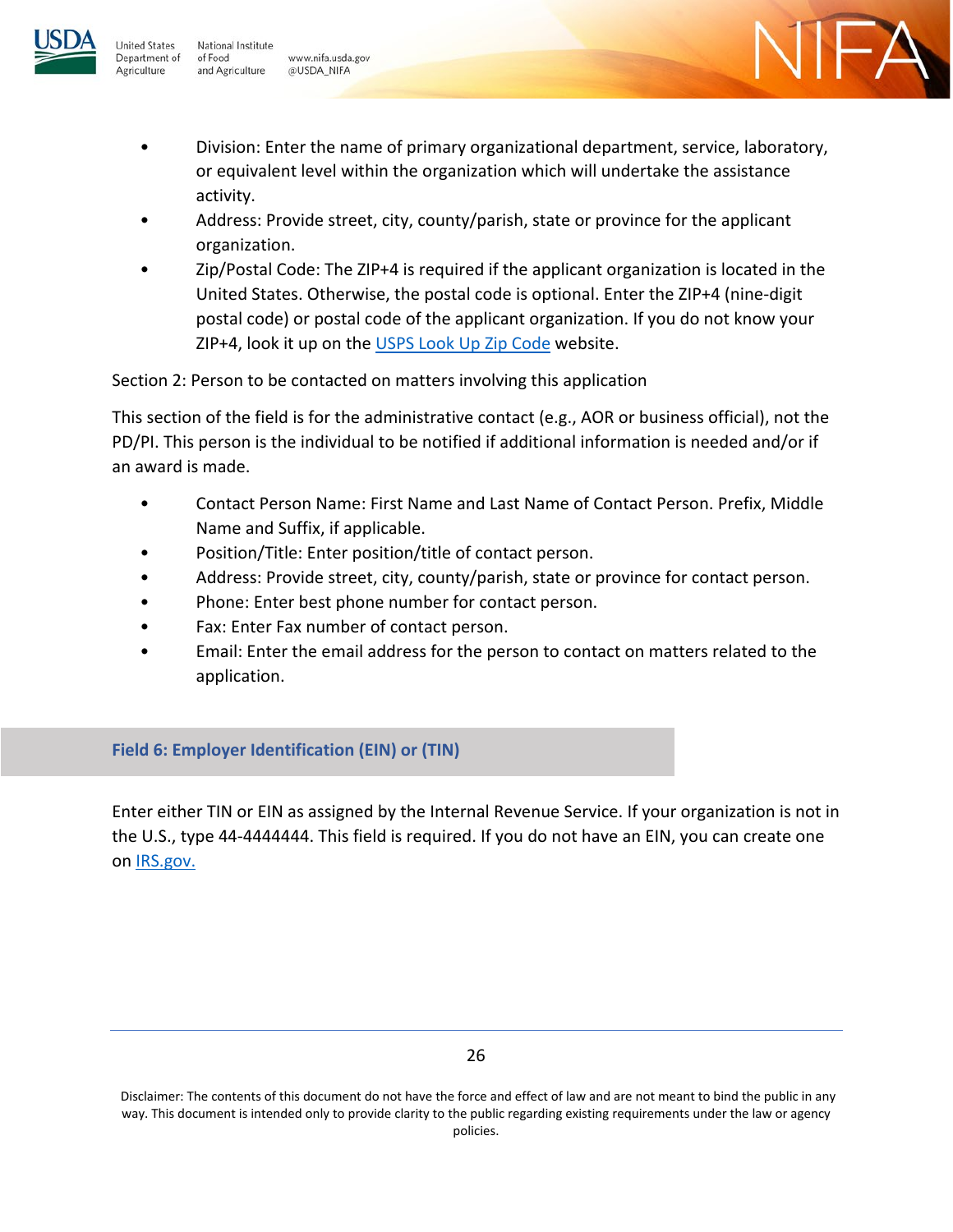

**Inited States** National Institute Department of of Food and Agriculture Agriculture

www.nifa.usda.gov @USDA\_NIFA



# **Field 7: Type of Applicant**

Type of Applicant: Select the appropriate applicant type code. This field is required.

If "Small Business" is selected as Type of Applicant, then identify whether the organization is Woman-owned and/or Socially and Economically Disadvantaged.

- Woman Owned: Check if you are a woman-owned small business. This is a small business that is at least 51% owned by a woman or women, who also control and operate it.
- Socially and Economically Disadvantaged: Check if you are a socially and economically disadvantaged small business as determined by the U.S. Small Business Administration pursuant to section 8(a) of the **Small Business Act, U.S.C. 637(a)**.

## **Field 8: Type of Application**

The type of application accepted may vary by funding opportunity. Part II, B of the RFA will stipulate the type of application that you may submit in response to the funding opportunity.

Select the type from the following list. Check only one.

- New: An application that is being submitted to an agency for the first time.
- Resubmission: An application that has been previously submitted, but not funded, and is being resubmitted for new consideration. If you are submitting a resubmission application, enter the NIFA- assigned proposal number of the previously submitted application in the Federal field (Field 4 on the form).

If you are submitting a resubmission renewal application, select "resubmission" and enter the NIFA-assigned proposal number of the previously submitted application in the Federal field (Field 4 on the form).

• Renewal: An application requesting additional funding for a period subsequent to that provided by a current award. A renewal application competes with all other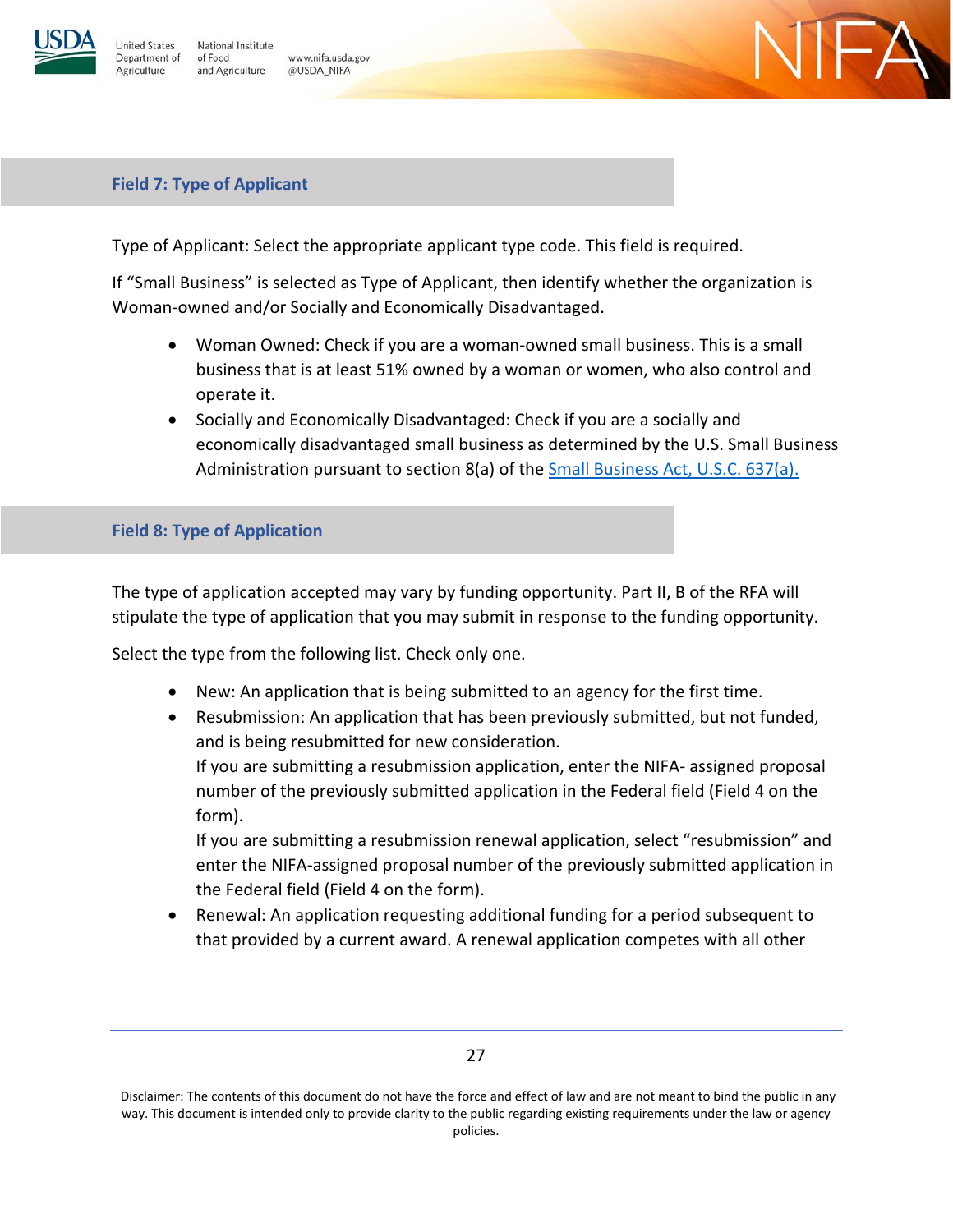

National Institute **Jnited States** Department of of Food and Agriculture Agriculture

www.nifa.usda.gov @USDA\_NIFA



applications and must be developed as fully as though the applicant is applying for the first time.

If you are submitting a renewal application, enter the NIFA-assigned award number of the previously funded application in the Federal field (Field 4 on the form).

- Continuation**:** A non-competing application for an additional funding/budget period within a previously approved project period. Only used for specific RFAs. If submitting a continuation application, enter the NIFA-assigned award number of the previously funded application in the Federal field (Field 4 on the form).
- Revision: An application that proposes a change in  $-1$ ) the Federal Government's financial obligations or contingent liability from an existing obligation; or, 2) any other change in the terms and conditions of the existing award.

If Revision mark appropriate box(es): May select more than one

- A. Increase Award
- B. Decrease Award
- C. Increase Duration
- D. Decrease Duration
- E. Other (specify). If "Other" is selected, please specify in text box provided.
- Is this application being submitted to other agencies? Enter yes or no. This field is required. If yes, enter Agency name.
- What other agencies? List the names or acronyms of all other public or private sponsors including other agencies within USDA to which your application has been or might be sent. In the event you decide to send your application to another organization or agency at a later date, you must inform the identified NIFA Program Contact as soon as practicable. Submitting your application to other potential sponsors will not prejudice its review by NIFA; however, submitting the same application to another NIFA program is not permissible.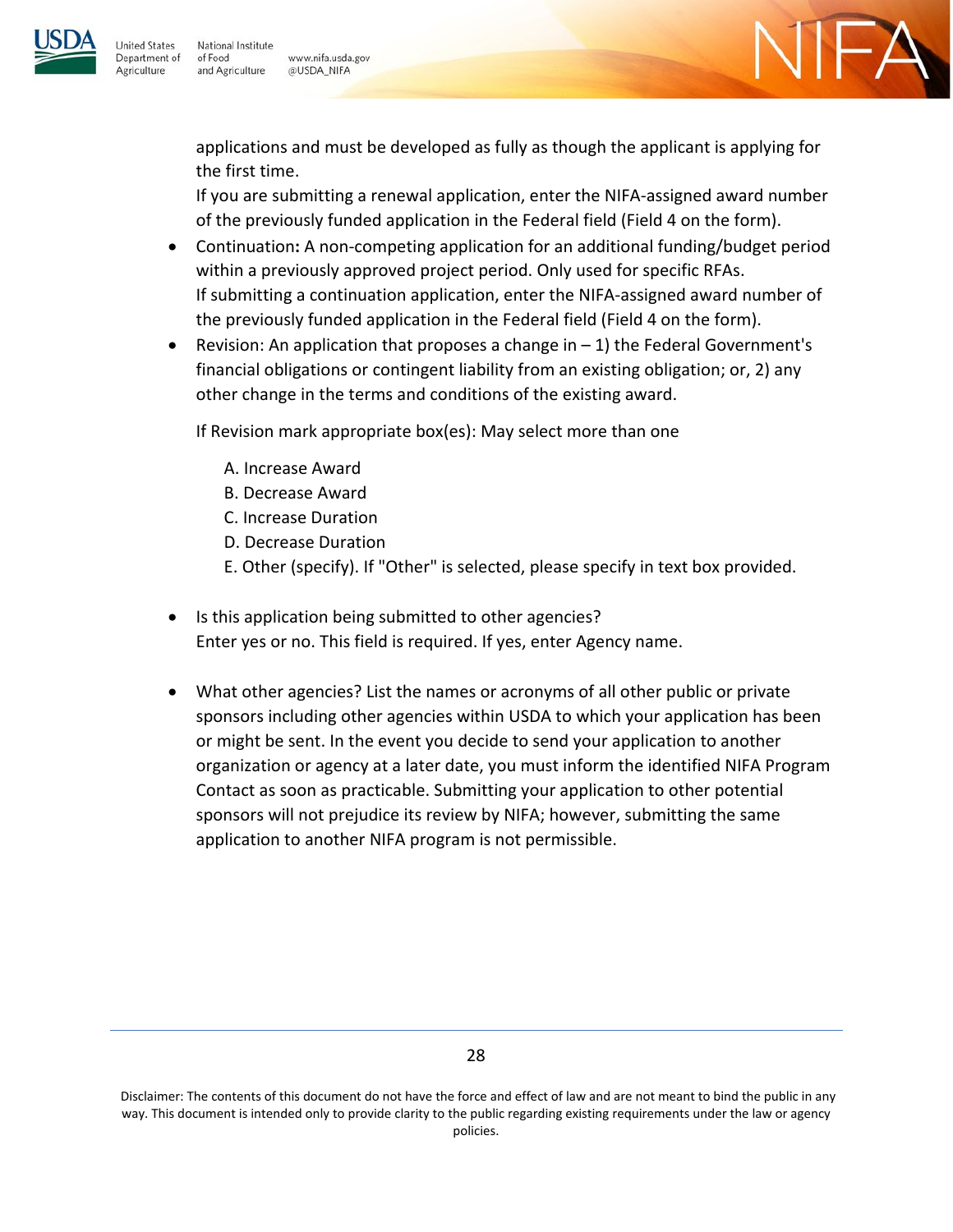

Inited States

Agriculture

Department of

National Institute of Food www.nifa.usda.gov and Agriculture @USDA\_NIFA



### **Field 9: Name of Federal Agency**

This field is pre-populated from the opportunity package and reflects the agency (NIFA) from which assistance is being requested with this application.

### **Field 10: Catalog of Federal Domestic Assistance Number and Title**

This field is pre-populated from the opportunity package and reflects the Catalog of Federal Domestic Assistance (CFDA) number of the program under which assistance is requested.

This field may be blank if you are applying to an opportunity that references multiple CFDA numbers. When this field is blank, leave it blank. The appropriate CFDA number will be automatically assigned by the agency.

#### **Field 11: Descriptive Title of Applicant's Project**

The title should be a brief, clear, and specific designation of the proposed project.

Project titles are read by a variety of nonscientific people; therefore, you should avoid highly technical words or phraseology where possible. In addition, you should not use introductory phrases such as "investigation of," "research on," "education for," or "outreach that."

#### **Field 12: Proposed Project**

Start Date: Enter the proposed start date of the project. This field is required. Please use mm/dd/yyyy format. E.g., 08/13/2021.

Ending Date: Enter the proposed end date of the project. This field is required. Please use mm/dd/yyyy format. E.g., 08/13/2021.

29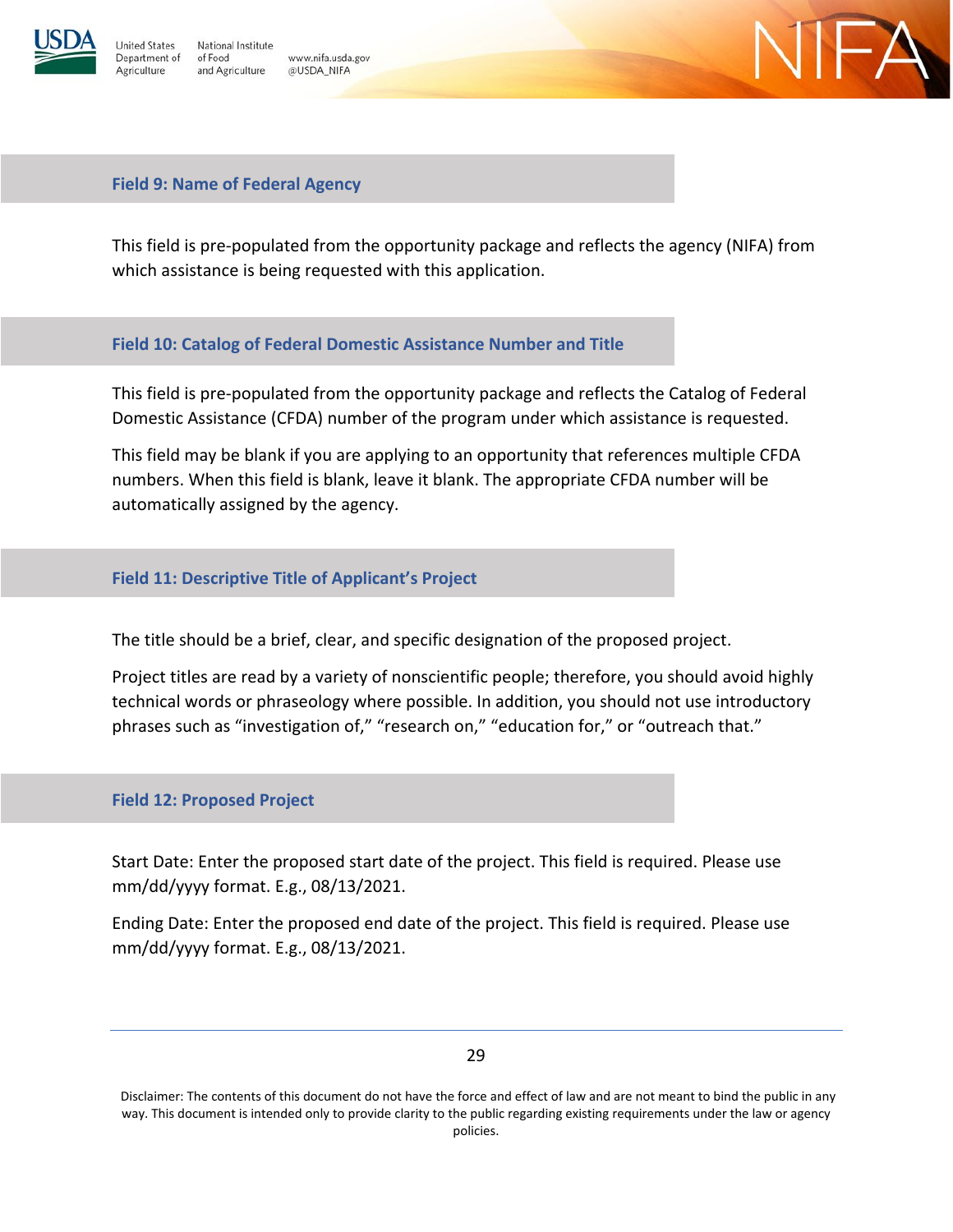

**Jnited States** 

Agriculture

Department of

National Institute of Food www.nifa.usda.gov and Agriculture @USDA\_NIFA



## **Field 13: Enter Congressional District of Applicant**

Enter the applicant's Congressional District. Enter the Congressional District in the format: 2 character state abbreviation, a hyphen, and a 3-character district number. Examples: CA-005 for California's 5th district, CA-012 for California's 12th district. This field is required.

If outside the US, enter 00-000.

For States and U.S. Territories with only a single congressional district, enter "001" for the district number.

For jurisdictions with no representative, enter "099."

For jurisdictions with a nonvoting delegate, enter "098" for the district number. Example: DC-098 or PR-098.

If you do not know your Congressional District: Go to the [United States House of](https://www.house.gov/)  [Representatives](https://www.house.gov/) website and search for your Congressional District by entering your ZIP+4. If you do not know your ZIP+4, look it up on the [USPS Look Up Zip Code](https://tools.usps.com/go/ZipLookupAction!input.action) website.

**Field 14: Project Director/Principal Investigator Contact Information**

This information is for the PD/PI. The PD/PI is the individual responsible for the overall scientific and technical direction of the project.

The PD/PI is the single individual designated by the awardee in the application and approved by the Authorized Departmental Officer who is responsible for the direction and management of the project. To facilitate communication with NIFA, the person designated in Field 14 will be considered the contact PD/PI. The contact PD/PI will be responsible for relaying communications between all the PD/PIs and NIFA (other PD/PIs are identified on the R&R Senior/Key Person Profile).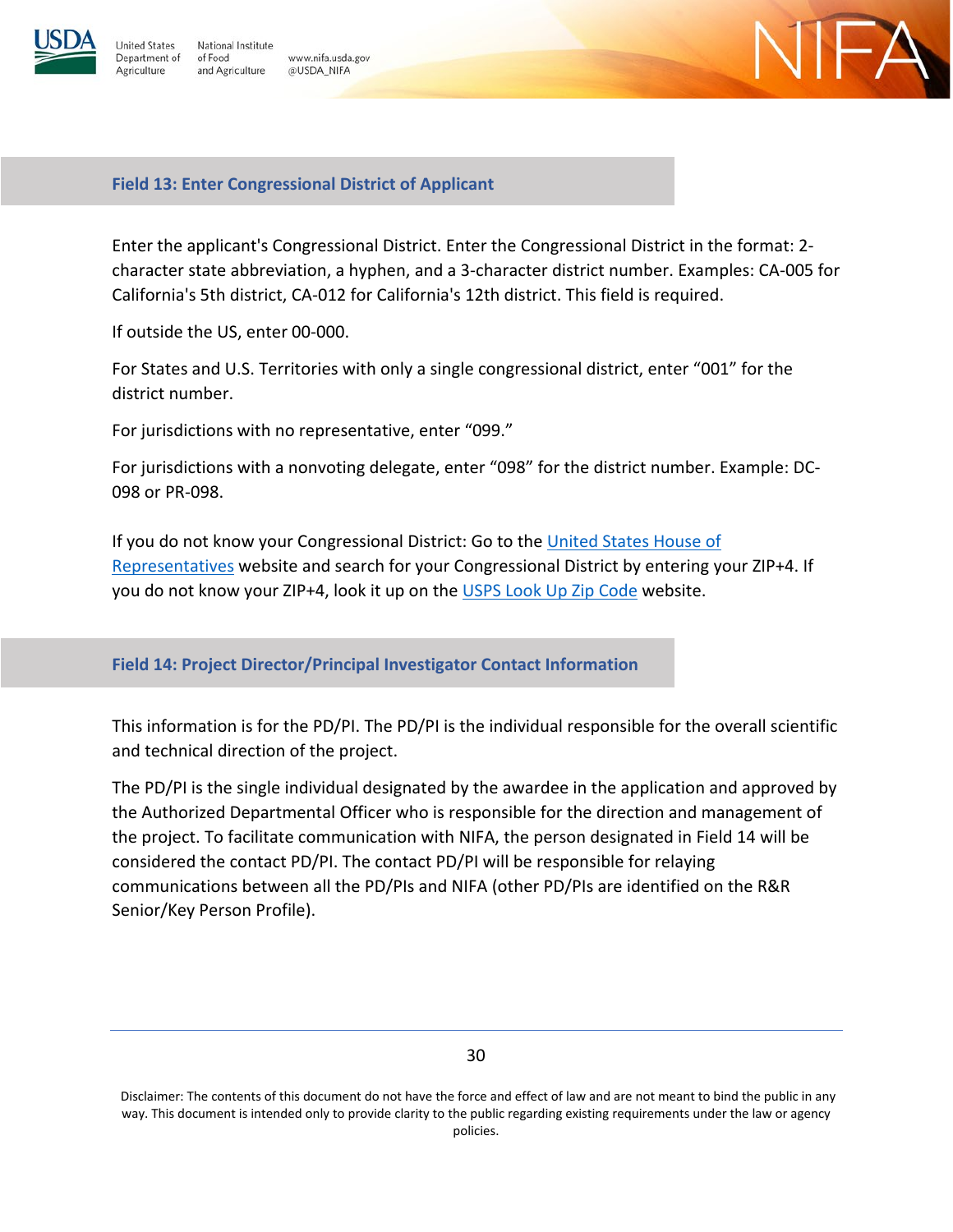

National Institute www.nifa.usda.gov and Agriculture @USDA\_NIFA

• Contact Person Name: First Name and Last Name of Contact Person. Prefix, Middle Name and Suffix, if applicable.

 $-\Delta$ 

- Position/Title: Enter position/title.
- Organization name: Enter the name of the organization for the PD/PI.
- Department: Enter department name.
- Division: Enter the name of the primary organizational division, office or major subdivision of the PD/PI.
- Address: Provide street, city, county/parish, state or province for PD/PI.
- Phone: Enter best phone number for PD/PI.
- Fax: Enter Fax number of PD/PI.
- Email: Enter the email address for the PD/PI.

# **Field 15: Estimated Project Funding**

All four fields in "15. Estimated Project Funding" are required.

- Total Federal Funds Requested: Enter the total federal funds, including Direct Costs and F&A Costs (Indirect Costs), requested for the entire project period.
- Total Non-Federal Funds: Enter total non-Federal funds requested for the entire project period.
- Total Federal & Non-Federal Funds: Enter total estimated funds for the entire project period, including both Federal and non-Federal funds.
- Estimated Program Income: Identify any Program Income estimated for this project period, if applicable.

## **Field 16: Is the Application Subject to Review by State Executive Order 12372 Process?**

If yes, check box and provide review date. If the announcement indicates that the program is covered under Executive Order 12372, applicants should contact the State Single Point of Contact (SPOC) for Federal Executive Order 12372. One selection is required.

If no, check "NO, program is not covered by E.O. 12372," OR "Program has not been selected by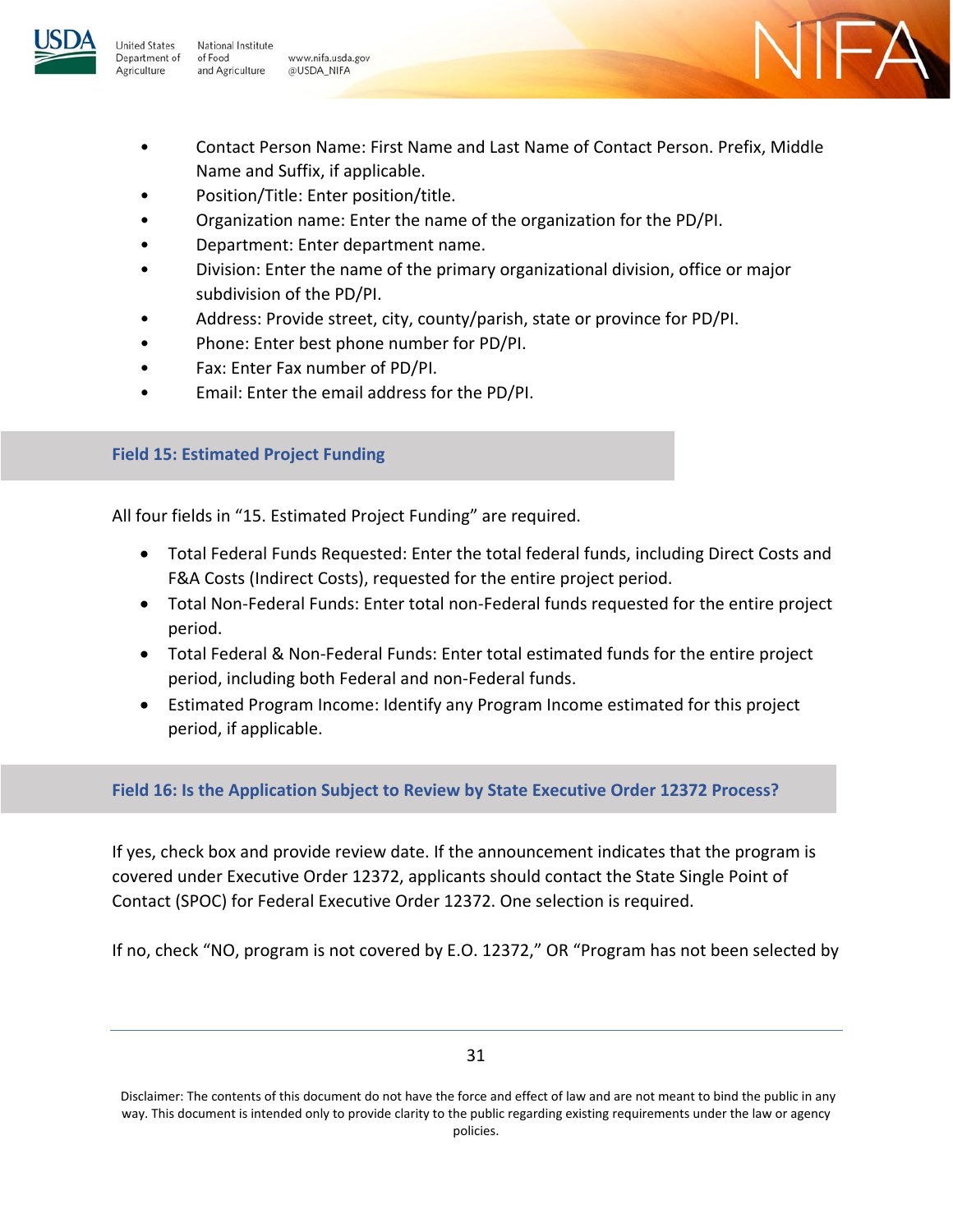

**Jnited States** Department of

Agriculture



State for review". NIFA programs are excluded from the scope of the Executive Order 12372 which requires intergovernmental consultation with state and local officials (see the final Rulerelated Notice to  $7$  CFR Part 3015, Subpart V (48 FR 29114, June 24, 1983)).

# **Field 17: Complete Certification**

Check to provide the required certifications and assurances. This field is required.

The applicable certifications and representations can be located on the NIFA website. See [NIFA's Certifications and Representations](https://nifa.usda.gov/certifications-and-representations) resource page before signing the application.

For this application, by submitting the application you are also providing the required assurances regarding the protection of human subjects, providing humane treatment of animals, and monitoring the use of recombinant DNA.

By submitting the application, you are also providing the required assurances noted below:

- In the event NIFA funds the application, the applicant agrees to be compliant with the Federal Information System Security Management Act of 2002 (FISMA), Pub. L. 107-347, if it will collect, store, process, transmit, or use information on behalf of NIFA.
- Each entity that applies and does not have an exemption under Sec. 25.110 of 2 CFR will: (1) Be registered in the SAM prior to submitting an application or plan (registration may take 4-6 weeks); (2) Maintain an active SAM registration with current information at all times during which it has an active federal award or an application or plan under consideration by an agency; and (3) Provide its UEI number in each application or plan it submits to NIFA.
- The Grants.gov validation process includes a check for an active SAM registration. Applicants with expired SAM registrations will be rejected.
- Each entity that applies and does not have an exception under  $Sec. 170.110(b)$  of 2 CFR ensures that they have the necessary processes and systems in place to comply with the reporting requirements identified in Appendix A to Part 170 should they receive funding.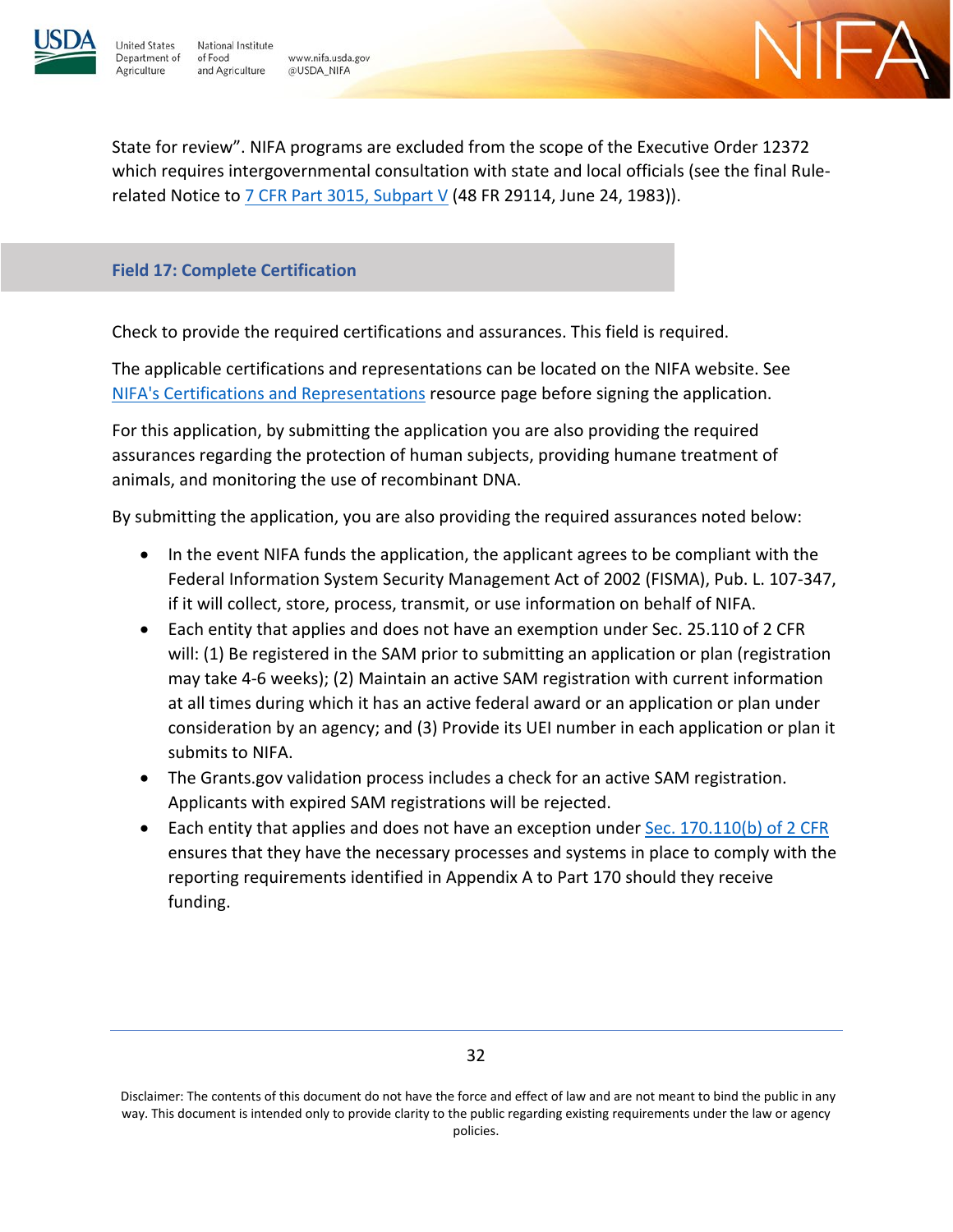





• You certify that the information contained in your application is true and complete to the best of your knowledge. You accept the obligation to comply with the terms and conditions of NIFA in effect at the time of the award.

## **Field 18: Enter SFLLL (Disclosure of Lobbying Activities) or Other Explanatory Documentations**

If applicable, attach the SFLLL or other explanatory document as per RFA instructions. If you are unable to certify compliance with the Certification in the "17. Certification" section above, attach an explanation. Additionally, as applicable, attach the [Standard Form LLL, Disclosure of](https://www.grants.gov/documents/19/217976/SFLLL_2_0-V2.0.pdf/ad05c401-3c9c-47d0-afec-7ee26491c878?version=1.0&t=1516738837999)  [Lobbying Activities](https://www.grants.gov/documents/19/217976/SFLLL_2_0-V2.0.pdf/ad05c401-3c9c-47d0-afec-7ee26491c878?version=1.0&t=1516738837999) (SFLLL) or other documents in this item.

### **Field 19: Authorized Representative**

The authorized representative is equivalent to the individual with the organizational authority to sign for an application.

This individual is otherwise known as the authorized organization representative (AOR) in Grants.gov.

- Contact Person Name: First Name and Last Name of Contact Person. Prefix, Middle Name and Suffix, if applicable.
- Position/Title: Enter position/title.
- Organization name: Enter the name of the organization for the AOR.
- Department: Enter department name.
- Division: Enter the name of the primary organizational division, office or major subdivision of the AOR.
- Address: Provide street, city, county/parish, state or province for AOR.
- Phone: Enter best phone number.
- Fax: Enter fax number.
- Email: Enter the email address.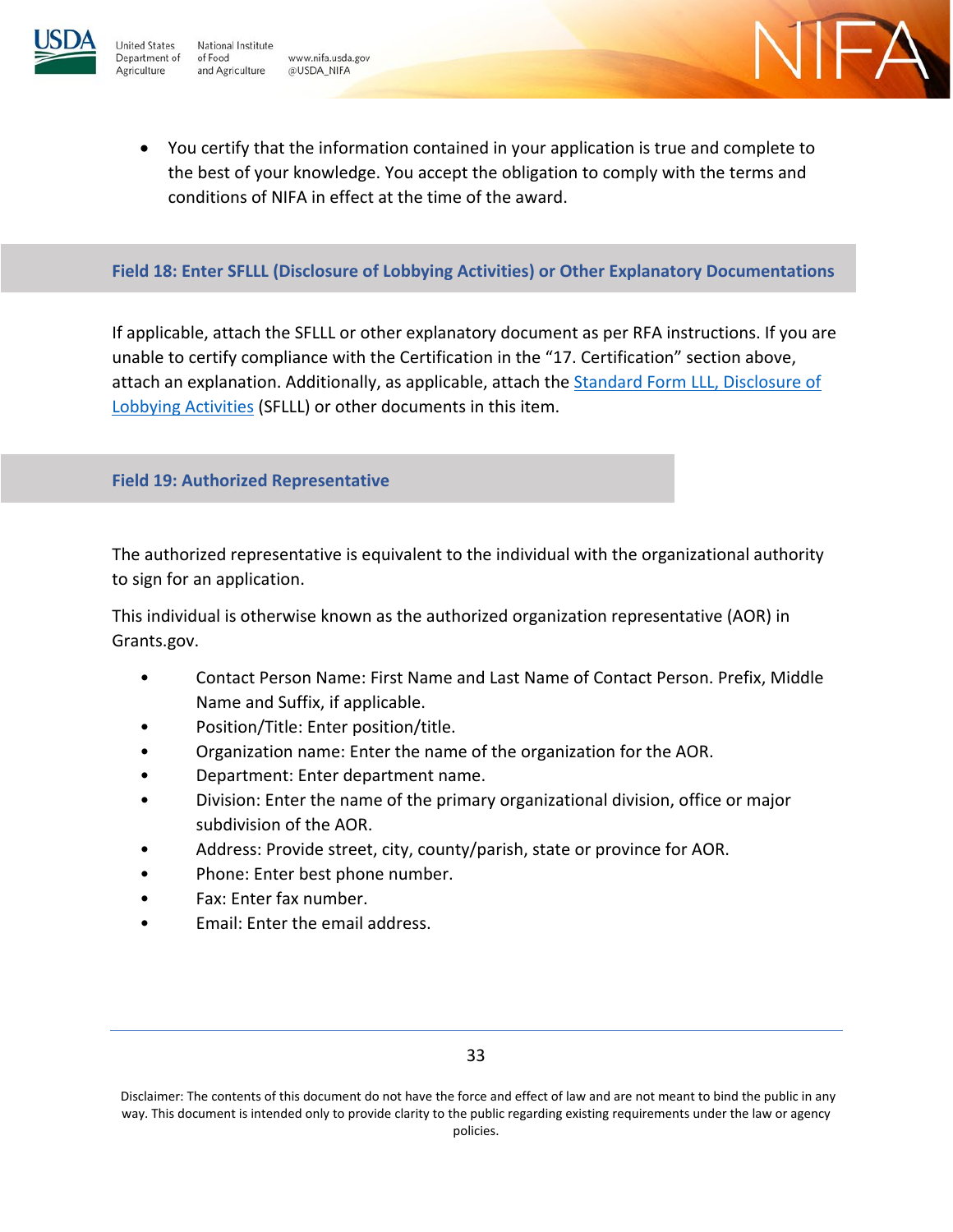

National Institute www.nifa.usda.gov and Agriculture @USDA\_NIFA

Signature of Authorized Representative: It is the organization's responsibility to assure that only properly authorized individuals submit the application to Grants.gov. This field is completed on submission to Grants.gov.

 $-\Delta$ 

Date Signed: Grants.gov will generate this date upon application submission.

## **Field 20: Pre-Application**

If submitting a pre-application, provide a summary description of the project in accordance with the announcement and/or agency-specific instructions and attach here.

Rarely, a funding opportunity will require or request submission of a preliminary application in advance of a full application. The two predominant reasons for requiring a preliminary application are to:

- Reduce the unnecessary effort in application preparation when the chance of success is very small. This is particularly true of exploratory initiatives where the community senses that a major new direction is being identified, or competitions that will result in a small number of actual awards.
- Increase the overall quality of the full submission.

The RFA will specify the content and submission requirements in Section V.A of the RFA when preliminary applications are to be used. Note that a pre-application is not the same as a Letter of Intent which NIFA, in some cases, may be require. The RFA will state when you need to submit a pre-application or a Letter of Intent.

### **Field 21: Cover Letter Attachment**

This optional field allows the applicant to enter a cover letter with the application.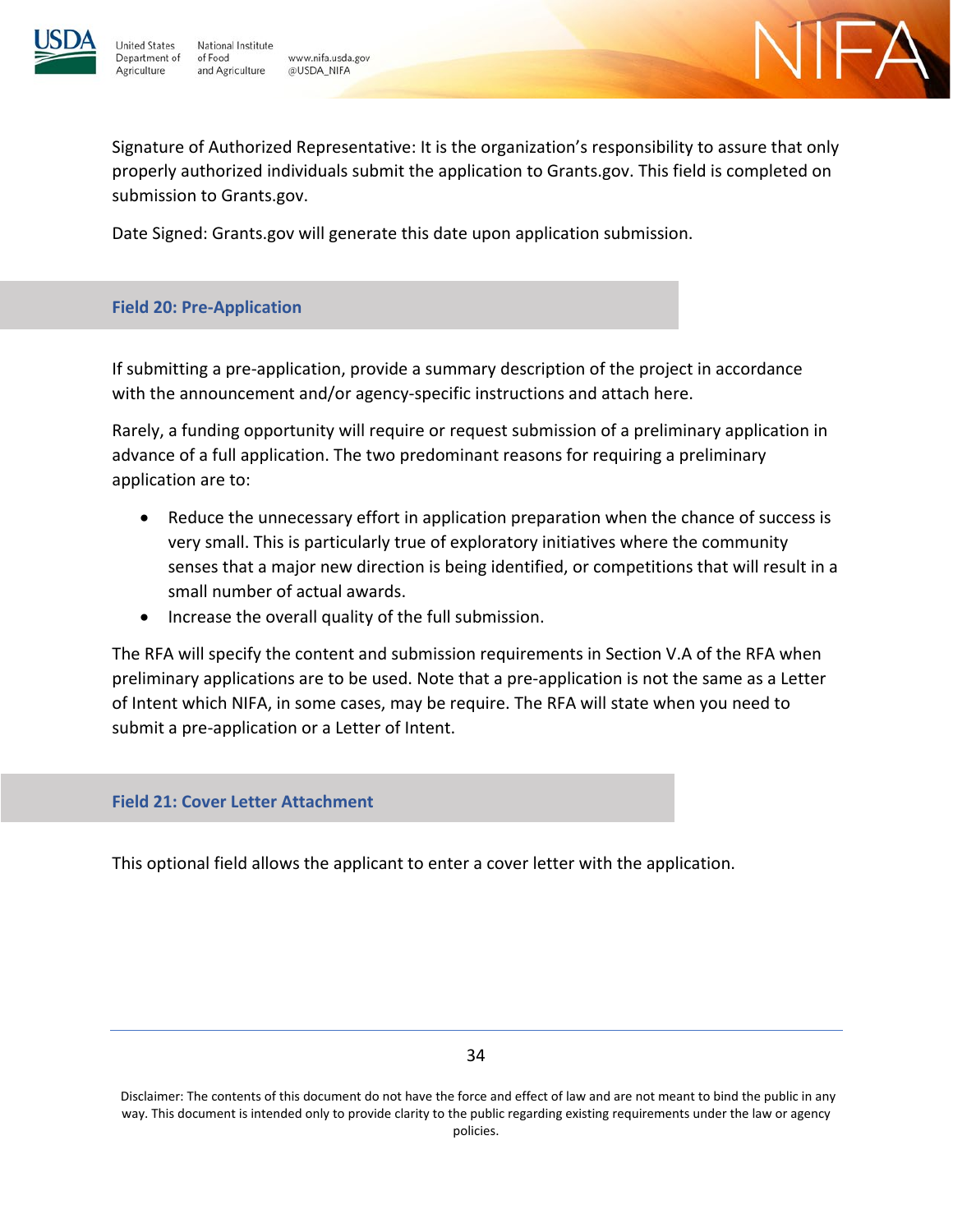



## <span id="page-34-0"></span>V.110 R&R Project/Performance Site Location(s)

www.nifa.usda.gov

@USDA\_NIFA

This form is used for all grant applications. It is used to report the primary location of the project and include information on any other locations at which the project will be performed.

**Checkbox: I am submitting an application as an individual, and not on behalf of a company, state, local or tribal government, academia, or other type of organization.**

Select only if submitting an application as an individual and not on behalf of or representing any organization. (This field is not applicable for applicants using SF-424 Individual Form Set).

#### **Organization Name**

This field is required. Enter the organization name of the primary site where the work will be performed.

#### **UEI Number**

This field is required for the primary performance site. Enter the UEI number associated with the organization where the project will be performed.

#### **Project Site Address**

Enter Street 1, City, County, State, Country and Zip Code for the Project/ Performance site. All of these are required fields.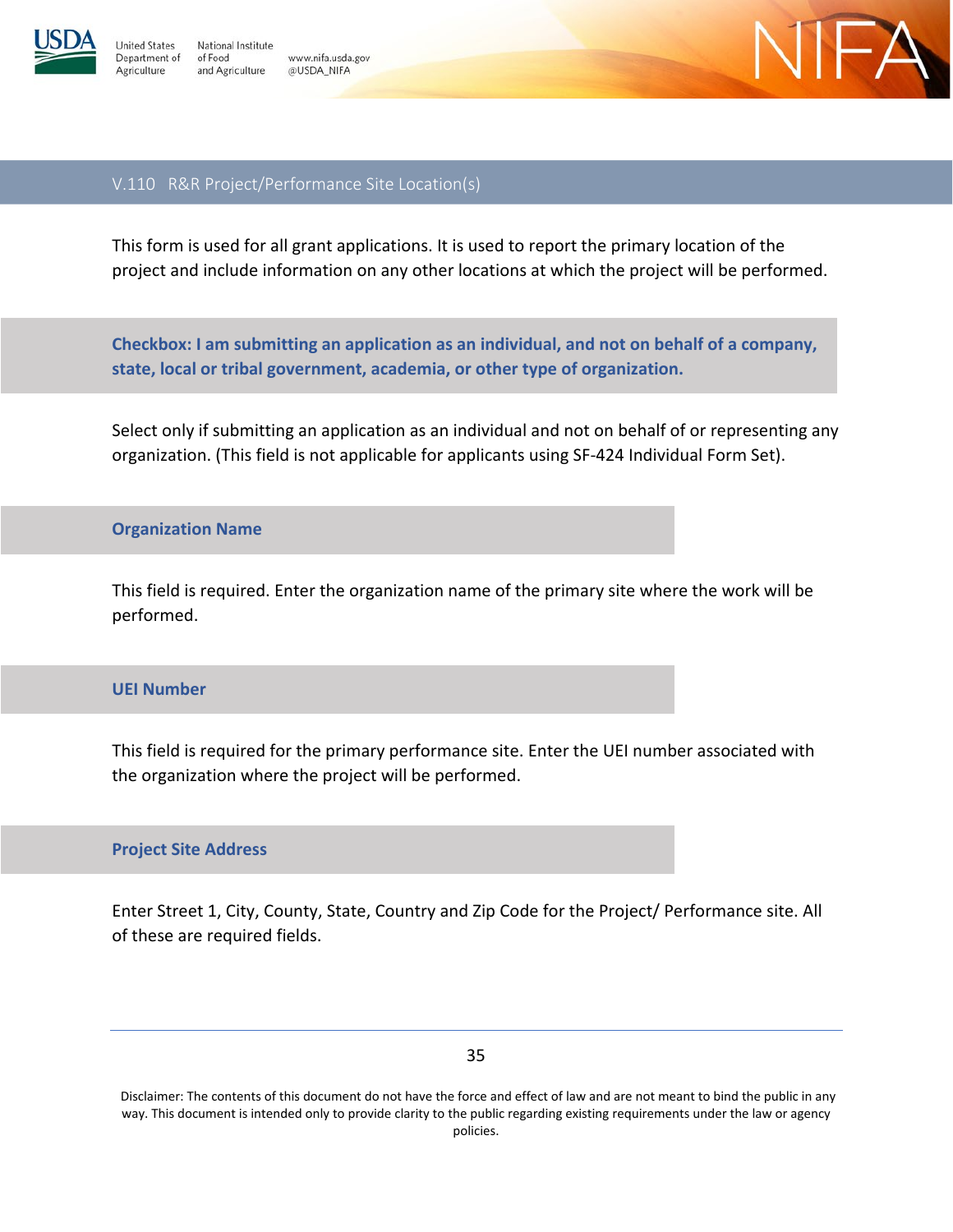

**Inited States** 

Agriculture

National Institute Department of of Food www.nifa.usda.gov and Agriculture @USDA\_NIFA



## **Project/ Performance Site Congressional District**

Enter the applicant's Congressional District. Enter the Congressional District in the format: 2 character state abbreviation, a hyphen, and a 3-character district number. Examples: CA-005 for California's 5th district, CA-012 for California's 12th district. This field is required.

If all districts in a state are affected, enter "all" for the district number. Example: MD-all for all congressional districts in Maryland.

If nationwide (all districts in all states) enter US-all.

If the program/project is outside the US, enter 00-000.

If you do not know your Congressional District: Go to the [United States House of](https://www.house.gov/)  [Representatives](https://www.house.gov/) website and search for your Congressional District by entering your ZIP+4. If you do not know your ZIP+4, look it up on the [USPS Look Up Zip Code](https://tools.usps.com/go/ZipLookupAction!input.action) website.

## **Project/Performance Site Location 1**

Use this "Project/Performance Site Location 1" block to provide information on performance sites in addition to the Primary Performance Site listed above, if applicable. Include any VA facilities and foreign sites.

Enter for the Project/Performance Site Location 1 the information required for the Project/Performance Site Primary Location. If it is necessary to enter information for additional sites, click on the "Next Site" button.

### **Additional Locations**

File attachments may be added to this field for additional location(s), if any.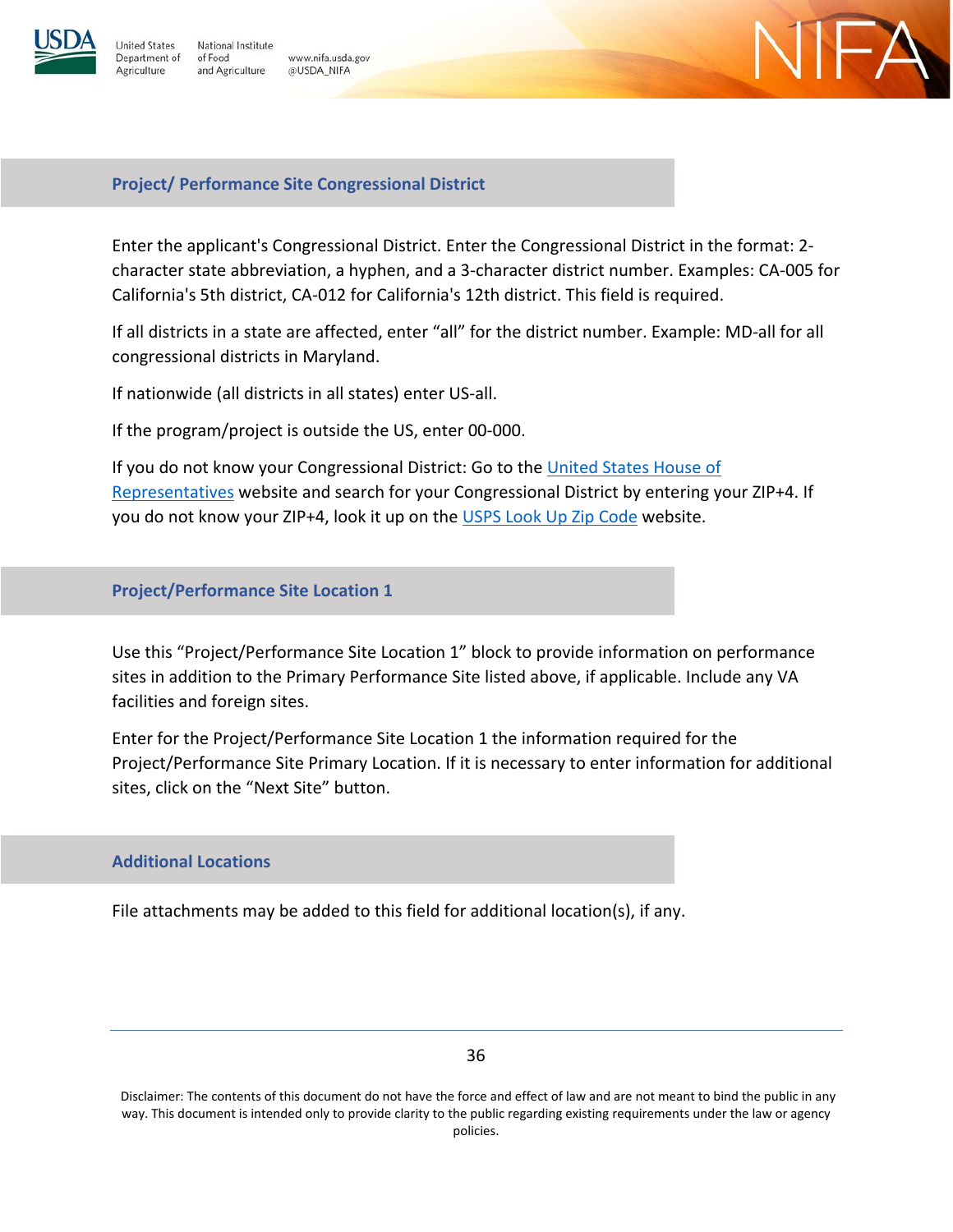





#### V.120 R&R Other Project Information

This form is used for all grant applications, and it includes questions on the use of human subjects, vertebrate animals, and environmental impact. This form also has fields to upload an abstract, project narrative, references, information on facilities, and equipment lists.

#### **Field 1: Are Human Subjects Involved?**

If activities involving human subjects are planned at any time during the proposed project at any performance site, check yes. Check yes, even if the proposed project is exempt from Regulations for the Protection of Human Subjects. If no, skip the rest of block 1. This field is required.

Projects that involve research with human subjects must ensure that subjects are protected from research risks in conformance with the relevant federal policy known as the Common Rule [\(Federal Policy for the Protection of Human Subjects, 45 CFR 690\)](https://www.ecfr.gov/current/title-45/subtitle-B/chapter-VI/part-690).

All projects that involve human subjects must either: (1) have approval from the organization's Institutional Review Board (IRB) before issuance of a NIFA award or, (2) must affirm that the IRB or an appropriate knowledgeable authority previously designated by the organization (not the PD) has declared the research exempt from IRB review in accordance with the applicable subsection, as established in section 101(b) of the Common Rule.

The box for "Human Subjects" must be checked "yes" with the IRB approval date (if available) or exemption subsection from the Common Rule identified in the space provided. Check "yes" even if the proposed project is exempt from Regulations for the Protection of Human Subjects. If "no", skip the remaining questions about Human Subjects. If "no" is checked at the time of submission and subsequently it is determined that human subjects are necessary, then contact the applicable Program Contact (identified in Field 14. of Form NIFA-2009, Award Face Sheet, of the award document) for instructions on submitting updated human subject information.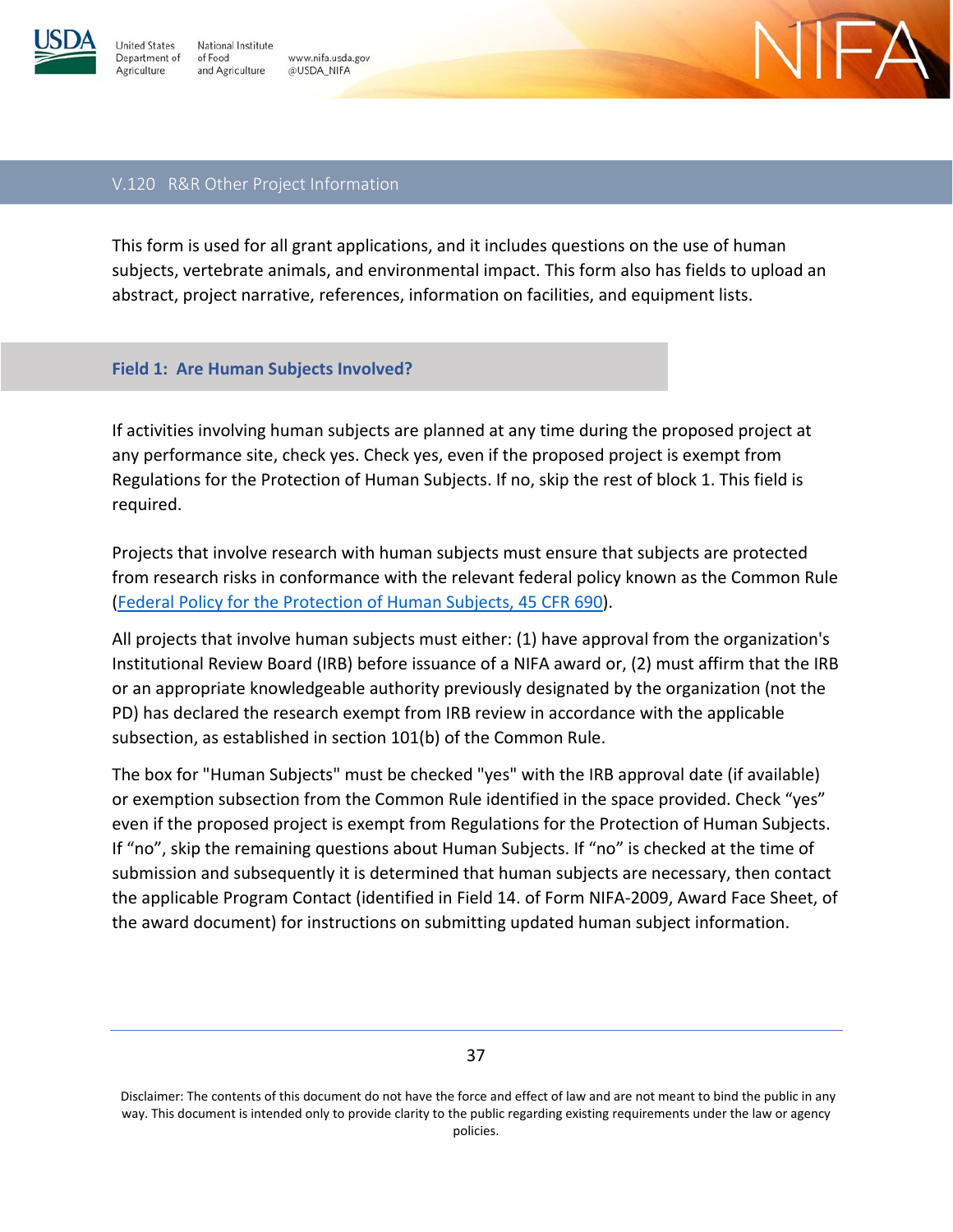

**Jnited States** 

Agriculture

National Institute Department of of Food www.nifa.usda.gov and Agriculture @USDA\_NIFA



## **Field 1a: If YES to Human Subjects, is the project exempt from Federal Regulations?**

If the project is exempt from federal regulations, check "Yes" and check the appropriate exemption number.

The eight categories of research that qualify for exemption from coverage by the regulations are defined in the Common Rule for the Protection of Human Subjects which USDA implements through [7 CFR part 1c.104.](https://www.ecfr.gov/cgi-bin/text-idx?SID=6e4b5e2ee8f39f17917d8c2f7af65b1d&mc=true&node=se7.1.1c_1104&rgn=div8) These regulations can be found in the [Code of Federal Regulations: §](https://www.ecfr.gov/cgi-bin/text-idx?SID=bb104dd4c1fdaeb817293bca892ae711&mc=true&node=se7.1.1c_1104&rgn=div8)  [1c.104 Exempt research.](https://www.ecfr.gov/cgi-bin/text-idx?SID=bb104dd4c1fdaeb817293bca892ae711&mc=true&node=se7.1.1c_1104&rgn=div8)

Human subjects research should only be designated as exempt if all the proposed research projects in an application meet the criteria for exemption.

If the project is not exempt from federal regulations, check "No." If no, is the IRB review Pending? Select yes or no.

Applicants should check "Yes" to the question "Is the IRB review Pending?" even if the IRB review/approval process has not started by the time of submission.

IRB review is not pending (e.g., if the review is complete), check "No."

IRB Approval Date: If no, enter the latest Institutional Review Board (IRB) approval date (if available). Please use mm/dd/yyyy format (e.g., 08/13/2017). Leave blank if Pending.

Human Subject Assurance Number: Enter the approved Federal Wide Assurance (FWA), Multiple Project Assurance (MPA), Single Project Assurance Number or Cooperative Project Assurance Number that the applicant has on file with the Office for Human Research Protections, if available.

If the applicant has a FWA number, enter the 8-digit number. Do not enter the FWA before the number.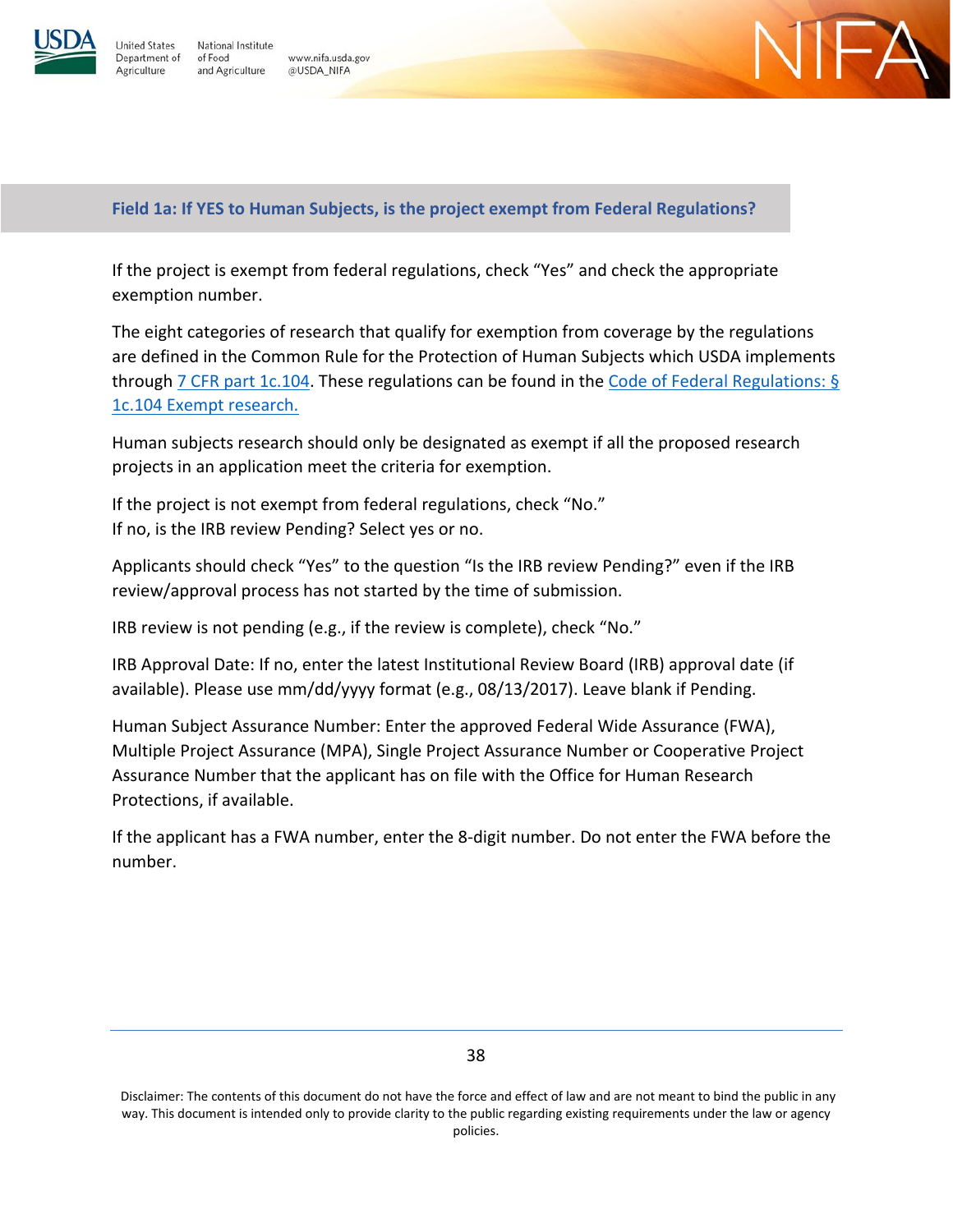

**Inited States** 

Agriculture

Department of

National Institute of Food www.nifa.usda.gov and Agriculture @USDA\_NIFA



### **Field 2: Are Vertebrate Animals Used?**

If activities involving vertebrate animals are planned at any time during the proposed project at any performance site, check yes.

The generation of custom antibodies constitutes an activity involving vertebrate animals.

If animal involvement is anticipated within the period of award but plans are indefinite, check "Yes."

For applications that involve the use of vertebrate animals, you must provide sufficient information within the project description to enable reviewers to evaluate the choice of species, number of animals to be used, and any necessary exposure of animals to discomfort, pain, or injury. Consistent with the requirements of the Animal Welfare Act [7 U.S.C. 2131 et seq.] and the regulations promulgated by the Secretary of Agriculture [\[9 CFR, 1.1- 4.11\]](https://www.ecfr.gov/cgi-bin/text-idx?SID=6e4b5e2ee8f39f17917d8c2f7af65b1d&mc=true&tpl=/ecfrbrowse/Title09/9cfrv1_02.tpl#0) NIFA requires that proposed projects involving use of any vertebrate animal for research or education be approved by the submitting organization's Institutional Animal Care and Use Committee (IACUC) before an award can be made.

If no, check no and skip the rest of block 2. This field is required.

### **Field 2a: If YES to Vertebrate Animals, Is the IACUC review pending?**

• Is the Institutional Animal Care and Use Committee (IACUC) review pending?

Applicants should check "Yes" to the "Is the IACUC review Pending?" question even if the IACUC review/approval process has not started by the time of submission.

If IACUC review is not pending (e.g. if the review is complete), check "No."

• IACUC Approval Date: Enter the latest Institutional Animal Care and Use Committee (IACUC) approval date (if available). Please use mm/dd/yyyy format (e.g., 08/13/2017). Leave blank if Pending.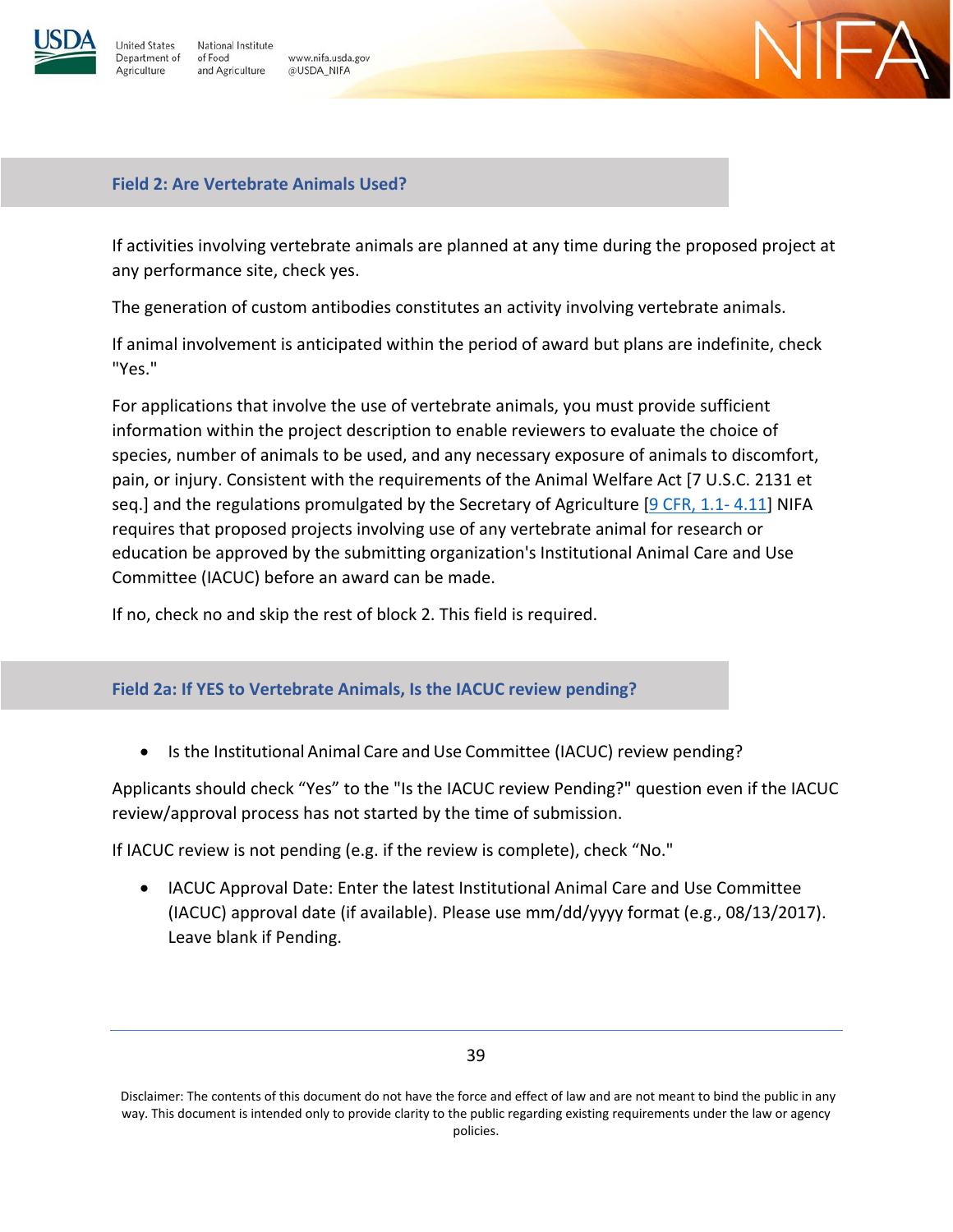

**Jnited States** Department of of Food Agriculture

National Institute www.nifa.usda.gov and Agriculture @USDA\_NIFA



Animal Welfare Assurance Number: Enterthe Federally approved assurance number, if available. These fields are required if no is checked to the question "Isthe IACUC review pending".

#### **Field 3: Is Proprietary/Privileged Information Included in the Application?**

### Check yes or no.

Patentable ideas, trade secrets, privileged or confidential commercial or financial information, the disclosure of which may harm the applicant, should be included in applications only when such information is necessary to convey an understanding of the proposed project. If the application includes such information, check yes and clearly mark each line or paragraph on the pages containing the proprietary/privileged information with a legend similar to - "The following contains proprietary/privileged information that (name of applicant) requests not be released to persons outside the Government, except for purposes of review and evaluation." This field is required.

Such information also may be included as a separate statement. If you use this method, submit the statement as a single-copy document and attach it in Field 12, Other Attachments. While NIFA will make every effort to prevent unauthorized access to such material, we are not responsible or in any way liable for the release of such material.

### **Field 4a-4d Does this project have an actual or potential impact on the environment?**

Indicates if this project has an actual or potential impact on the environment. Click yes here if this is the case. Click no here if this is not the case. This field is required.

If yes, please explain: Enter an explanation for the actual or potential impact on the environment.

If this project has an actual or potential impact on the environment, has an exemption been authorized or an environmental assessment (EA) or environmental impact statement (EIS) been performed?

Disclaimer: The contents of this document do not have the force and effect of law and are not meant to bind the public in any way. This document is intended only to provide clarity to the public regarding existing requirements under the law or agency policies.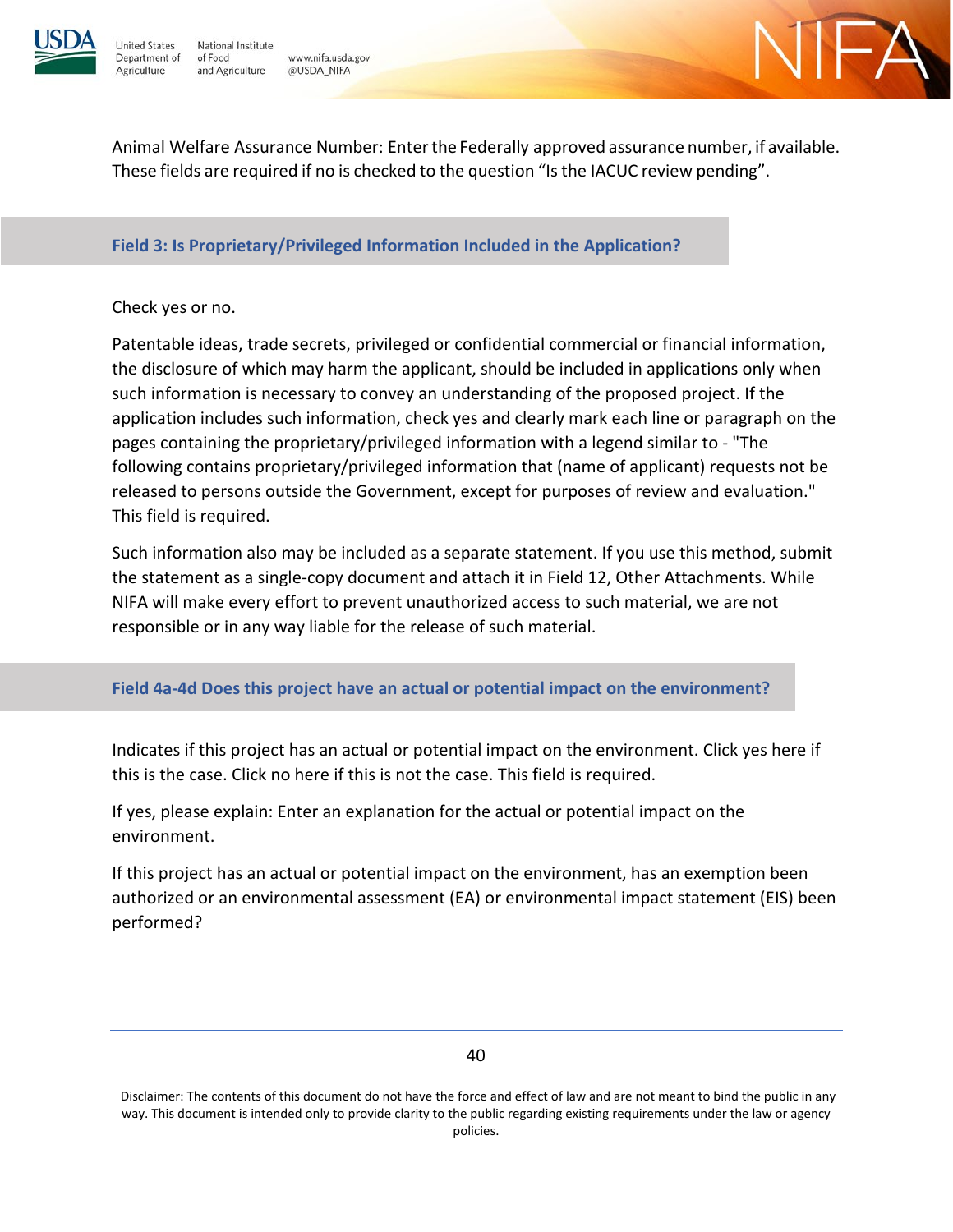

**Jnited States** Department of

Agriculture

National Institute of Food www.nifa.usda.gov and Agriculture @USDA\_NIFA



Check yes or no. Indicates whether an exemption [has] been authorized or an Environmental Assessment (EA) or Environmental Impact Statement (EIS) [has] been performed.

If the project meets one of the exemptions identified in [7 CFR Part 3407,](https://www.ecfr.gov/cgi-bin/text-idx?SID=5db969d513d951eed0ba2387dc360a17&mc=true&node=pt7.15.3407&rgn=div5) NIFA's implementing regulations of the [National Environmental Policy Act of 1969](https://www.ecfr.gov/current/title-7/subtitle-B/chapter-XXXIV/part-3407) then the explanation should include the specific exemption code.

Exemption Codes: Department of Agriculture Categorical Exclusions (found at 7 CFR 1b.3 and restated at 7 CFR 3407.6(a)(1)(i) through (vii)).

- (a)(1)(i): Policy development, planning, and implementation which are related to routine activities such as personnel, organizational changes, or similar administrative functions
- $\bullet$  (a)(1)(ii): Activities that deal solely with the functions of programs, such as program budget proposals, disbursement, and transfer or reprogramming of funds
- (a)(1)(iii): Inventories, research activities, and studies such as resource inventories and routine data collection when such actions are clearly limited in context and intensity
- $\bullet$  (a)(1)(iv): Educational and informational programs and activities
- $\bullet$  (a)(1)(v): Civil and criminal law enforcement and investigative activities
- $\bullet$  (a)(1)(vi): Activities that are advisory and consultative to other agencies and public and private entities, such as legal counseling and representation
- (a)(1)(vii): Activities related to trade representation and market development activities abroad

NIFA Categorical Exclusions (found at [7 CFR](https://www.ecfr.gov/cgi-bin/text-idx?SID=5db969d513d951eed0ba2387dc360a17&mc=true&node=pt7.15.3407&rgn=div5) 3407.6(a)(2)(i) through (ii)).

The following categories of research programs or projects of limited size and magnitude or with only short-term effects on the environment:

- (a)(2)(i)(A): Research conducted within any laboratory, greenhouse, or other contained facility where research practices and safeguards prevent environmental impacts
- (a)(2)(i)(B): Surveys, inventories, and similar studies that have limited context and minimalintensity in terms of changes in the environment
- (a)(2)(i)(C): Testing outside the laboratory, such as in small, isolated field plots, which involves the routine use of familiar chemicals or biological materials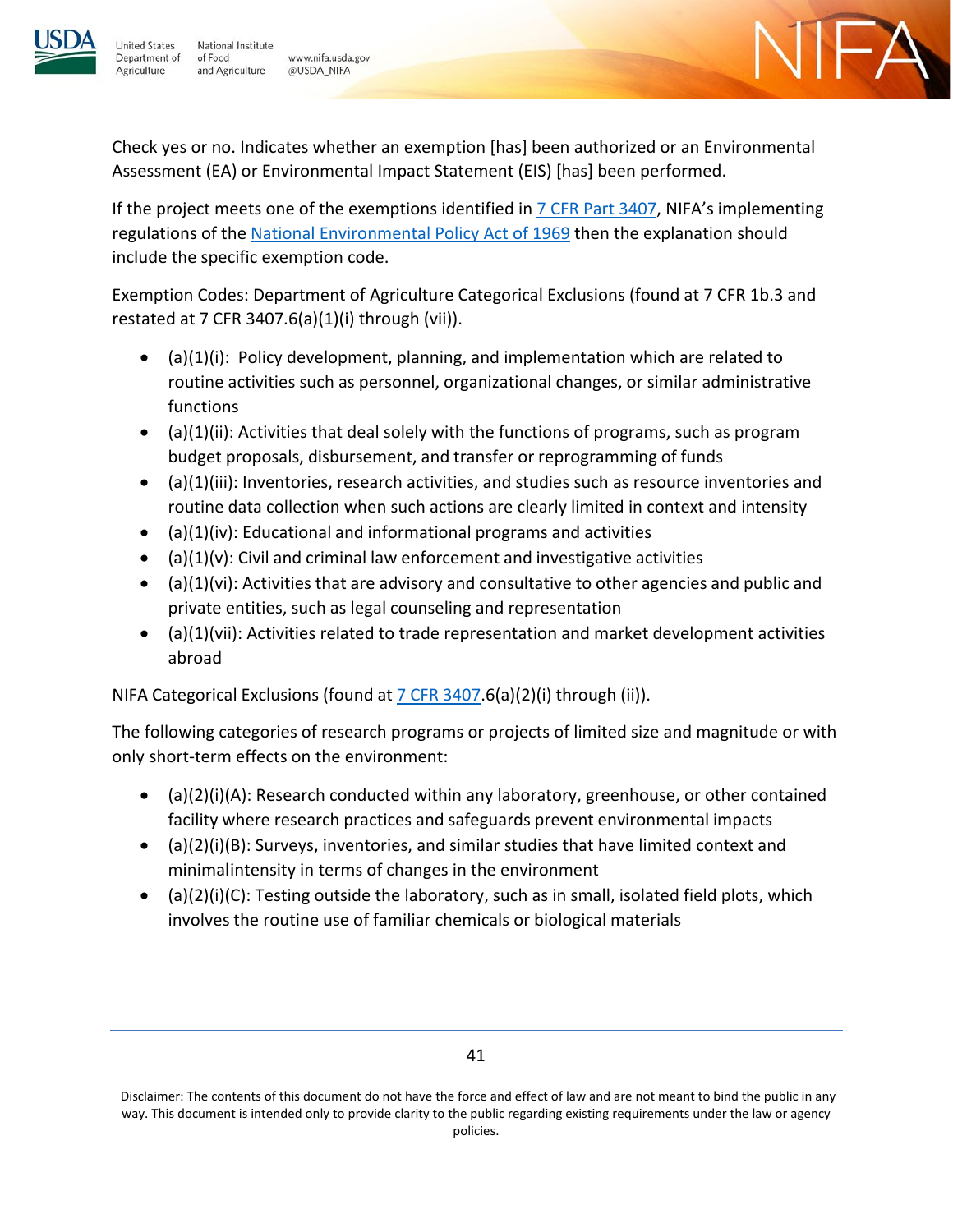

Agriculture

www.nifa.usda.gov

@USDA\_NIFA



 $-\Delta$ 

**Field 5: Is the research performance site designated, or eligible to be designated, as a Historic Place?** 

If yes, check the box and then provide an explanation in the box provided in 5a.

Otherwise, check the No box.

**Field 6: Does this project involve activities outside the U.S. or partnership with international collaborators?** 

Indicate whether this project involves activities outside the United States or partnerships with international collaborators. This field is required. Check yes or no.

If yes, identify countries. – Enter the countries with which international cooperative activities are involved.

Optional Explanation – Enter an explanation for involvement with outside entities (optional). Your entry is limited to 55 characters.

#### **Field 7: Attach Project Summary/Abstract**

The Project Summary must contain a summary of the proposed activity suitable for dissemination to the public. It should be a self-contained description of the project and should contain a statement of objectives and methods to be employed. It should be informative to other persons working in the same or related fields and be as understandable as possible to a scientifically or technically literate lay reader. This Summary must not include any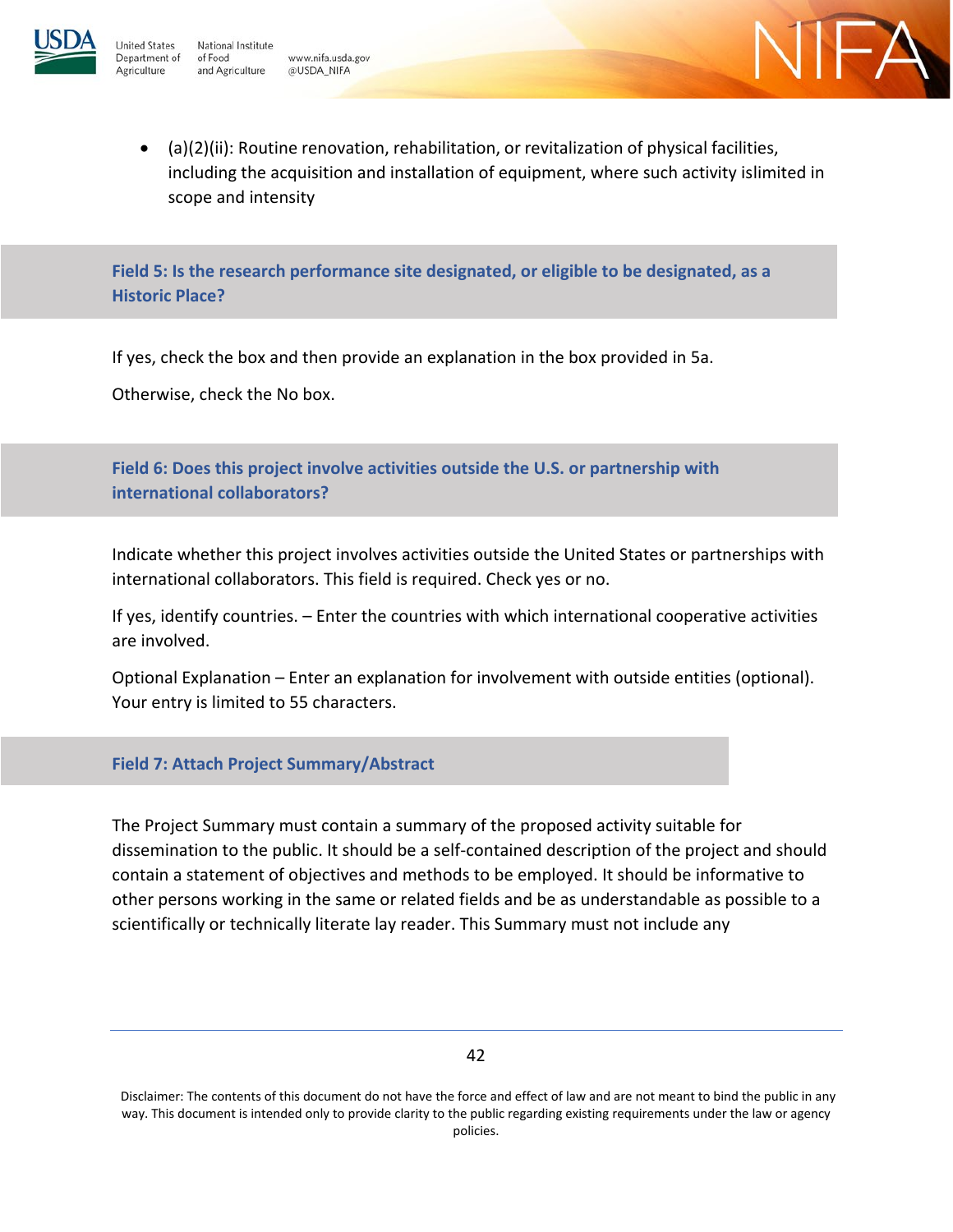

National Institute www.nifa.usda.gov and Agriculture @USDA\_NIFA

proprietary/confidential information. To attach a Project Summary/Abstract, click "Add Attachment".

Suggested application support templates for the Project Summary/Abstract are available on [NIFA's Application Template Resource Page.](http://nifa.usda.gov/resource/application-support-templates)

The summary should be approximately 250 words. List the names and affiliated organizations of all Project Directors/co-PDs and the title of the project at the top of the page.

 $-\Delta$ 

The summary should be a self-contained, specific description of the activity to be undertaken and should include: overall project goal(s) and supporting objectives; plans to accomplish project goal(s); and relevance of the project to the goals of the program.

A concise, informative Project Summary is critical for successful applications.

### **Field 8: Attach Project Narrative**

Provide Project Narrative in accordance with the announcement and/or agency-specific instructions. To attach a Project Narrative, click "Add Attachment."

You must prepare the Project Narrative in accordance with the guidelines specified under Part IV.B. in the applicable RFA (for AFRI the guidelines may be specified under Part IV.C. and for SBIR the guidelines are specified under subsection 2.3.2. of the SBIR Program Solicitation).

### **Field 9: Attach Bibliography & References Cited**

Provide a bibliography of any references cited in the Project Narrative. Each reference must include the names of all authors (in the same sequence in which they appear in the publication), the article and journal title, book title, volume number, page numbers, and year of publication. Include only bibliographic citations. Proposers should be especially careful to follow scholarly practices in providing citations for source materials relied upon when preparing any section of the application. To attach Bibliography and References Cited, click "Add Attachment".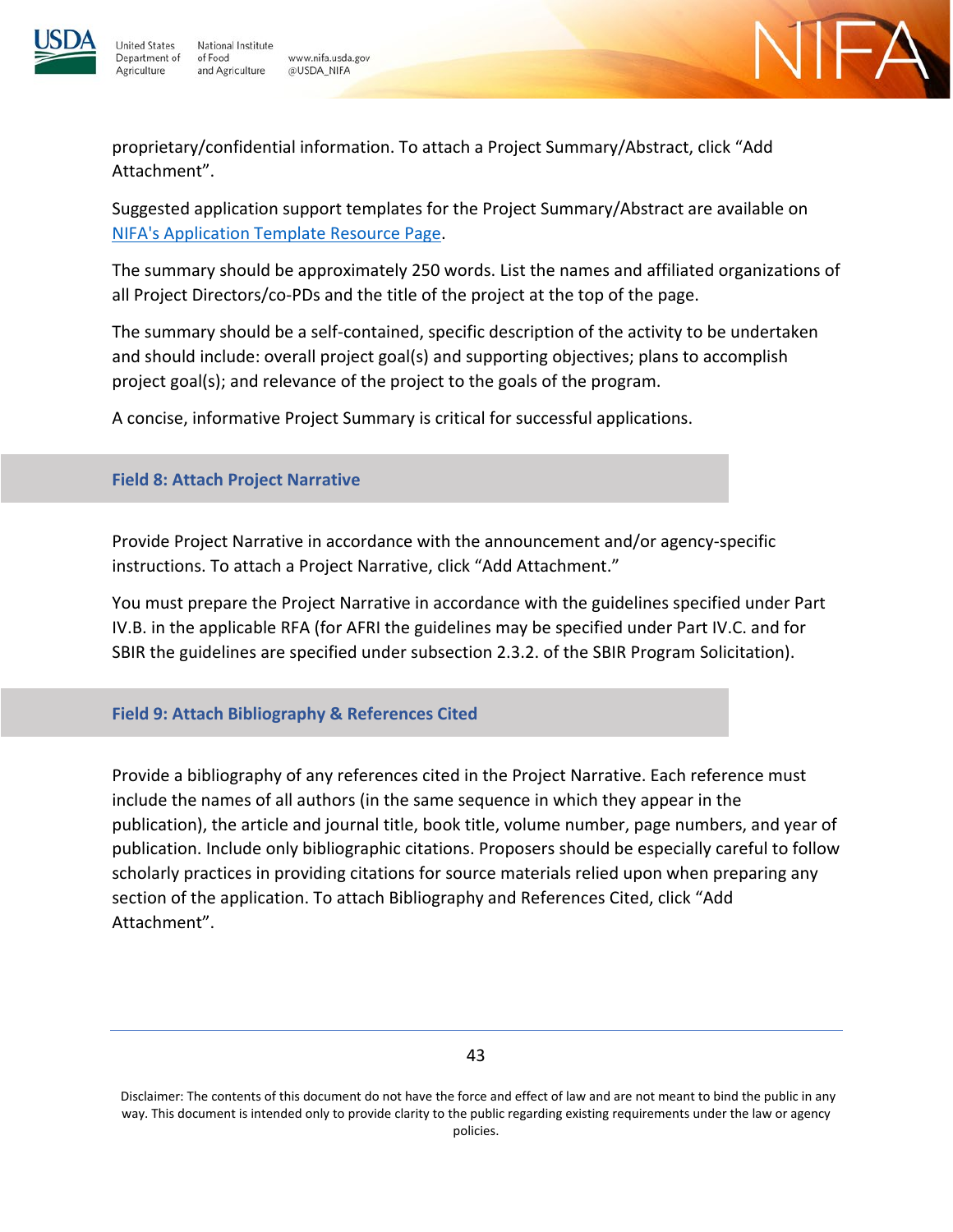

National Institute www.nifa.usda.gov and Agriculture @USDA\_NIFA



Bibliography and References are not part of the Project Narrative page limitation, if any, unless noted otherwise.

#### **Field 10: Attach Facilities & Other Resources**

This information is used to assess the capability of the organizational resources available to perform the effort proposed. Identify the facilities to be used (Laboratory, Animal, Computer, Office, Clinical and Other).

If appropriate, indicate their capacities, pertinent capabilities, relative proximity, and extent of availability to the project. Describe only those resources that are directly applicable to the proposed work. Provide any information describing the Other Resources available to the project (e.g., machine shop, electronic shop) and the extent to which they would be available to the project. To attach Facilities and Other Resources, click "Add Attachment".

#### **Field 11: Attach Equipment**

List major items of equipment already available for this project and, if appropriate, identify location and pertinent capabilities. To attach Equipment, click "Add Attachment."

If you plan to request funds to purchase items of nonexpendable equipment necessary to conduct and successfully complete the proposed project, refer to Field C. of the R&R Budget for information about including those items in the budget.

#### **Field 12: Add Other Attachments**

Attach files to provide any other project information not provided above or in accordance with the announcement and/or agency-specific instruction. Multiple files may be attached.

Include the following items in Other Attachments, as appropriate:

• Cooperation and Institutional Units Involved. Identify each institutional unit contributing to the project and designate the lead institution or institutional unit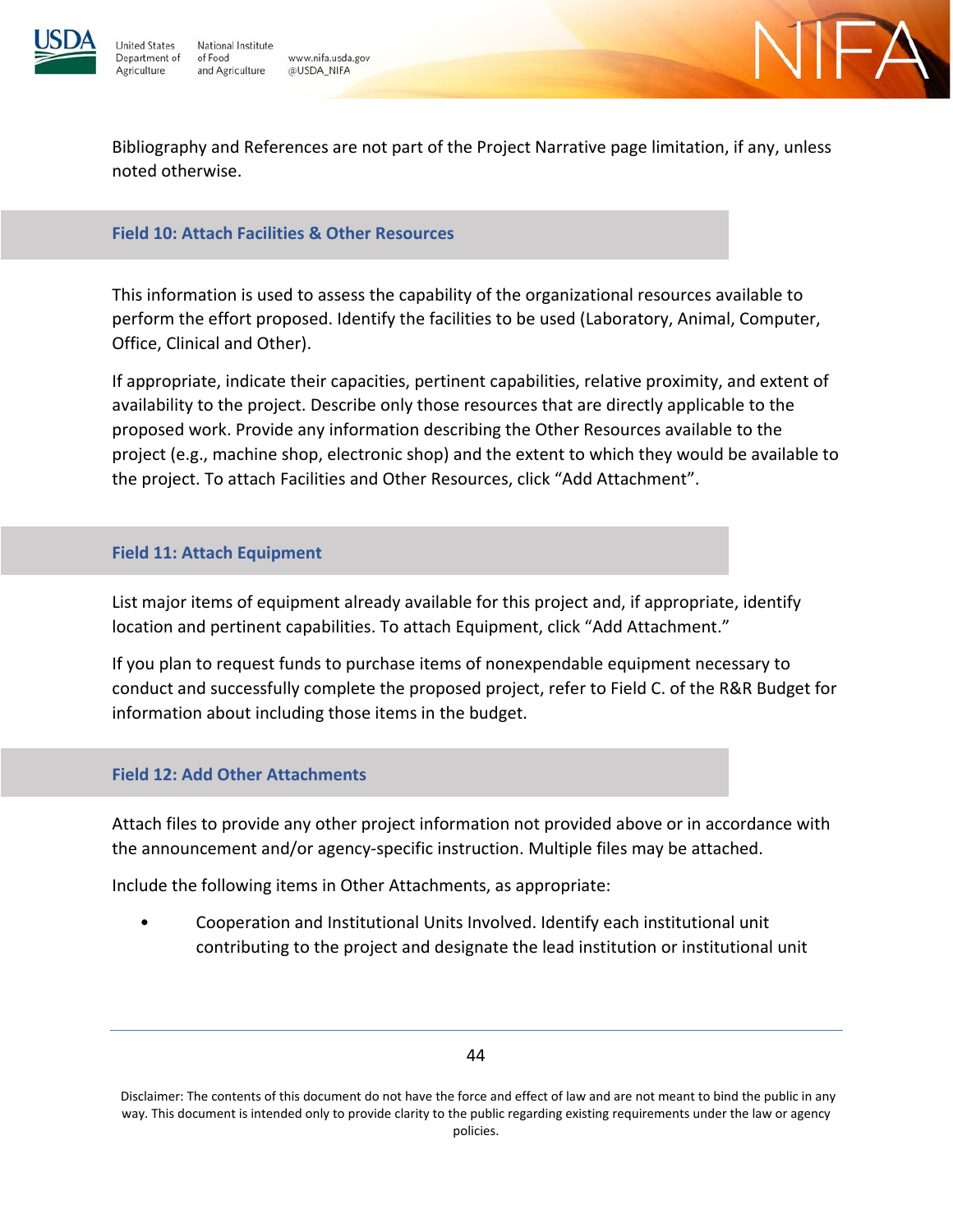

**Inited States** Department of

Agriculture

National Institute of Food www.nifa.usda.gov and Agriculture @USDA\_NIFA



when submitting a cooperative, multi-institutional or multidisciplinary application. Clearly define the programmatic roles, responsibilities, and budget for each institutional partner.

- Appendices to Project Narrative. Appendices to the Project Narrative are allowed if they are directly germane to the proposed project. Do not use the addition of appendices to circumvent the text and/or figures and tables page limitations.
- Collaborative Arrangements. Fully explain and justify formal consulting or collaborative arrangements with others, should such arrangements be necessary.
- Provide a CV or resume for any consultant(s) or collaborator(s) if known at the time of application. In addition, provide evidence (e.g., letter of support) that the identified collaborators involved have agreed to render these services. You must also provide additional information on consultants and collaborators in the budget portion of the application.

### V.130 R&R Senior/Key Person Profile (Expanded)

This form is used for all grant applications and allows the collection of data for all senior/key persons associated with the project. Some information for the PD/PI may be pre-populated from the SF-424 (R&R) form.

### **Field 1: Enter Profile: Project Director/Principal Investigator**

Several fields in this form may be pre-populated from SF-424 (R&R) when using Workspace. These include PD/PI name, position, address, and contact information. If these are not prepopulated, provide any missing information in these fields.

- Credential: If you are submitting to an agency (e.g., NIFA) where you have an established personal profile, enter the agency ID. If not, leave blank.
- Project Role: Select one or use "other" if a category is not listed.
- Other Project Role: Complete if "other" was selected for project role.
- Degree Type: Enter the highest academic or professional degree or other credentials (e.g., RN).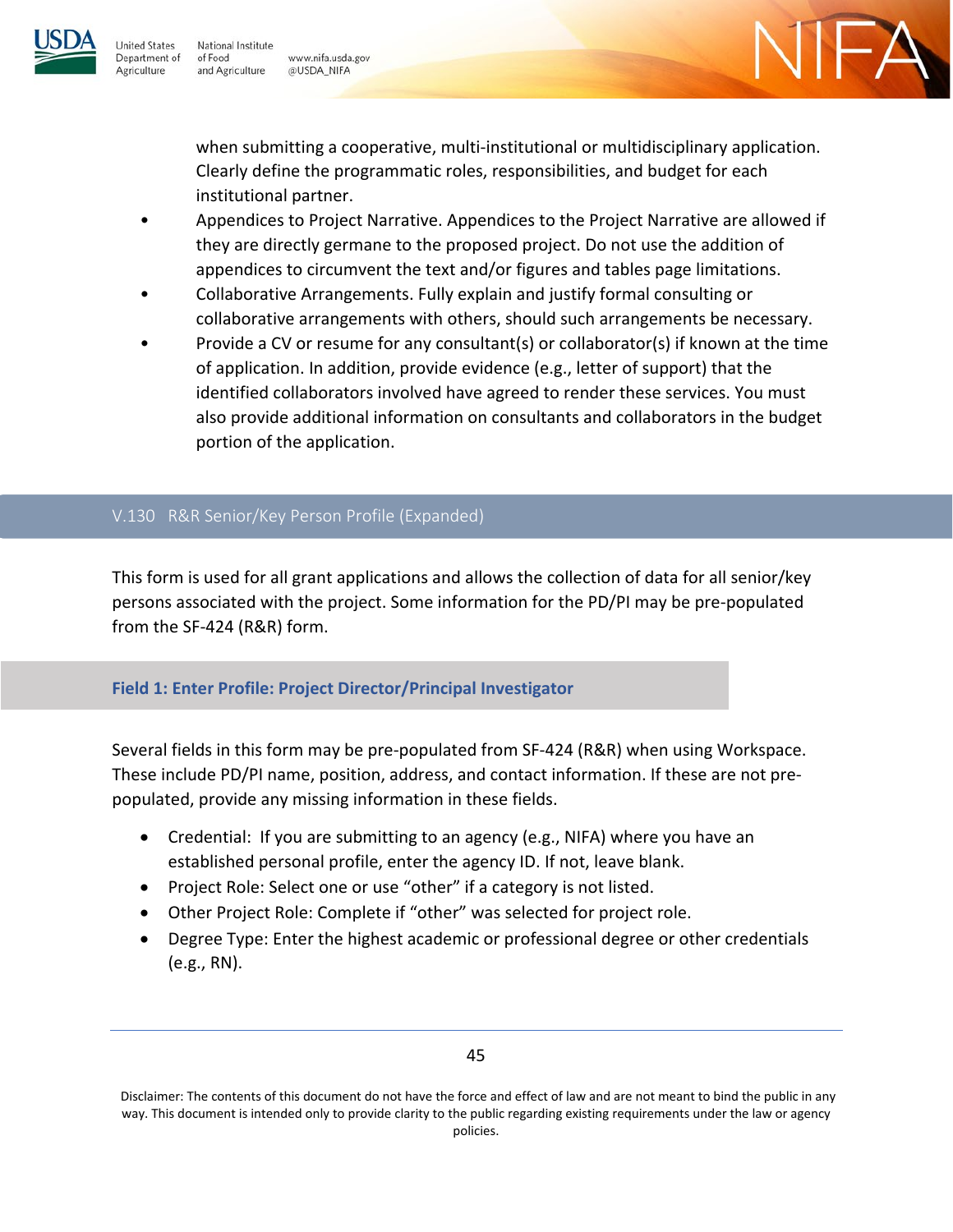

Agriculture

• Degree Year: Enter the year the highest degree or credential was obtained.

 $-\Delta$ 

### **Field 2: Attach Biographical Sketch**

Provide a biographical sketch for the PD/PI. The Biographical Sketch should be limited to 2 pages each in length, excluding publications listings. This biographical sketch is required.

Recommended information includes:

- Education and Training
- Research and Professional Experience
- Collaborators and Affiliations (for conflicts of interest)
- Publications and Synergistic Activities

Save the information in a single .pdf file and attach.

The biographical sketch should summarize academic and research credentials for the PD/PI. This can include earned degrees, teaching experience, employment history, professional activities, honors and awards, and grants received.

Include a chronological list of all publications in refereed journals during the past 4 years, including those in press. List only those non-refereed technical publications that have relevance to the proposed project. List all authors in the same order as they appear on each paper cited, along with the title and complete reference as these usually appear in journals.

### **Field 3: Attach Current and Pending Support**

Provide a list of all current and pending support for the PD/PI for ongoing projects and pending proposals. This support information is required even if they receive no salary support from the project(s).

Show the total award amount for the entire award period, including indirect costs. Also include the number of person-months per year to be devoted to the project by the senior/key person, regardless of source of support.

<sup>46</sup>

Disclaimer: The contents of this document do not have the force and effect of law and are not meant to bind the public in any way. This document is intended only to provide clarity to the public regarding existing requirements under the law or agency policies.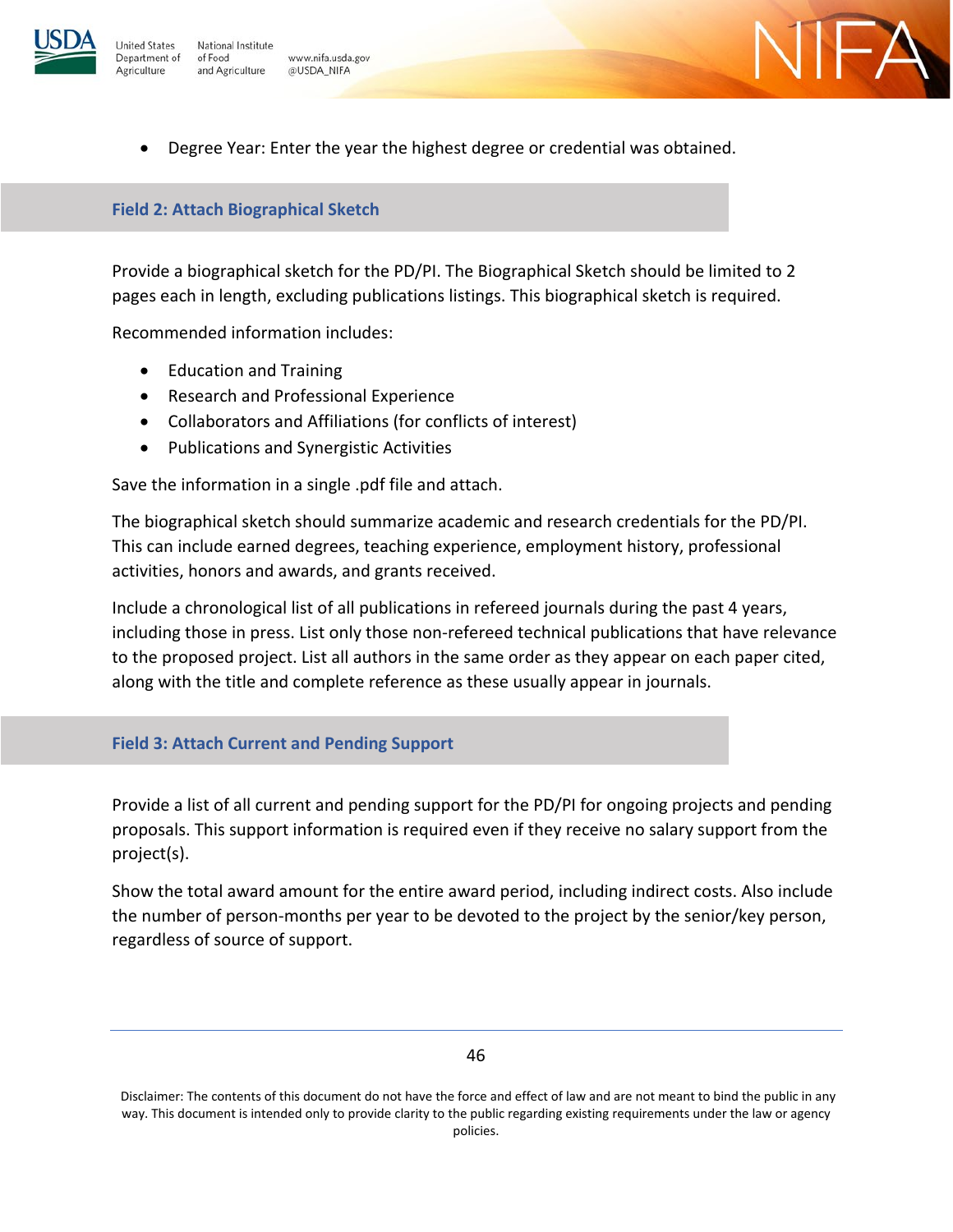

**Jnited States** Department of

Agriculture



The percent of time committed should not exceed 100% of effort for concurrent projects. NIFA will not fund an application that duplicates or overlaps substantially with an application already funded (or to be funded) by another organization or agency.

Prepare the Current and Pending support list(s) following the instructions and format noted below.

- Record information for active and pending projects, including this proposal. Concurrent submission of a proposal to other organizations will not prejudice its review by NIFA.
- All current efforts to which project director(s) and other senior personnel have committed a portion of their time must be listed, whether salary for the person involved is included in the budgets of the various projects.

Concurrent submission of a proposal to other organizations will not prejudice its review.

A suggested template for the Current and Pending support is available through NIFA's [Application Template Resource.](http://nifa.usda.gov/resource/application-support-templates)

## **Field 4: Enter Profile – Senior/Key Person 1**

Enter data in this "Profile – Senior/Key Person 1" section to provide information on a senior/key person (other than the PD/PI listed above), if applicable.

Select "Next Person" to enter the next senior/key person entry. Complete the same information for additional senior/key persons.

A PD/PI is the individual(s) a research organization designates as having an appropriate level of authority and responsibility for the proper conduct of the project, including the appropriate use of funds and administrative requirements such as the submission of progress reports to the agency. When an organization designates more than one PD/PI, it identifies them as individuals who share the authority and responsibility for leading and directing the project, intellectually and logistically. NIFA does not infer any distinction in scientific stature among multiple PD/PIs. NIFA will consider the PD/PI entered on the SF-424 R&R Cover Sheet as the contact PD/PI.

NIFA will recognize, on any award that is issued as a result of the application, all the PD/PI co-PD/PIs entered on this form (any individual listed as a "co-investigator" is not identified on the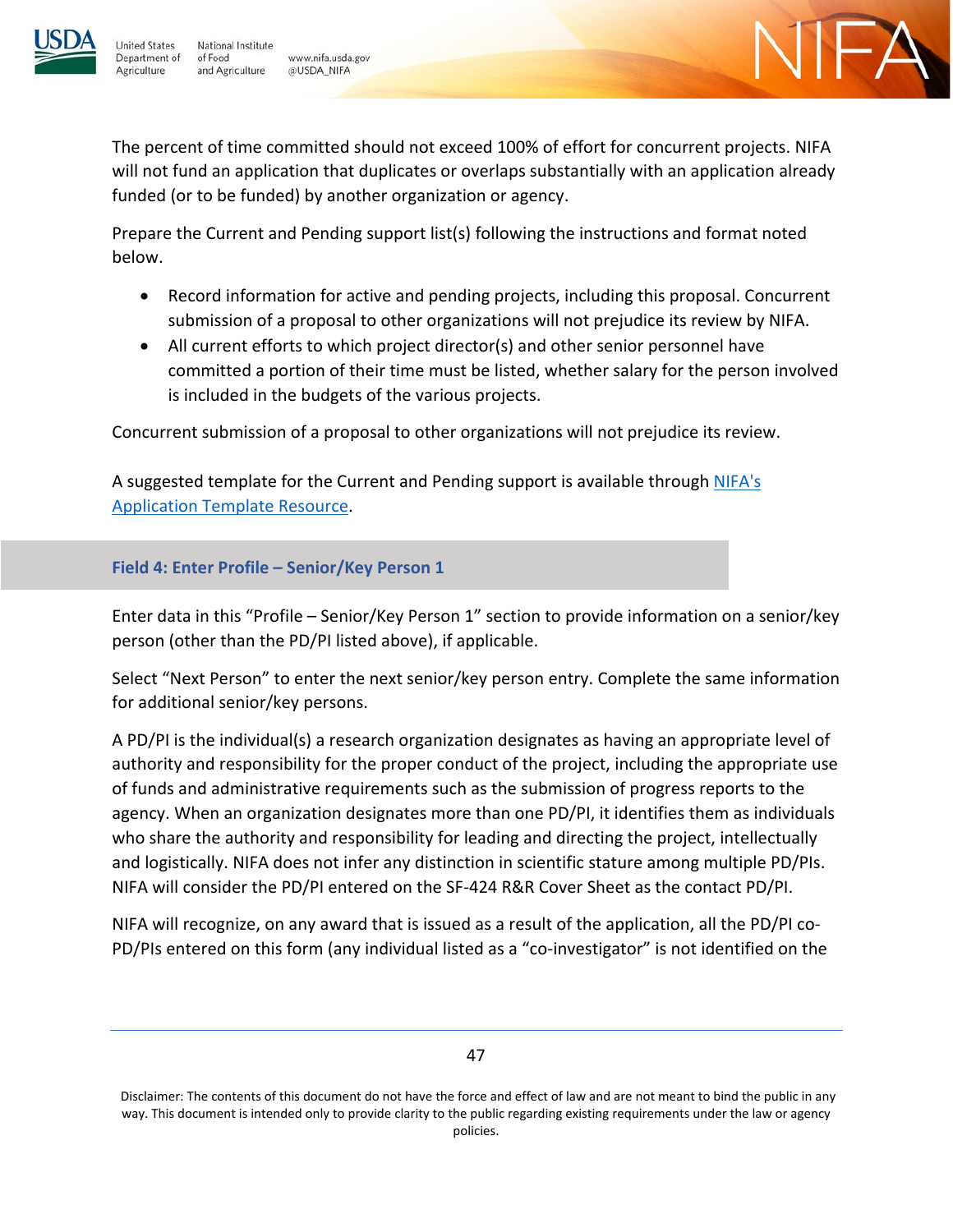

**Jnited States** 

Agriculture

Department of

National Institute of Food www.nifa.usda.gov and Agriculture @USDA\_NIFA



award). You must attach "Current and Pending Support" information for each key person identified. Even if no other funding is currently reported as "Active," this application is to be identified as "Pending" in the information submitted.

## V.140 R&R Personal Data: Senior/Key Person Profile

The Federal government has a continuing commitment to monitor the operation of its review and award processes to identify and address any inequities based on gender, race, ethnicity, or disability of its proposed PDs/PIs and co-PDs/PIs.

The R&R Personal Data form is used to gather information needed for this important task.

The applicant is asked to submit the requested information for each identified PD/PI and co-PD/PIs with each proposal. Submission of the requested information is voluntary and is not a precondition of award. However, information not submitted will undermine the statistical validity, and the usefulness, of information received from others.

Any individual not wishing to submit some, or all the information should check the box provided for this purpose. Upon receipt of the application, this form will be separated from the application. This form will not be duplicated, and it will not be a part of the review process. Data will be confidential.

### **Field 1: Enter Project Director/Principal Investigator**

Some fields should be pre-populated from SF 424 (R&R).

Complete remaining fields that are not pre-populated. These fields include gender, race, ethnicity, disability status and citizenship status.

**Field 2: Enter Co-Project Director/Co-Principal Investigator Information**

Click on the "Next Person" button to advance to the next person's record.

48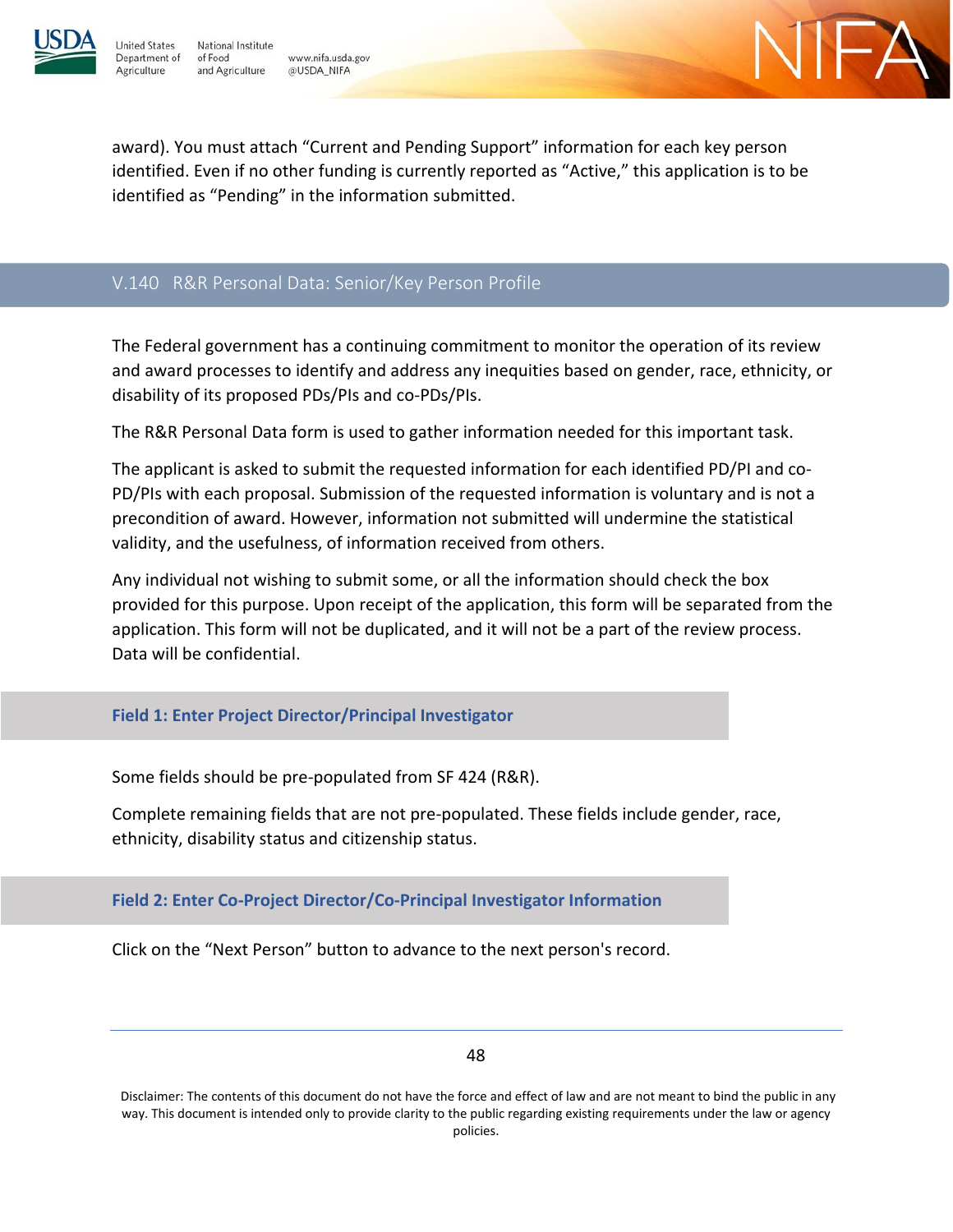

www.nifa.usda.gov @USDA\_NIFA



## V.150 R&R Budget

R&R Budget Forms collect data related to the proposed expenditures for your proposal.

### **Organizational UEI**

This is the UEI number of the applicant organization. For the project applicant, this field is prepopulated from the SF-424 R&R Cover Page. For subaward applicants, this field is a required enterable field.

#### **Name of Organization**

Pre-populated from the SF-424 R&R. The organization name.

### **Budget Type**

Project, Subaward/Consortium: Check the appropriate block.

- Project: The budget requested for the primary applicant organization.
- Subaward/Consortium: The budget requested for sub awardee/consortium organization(s).

Note: Separate budgets are required only for sub awardee/consortium organizations that perform a substantive portion of the project.

If creating Subaward Budget, use the R&R Subaward Budget Attachment and attach as a separate file on the R&R Budget Attachment(s) form.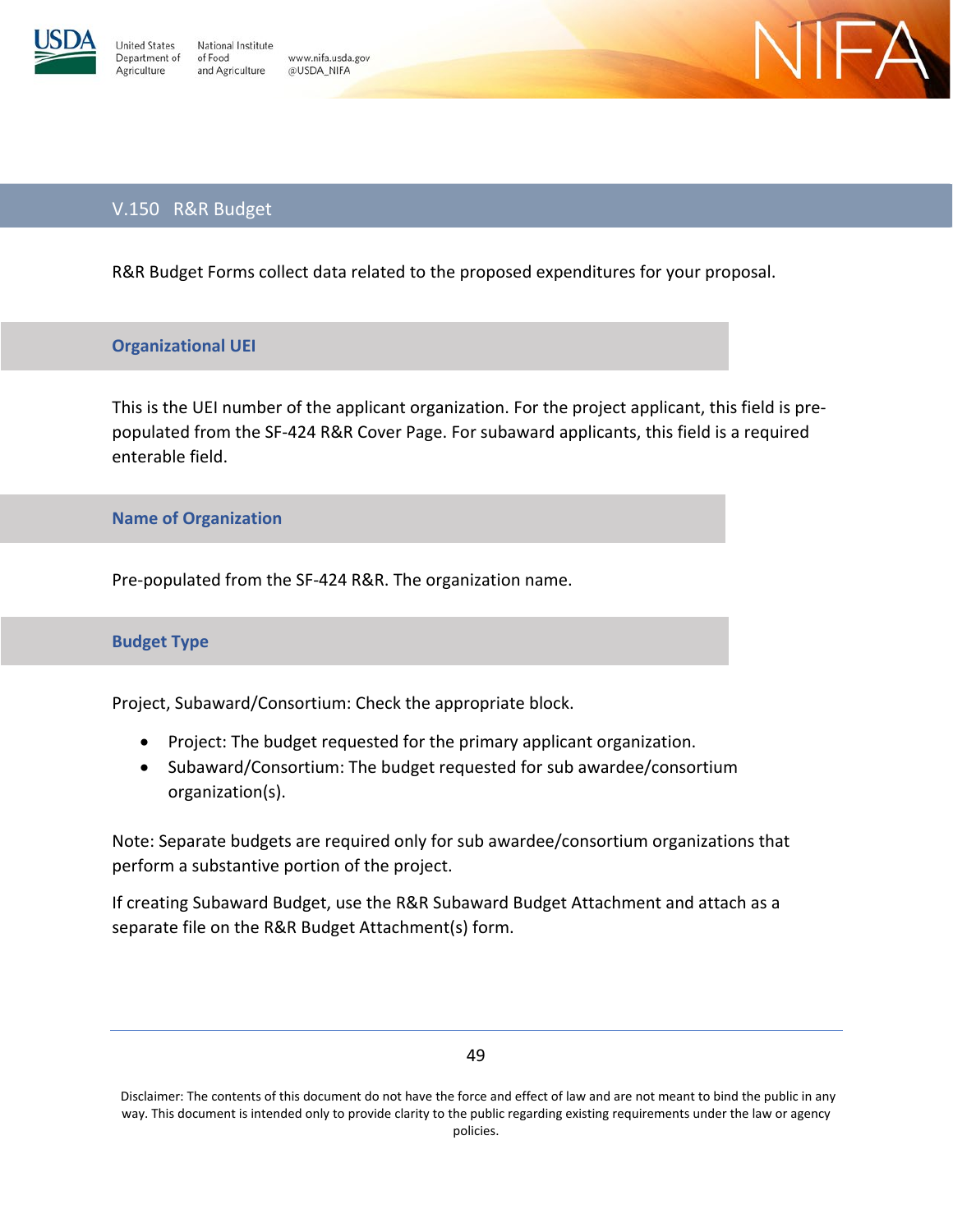

**Jnited States** National Institute Department of of Food and Agriculture Agriculture

www.nifa.usda.gov @USDA\_NIFA



#### **Budget Period**

Pre-populated from the SF-424 R&R. Enter the requested/proposed start date of each budget period. This field is required.

Identifies the specific budget period: e.g., 1, 2, 3, 4, 5. If submitting through Grants.gov, the system will automatically generate a cumulative budget for the total project period.

#### **Section A: Senior/Key Person**

This section identifies names of Senior/Key Personnel. Each person identified in the Senior/Key Person profile who is an employee of the applying organization must be listed in this section if funds are requested.

Salaries of the PD/PI(s) and other personnel associated directly with the project should constitute direct costs in proportion to their effort devoted to the project. Charges by academic institutions for work performed by faculty members during the summer months or other periods outside the base salary period are to be at a monthly rate not in excess of that which would be applicable under the base salary and other provisions of the applicable cost principles. All requested salaries must be consistent with the regular institution practices.

You may not use award funds to augment the total salary or rate of salary of project personnel or to reimburse them for consulting or other time in addition to a regular full-time salary covering the same general period of employment.

The Prefix, First Name, Middle Name, Last Name, Suffix, and Project Role fields for the PD/PI will be pre- populated from the SF-424 R&R. For the PD/PI, complete the remaining fields following the instructions below. You should also use the instructions below to complete information for up to seven more Senior/Key Persons.

• Base Salary (\$)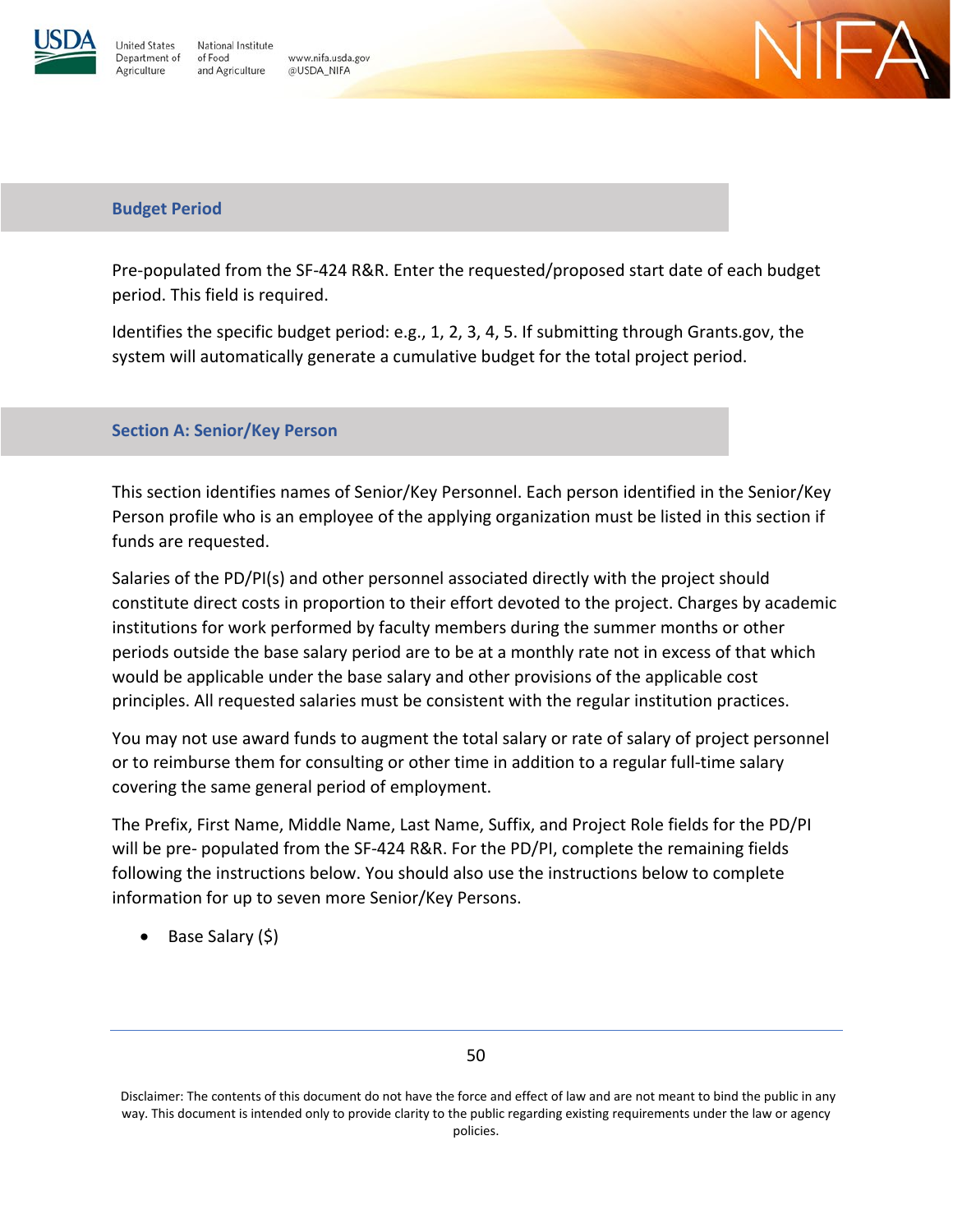

www.nifa.usda.gov @USDA\_NIFA

Enter the annual compensation paid by the employer for each senior/key personnel. This includes all activities such as research, teaching, patient care, or other. You may choose to leave this column blank.

 $-\Delta$ 

• Cal. Months

Identify the number of calendar months devoted to the project for each Senior/Key person.

• Acad. Months

Identify the number of academic months devoted to the project for each Senior/Key person.

• Sum. Months

Identify the number of summer months devoted to the project for each Senior/Key person.

• Requested Salary (\$)

Regardless of the number of months being devoted to the project, indicate only the amount of salary being requested for this budget period for each senior/key person. This field is required.

• Fringe Benefits (\$)

Enter applicable fringe benefits, if any, for each senior/key person. This field is required.

If the grantee's usual accounting practices provide that its contributions to employee benefits (social security, retirement, etc.) are treated as direct costs, NIFA funds may be requested to fund fringe benefits as a direct cost.

• Funds Requested (\$)

This field will auto-calculate. This field is required.

• Additional Senior/Key Persons

If funds are requested for more than 8 Senior/Key Persons, include all pertinent budget information, and attach as a file here. Enter the total funds requested for all additional senior/keypersons in line 9 of Section A.

Your organization may request that salary data on senior personnel not be released to persons outside the federal government during the review process. Such information may be included as a separate statement. If you use this method, you must submit the statement electronically

Disclaimer: The contents of this document do not have the force and effect of law and are not meant to bind the public in any way. This document is intended only to provide clarity to the public regarding existing requirements under the law or agency policies.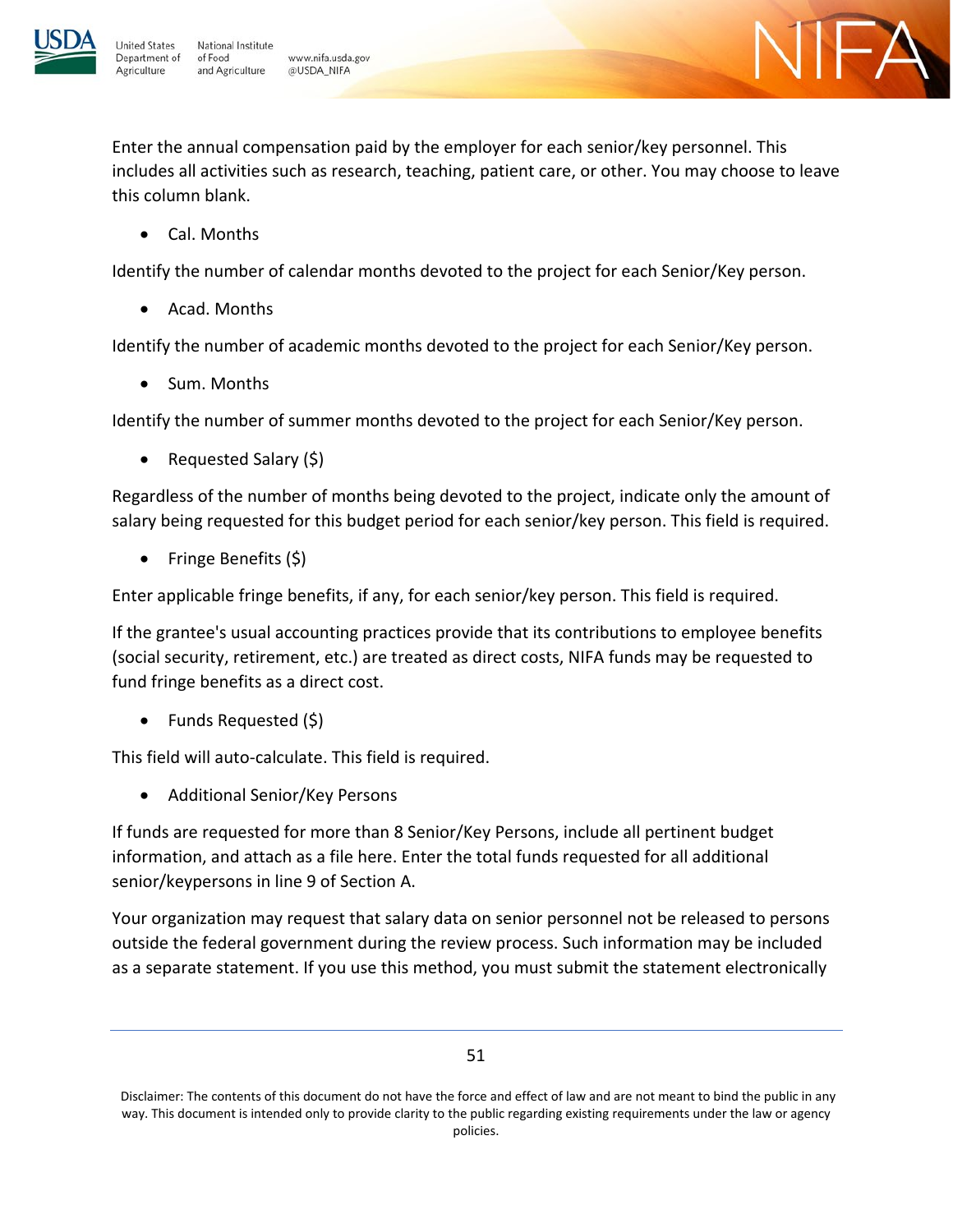

National Institute www.nifa.usda.gov and Agriculture @USDA\_NIFA



as an attachment in Block 12 of the SF-424 R&R Other Project Information Form. This statement must include all the information requested on the budget for each person involved. NIFA will not forward the detailed information to reviewers and will hold it privileged to the extent permitted by law.

### **Section B: Other Personnel**

• Number of Personnel

For each project role category, identify the number of personnel proposed. This field is required.

• Project Role

List any additional project role(s) in the blank(s) provided, e.g., Engineer, IT Professionals. This field is required.

• Cal. Months

Identify the number of calendar months devoted to the project for each project role category.

• Acad. Months

Identify the number of academic months devoted to the project for each project role category.

• Sum. Months

Identify the number of summer months devoted to the project for each project role category.

• Requested Salary (\$)

Regardless of the number of months being devoted to the project, indicate only the amount of salary/wages being requested for each project role. This field is required.

• Fringe Benefits (\$)

Enter the applicable fringe benefits, if any, for this project role category. This field is required.

• Funds Requested (\$)

Disclaimer: The contents of this document do not have the force and effect of law and are not meant to bind the public in any way. This document is intended only to provide clarity to the public regarding existing requirements under the law or agency policies.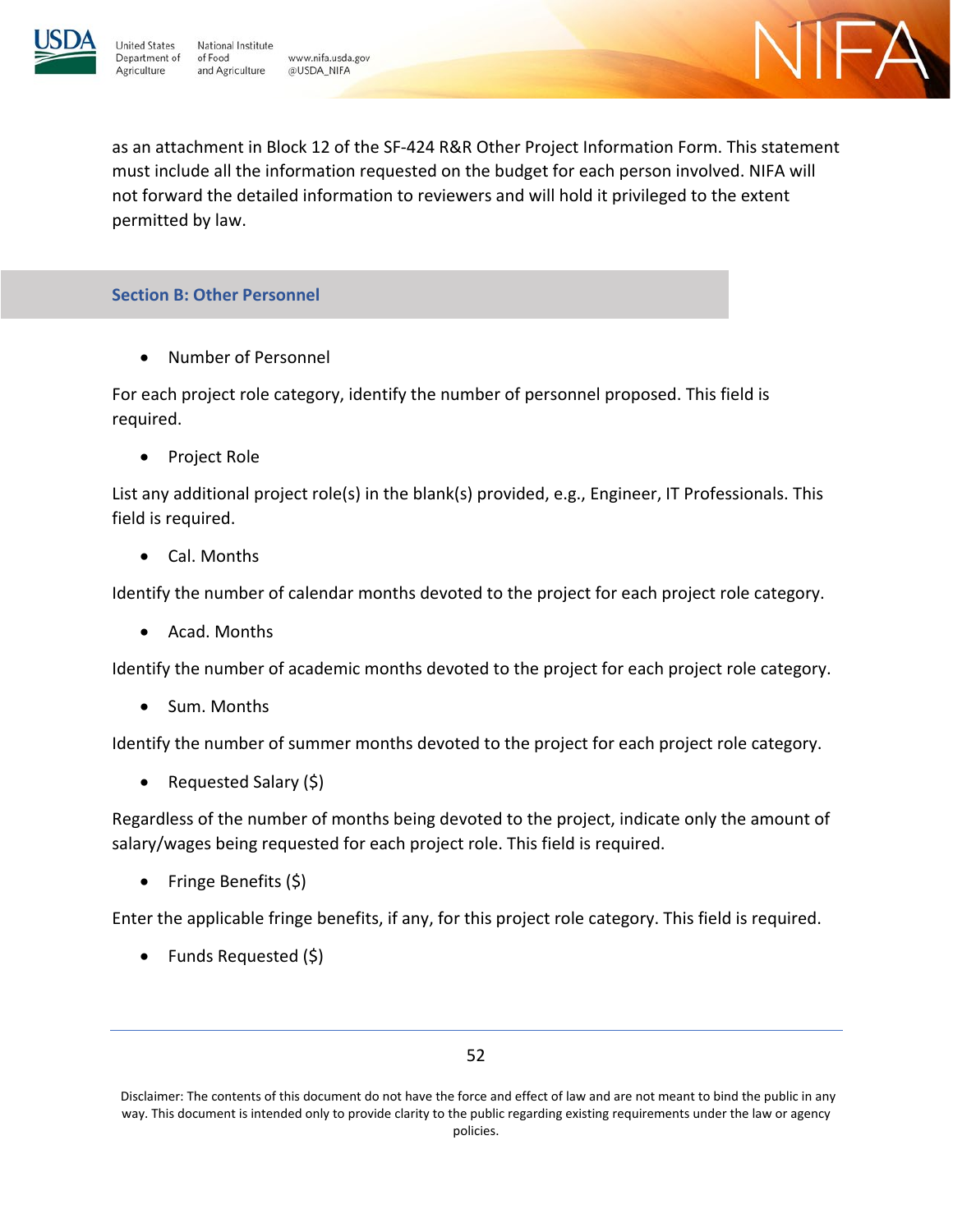

**United States** National Institute Department of of Food and Agriculture Agriculture

www.nifa.usda.gov @USDA\_NIFA



• Total Number Other Personnel

This total will auto-calculate.

• Total Other Personnel

Total Funds requested for all Other Personnel. The total will auto-calculate.

• Total Salary, Wages and Fringe Benefits (A+B)

Total Funds requested for all Senior Key Persons and all Other Personnel. The total will autocalculate.

 $\vdash$ A

• Enter the number of personnel proposed for each project role category.

In most circumstances, the salaries of administrative or clerical staff at educational institutions and nonprofit organizations are included as part of indirect costs. Clearly describe in the budget justification the circumstances for requiring direct charging of these services.

If appropriate, a zero may be entered in any of the fields that require a dollar amount.

### **Section C: Enter Equipment Description**

• Equipment item

Equipment is defined as an item of property that has an acquisition cost of \$5,000 or more (unless the organization has established lower levels) and an expected service life of more than one year. List each item of equipment separately and justify each in the budget justification section.

Allowable items ordinarily will be limited to research equipment and apparatus not already available for the conduct of the work.

General-purpose equipment, such as a personal computer, is not eligible for support unless primarily or exclusively used in the actual conduct of scientific research. General-purpose equipment requires special justification and prior approval from NIFA's Office of Grants and

Disclaimer: The contents of this document do not have the force and effect of law and are not meant to bind the public in any way. This document is intended only to provide clarity to the public regarding existing requirements under the law or agency policies.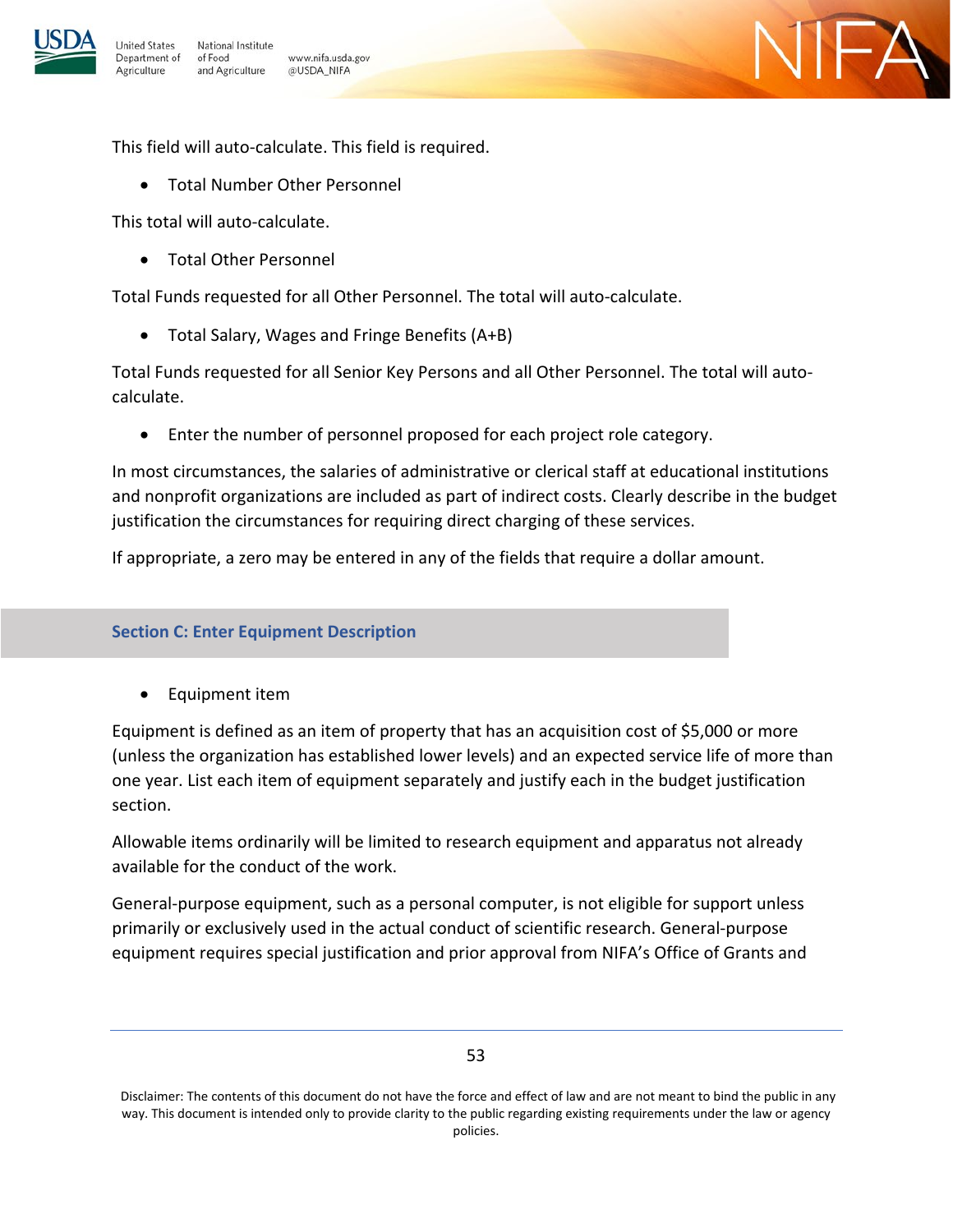

**Jnited States** 

Agriculture

Department of



Financial Management (OGFM). This includes equipment whose use is not limited to research, medical, scientific, educational, or other technical activities; e.g., office equipment and furnishings, air conditioning equipment, reproduction and printing equipment, motor vehicles, and automatic data processing equipment.

• Funds Requested (\$)

List the estimated cost of each item of equipment including shipping and any maintenance costs and agreements. This is required information.

• Total funds requested for all equipment listed in the attached file

If this section cannot accommodate all the equipment proposed, attach a file in the block provided. List each additional item and the funds requested. For all additional items in the attached file, list the total funds requested in the appropriate block of this section.

• Total Equipment

Total funds requested for all equipment. The total will auto-calculate.

## **Section D: Travel**

• Domestic Travel Costs (Incl. Canada, Mexico, and U.S. Possessions) Funds Requested (\$)

Identify the total funds requested for domestic travel. Domestic travel includes Canada, Mexico and U.S. Possessions. In the budget justification section, include purpose, destination, dates of travel (if known), and number of individuals for each trip. If the dates of travel are not known, specify estimated length of trip (e.g., 3 days).

• Foreign Travel Costs Funds Requested (\$)

Identify the total funds requested for foreign travel. Foreign travel includes any travel outside of North America and/or U.S. Possessions. In the budget justification section, include purpose, destination, dates of travel (if known) and number of individuals for each trip. If the dates of travel are not known, specify estimated length of trip (e.g., 3 days).

Travel and subsistence should be in accordance with organizational policy. Note that 2 CFR Part 200.475 is applicable to air travel.

Disclaimer: The contents of this document do not have the force and effect of law and are not meant to bind the public in any way. This document is intended only to provide clarity to the public regarding existing requirements under the law or agency policies.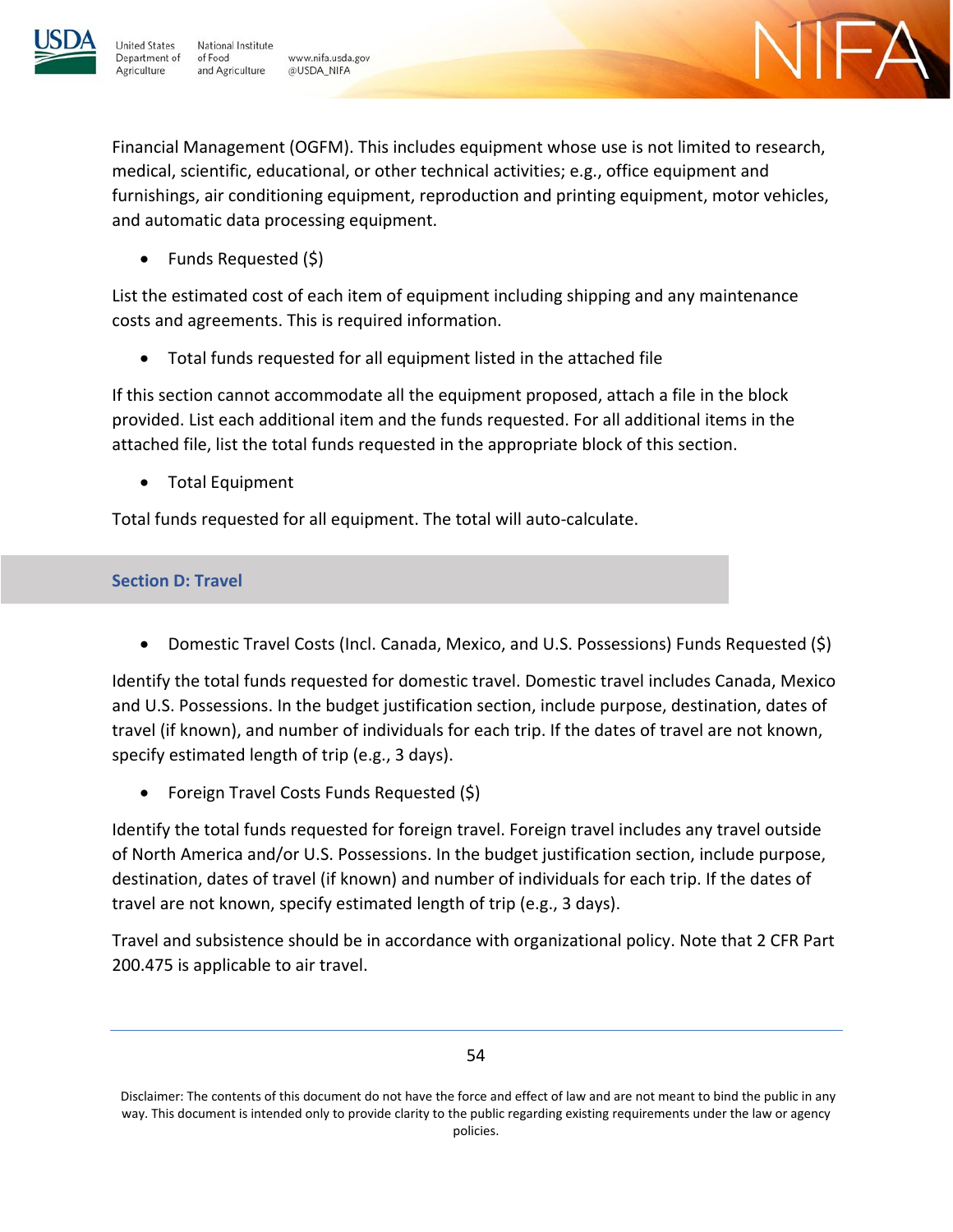

National Institute **Jnited States** Department of of Food and Agriculture Agriculture

www.nifa.usda.gov @USDA\_NIFA



• Total Travel Costs

Total Funds requested for all travel. This total will auto-calculate.

### **Section E: Participant/Trainee Support Costs**

Participant costs are the costs associated with conference, workshop, or symposium attendees who are not employees of the applicant or a sub awardee. Trainee costs are the costs associated with educational projects that support trainees (pre-college, college, graduate, and post-graduate). List total costs for each budget item and the number of participants/trainees. In the budget justification, identify the purpose of the conference/training, dates, and places and justify costs.

• Tuition/Fees/Health Insurance

List total funds requested for Participant/Trainee Tuition/Fees/Health Insurance.

• Stipends

List total funds requested for Participant/Trainee Stipends.

• Travel

List total funds requested for Participant/Trainee Travel. Travel should be in accordance with organizational policy.

• Subsistence

List total funds requested for Participant/Trainee Subsistence. Subsistence should be in accordance with organizational policy.

• Other

Describe any other participant trainee funds requested. List total funds requested for any other Participants/Trainee costs described.

• Number of Participants/Trainees

List the total number of proposed participants/trainees.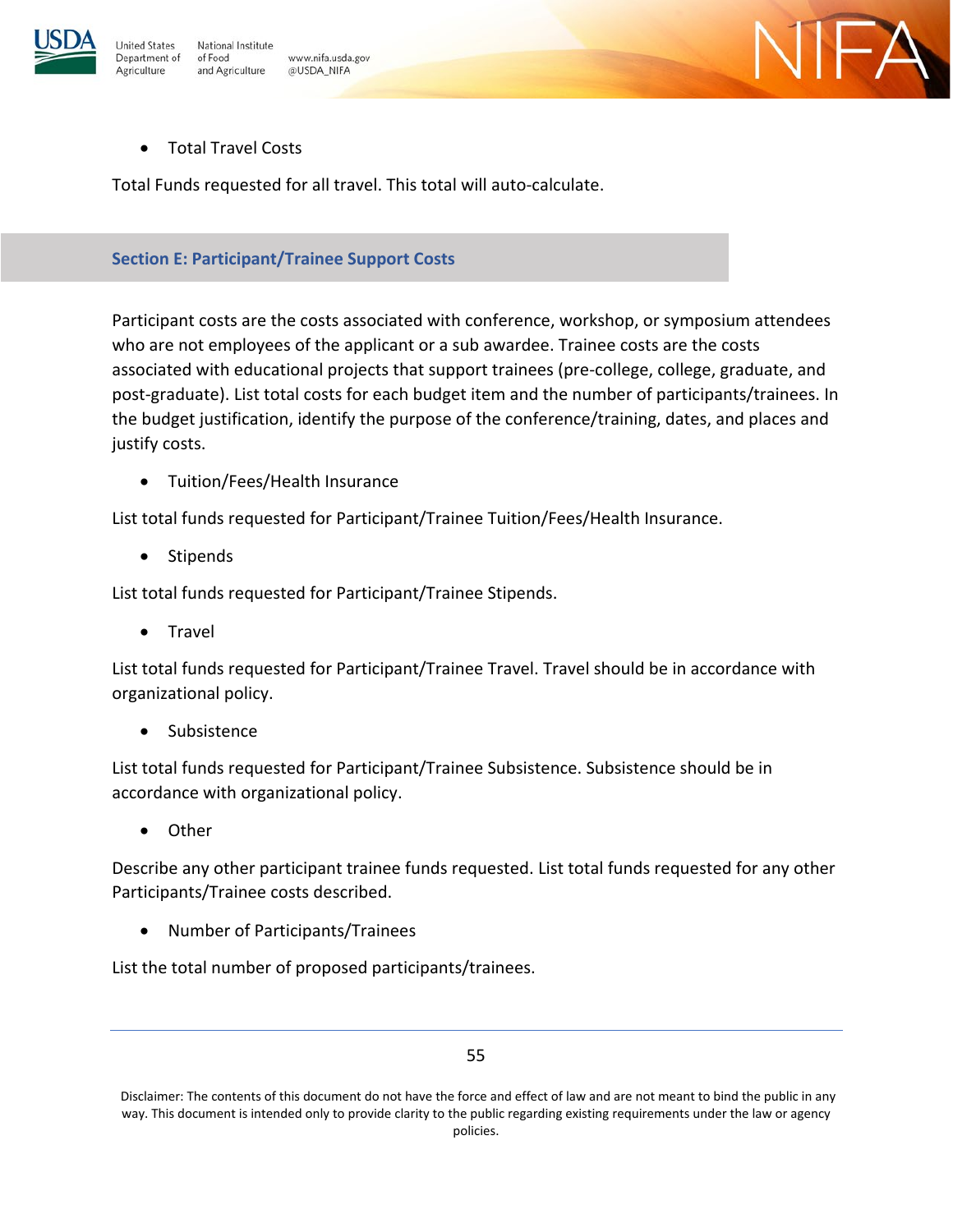

**Jnited States** 

Agriculture



If you request participant support costs for conferences/meetings, indicate the purpose, dates, and place of the conference/meeting; number of participants; cost for each; speaker fees (include number of persons, number of days, and cost per person); cost of facilities rental; and other related expenses.

• Total Participant/Trainee Support Costs

Total Funds requested for all participant/trainee costs. This total will auto-calculate.

### **Section F: Other Direct Costs**

• Materials and Supplies

List total funds requested for materials and supplies. In the budget justification, indicate general categories such as glassware, chemicals, animal costs, including an amount for each category. Categories less than \$1,000 are not required to be itemized.

In general terms, indicate the types of required expendable materials and supplies and their estimated costs.

• Publication Costs

List the total publication funds requested. The proposal budget may request funds for the costs of documenting, preparing, publishing or otherwise making available to others the findings and products of the work conducted under the award. In the budget justification, include supporting information.

You may include anticipated costs of preparing and publishing the results of the proposed project, including costs of reports, reprints, page charges or other journal costs, and necessary illustrations.

• Consultant Services

List the total costs for all consultant services. In the budget justification, identify each consultant, the services he/she will perform, total number of days, travel costs, and total estimated costs. Applicants normally are expected to the services of their own staff to the maximum extent possible in managing and performing the activities supported by awards.

Disclaimer: The contents of this document do not have the force and effect of law and are not meant to bind the public in any way. This document is intended only to provide clarity to the public regarding existing requirements under the law or agency policies.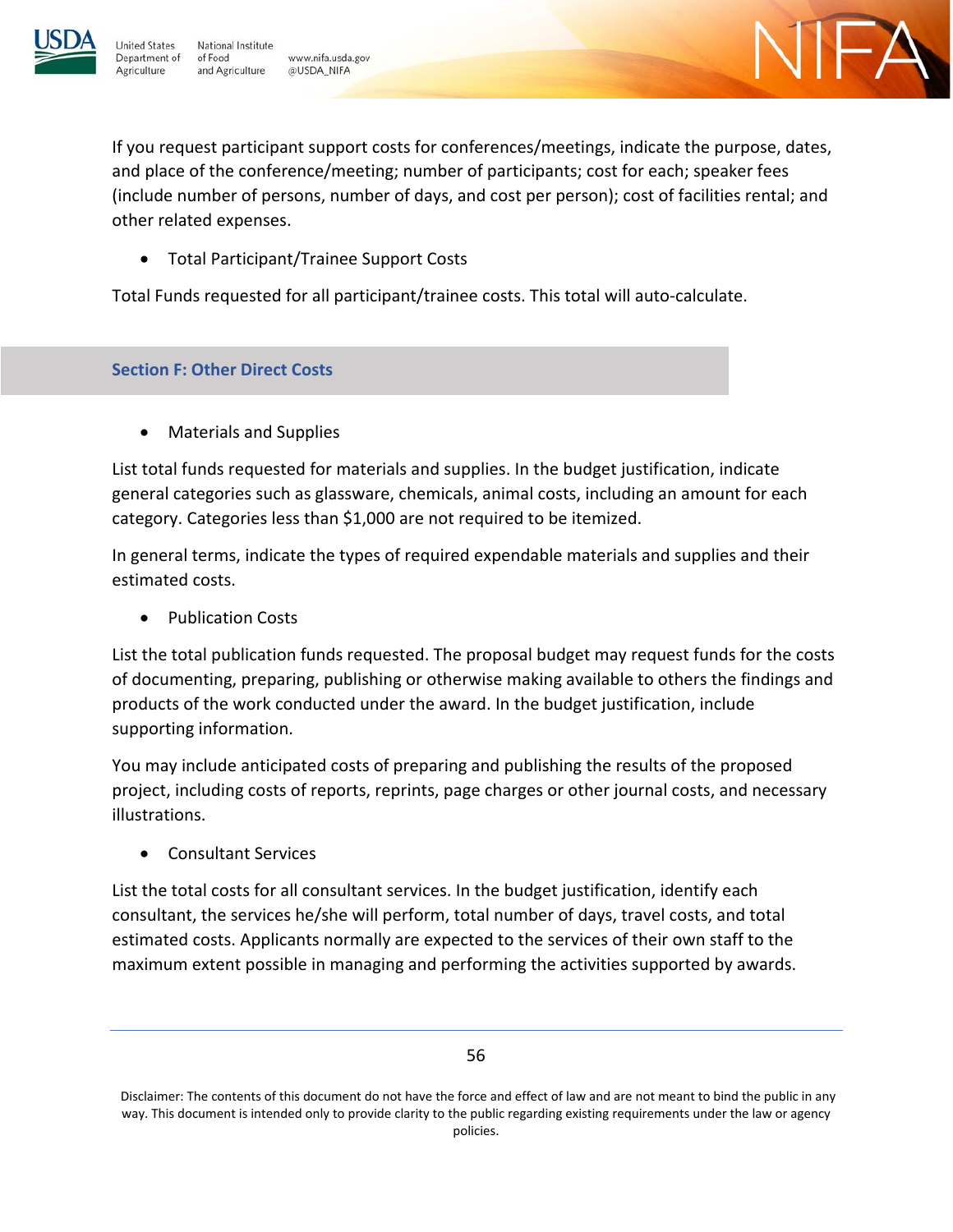

**Jnited States** 

Agriculture

Department of

National Institute of Food www.nifa.usda.gov and Agriculture @USDA\_NIFA



If you anticipate the need for consultant services, you must provide in the "Other Attachments" (Field 11 of the SF-424 R&R Other Project Information) a justification for the use of such services, a statement of work to be performed, and a resume or curriculum vitae for each consultant.

The proposal budget should indicate the amount of funds required for this purpose. The budget narrative should list the name(s) of the consultant(s), the name(s) of their organization(s), and a breakdown of the amount being charged to the award (e.g., number of days of service, rate of pay, travel, per diem). If this information is not available at the time of award, funds for this purpose will be withheld until the information is provided to and approved by NIFA.

• ADP/Computer Services

List total funds requested for ADP/Computer Services. The cost of computer services, including computer-based retrieval of scientific, technical and education information may be requested. In the budget justification, include the established computer service rates at the proposing organization if applicable.

• Subawards/Consortium/Contractual Costs

List total funds requested for 1) all subaward/consortium organization(s) proposed for the project and 2) any other contractual costs proposed for the project.

• Equipment or Facility Rental/User Fees

List total funds requested for Equipment or Facility Rental/User Fees. In the budget justification, identify each rental/user fee and justify.

• Alterations and Renovations

List total funds requested for Alterations & Renovations. In the budget justification, itemize by category and justify the costs of alterations and renovations including repairs, painting, removal or installation of partitions, shielding, or air conditioning. Where applicable, provide the square footage and costs.

• Other (specify)

Add text to describe any "other" Direct Costs not requested above and list the funds requested. Use the budget justification to further itemize and justify.

Disclaimer: The contents of this document do not have the force and effect of law and are not meant to bind the public in any way. This document is intended only to provide clarity to the public regarding existing requirements under the law or agency policies.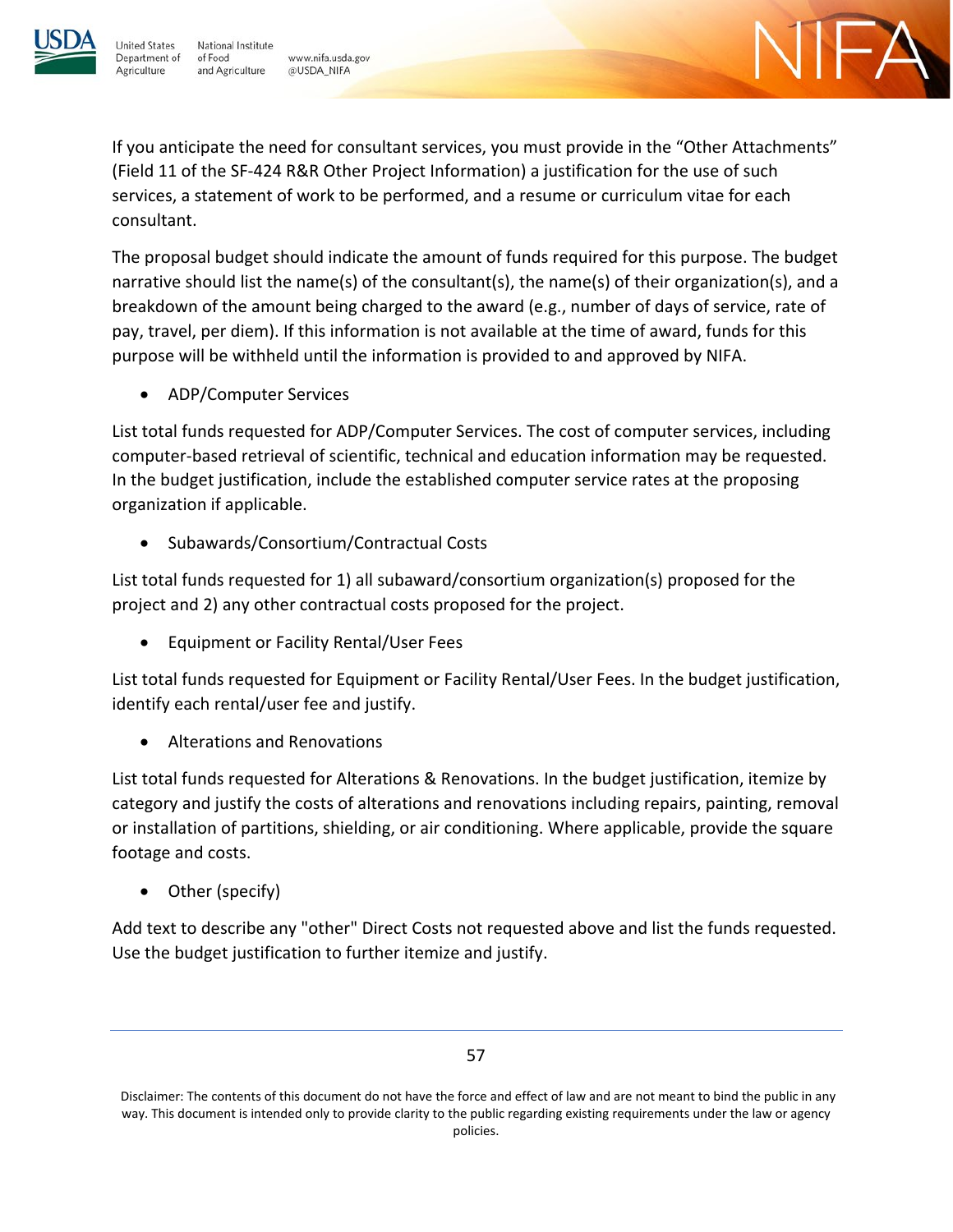





• Total Other Direct Costs

Total Funds requested for all other direct costs. This total will auto-calculate.

#### **Section G: Total Direct Costs**

• Total Direct Costs (A thru F)

Total Funds requested for all direct costs. This total will auto-calculate.

**Section H: Indirect Costs**

• Indirect Cost Type

Indicate the type of base; e.g., Salary & Wages, Modified Total Direct Costs, Other (explain). Also indicate if off-site. If more than one rate/base is involved, use separate lines for each. If you do not have a current indirect rate(s) approved by a Federal agency, indicate, "None--will negotiate" and include information for a proposed rate. Use the budget justification if additional space is needed.

• Indirect Cost Rate (%)

Indicate the most recent Indirect Cost rate(s) (also known as Facilities & Administrative Costs [F&A]) established with the cognizant Federal office, or in the case of for-profit organizations, the rate(s) established with the appropriate agency.

If you have a cognizant/oversight agency and are selected for an award, you must submit your indirect rate proposal to that office for approval. If you do not have a cognizant/oversight agency, contact the awarding agency.

• Indirect Cost Base

Enter the amount of the base for each indirect cost type.

• Funds Requested (\$)

Disclaimer: The contents of this document do not have the force and effect of law and are not meant to bind the public in any way. This document is intended only to provide clarity to the public regarding existing requirements under the law or agency policies.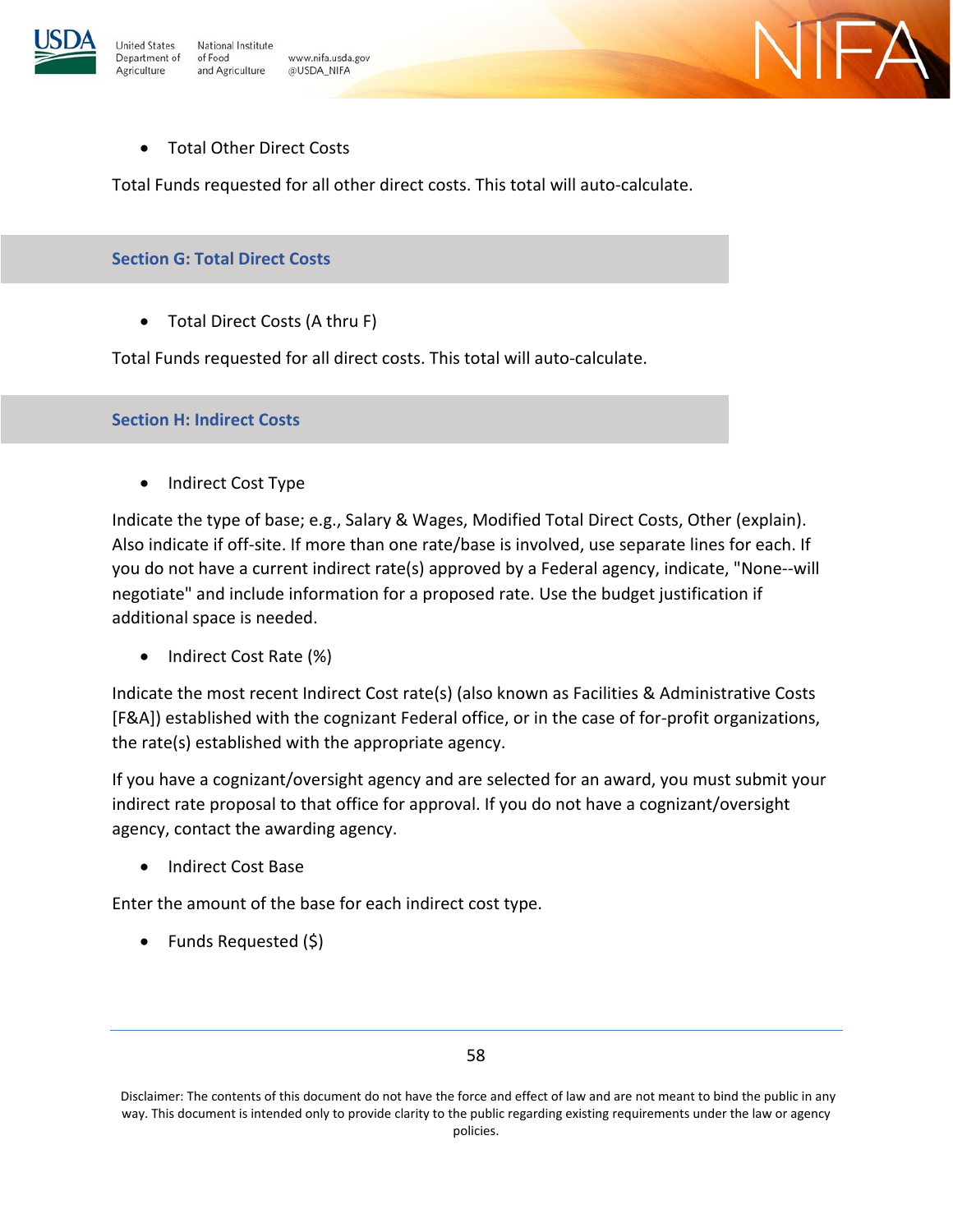

www.nifa.usda.gov @USDA\_NIFA

Enter funds requested for each indirect cost type. This field is required.

• Total Indirect Costs

Total Funds requested for indirect costs. This total will auto-calculate.

• Cognizant Federal Agency

Enter the name of the cognizant Federal agency, name and phone number of the individual responsible for negotiating your rate. If no cognizant agency is known, enter "None".

 $-\Delta$ 

Many NIFA programs have statutory limits on the amount of F&A/indirect cost recovery. This limitation flows down to subcontracts. Check Part IV, D. of the RFAs for the limitations, if any, on F&A/indirect costs. If indirect costs are allowed under the program, then the following applies as appropriate:

When NIFA is not the cognizant Federal agency, you should use the current negotiated indirect cost rate(s) established by your cognizant Federal agency (the agency that provides the most funds). If awarded, you will be required to produce a negotiated indirect cost rate(s) agreement from the cognizant agency in order to recover indirect costs.

You may request (i.e., budget) indirect costs using the lesser of: (a) the negotiated rate; or (b) the maximum statutory rate stated in the Request for Application, if any. If unable to obtain a negotiated rate agreement from your cognizant agency, you are not permitted indirect cost reimbursement (you may only be reimbursed for allowable direct cost) unless you are eligible for the 10% de minimis.

Violation of cost accounting principles is not permitted when re-budgeting or charging costs to awards. Rather, costs must be consistently charged as either indirect or direct costs. Also see 10% de minimis information in this section.

If the cognizant agency issues a negotiated rate subsequent to award, the negotiated rate may not be retroactively applied.

• When NIFA is the cognizant Federal agency. If you do not have a negotiated rate(s) agreement, and NIFA is the cognizant agency, you must calculate an indirect cost rate(s) in order to request indirect costs. NIFA's indirect cost website provides several sample indirect cost rate calculations. [NIFA's Indirect Cost Resource](https://nifa.usda.gov/indirect-costs) provides more information on indirect costs. During the application process, you are not required to complete the entire indirect cost

Disclaimer: The contents of this document do not have the force and effect of law and are not meant to bind the public in any way. This document is intended only to provide clarity to the public regarding existing requirements under the law or agency policies.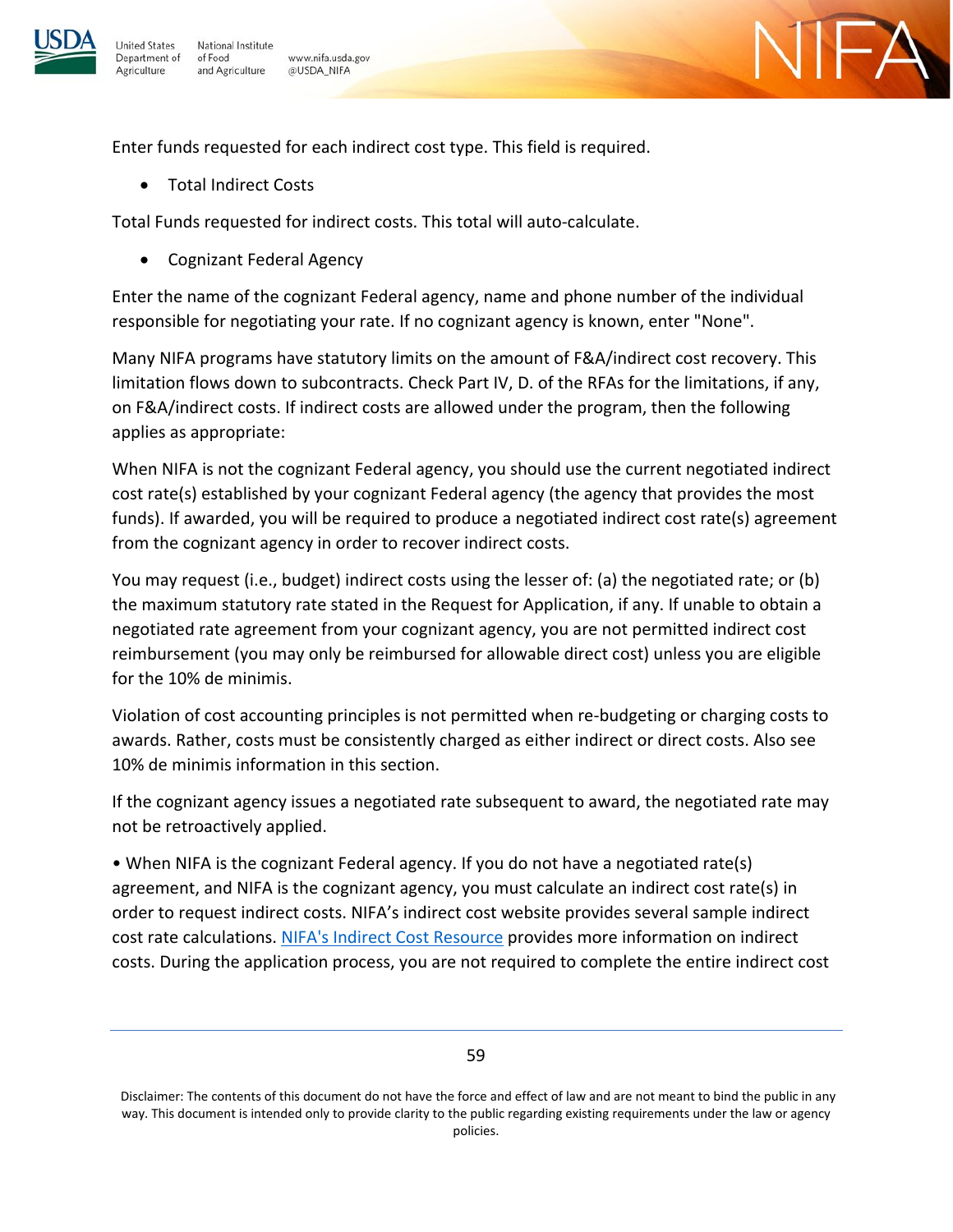

**United States** Department of

Agriculture

National Institute of Food www.nifa.usda.gov and Agriculture @USDA\_NIFA

 $-\Delta$ 

package identified on NIFA's website. Rather, you need only calculate an indirect cost rate to serve as a basis for requesting indirect costs. If awarded, you will be required to submit a complete Indirect Cost Proposal (ICP) package as explained on NIFA's indirect cost website. Also see 10% de minimis information in this section.

• 10% de minimis indirect cost rate. If you are new to Federal awards, and have never received a negotiated rate, you may elect to forgo calculation of an indirect cost rate and request a 10% de minimis indirect cost rate. The 10% de minimis rate is applied to modified total direct costs (MTDC). MTDC means total direct costs related to the award, such as direct labor, fringe benefits, materials and supplies, publications, consultant services and travel costs. MTDC excludes the following costs: equipment, capital expenditures, participant support costs and the portion of each subaward and subcontract in excess of \$25,000. Violation of cost accounting principles is not permitted when charging costs to awards. Rather, costs must be consistently charged as either indirect or direct costs.

If the 10% de minimis option is chosen, it must be used consistently for all Federal awards until such time you choose to negotiate for a rate(s), which you may apply to do at any time. NIFA will revisit its cognizant agency responsibilities at that time. If cognizant, NIFA will establish a negotiated rate. The negotiated rate may not be retroactively applied.

Organizations subject to 2 CFR part 200, Uniform Administrative Requirements, Cost Principles, and Audit Requirements for Federal Awards, are required to follow provisions in 2 CFR part 200 when claiming indirect costs (IDC) on NIFA awards. Organizations not subject to the requirements of 2 CFR part 200 may recover indirect costs based on IDC rate calculations consisting of costs incurred by the applicant, consistently charged as either direct or indirect costs, and may not double charge.

Direct costs consist of costs incurred by the applicant and can be identified with a particular award. Conversely, indirect costs consist of costs incurred by the applicant and are not readily identifiable with a particular award. Violation of costs accounting principles is not permitted when charging costs to awards. Rather costs incurred by the applicant must be consistently charged as either indirect or direct costs.

Organizations may also waive indirect cost recovery and request only direct research costs. If this option is selected, the organization is required to include in the award budget only those types of costs consistently treated as direct research costs by the organization.

Disclaimer: The contents of this document do not have the force and effect of law and are not meant to bind the public in any way. This document is intended only to provide clarity to the public regarding existing requirements under the law or agency policies.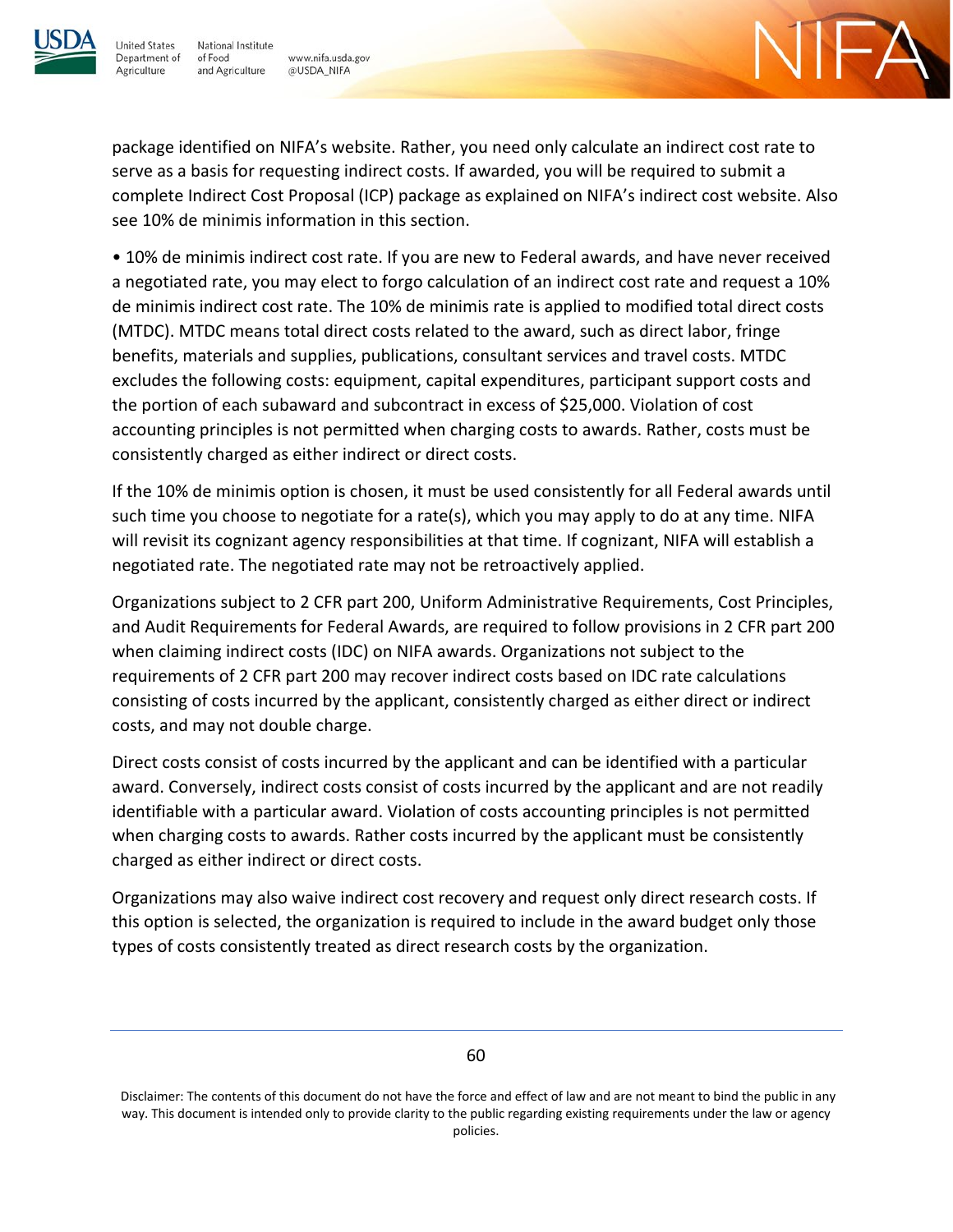

National Institute of Food www.nifa.usda.gov and Agriculture @USDA\_NIFA



#### **Section I: Total Direct and Indirect Costs**

Total Direct and Indirect Institutional Cost (G+H) – Total Funds requested for direct and indirect costs. This total will auto-calculate.

#### **Section J: Fee**

**Jnited States** 

Agriculture

Department of

Generally, a fee is not allowed on a grant or cooperative agreement. Do not include a fee in your budget unless the program announcement specifically allows the inclusion of a "fee" (e.g., SBIR/STTR). If a fee is allowable, enter the requested fee.

Inclusion of fees (profit) in a budget is allowable only if specifically authorized by a NIFA program solicitation.

#### **Section K: Total Costs and Fee**

Total Costs and Fee (I and J) – Total Direct and Indirect Costs and Fee requested. This total will auto-calculate.

#### **Section L: Attach Budget Justification**

Use the budget justification to provide the additional information requested in each budget categories identified above and any other information you wish to submit to support your budget request. The budget justification detail should follow the same order as the budget. While you should provide information for each item of the budget, you must justify the following budget categories, where applicable: salaries (justification is to include the Base Annual Salary for each key person), equipment, travel, participant/trainee support and other direct cost categories.

Only one file may be attached.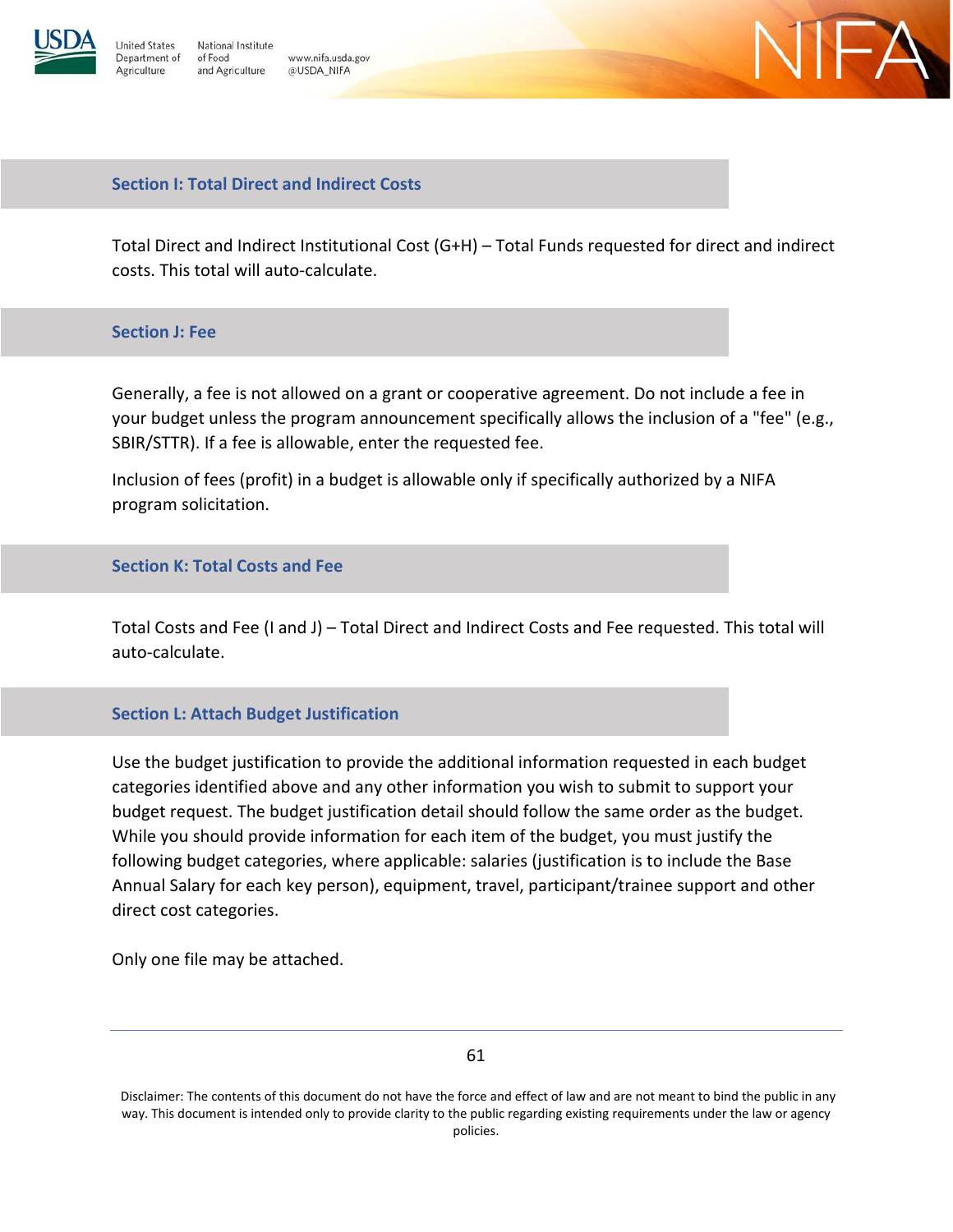



### V.160 SF-424C: Budget information for Construction Programs

www.nifa.usda.gov

@USDA\_NIFA

This form provides budget information for construction programs.

#### **Line 1: Administration and legal expenses**

- 1a: Enter the total cost of Administrative and legal expenses.
- 1b: Enter costs not allowable for participation in administration and legal expenses. Check the RFA and reach out to program staff with questions regarding expenses that may be unallowable.
- 1c: Total Allowable Costs (Columns a-b) will be calculated automatically if submitted via Workspace. This is the total of 1a and 1b.

**Line 2: Land, structures, rights-of-way, appraisals, etc.**

- 2a: Total Cost of Land, structures, rights-of-way, appraisals, etc.
- 2b: Enter costs not allowable for land, structures, rights-of-way, appraisals, etc.
- 2c: Total Allowable Costs is the total of 2a and 2b.

**Line 3: Relocation expenses and payments**

- 3a: Total cost of relocation expenses and payments.
- 3b: Costs not allowable for relocation expenses and payments.
- 3c: Total of 3a and 3b.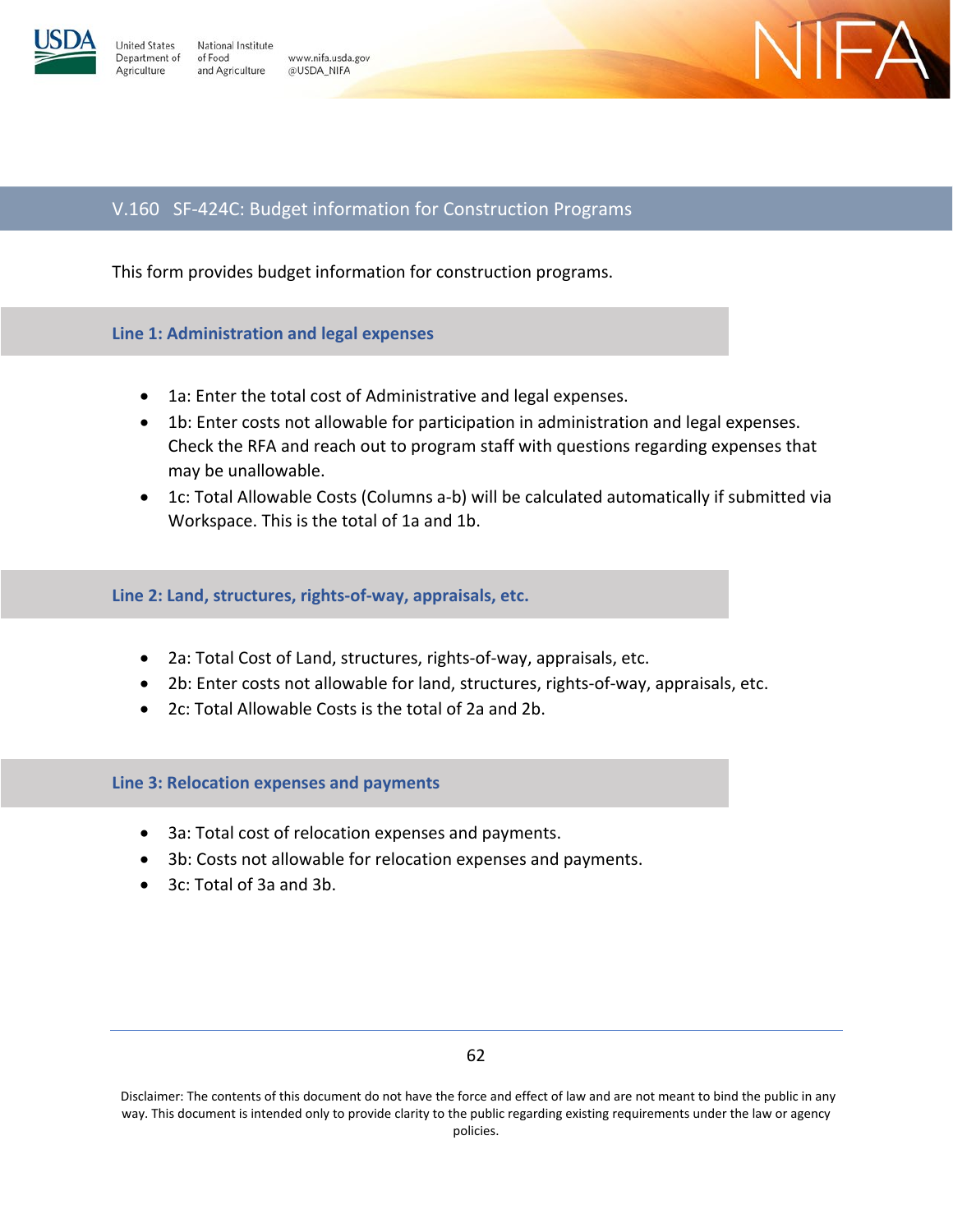

National Institute www.nifa.usda.gov and Agriculture @USDA\_NIFA



- 4a: Total cost of Architectural and engineering fees.
- 4b: Total cost of non-allowable Architectural and engineering fees.

 $-\Delta$ 

• 4c: Total of 4a and 4b.

## **Line 5: Other architectural and engineering fees**

- 5a: Total cost of Other architectural and engineering fees.
- 5b: Total cost of non-allowable Other architectural and engineering fees.
- 5c: Total of 5a and 5b.

## **Line 6: Project inspection fees**

- 6a: Total cost of Project inspection fees.
- 6b: Total cost of non-allowable Project inspection fees.
- 6c: Total of 6a and 6b.

## **Line 7: Site work**

- 7a: Total cost of Site work.
- 7b: Total cost of non-allowable Site work.
- 7c: Total of 7a and 7b.

## **Line 8: Demolition and removal**

• 8a: Total cost for Demolition and removal.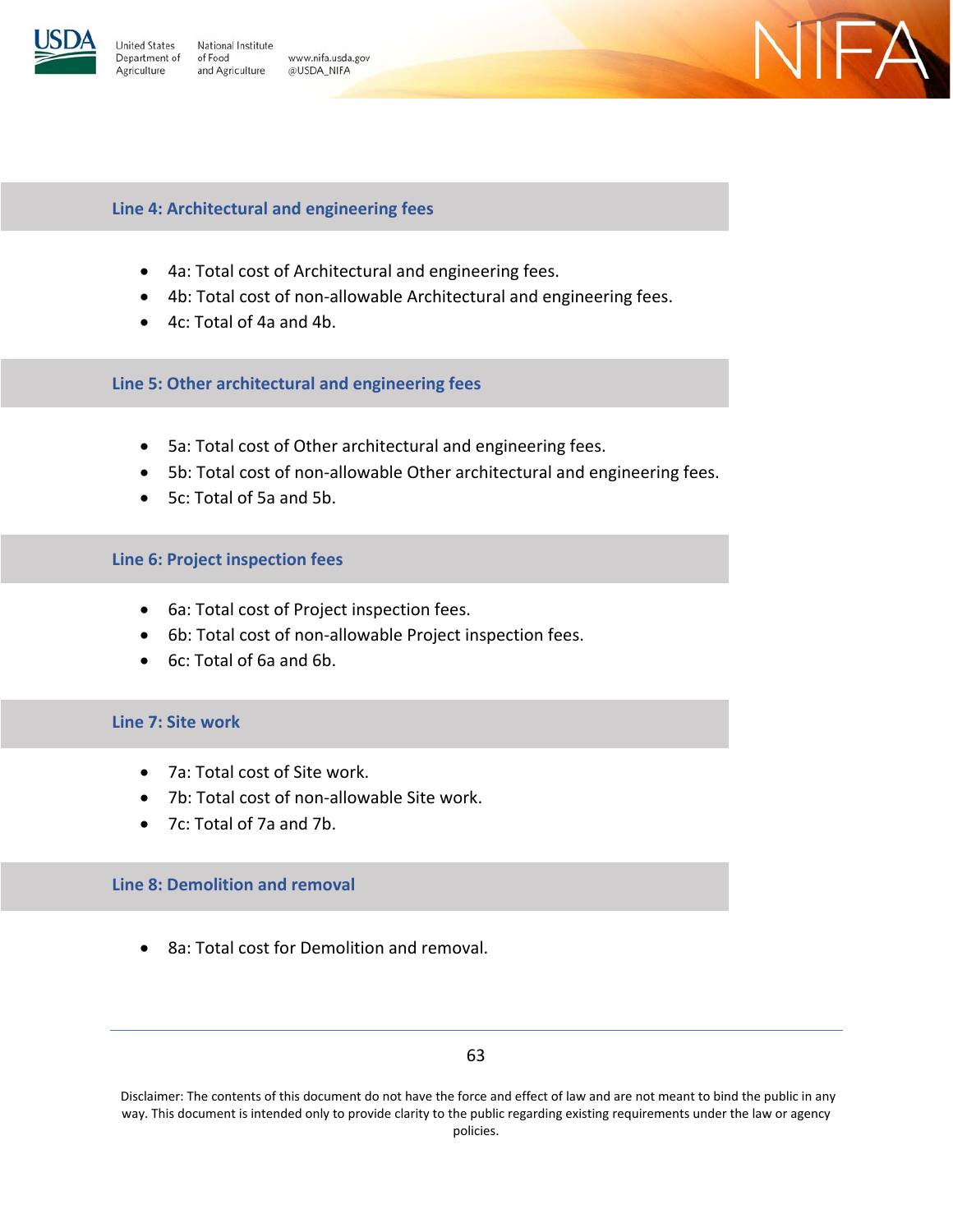

www.nifa.usda.gov @USDA\_NIFA

• 8b: Total cost for non-allowable Demolition and removal.

 $\vdash$ A

• 8c: Total of 8a and 8b.

#### **Line 9: Construction**

- 9a: Total cost for Construction.
- 9b: Total cost for non-allowable Construction.
- 9c: Total of 9a and 9b.

#### **Line 10: Equipment**

- 10a: Total cost for Equipment.
- 10b: Total cost for non-allowable Equipment.
- 10c: Total of 10a and 10b.

#### **Line 11: Miscellaneous**

- 11a: Total cost of Miscellaneous.
- 11b: Total cost of non-allowable Miscellaneous.
- 11c: Total of 11a and 11b.

#### **Line 12: Subtotal**

- 12a: Subtotal of Lines 1-11 for Total Cost.
- 12b. Sum of lines 1-11 for Costs Not Allowable.
- 12c. Sum of lines 12a-12c. Calculated automatically if submitted via Grants.gov

#### **Line 13: Contingencies**

• 13a: Total cost of Contingencies.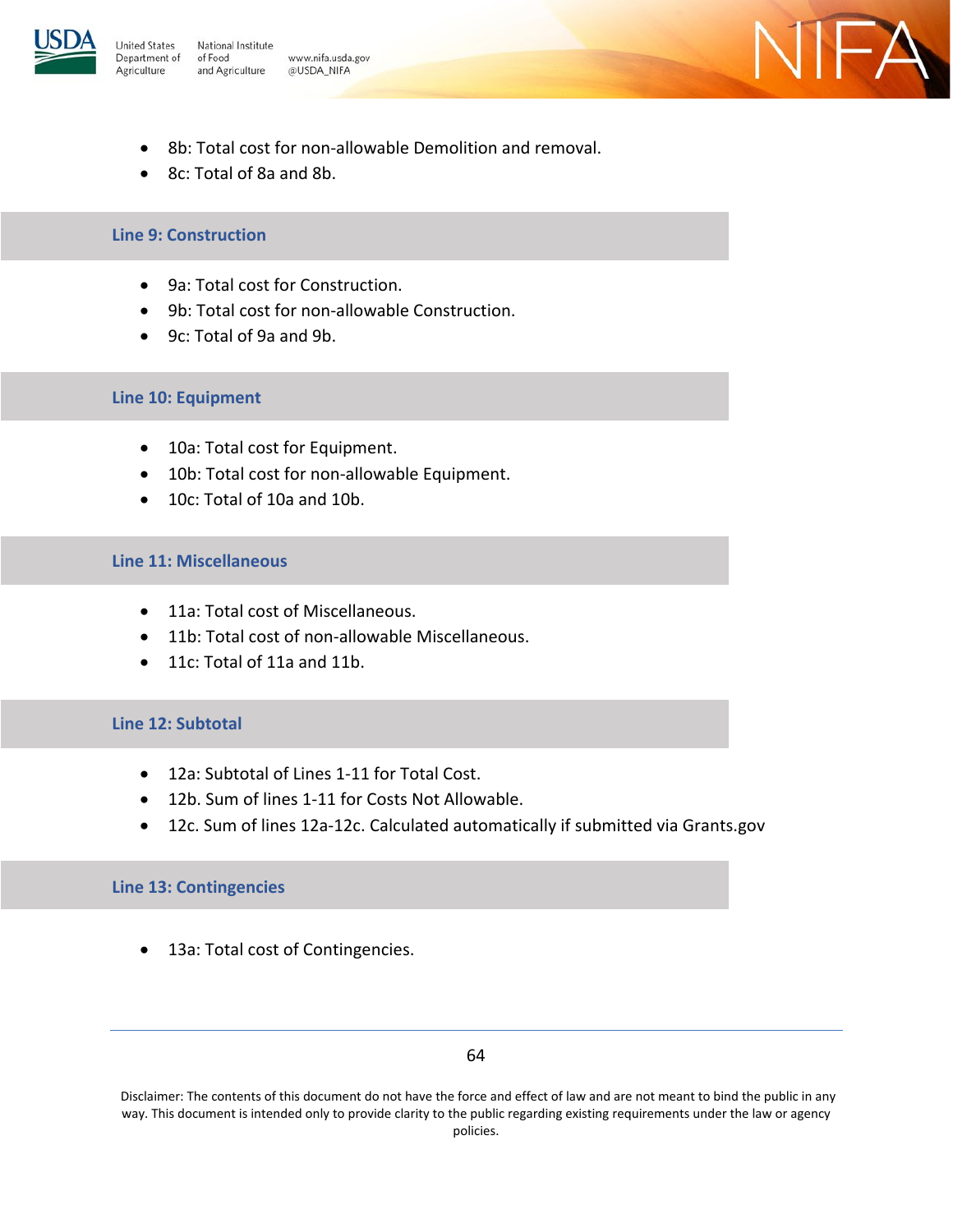

www.nifa.usda.gov @USDA\_NIFA

- 13b: Total cost of non-allowable contingencies.
- 13c: Sum of 13a and 13b.

#### **Line 14: Subtotal**

- 14a: Subtotal of Lines 12-13 for Total Cost.
- 14b. Sum of lines 12-13 for Costs Not Allowable.
- 14c. Sum of lines 14a-14c. Calculated automatically if submitted via Grants.gov.

 $\vdash$ A

#### **Line 15: Program/Project Income**

- 15a: Total Cost of Project (program) income.
- 15b. Costs Not Allowable for Participation in Project (program) income.
- 15c. Total Allowable Costs (Columns a-b). Calculated automatically if submitted via Grants.gov.

#### **Line 16: Total project costs**

Subtract line 15 from Line 14.

- 16a: Total Cost of Total Project Costs.
- 16b: Total of Costs Not Allowable for Participation.
- 16c: Total Allowable Costs. Calculated automatically if submitted via Grants.gov

#### **Line 17: Federal assistance requested**

Enter eligible costs from line 16c. Multiply x Federal percentage share %.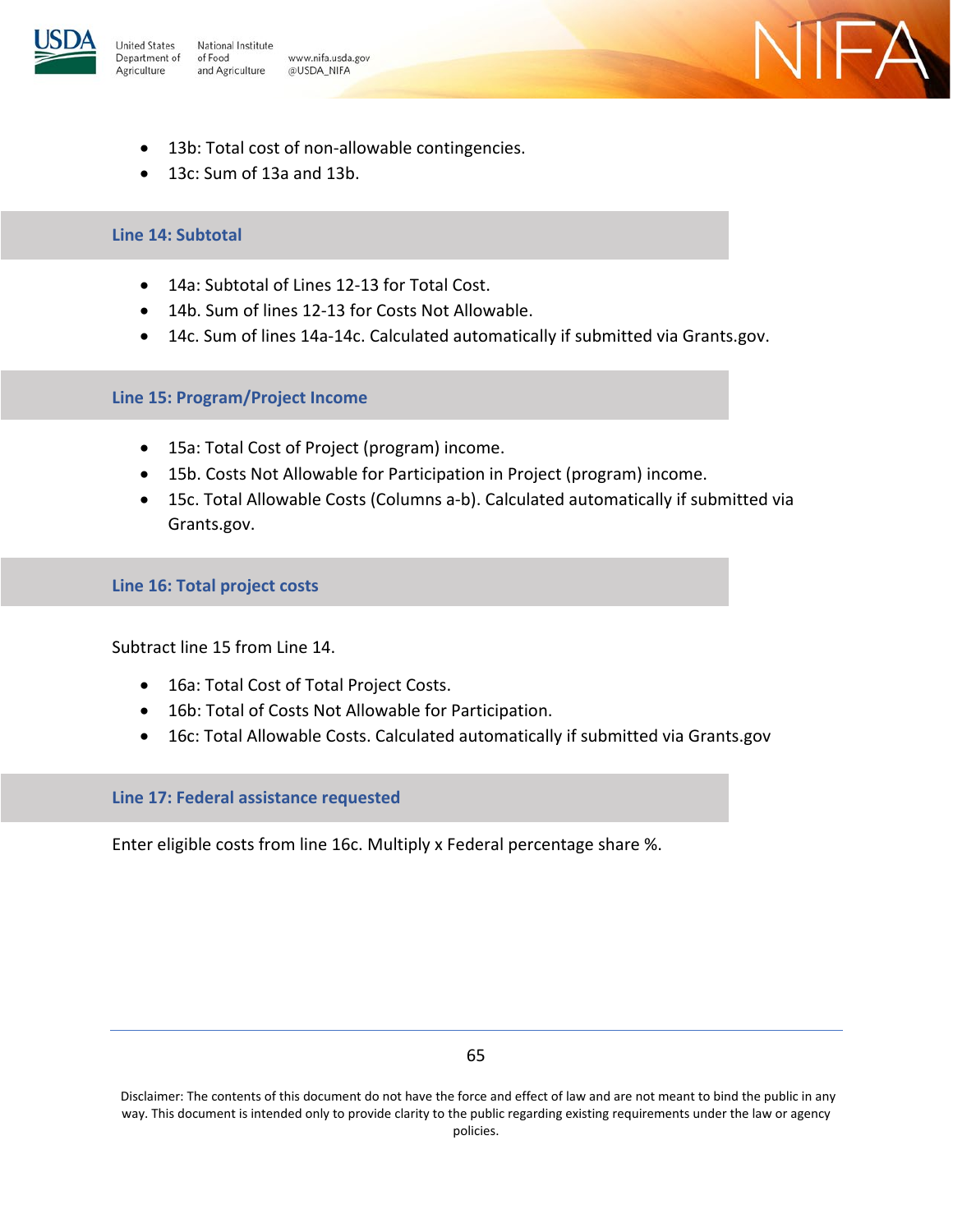

**Jnited States** Department of

Agriculture

National Institute of Food www.nifa.usda.gov and Agriculture @USDA\_NIFA



### V.170 R&R Subaward (Fed/Non-Fed) Budget Attachment(s) Form

This form is used for applications with a subaward or consortium. This form is required only when the primary grantee is submitting an R&R Budget Form and has subaward and/or consortium budgets.

On this form, you will attach the R&R Subaward (Fed/Non-Fed) Budget files for your grant application. Only subaward (Fed/Non-Fed) budgets are to be attached to this form.

Complete the sub awardee budget(s) in accordance with the R&R (Fed/Non-Fed) budget instructions. This includes the preparation of a budget justification for the subaward and attaching it in Field K. of the subaward budget. Any files you attach must be in PDF format.

The R&R Subaward (Fed/Non-Fed) Budget Attachment(s) Form allows no more than 30 R&R Subaward (Fed/Non-Fed) Budget Files for a grant application. Include any remaining subaward budget(s) (beyond the 30 subaward budget attachments) under Field K. "Budget Justification" of the applicant organization, incorporating them as part of the required PDF attachment.

Annual budgets including a budget justification and a cumulative budget are required for each sub contractual arrangement only when: 1) subawards comprise 50 percent or more of an overall award amount (individually or cumulatively); or 2) subawards are directed to Federal agencies.

To extract or download, fill, and attach the additional R&R Subaward (Fed/Non-Fed) Budget Attachment(s) Form:

> 1. On the R&R Subaward (Fed/Non-Fed) Budget Attachment(s) Form, press the "Click here to extract the R&R Subaward (Fed/Non-Fed) Budget Attachment" button to download the form.

> 2. Save the sub awardee budget file(s) with the name of the sub awardee organization. Each file name attached to the R&R Subaward (Fed/Non-Fed) Budget Attachment(s) Form must be unique.

3. Open the form that you have just saved.

66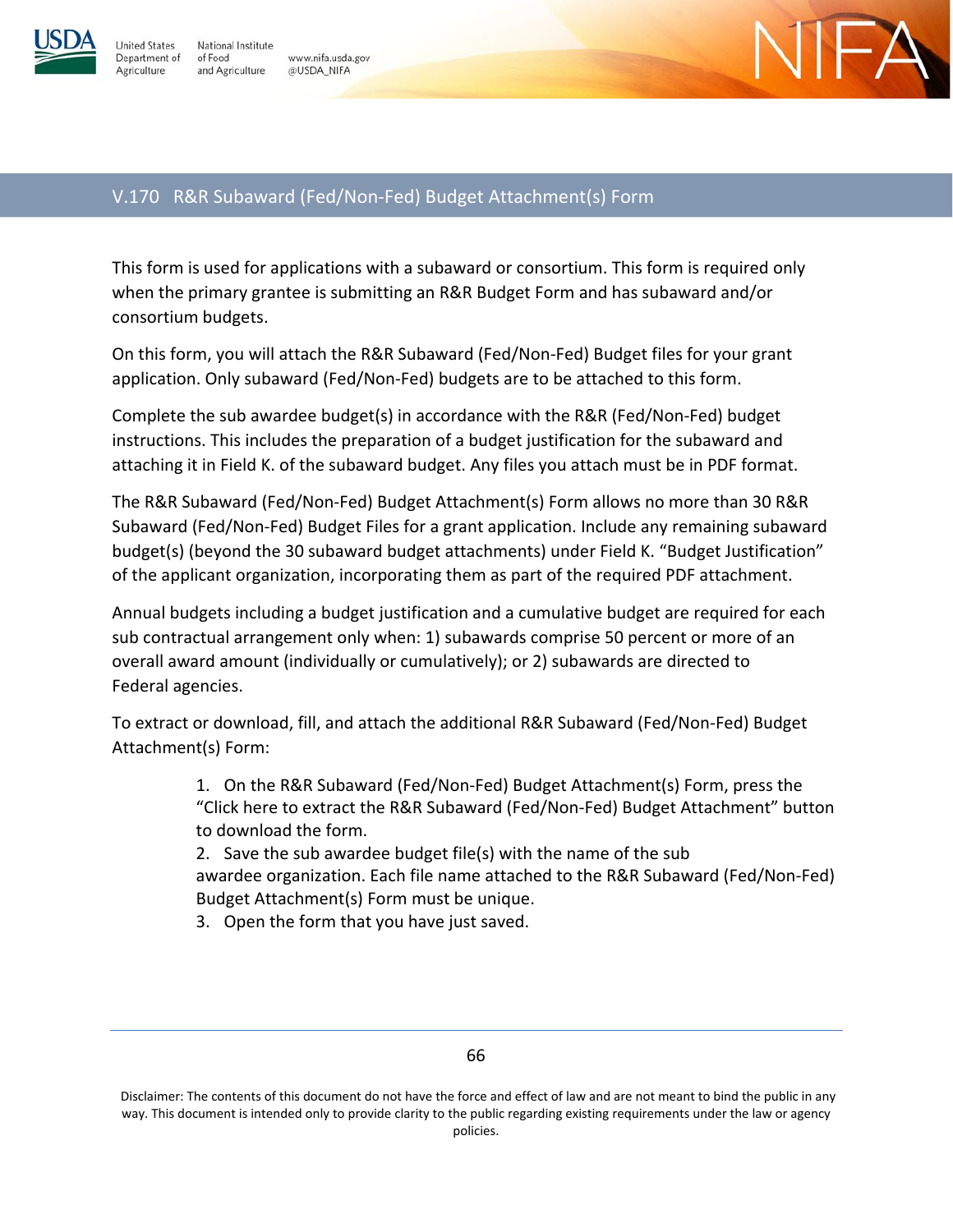

4. Enter your sub awardee organization information in this supplemental form. Complete the sub awardee budget(s) in accordance with the R&R (Fed/Non-Fed) budget instructions.

 $-\Delta$ 

5. When you have completed the supplemental form, save it and close it.

6. Return to the "R&R Subaward (Fed/Non-Fed) Budget Attachment(s) Form."

7. Attach the saved supplemental form that you just completed and saved to one of the blocks provided on this "attachment(s)" form.

8. Extract and attach additional R&R Subaward (Fed/Non-Fed) Budget Attachment forms for the subaward organizations as necessary using the process outlined above. The files you attach must be a previously extracted R&R Subaward (Fed/Non-Fed) Budget Attachment form. Attaching any other type of file may result in the inability to submit your application to Grants.gov.

Annual budgets including a budget justification and a cumulative budget are required for each sub contractual arrangement only when: 1) subawards comprise 50 percent or more of an overall award amount (individually or cumulatively); or 2) subawards are directed to Federal agencies.

If there are more than 10 sub contractual arrangements, you must add the budgets—including the budget justification for the sub contractual arrangements that are not included in the R&R Subaward (Fed/Non-Fed) Budget Attachment(s) Form—to the application by including them in the primary applicant's budget justification *or* by attaching them to Field 12, Other Attachments, of the R&R Other Project Information form.

# V.200 AD-3030: Representations Regarding Felony Conviction and Tax Delinquent Status for Corporate Applicants

This is a self-certification form for corporate applicants to complete. Non-corporate applicants will not complete this form.

### **Field 1: Applicant's Name**

í

Enter the applicant's name. This field is required.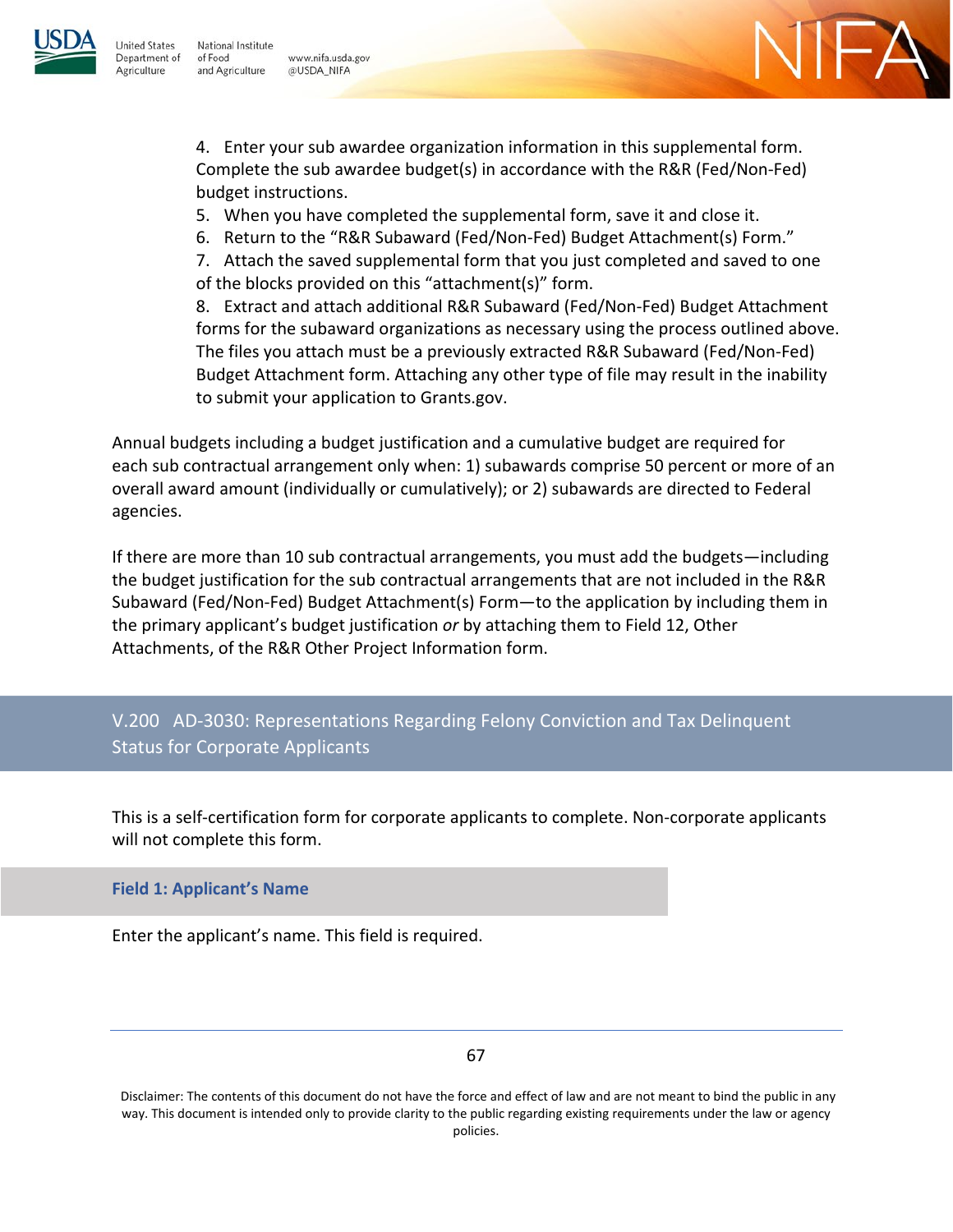

ł

**Inited States** 

Agriculture

Department of



#### **Field 2: Applicant's Address**

Enter the applicant's address including the zip code. This field is required.

#### **Field 3: Tax ID No.**

Enter the last four digits of the Tax ID Number. This field is required.

**Field 4a: Has the Applicant been convicted of a felony criminal violation under any Federal law in the 24 months preceding the date of application?**

Has the Applicant been convicted of a felony criminal violation under any Federal law in the 24 months preceding the date of application, check the Yes box. Otherwise, check the No box.

**Field 4B: Does the Applicant have any unpaid Federal tax liability that has been assessed, for which all judicial and administrative remedies have been exhausted or have lapsed, and that is not being paid in a timely manner pursuant to an agreement with the authority responsible for collecting the tax liability?**

If yes, check the Yes box. Otherwise, check the No box.

**Field 5A: Applicant's Signature**

Enter the applicant's signature. This is a required field.

**Field 5B: Title/Relationship of the Individual if Signing in a Representative Capacity**

Enter the title. This field is a required field.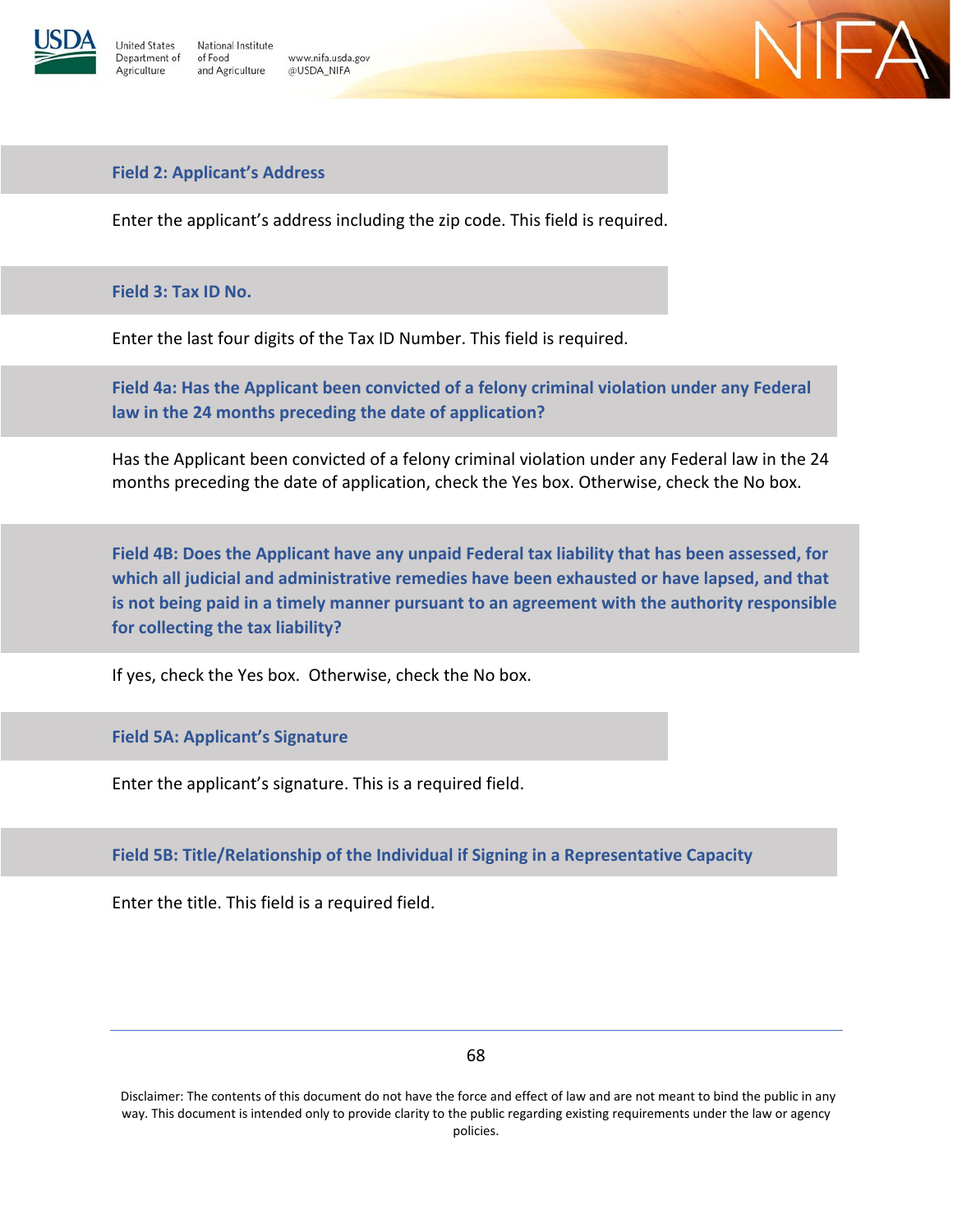

www.nifa.usda.gov @USDA\_NIFA



#### **Field 5c: Date Signed**

Enter the date signed in MM-DD-YYYY format. This field is a required field.

### V.210 AFRI Project Type Form

This form is only required for applications submitted to the Agriculture and Food Research Initiative (AFRI) program.

#### **Field 1: Project Type**

Select one Project Type.

- Research
- Education
- Extension
- Integrated

Note: Integrated proposals contain at least two of the three project type categories, and they may be any combination of research, education, and extension.

The RFA will include descriptions, as appropriate, and state which types of projects are being solicited.

#### **Field 2: Grant Type**

l

Select one Grant Type.

The RFA includes descriptions, as appropriate, and state which types of grants are being solicited.

Standard Grant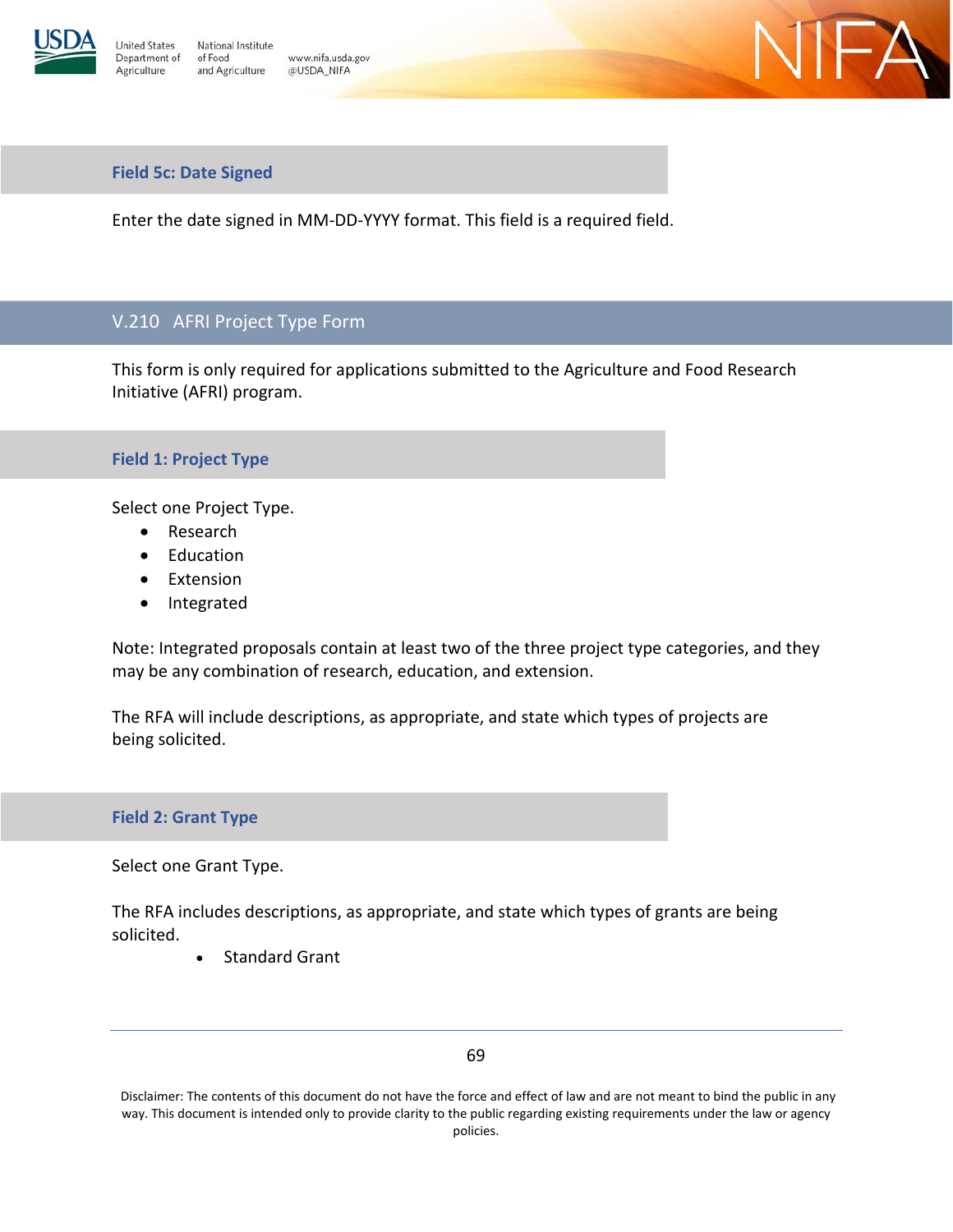

National Institute www.nifa.usda.gov @USDA\_NIFA



- Coordinated Agricultural Project (CAP) Grant
- Conference Grant
- Other: If Other is the selected, you must include a description.
- Food and Agriculture Science Enhancement (FASE) Grant.

If FASE is the selected grant type, you must identify the type of FASE Grant by selecting one from the list of four types. See RFA for the types of FASE Grants being solicited for a given funding opportunity:

- o New Investigator
- o Postdoctoral Fellowship grant
- o Predoctoral Fellowship grant
- o Strengthening.

If Strengthening is the selected FASE Grant, you must identify the type of Strengthening project by selection one from the list of seven types. See RFA for descriptions and the types of Strengthening projects being solicited.

- **Sabbatical**
- **Equipment**
- **Seed**
- Strengthening Standard
- **Strengthening CAP**
- Conference Grant
- Other. If Other is the selected, you must include a description.

## V.220 SBIR/STTR Information

Ī

j

Use this form only if you are submitting to the NIFA Small Business Innovation Research Grants Program (SBIR).

**Field 1: Agency to which you are applying (select only one):** 

Agency to which you are applying. This field is required. Select USDA.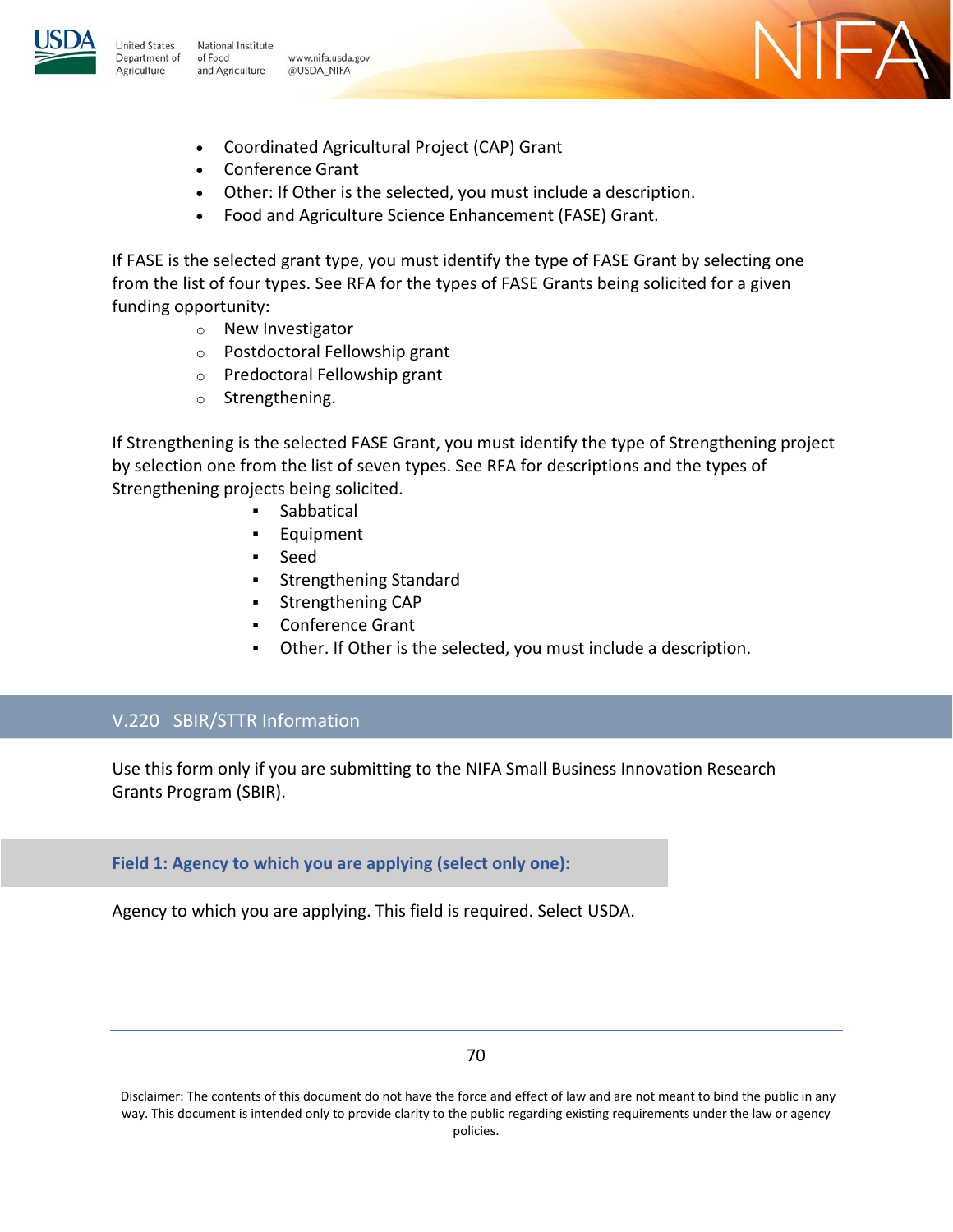

National Institute Inited States Department of of Food and Agriculture Agriculture

www.nifa.usda.gov @USDA\_NIFA



#### **Field 2: SBC Control ID**

Enter the nine-digit SBC Control ID. This number is obtained through the Login/Register process on the [Small Business Administration \(SBA\)](https://www.sba.gov/) website.

#### **Field 3: Program Type (select only one):**

Select SBIR.

NIFA only has an SBIR program. The STTR or Both boxes should not be checked.

**Field 4: Application Type (select only one):** 

See agency-specific instructions to determine application type participation. This field is required. If Phase I is selected, enter the Phase I Letter of Intent Number.

If you are submitting a Phase I application, check the Phase I box. NIFA does not require a Phase I Letter of Intent Number, therefore, N/A should be entered in the applicable field. If you are submitting a Phase II application, check the Phase II box. When submitting a Phase II Application following an awarded Phase I, be sure to include the Phase I SBIR grant number in the "Federal Identifier" in field 4.a. of the SF-424 R&R Cover Page.

#### **Field 5: Agency Topic/Subtopic**

NIFA will not be using any information entered in this field; you may enter N/A.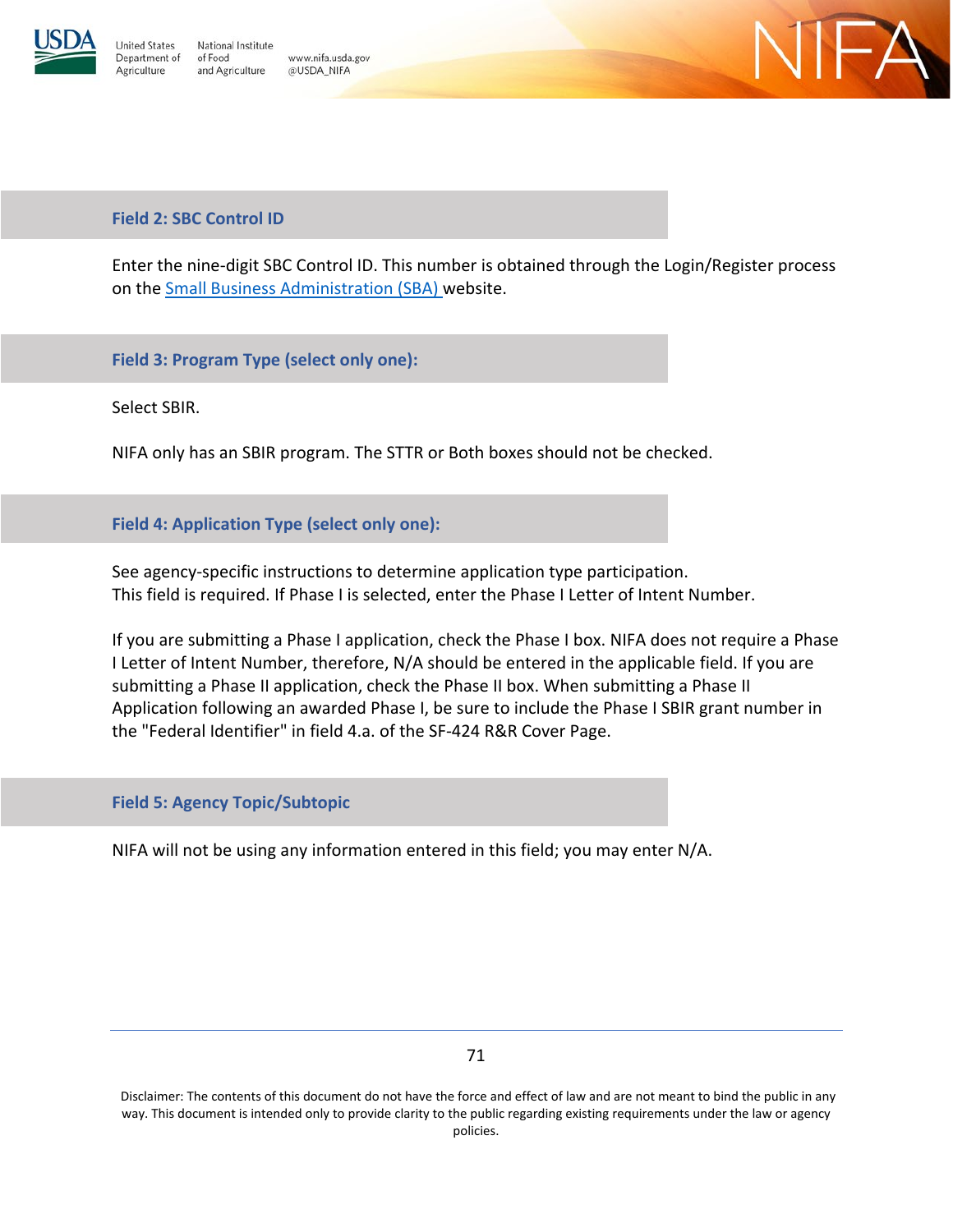

l

National Institute **Inited States** Department of of Food and Agriculture Agriculture





**Question 1a: Do you certify that at the time of award your organization will meet the eligibility criteria for a small business as defined in the funding opportunity announcement?**

If you certify that at the time of award, your organization will meet the eligibility criteria for a small business as defined in the funding opportunity announcement, check the Yes box. Otherwise, check the No box.

**Question 1b: Anticipated Number of personnel to be employed at your organization at the time of award**

Enter the number of personnel anticipated to be employed by the small business at the time of award.

**Question 1c: Is your small business majority owned by venture capital operating companies, hedge funds, or private equity firms?**

If your small business is majority owned by venture capital operating companies, hedge funds, or private equity firms, check the Yes box. Otherwise, check the No box.

**Question 1d: Is your small business a Faculty or Student-Owned entity?**

If your small business is a faculty or student-owned entity, check the Yes box. Otherwise, check the No box.

**Question 2: Does this application include subcontracts with Federal laboratories or any other Federal Government agencies?**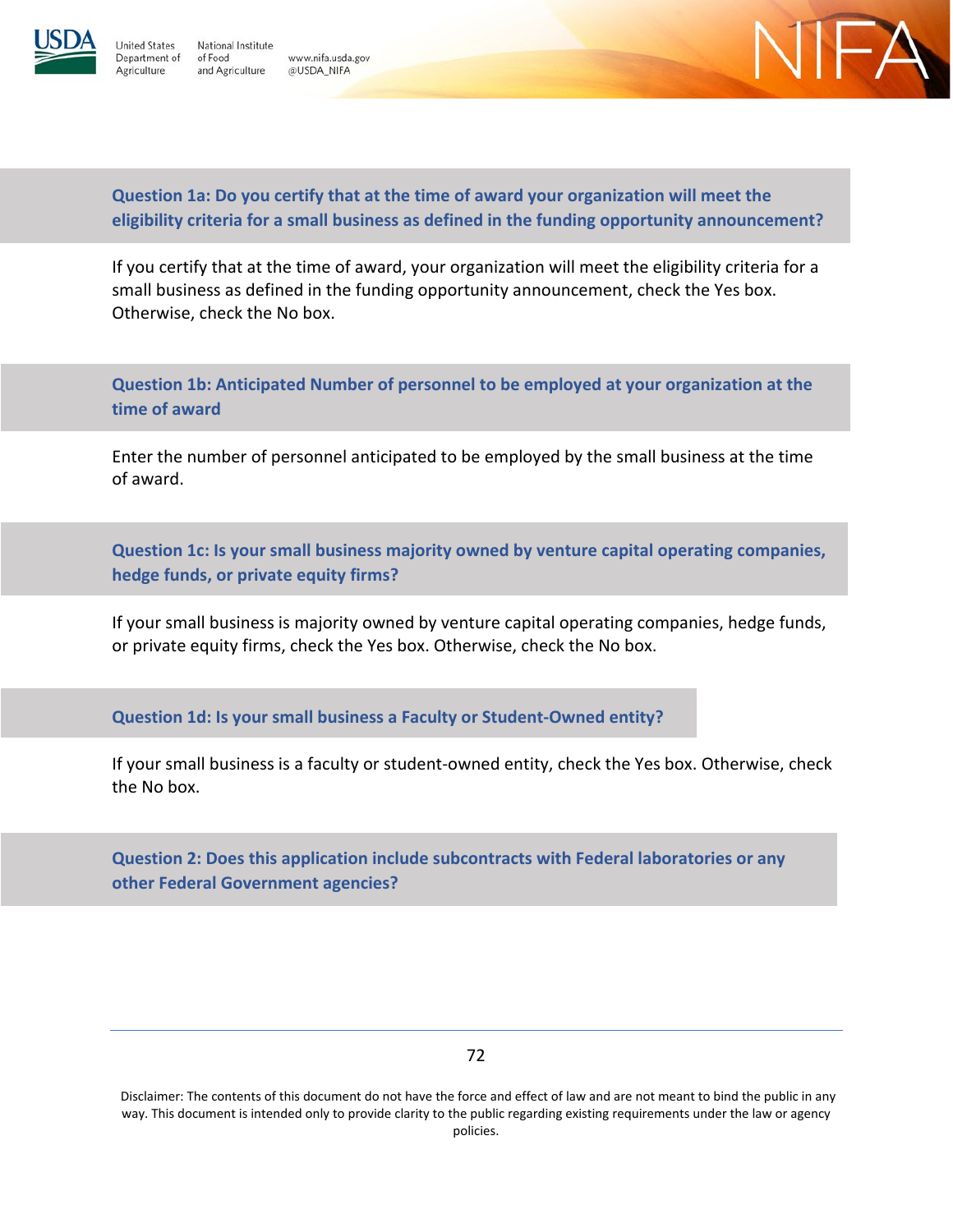

í

National Institute www.nifa.usda.gov and Agriculture @USDA\_NIFA



If this application includes subcontracts with Federal laboratories or any other Federal Government agencies, check the Yes box and insert the name of the Federal laboratories/agencies in the space provided. Otherwise, check the No box.

If yes, insert the names of the Federal laboratories/agencies.

## **Question 3: Are you located in a HUBZone?**

To find out if your business is in a HUBZone, use the mapping utility provided by the Small Business Administration on the [SBA's HUBZone Map.](https://maps.certify.sba.gov/hubzone/map)

If you are located in a HUBZone check the Yes box. Otherwise, check the No box.

**Question 4: Will all research and development on the project be performed in its entirety in the United States?** 

If all research and development on the project will be performed in its entirety in the United States, check the Yes box. Otherwise, check the No box and use the Add Attachment button below to attach an explanation.

If no, provide an explanation in an attached file.

**Question 5: Has the applicant and/or Program Director/Principal Investigator submitted proposals for essentially equivalent work under other Federal program solicitations or received other Federal awards for essentially equivalent work?** 

If the applicant and/or Program Director/Principal Investigator submitted proposals for essentially equivalent work under other Federal program solicitations or received other Federal awards for essentially equivalent work, check the Yes box. If yes, insert the names of the other Federal agencies.

Otherwise, check the No box.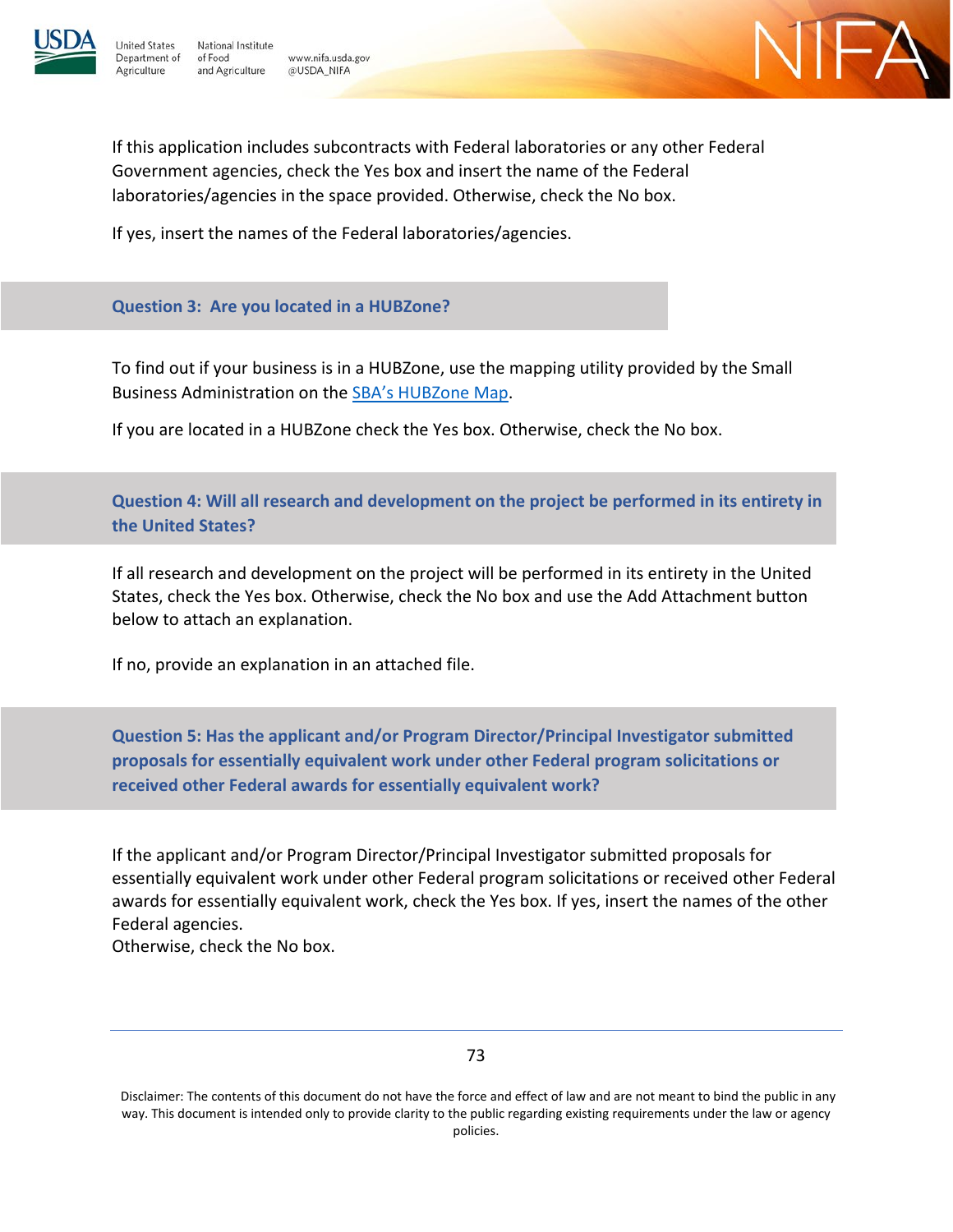

National Institute Inited States Department of of Food and Agriculture Agriculture



## **Question 6: Disclosure Permission Statement**

If this application does not result in an award, is the Government permitted to disclose the title of your proposed project, and the name, address, telephone number and e-mail address of the official signing for the applicant organization to organizations that may be interested in contacting you for further information (e.g., possible collaborators, investment)?

If yes, check the Yes box. Otherwise, check the No box.

www.nifa.usda.gov

@USDA\_NIFA

**Question 7: Does the application include a request of SBIR or STTR funds for Technical and Business Assistance (TABA)?** 

If yes, please follow the agency specific instructions to provide the budget request and justification.

Please answer no if you plan to use the agency TABA vendor, which does not require you to include a request for TABA funds in your application.

## **Question 8: Commercialization Plan**

If you are submitting a Phase II or Phase I/Phase II Fast-Track Application, include a Commercialization Plan in accordance with the agency announcement and/or agency-specific instructions.

## **Question 9: Have you received SBIR Phase II awards from the Federal Government?**

If you have received SBIR Phase II awards from the Federal Government then check the Yes box and use the Add Attachment button below, to attach a company commercialization history in accordance with agency-specific instructions. Otherwise, check the No box.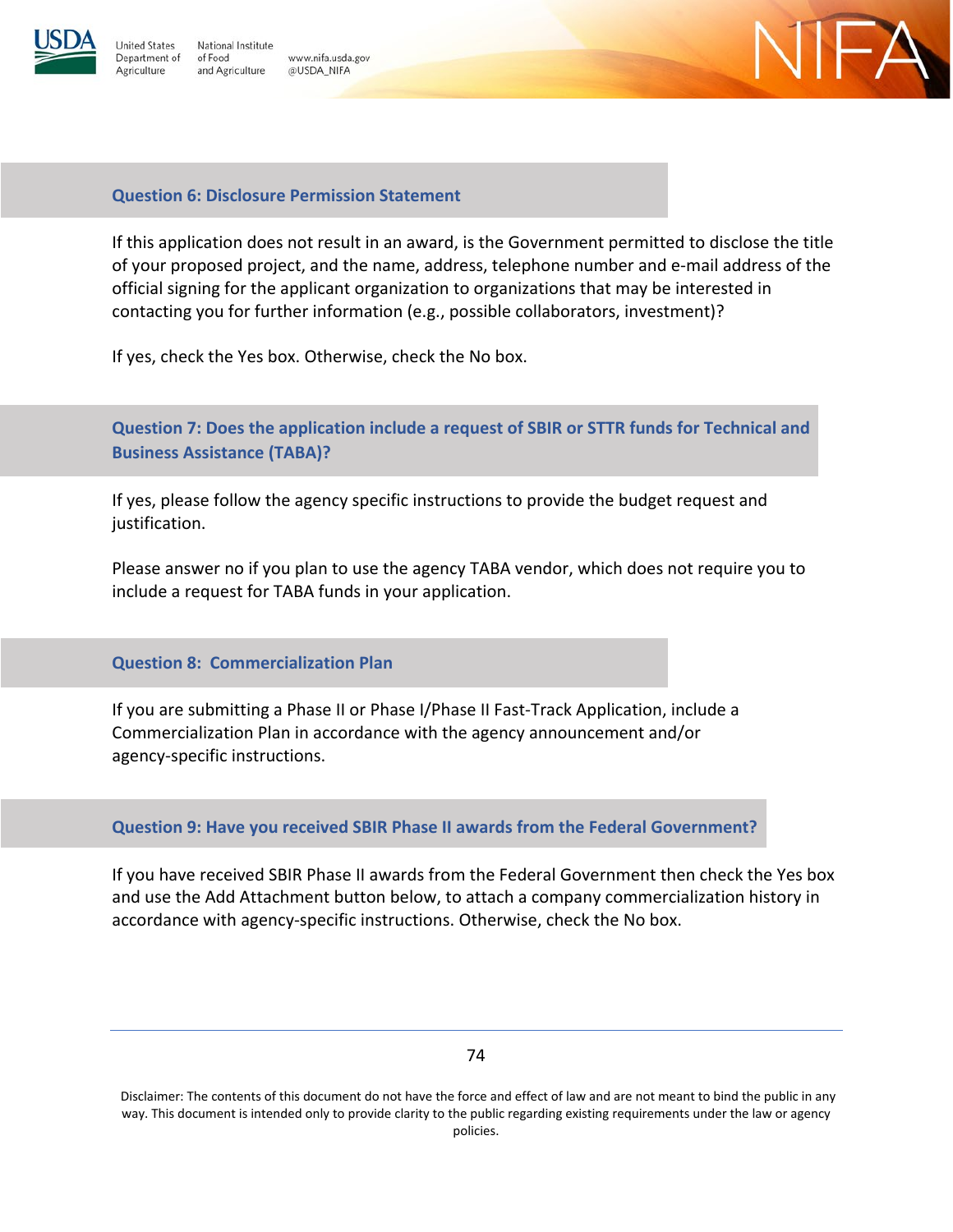

l.

**Jnited States** Department of

Agriculture

National Institute of Food and Agriculture





**Question 10: Will the Project Director/Principal Investigator have his/her primary employment with the small business at the time of award?** 

If the Project Director/Principal Investigator will have his/her primary employment with the small business at the time of award then check the Yes box. Otherwise, check the No box.

**Question 11-13: STTR-Specific Questions** 

Questions 10 through 12 apply only to STTR applications. NIFA does not have a STTR program, so please leave these questions blank.

## V.230 Key Contacts Form

The purpose of this form is to identify key contacts that are not the PI/PD. A Key Contact is a user that is designated to be a point of contact for USDA if any questions arise during the application life cycle. Any user associated with the applicant can be a Key Contact. All user roles may be assigned as Key Contacts.

#### **Field 1: Applicant Organization Name**

Enter the legal name and information of the applicant that will undertake the assistance activity. This field is required. The remaining fields are self-explanatory.

#### **Field 2: Contact 1**

í

Enter the name and information of each contact. Select "Next Person" to enter the next contact person entry. Complete the same information for additional contacts.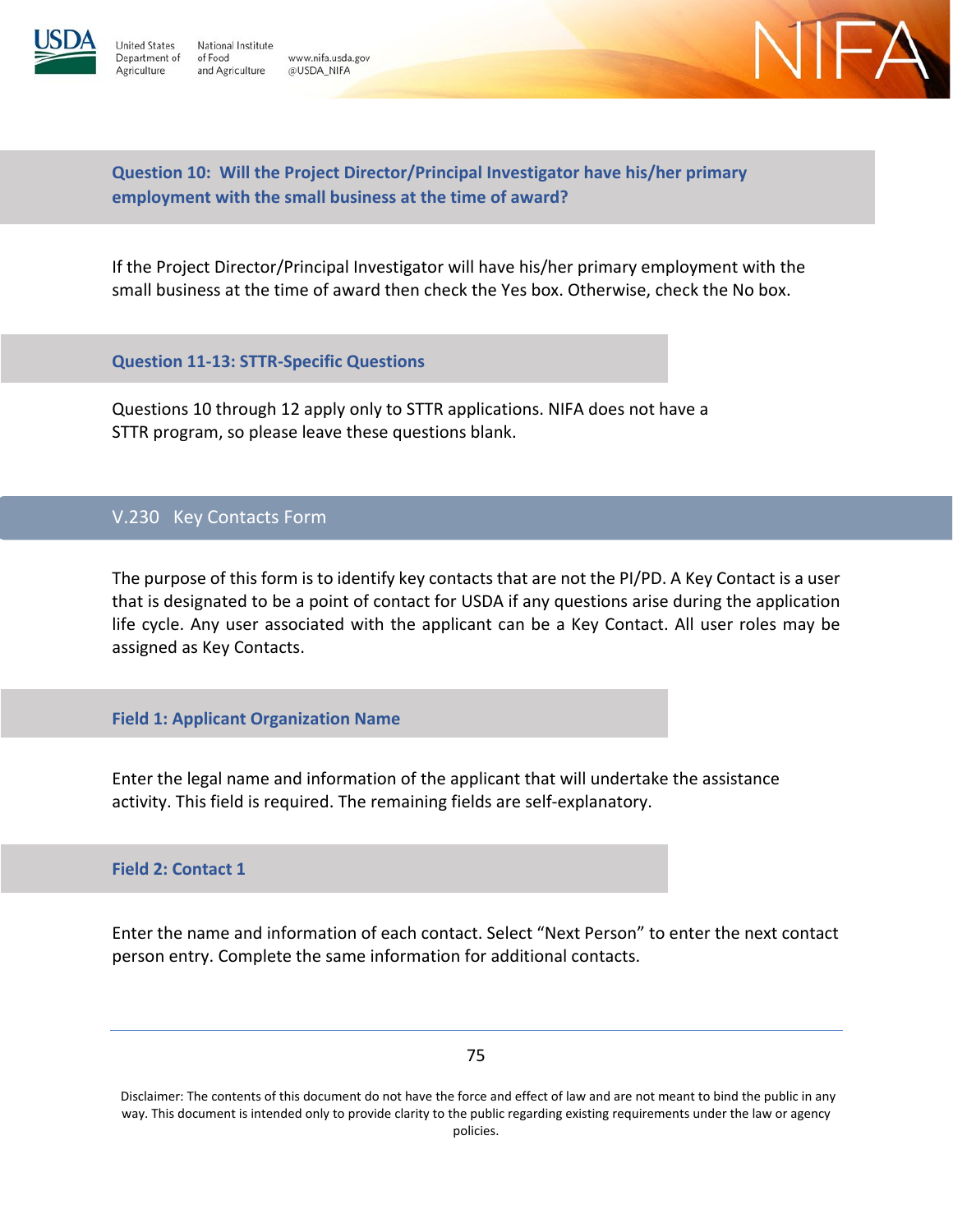

l

j

National Institute www.nifa.usda.gov @USDA\_NIFA



## V.300 NIFA Supplemental Information Form

This form is used in conjunction with the SF-424 (R&R): Application for Federal Financial Assistance.

#### **Field 1: Funding Opportunity**

- Funding Opportunity Name: Pre-populated from the opportunity package. Verify the accuracy of the funding opportunity name. This field is required.
- Funding Opportunity Number: Pre-populated from the opportunity package. Verify the accuracy of the funding opportunity number. This field is required.

#### **Field 2: Program to which you are applying**

Program Code Name: Enter the name of the program to which you are applying exactly as instructed in the full announcement. This field is required.

Program Code**:** Enter the program code to which you are applying exactly as instructed in the full announcement. This code is used to route an application within the agency. This field is required.

#### **Field 3: Type of Applicant**

Pre-populated from the SF-424 R&R.

Field 3 describes the legal applicant that is identified in Field 5 of the SF-424R&R.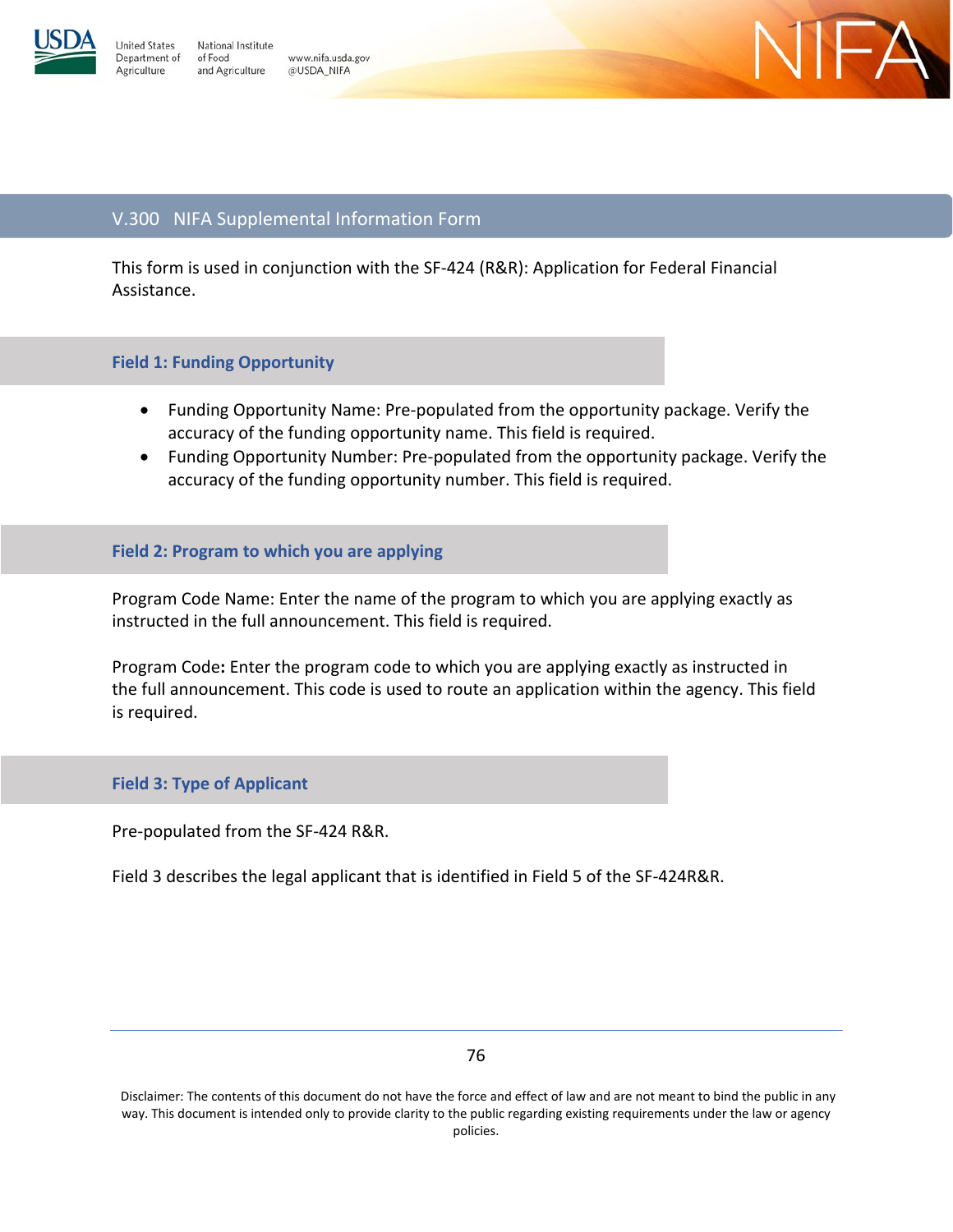

j

l

nited States National Institute epartment of of Food www.nifa.usda.gov and Agriculture @USDA\_NIFA Agriculture



## **Field 4: Additional Applicant Types**

Select one of the following options if it is applicable to the legal applicant of this application.

The following are a few examples to illustrate how fields 3 and 4 might be completed.

- If the applicant is an 1862 Land-grant University, the type of applicant is "Public/State Controlled Institution of Higher Education" and the additional applicant type is "1862 Land-Grant University."
- If the applicant is an 1890 Land-grant University, the type of applicant is "Public/State Controlled Institution of Higher Education" and the additional applicant type is "1890 Land-Grant University."
- If the applicant is a 1994 Land-grant University, the type of applicant is "Public/State Controlled Institution of Higher Education" and the additional applicant type is "1994 Land-Grant University."
- If the applicant is a USDA Agency, the type of applicant is "Other" and the additional applicant type is "USDA Agency."

### **Field 5: Supplemental Applicant Types**

Select any of the listed options that are applicable to the legal applicant of the application. More than one option can be selected, if applicable.

#### **Field 6: ASAP Recipient Information**

If the legal applicant has an active (Automated Standard Application for Payments) ASAP Recipient Identification Number select yes. If it does not select no. This field is required.

Enter the ASAP Recipient ID to be used in the event of an award. This field is to be completed if yes is selected as answer to previous question.

This information will no longer be used as payments will be made via the Automated Standard Application System (ASAP) operated by the U.S. Department of Treasury's Financial Management Service.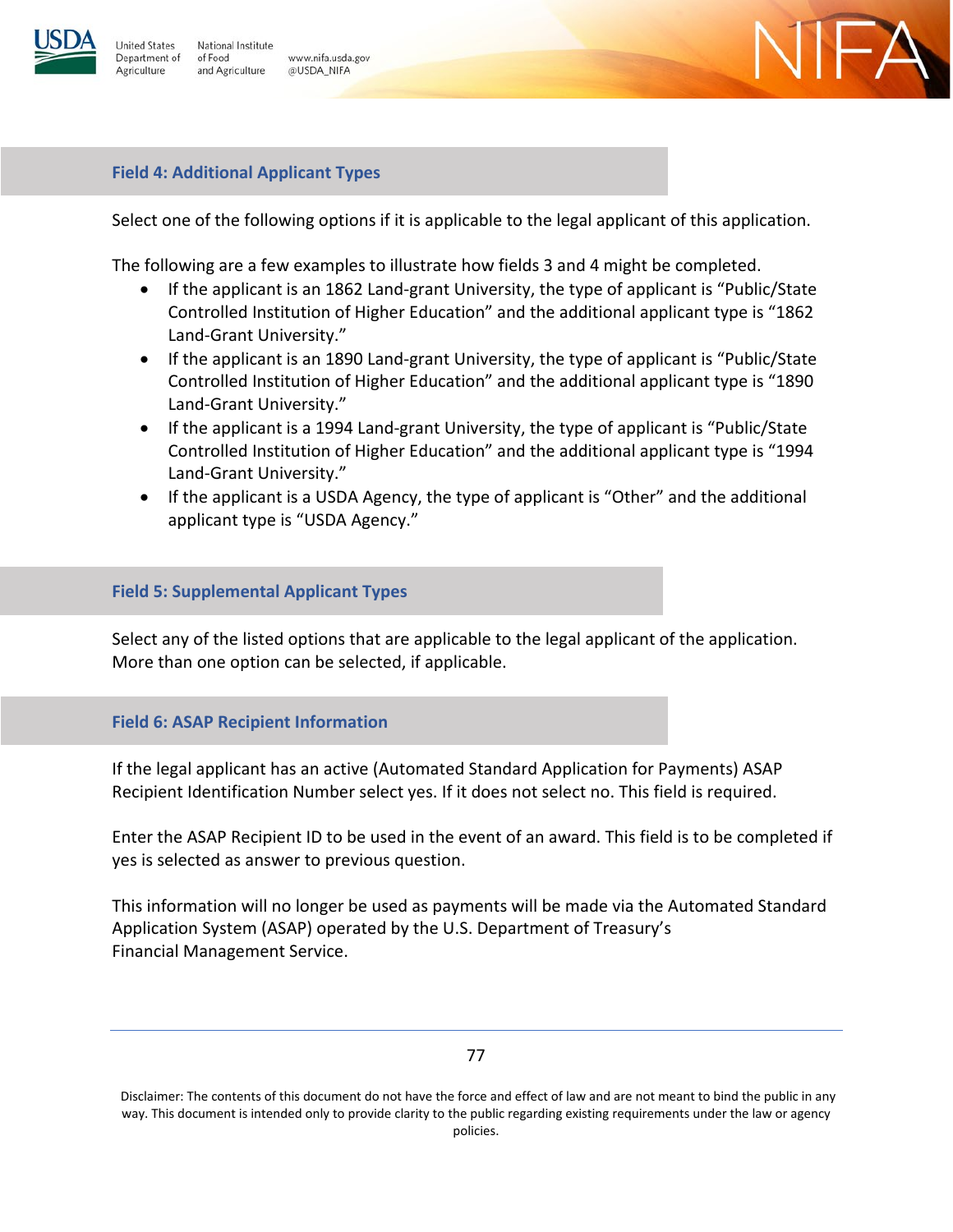

Inited States National Institute Department of of Food and Agriculture Agriculture

www.nifa.usda.gov @USDA\_NIFA



### **Field 7: Key Words**

Enter the most relevant words which describe the proposed project. This field is required.

### **Field 8: Conflict of Interest List**

Unless stated otherwise in the RFA, a Conflict of Interest (COI) list is required for each Senior/Key Person included in the R&R Senior/Key Person profile.

Prepare the COI list(s) following the instructions and format below. A suggested template for the COI list is available at [NIFA's Application Support Template Resource.](http://nifa.usda.gov/resource/application-support-templates) 

Attach a single attachment containing a COI list for each Senior/Key Person included in the R&R Senior/Key Person Profile (i.e., one attachment containing all the COI lists).

For each Senior/Key Person, list alphabetically by last name (and with last name first), the full names of individuals in the following categories and mark each category which applies with an " $x$ ".

- All thesis or postdoctoral advisees/advisors
- All co-authors on publications within the past 3 years, including pending publications and submissions
- All collaborators on projects within the past 3 years, including current and planned collaborations
- All persons in your field with whom you have had a consulting/financial arrangement/other conflict-of-interest in the past 3 years including receiving compensation of any type (e.g., money, goods or services).

Note: Other individuals working in the applicant's specific area are not in conflict of interest with the applicant unless those individuals fall within one of the listed categories. The Program Contact must be informed of any additional conflicts of interest that arise after the application is submitted.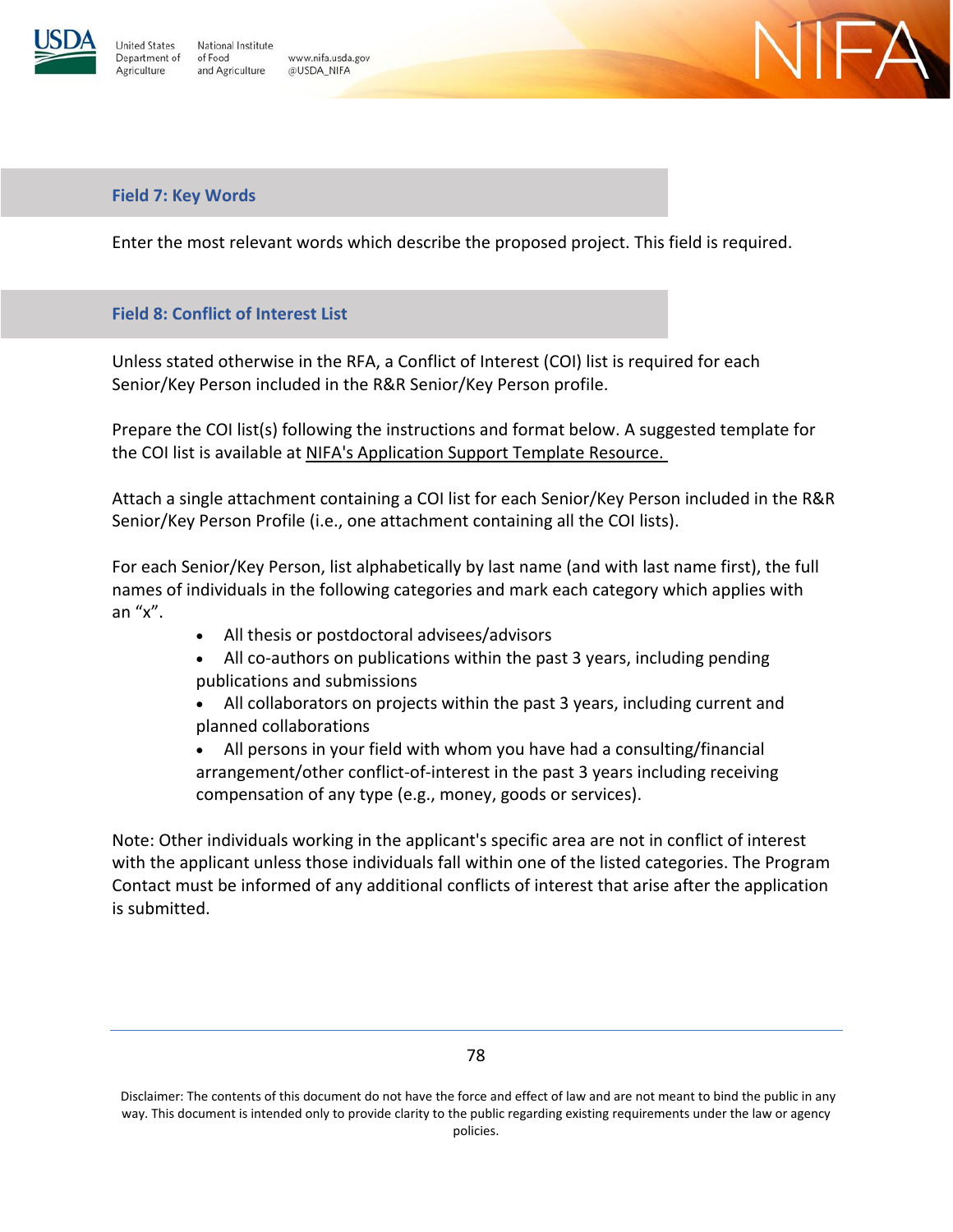

Inited States

Agriculture

Department of

National Institute of Food www.nifa.usda.gov and Agriculture @USDA\_NIFA



## V.310 Attachments Form

The attachments form is an optional form that NIFA will use in limited circumstances. Use the form following instructions in the RFA.

## V.320 Data Management Plan

A Data Management Plan (DMP) is required for all competitive grants programs. Within the DMP, applicants should clearly articulate how the project director (PD) and co-PDs plan to manage and disseminate the data generated by the project.

The DMP is limited to two pages. These two pages do not count toward the page limits for the project narrative and should not be used to circumvent the project page limit.

If a project does not include data collection (e.g., a meeting with no proceedings), the DMP document may be limited to the statement "No data will be produced", accompanied by a clear explanation of why there will be no data produced by the project.

Otherwise, the DMP must address the following topics depending on the type of research, education, and extension activities being conducted, unless otherwise stated in the RFA:

#### **Expected Data Type**

Describe the type of data (e.g., digital, non-digital), how it will be generated, and whether the data are primary or metadata.

- Research examples may include lab work, field work and surveys.
- Education examples may include number of students enrolled/participated, degrees granted, curriculum and training products.
- Extension examples may include outreach materials, number of stakeholders reached, number of activities and assessment questionnaires.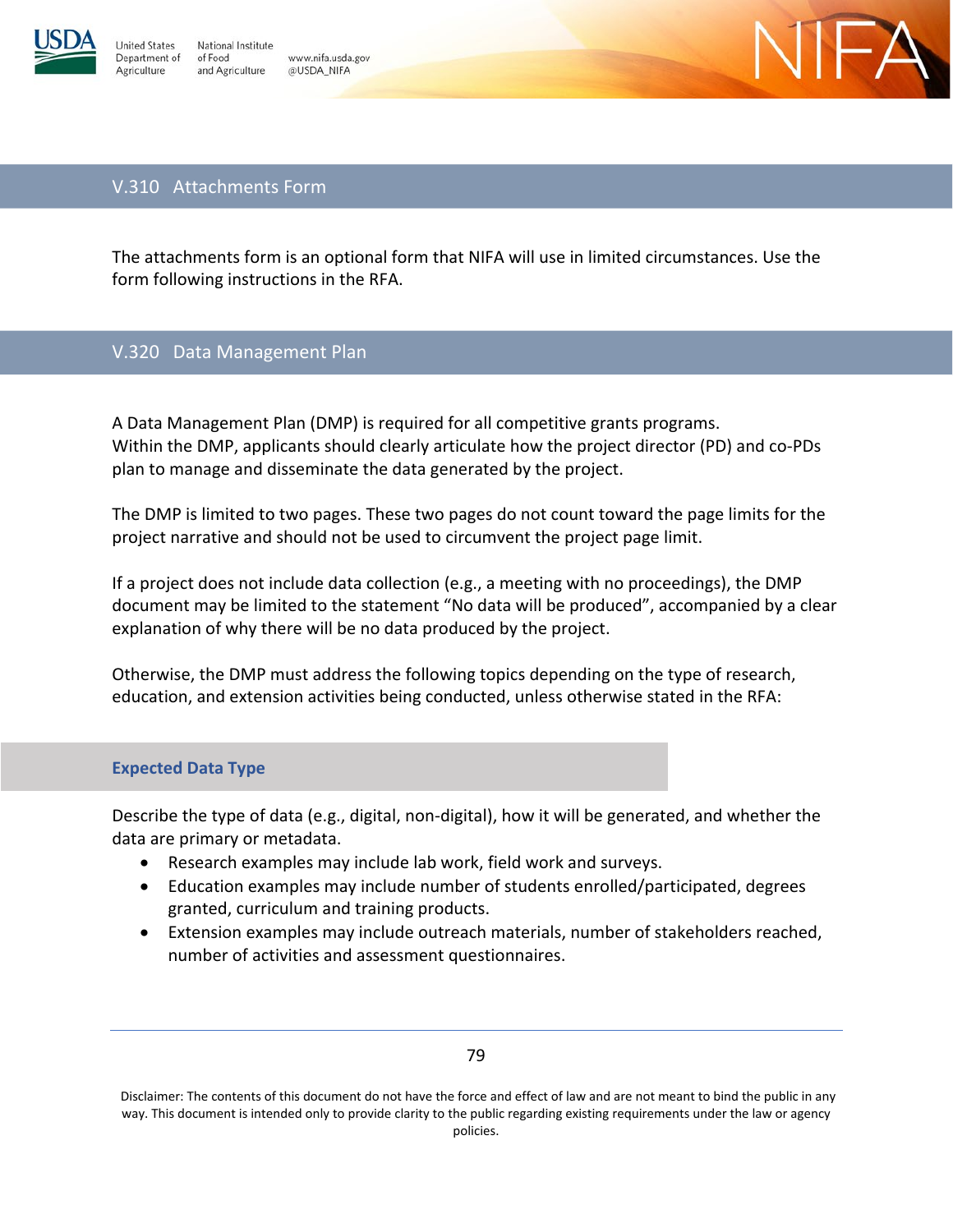

**Jnited States** National Institute Department of of Food and Agriculture Agriculture

www.nifa.usda.gov @USDA\_NIFA



#### **Data Format**

For scientific data to be readily accessible and usable it is critical to use appropriate communityrecognized standard and machine-readable formats when they exist. If the data will be managed in domain-specific workspaces or submitted to public databases, indicate that their required formats will be followed.

Regardless of the format used, the data set must contain enough information to allow independent use (understanding, validation and analysis) of the data.

#### **Data Storage and Preservation**

Data must be stored in a safe environment with adequate measures taken for its long-term preservation. Applicants must describe plans for storing and preserving their data during and after the project and specify the data repositories, if they exist. Databases or data repositories for long-term preservation may be the same that are used to provide Data 2 Sharing and Public Access.

Estimate how much data will be preserved and state the planned retention period. Include any strategies, tools, and contingency plans that will be used to avoid data loss, degradation, or damage.

#### **Data Sharing, Protection and Public Access**

Describe your data access and sharing procedures during and after the grant. Name specific repositories and catalogs as appropriate. Include a statement, when applicable, of plans to protect confidentiality, personal privacy, proprietary interests, business confidential information, and intellectual property rights.

Outline any restrictions such as copyright, confidentiality, patent, appropriate credit, disclaimers, or conditions for use of the data by other parties.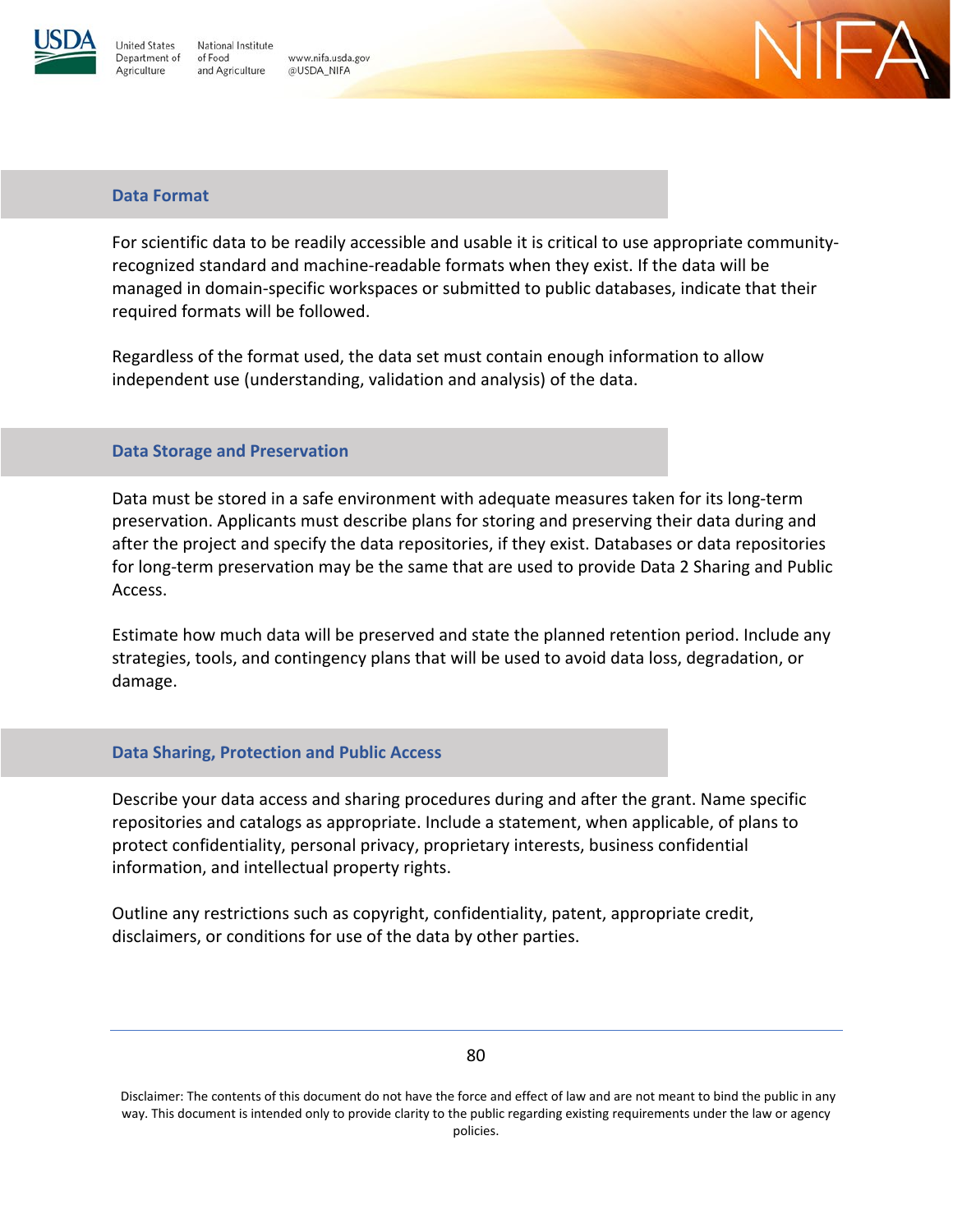

**Jnited States** National Institute Department of of Food and Agriculture Agriculture



# **Roles, Responsibilities and Reporting**

www.nifa.usda.gov

@USDA\_NIFA

State the party or parties who will ensure DMP implementation. This item is particularly important for multi-investigator and multi-institutional projects.

Provide a contingency plan in case key personnel leave the project. Consider the following questions: What resources will be needed for the DMP? If funds are needed, have they been added to the budget request and budget narrative?

Projects must budget sufficient resources to develop and implement the proposed DMP.

Applicants are encouraged to consider using platforms, catalogs and workspaces provided by USDA (e.g., the Ag Data Commons), and include adequate funds in the budget to support data management and submission fees as required by the platforms, catalogs, etc. Successful projects should monitor the implementation of the DMP throughout the life of the project and after, as appropriate.

Implementation of the DMP must be a component of annual and final reports to NIFA (REEport) and include progress in data sharing (publications, database, software, curriculum, outreach materials, etc.). The final report should also describe the data that was produced during the award period and the components that will be stored and preserved (including the expected duration) after the award ends. The DMP should be compliant with the Research Terms and Conditions that govern NIFA-funded projects. The DMP is not intended to be a replacement for other grant reporting requirements.



**Note: Some NIFA funding programs may require different standards for DMPs. RFA instructions always supersede application instructions in this guide.**

To learn more about DMPs, please see NIFA's [Data Management Plan resource page.](https://nifa.usda.gov/resource/data-management-plan-nifa-funded-research-projects) This resource page also contains a **[DMP FAQ](https://nifa.usda.gov/sites/default/files/resource/NIFA%20Data%20Management%20Plan%20FAQ508.pdf)** that addresses common applicant questions about the DMP.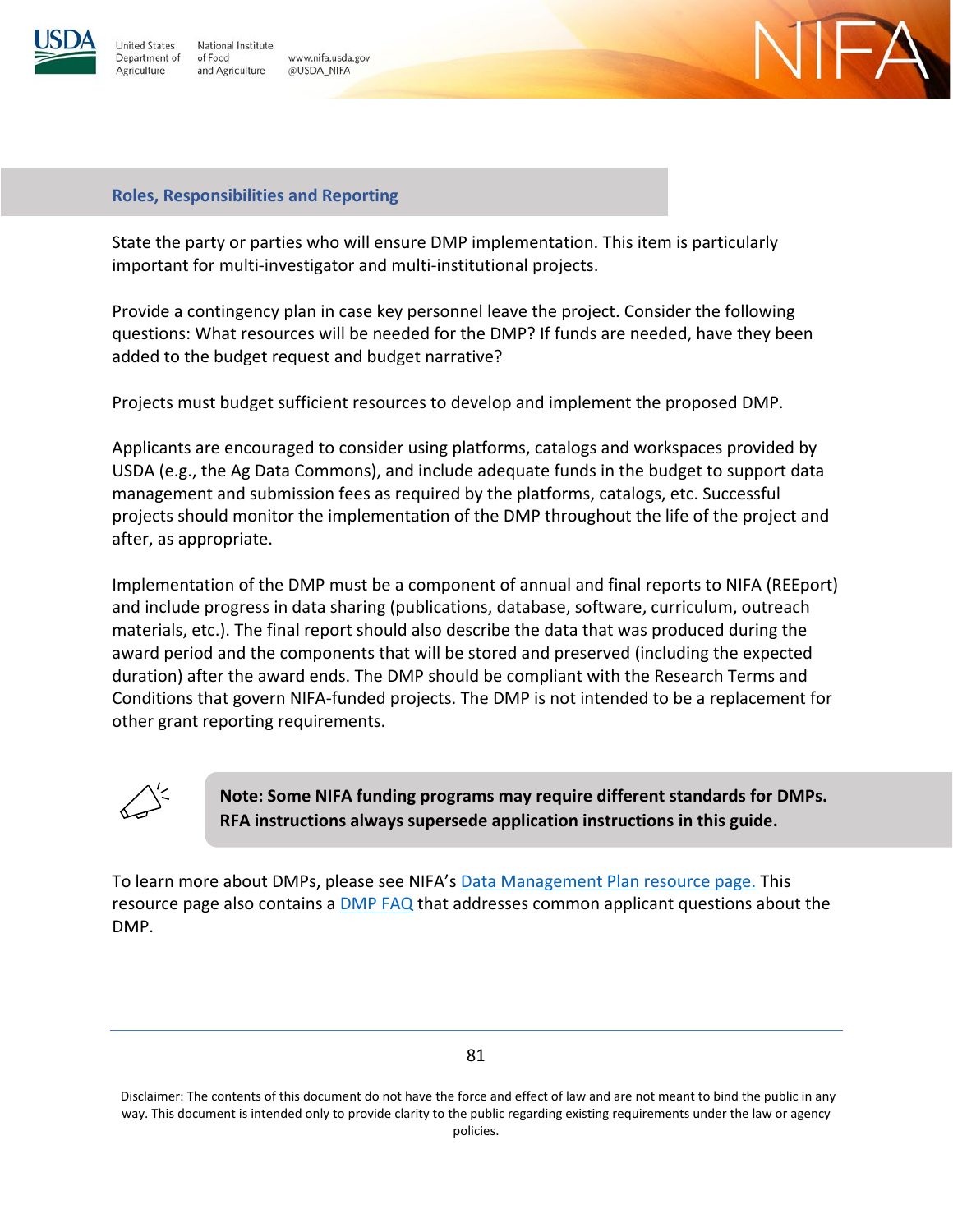

National Institute Inited States Department of of Food www.nifa.usda.gov and Agriculture @USDA\_NIFA Agriculture



# VI. Grant Application Package Management, Status & Awards

Within 2 days of submitting a grant application, Grants.gov will send you two email messages:

- The first email will confirm receipt of the application.
- The second email will indicate whether the application has been validated by the system OR has been rejected due to errors.

If your application was successfully validated, Grants.gov will send you a third e-mail notifying you the application has been passed to the agency.

## VI.100 Track your Application

There are two ways to verify the status of an application submitted to Grants.gov.

## **Option 1: Use the "Track My Application" feature on Grants.gov**

Check your Grants.gov Application Status on the [Track My Application Page.](http://www.grants.gov/web/grants/applicants/track-my-application.html) This page doesn't require a username or password.

Once on the Track My Application page, enter up to five Grants.gov tracking numbers (one per line) and select the Track My Application(s) button. The system will display general information about the status of each application.

This application tracking feature only confirms whether an application has successfully been retrieved by the awarding agency.

82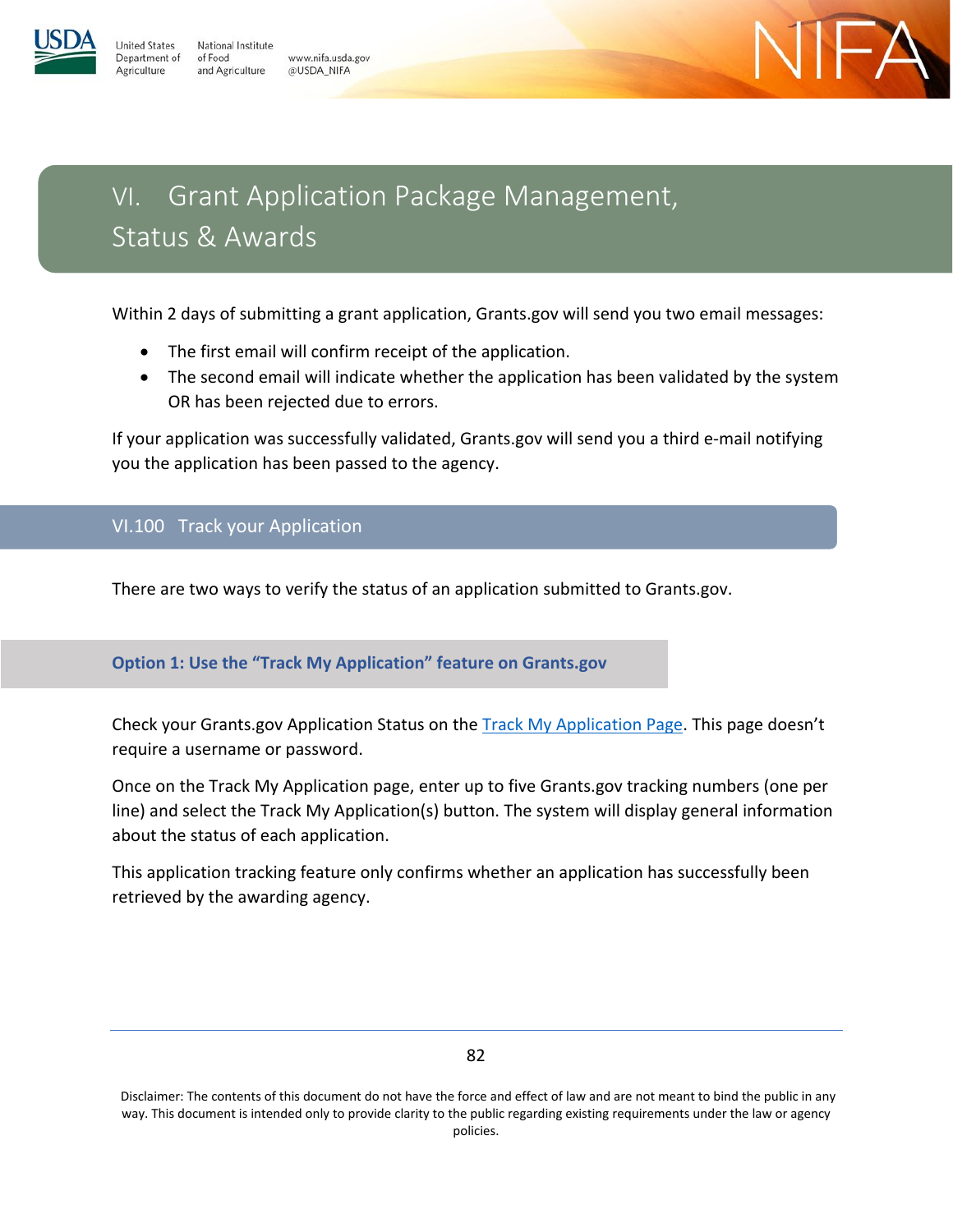

**Jnited States** Department of

Agriculture

National Institute of Food www.nifa.usda.gov and Agriculture @USDA\_NIFA



### **Option 2: Use the "Check Application Status" Tool on Grants.gov**

Check your Grants.gov Application Status on the [Check Application Status Page.](https://www.grants.gov/web/grants/applicants/track-my-application.html)

This tool is located under your Applicant Login in the Applicants section of Grants.gov, and it requires you to enter your username and password.

"Check Application Status" gives you the opportunity to view a manifest of submitted forms and files within Grants.gov. You can use this manifest to review the list of forms and file attachments that were properly uploaded and received in the system.

On the "Check Application Status" page, you will be given the option to search for your application in several different ways. You may view the list of a particular application's file(s) and attachment(s) by selecting the link in the Actions column for that application and selecting either the Details or Download Link.

It's important that you thoroughly review the manifest to ensure that required attachments outlined in the RFA are included and that you have followed NIFA's attachment formatting requirements.

Submitted applications that do not contain the required forms and file attachments will not be reviewed.

## VI.200 Addressing Issues with Submitted Applications

If you discover any issues when reviewing your submission status and/or file manifest in Grants.gov, your next steps will depend on whether the problems with your application were discovered prior to, or following, the grant application deadline.

• If application issues are discovered prior to the application deadline: Please correct your application and submit it before to the established deadline. You must notify the NIFA Agency Contact, identified in the RFA, via telephone or email immediately if you are planning to submit a corrected application.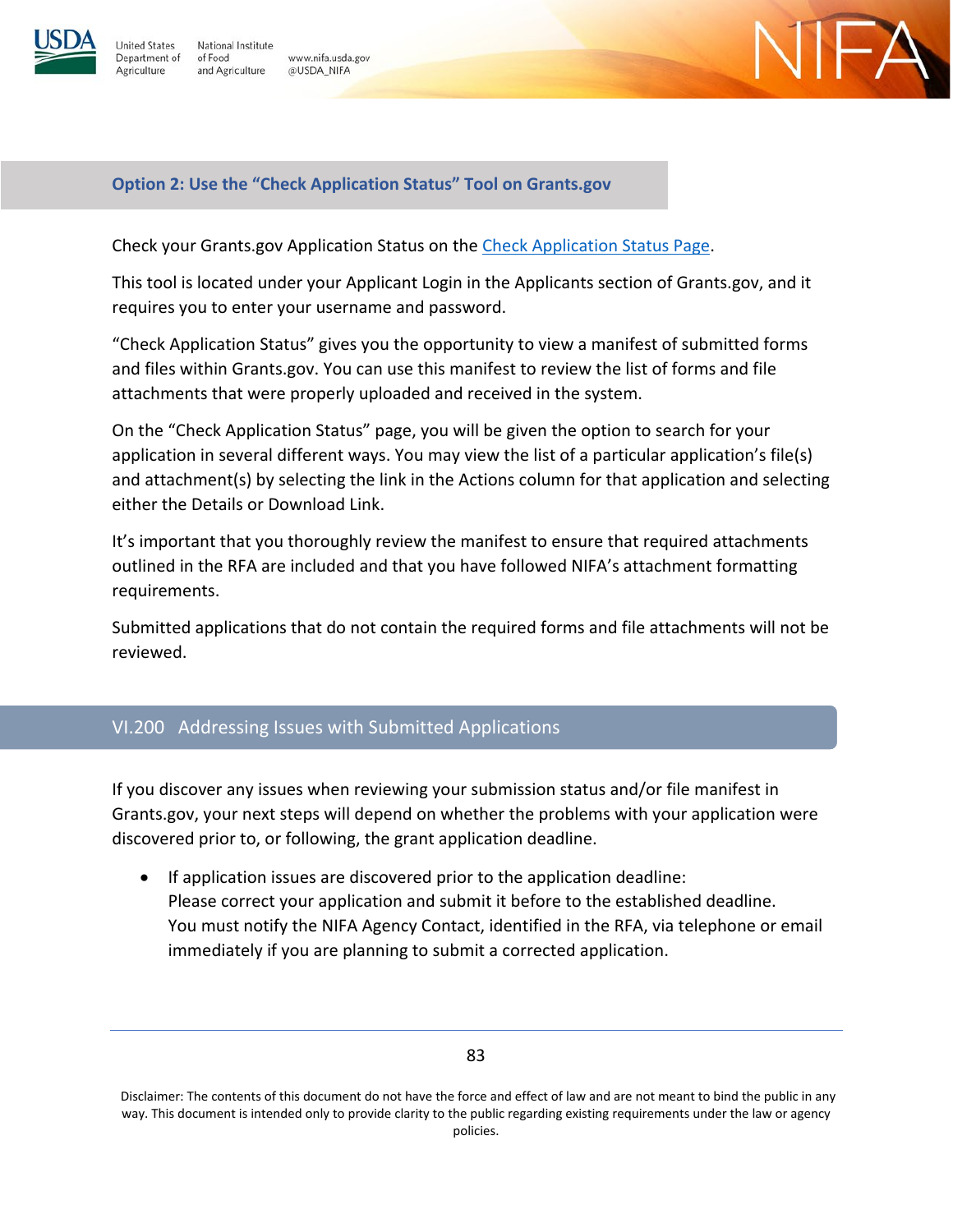

Inited States

Agriculture

National Institute Department of of Food www.nifa.usda.gov and Agriculture @USDA\_NIFA



The Agency Contact must be aware that there are two applications, so that one may be accepted and the other removed from consideration. Without this notification, both applications may be excluded from consideration.

• If application issues are discovered after the application deadline: We advise you to correct the application and submit it as soon as possible. In this circumstance, you must notify the NIFA Agency Contact, identified in the RFA, via telephone or email immediately.

The Agency Contact must be aware that there are two applications with one submitted prior to the deadline and a corrected version submitted following the deadline. Without this notification, both applications may be excluded from consideration. If the late application is not accepted for consideration, it is possible that the one submitted prior to the deadline may be considered.

Note: You must provide documentation of any extenuating circumstance (e.g., hurricane, flood, fire) along with your late application.

# VI.300 USDA/NIFA Application Status

l

After receipt of your application through Grants.gov, NIFA will send you two email messages.

- The first will confirm NIFA's receipt of your application.
- The second will indicate whether NIFA has accepted OR declined to review the application.

**Application Updates – Post Submission and Awards**

Applications submitted through Grants.gov are considered official submissions to the federal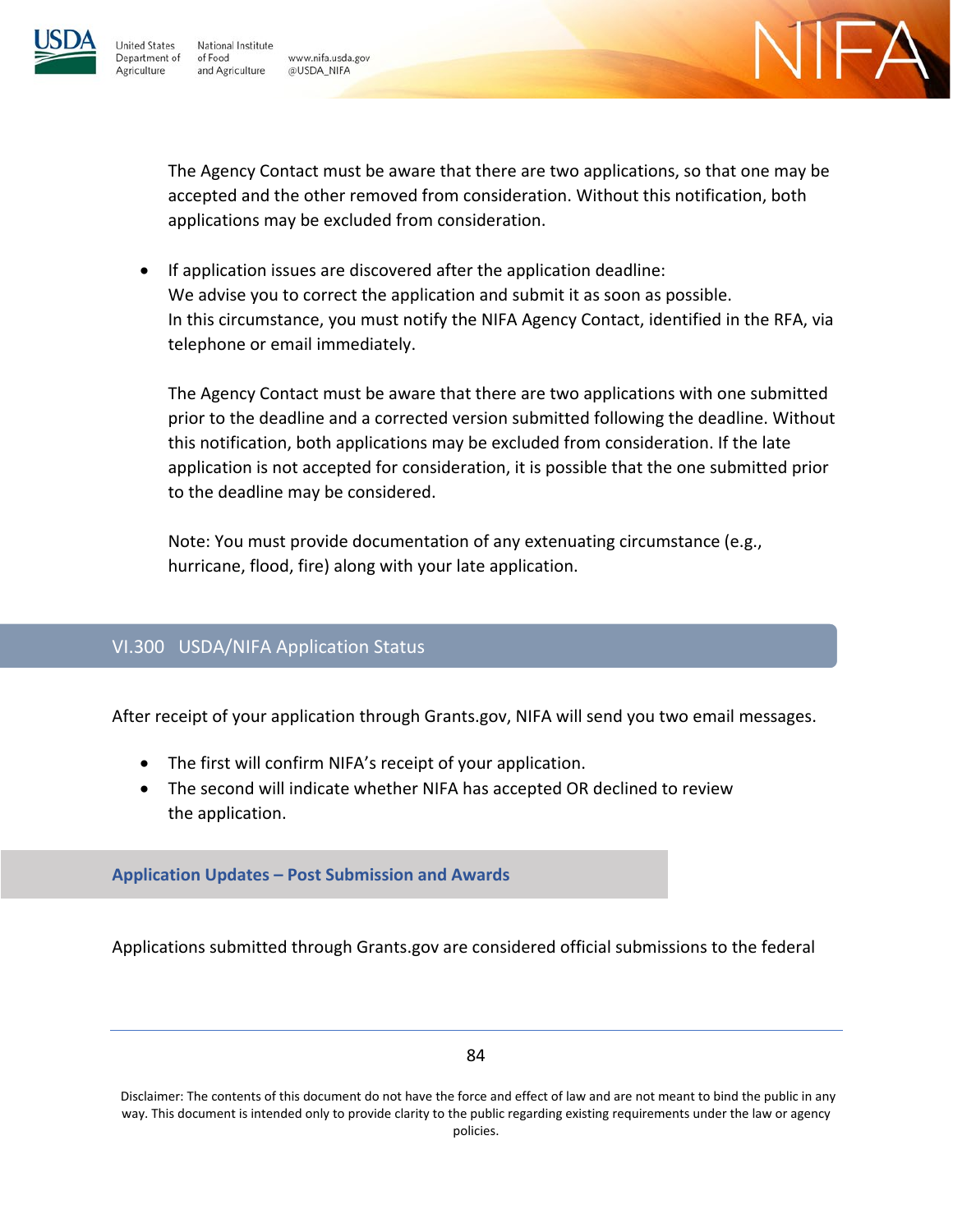

**Jnited States** National Institute Department of of Food and Agriculture Agriculture

www.nifa.usda.gov @USDA\_NIFA



government. You should immediately contact the appropriate NIFA Agency Contact, as identified in the RFA, if you need to change or correct a previously submitted application.

If you have any questions about application decisions (including whether funding decisions have been made), please contact the NIFA agency program contact listed in the RFA for the relevant funding opportunity.

For questions regarding awards: Email [awards@usda.gov f](mailto:awards@usda.gov)or competitive grants Email [capacitygrantquestions@usda.gov f](mailto:capacitygrantquestions@usda.gov)or capacity grants

Remember to include your award number, if applicable.

Information regarding the administration of NIFA awards, including relevant award conditions, is available on [NIFA's Regulations and Guidelines Page.](http://nifa.usda.gov/regulations-and-guidelines)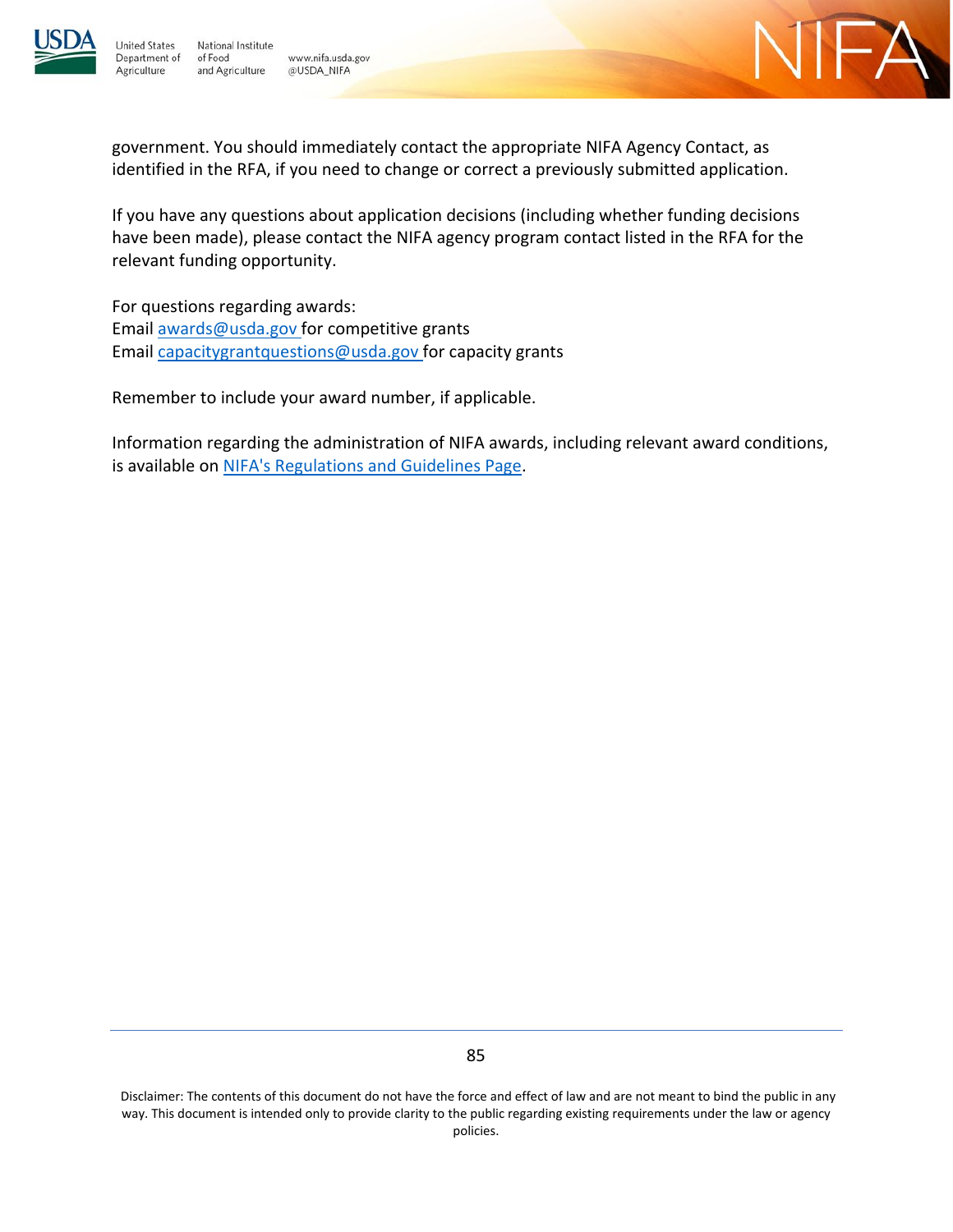

**Jnited States** National Institute Department of of Food Agriculture and Agriculture

www.nifa.usda.gov @USDA\_NIFA



# VII. Appendix

# VII.100 Application Guide Version Change List

## **Summary of Recent Changes**

Changes included in version dated April 2022

Section I:

I.100: Added Acronym List

I.200: Added Glossary of Applicant Resources

I.300: Added Overview of NIFA Grants Process

I.400: Added Grant types and requirements overview

I.500 Added Tips for Grant Applicants subsection

Information on Adobe Acrobat and Grants.gov system compatibility moved to Section II

Section II:

Expanded and updated applicant resources and contact information list

Information on application search moved to Section III

Section III:

III.400: Removed outdated DUNS references

III.400: Added instructions on obtaining and using Universal Entity Identifier (UEI)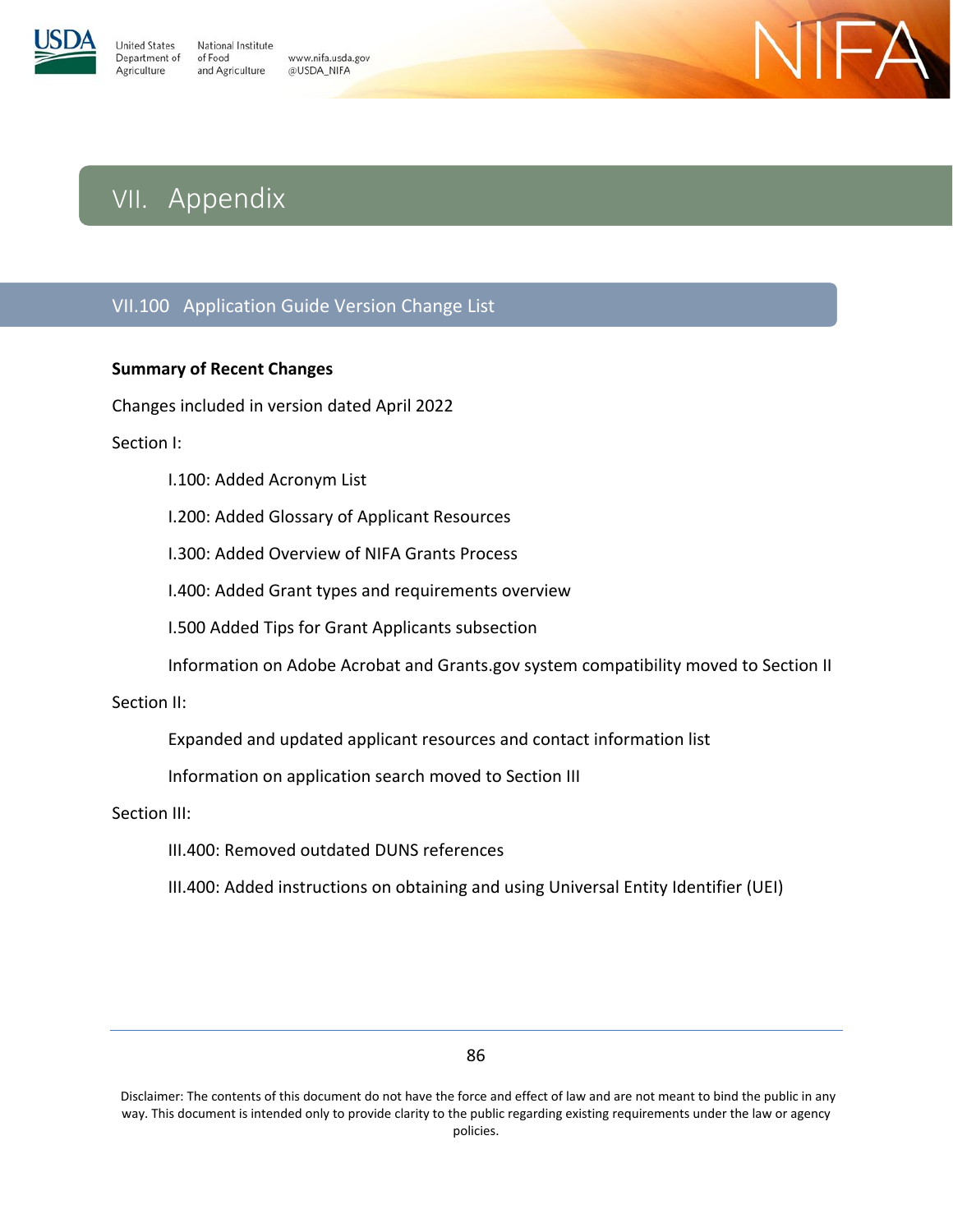

III.500: Expanded instruction section re: Grants.gov registration. Updated information on Login.gov credentialing.

 $\vdash A$ 

Section IV:

Reorganized section.

Moved post-application instructions to Section VI

Section V:

Updated all form instructions to reflect most recent form versions as of April 2022

Removed instructions on FY21 pilot capacity budget process

V.320: Added information and guidance re: Data Management Plan development

Section VI:

VI.100-VI.300: Updated instructions on application tracking and addressing issues with submitted applications

Section VII:

VII.100: Added Application Guide Version Change List

VII.200: Added Frequently Asked Questions list to Appendix

Throughout Guide:

Staff and Agency contact information and hyperlinks have been updated throughout the document

Instructions were revised for readability. Images of form sections removed

Format and design of guide were updated to enhance readability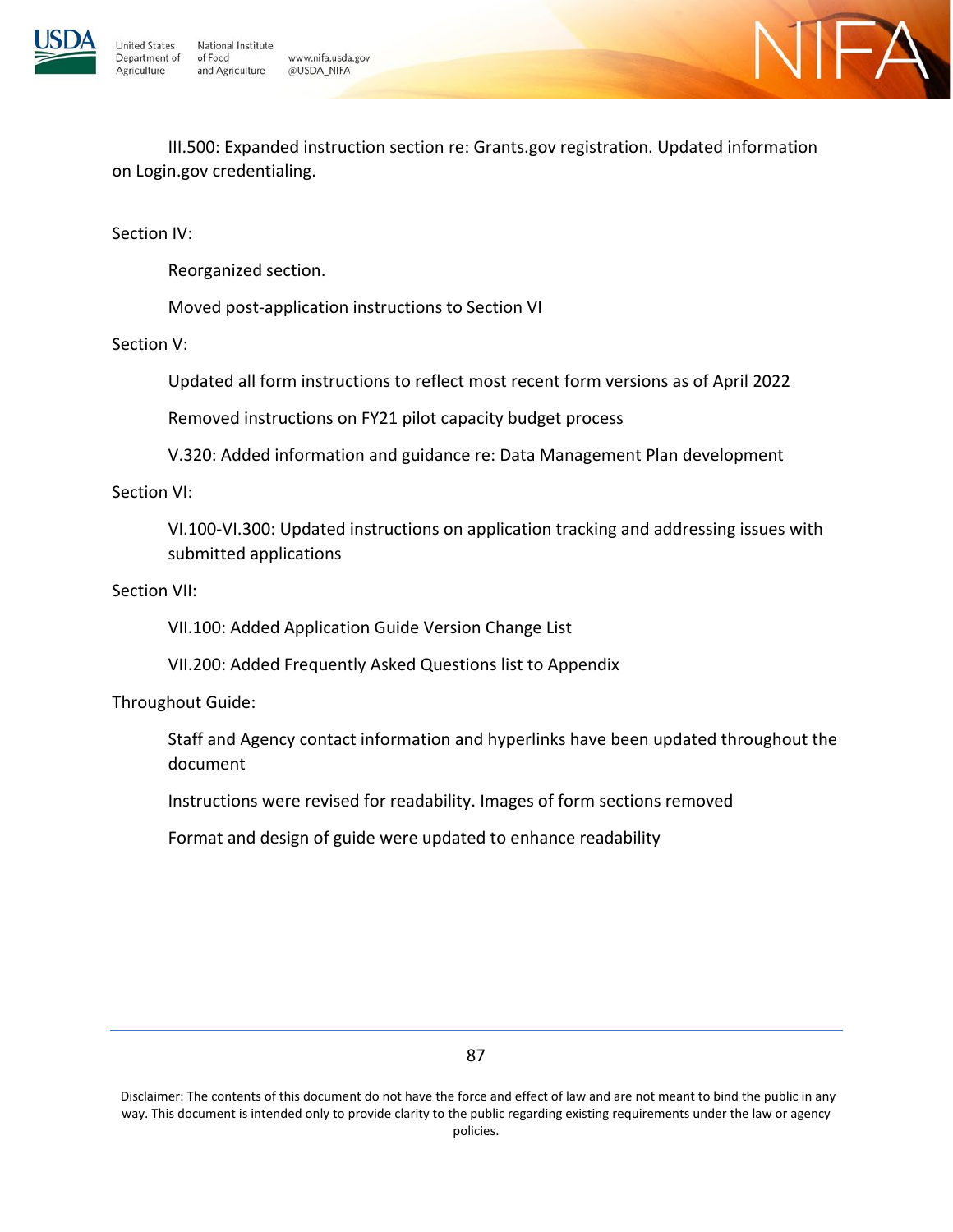

Inited States Department of

Agriculture

National Institute of Food www.nifa.usda.gov and Agriculture @USDA\_NIFA



## VII.200 Frequently Asked Questions

In this Appendix you will find a list of frequently asked questions.

If your question is not included in this FAQ list, and you haven't been able to find additional information in this guide, please contact the appropriate support team from the Contact [Information Section.](#page-8-0)

**Q: How do I know if I am eligible, or if my organization is eligible, to apply for a NIFA grant?**

Eligibility for any NIFA grant program is determined by the authorizing and annual appropriation legislation.

For competitive grants, you can check the "Eligibility" section of the appropriate Request for Applications (RFA) (located in Part III, A).

For Capacity grants and special line-item grants, NIFA notifies eligible grant recipients directly.

#### **Q. Does NIFA accept unsolicited grant applications?**

No. NIFA must comply with the Departmental regulation  $2$  CFR 415.1. As a result, NIFA is to enter into grants and cooperative agreements only after competition and the competitive award process. The regulation includes an exception to this rule for awards to fund unique and innovative unsolicited applications. However, NIFA receives annual appropriations that require the agency to fund very specific areas of agricultural research, education, and extension. Therefore, NIFA does not normally accept or consider unsolicited grant applications for funding.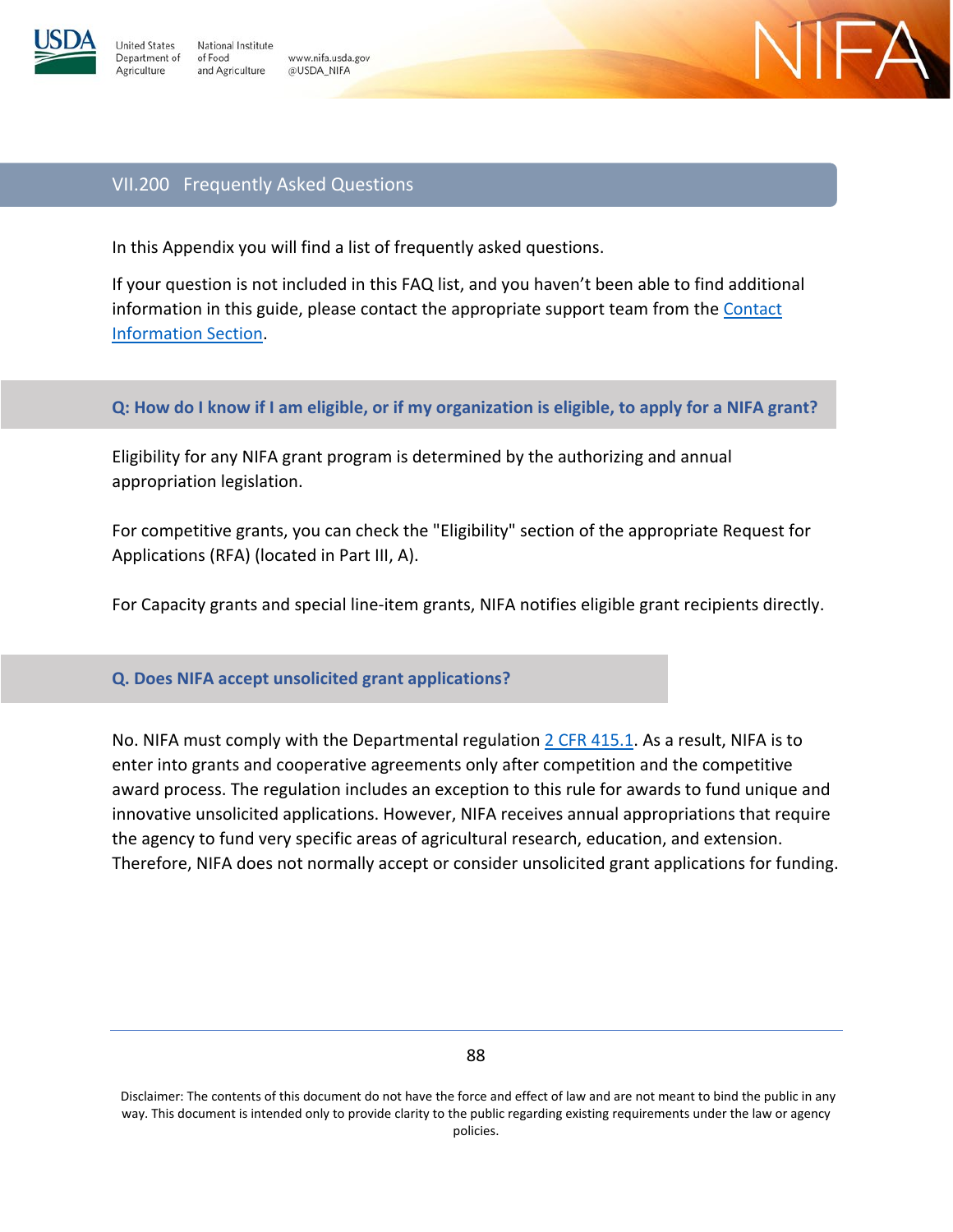

Inited States National Institute Department of of Food and Agriculture Agriculture

www.nifa.usda.gov @USDA\_NIFA



## **Q. What is a Request for Applications (RFA)?**

A request for application (RFA) is a notice that provides potential applicants with detailed information about an opportunity to submit an application for federal financial assistance.

The RFA generally includes the purpose, eligibility, restrictions, focus areas, evaluation criteria, and regulatory information and instructions on how to apply. NIFA's competitive RFAs are posted on [NIFA's RFA List.](https://nifa.usda.gov/rfa-list)

## **Q. What is a funding opportunity announcement? What is a funding opportunity package?**

A funding opportunity announcement is when a federal agency makes known its intentions to award discretionary grants or cooperative agreements, usually as a result of competition for funds.

NIFA posts funding opportunity announcements to Grants.gov, which posts discretionary funding opportunities from a variety of different agencies and provides a platform for grantees to find and apply these opportunities.

A funding opportunity announcement includes a synopsis and a funding opportunity package.

The synopsis provides basic information for the applicant to determine if they want to look at the RFA; it includes information about how to locate the RFA.

The funding opportunity package includes the necessary forms to apply as well as the general instructions for completing the forms. The RFA and the funding opportunity package are used simultaneously in the preparation of an application.

## **Q. How do I know when NIFA publishes a funding opportunity announcement or an RFA?**

In Grants.gov, you can subscribe to receive notifications of when NIFA or other Federal agencies post a funding opportunity announcement or update previously posted funding opportunities.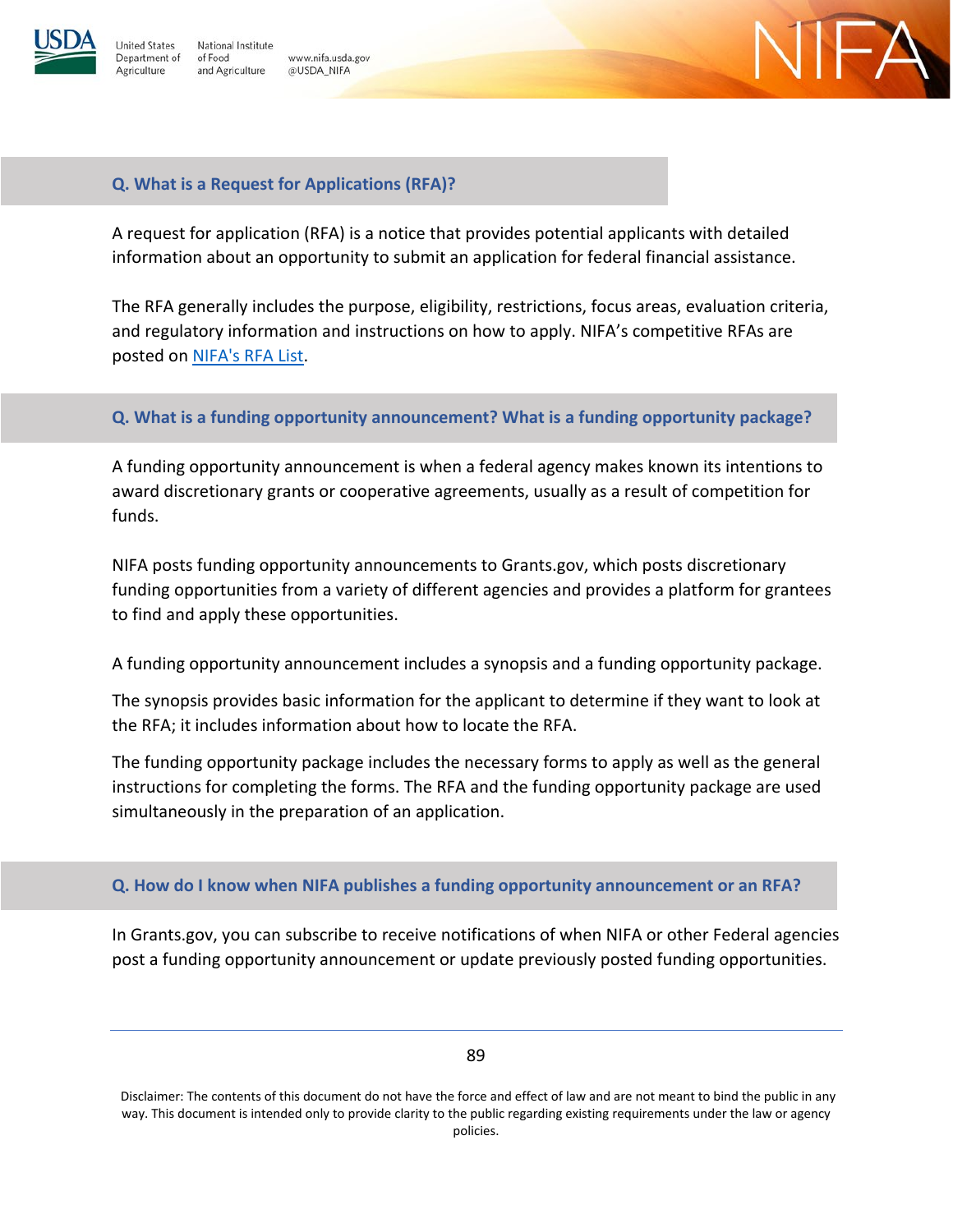

**Inited States** National Institute Department of of Food and Agriculture Agriculture

www.nifa.usda.gov @USDA\_NIFA



You do not need to be a registered user of Grants.gov to sign-up for this service. For more information, visit Manage Subscriptions.

NIFA also uses listservs and its bi-weekly publication, NIFA Update, and may issue a press release to notify potential applicants that a funding opportunity announcement and a RFA is available. In rare instances (e.g., legislatively required), NIFA will publish a funding opportunity announcement or the RFA in the Federal Register; in such instances it is in addition to the Grants.gov postings.

**Q. Where can I get a copy of an RFA and the application forms necessary to apply for a funding opportunity?**

NIFA's competitive RFAs are posted alphabetically on [NIFA's RFA List.](https://nifa.usda.gov/rfa-list) Also included on the page is a link to the RFA search page.

Each RFA includes instructions about how to locate the funding opportunity announcement which contains the funding opportunity package. The funding opportunity package includes the necessary forms to apply as well as the general instructions for completing the forms.

## **Q. Who should I contact if I have a question about a specific RFA?**

Appendix I of the RFA lists the NIFA Agency Contact(s). If you have programmatic questions, contact the Programmatic Contact. If you have an administrative question, contact the Administrative/Business contact.

## **Q. Where can I send comments about a particular RFA to be considered in the development of the RFA for the next fiscal year?**

At the beginning of the RFA there is a section titled Stakeholder Input.

Interested parties should submit written comments in accordance with instructions of that section.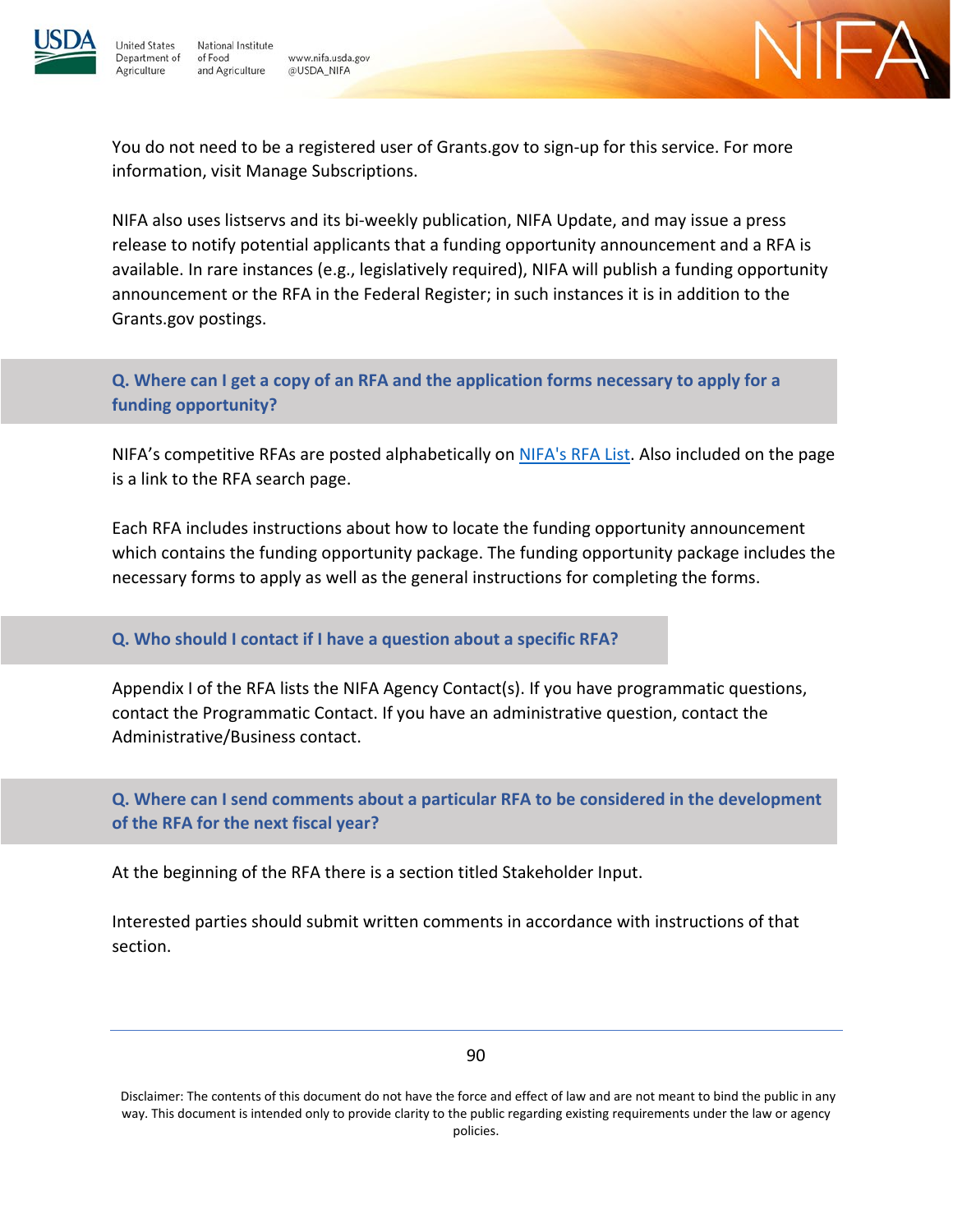

National Institute **Inited States** Department of of Food and Agriculture Agriculture

www.nifa.usda.gov @USDA\_NIFA



**Q. Do I have to register with Grants.gov before submitting an application through Grants.gov?**

Yes. You must be registered with Grants.gov. There is a one-time registration process for Grants.gov, regardless of the Federal agency you may be submitting an application to through Grants.gov.

Information about how to register is included on the Grants.gov registration page. If you are with an institution, we strongly recommend that you reach out to your grants office or grants team to confirm that your institution is registered with Grants.gov.

## **Q. How long does the Grants.gov registration process take?**

The registration process must be completed prior to submission of an application. The following is guidance so you can gauge the amount of time it may take to register.

- Organization applicants with an Employer Identification Number (EIN) should allow 7 business days to complete all registration steps, but additional time may be required for AOR Authorization depending upon the responsiveness of your E-Biz POC.
- Organization applicants applying for an EIN should plan on a minimum of 2 full weeks, but additional time may be required for AOR Authorization depending upon the responsiveness of your E-Biz POC.
- Individual applicants can potentially register in as little as 1 business day.

**Q. Does NIFA require any agency specific registration in addition to the required Grants.gov registration?**

No. NIFA requires no separate registration beyond the Grants.gov registration, and the registrations that are required for a successful Grants.gov registration (e.g., UEI, SAM.gov).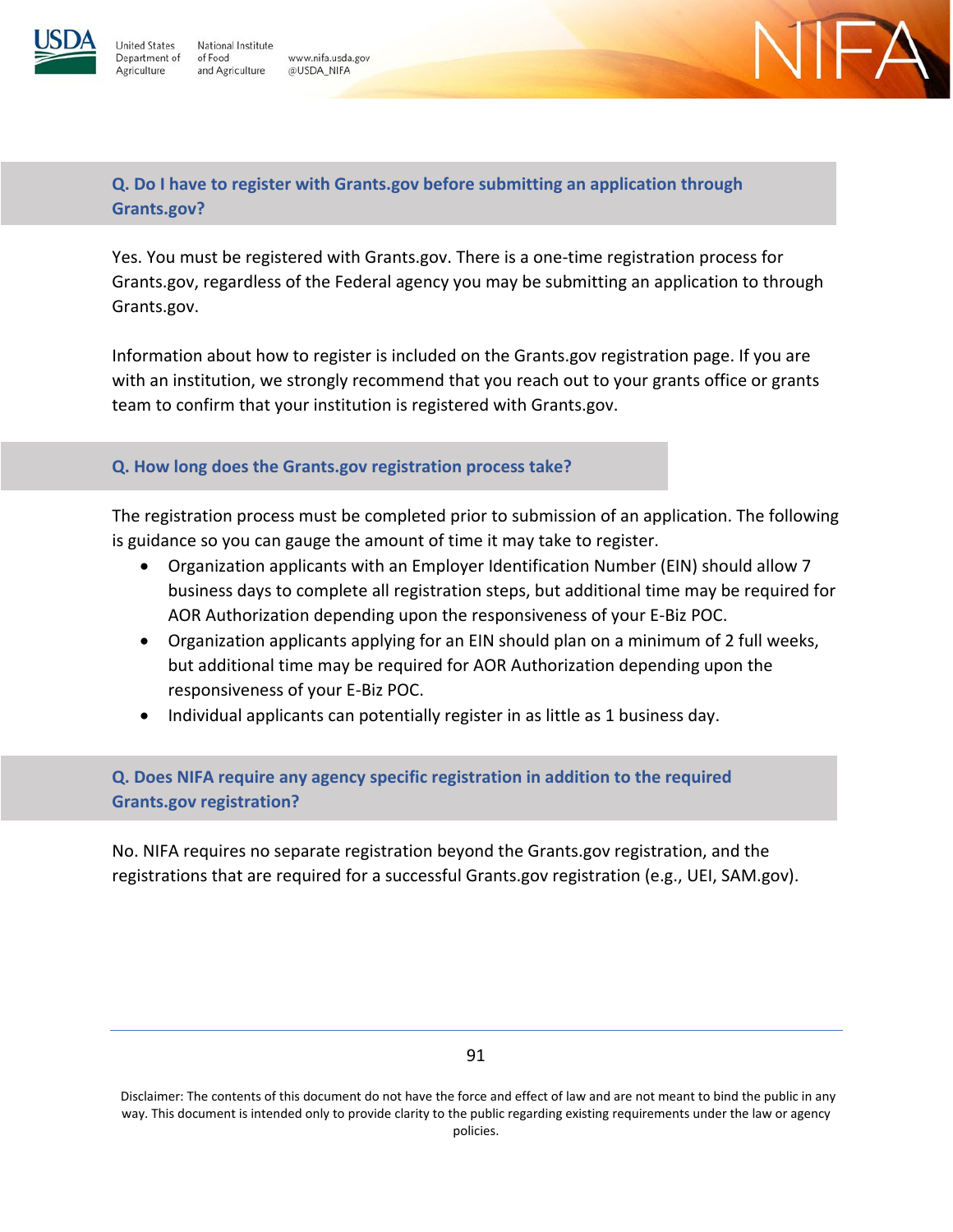

nited States Department of

Agriculture

National Institute of Food www.nifa.usda.gov and Agriculture @USDA\_NIFA



#### **Q. I will be the Project Director on the proposal. Do I need to register with Grants.gov?**

No, unless you are also the person authorized to submit an application on behalf of their organization. This is generally this is not the case if you are part of an institution.

For example, the Project Director for a for-profit company submitting a proposal to the Small Business Innovation Research (SBIR) program may also be the person authorized to submit applications.

#### **Q. What software do I need to apply through Grants.gov?**

Grants.gov requires using Adobe Acrobat Reader for Windows or MAC OS.

To determine if your Adobe Reader or Adobe Acrobat software is compatible with Grants.gov, use the [Grants.gov Adobe Software Compatibility Checker.](https://www.grants.gov/applicants/adobe-software-compatibility.html)

**Q. What process does NIFA use to evaluate proposals submitted for competitive review?**

Using the evaluation criteria specified in the RFA, the proposals are evaluated through a peer review process.

See the [NIFA Peer Review Process for Competitive Grant Applications](https://nifa.usda.gov/resource/nifa-peer-review-process-competitive-grant-applications) page for further details.

#### **Q. What are indirect costs?**

Indirect costs are those costs that are incurred for common or joint objectives and therefore cannot be identified readily and specifically with a particular sponsored project.

Examples of indirect costs include depreciation and use allowances for an organization's building and equipment, operation and maintenance expenses, sponsored projects administration, and departmental administration.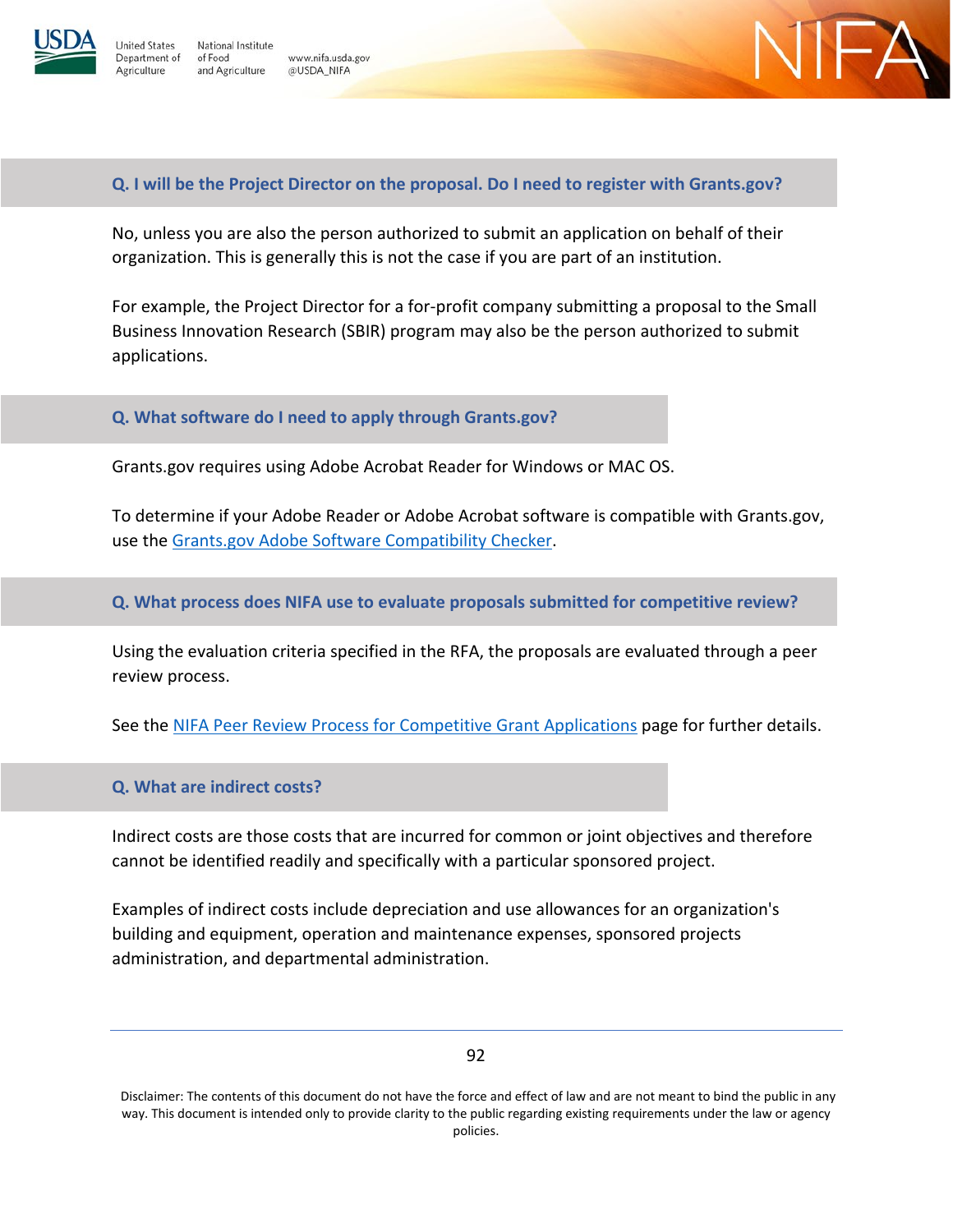

Inited States National Institute Department of of Food www.nifa.usda.gov and Agriculture @USDA\_NIFA Agriculture



## **Q. Can I include indirect costs in my application budget?**

Some competitive financial assistance programs supported by NIFA allow for indirect costs. However, for some of these awards the amount is limited by legislation. The amount of allowable indirect costs will be included in the "Funding Restrictions" section (Part IV) of the RFA. To assist in the understanding of the applicable indirect cost rate under NIFA programs, an indirect cost chart is available on the NIFA web site on the [Indirect Cost Chart.](https://nifa.usda.gov/resource/indirect-cost-chart)

While the chart is available, NIFA applicants are to follow any indirect cost limitation identified in the applicable request for applications (RFA) and comply with any indirect cost limitation identified in an award.

**Q. How do I obtain an indirect cost rate agreement?**

See [NIFA's Indirect Costs Page](https://nifa.usda.gov/indirect-costs) for information.

**Q. Where can I find the information I need to complete and submit a NIFA application via Grants.gov?**

A request for applications (RFA) is a notice that provides potential applicants with detailed information about an opportunity to submit an application for Federal financial assistance.

The notice generally includes the purpose, eligibility, restrictions, focus areas, evaluation criteria, and regulatory information and instructions on how to apply. NIFA's competitive RFAs are posted at [NIFA's RFA List.](https://nifa.usda.gov/rfa-list)

**Q. How do I know if my application has been received by Grants.gov?**

Within 2 days of submitting a grant application, Grants.gov will send you two email messages: • The first email will confirm receipt of the application.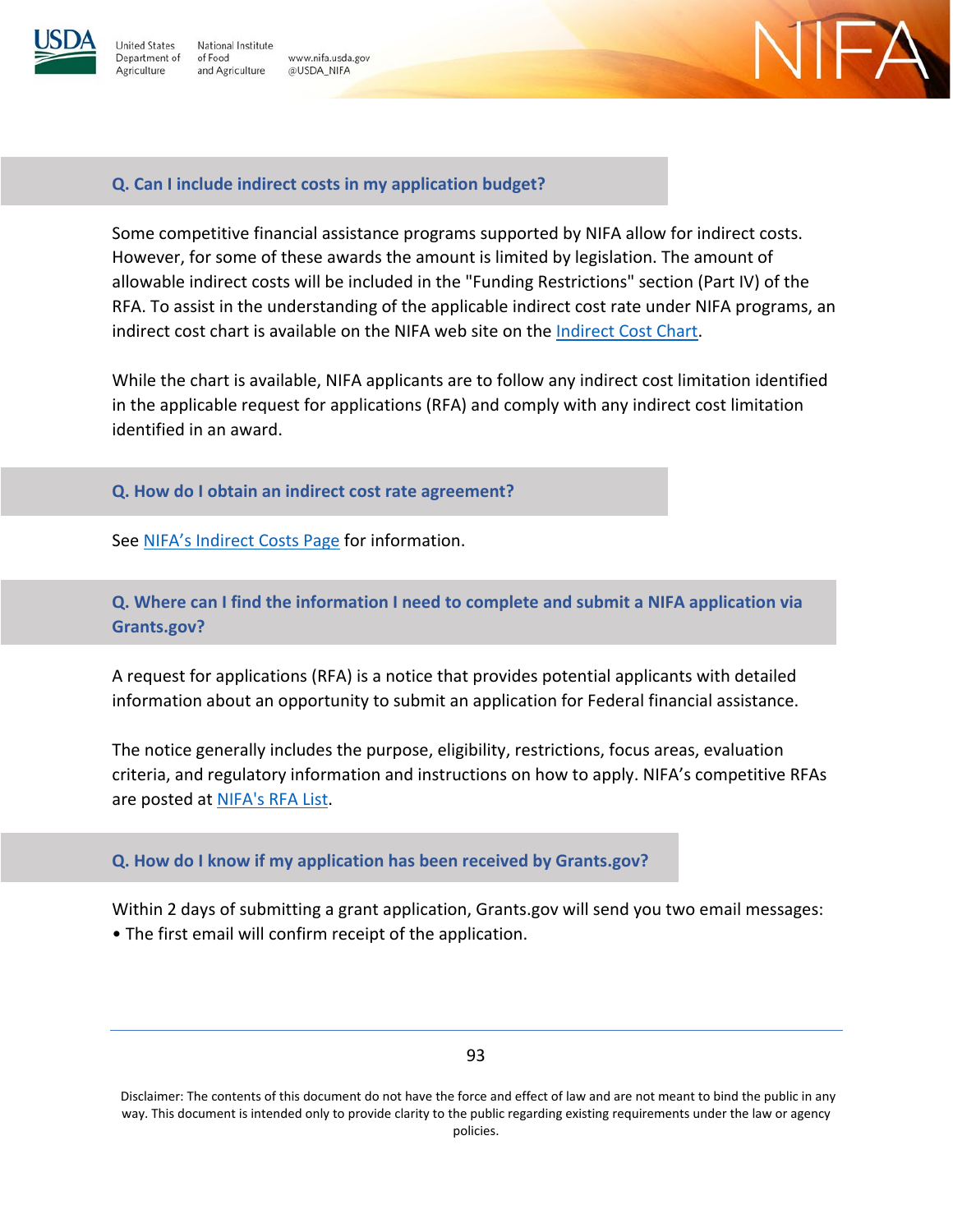

**Jnited States** 

Agriculture

Department of

www.nifa.usda.gov @USDA\_NIFA



• The second email will indicate whether the application has been validated by the system OR has been rejected due to errors.

If the application was successfully validated, Grants.gov will send you a third e-mail notifying you the application has been passed to the agency.

Receipt of the Grants.gov e-mails does not indicate the application has been accepted for review. The Authorized Representative will be notified in up to two subsequent e-mails if the application has been accepted or rejected for program review. If accepted, the application will be assigned a NIFA application number (e.g., 2009-XXXXX). This number should be cited on all future correspondence.

# **Q. If I'm required to submit a Conflict of Interest List with my Grants.gov application package, what format can I use?**

It's important to follow the instructions in the RFA for the correct format of your application and any required attachments. Unless stated otherwise in the RFA, a Conflict of Interest (COI) list is required for each senior/key person included in the R&R Senior/Key Person profile.

Prepare the COI list(s) following the instructions and format below. A suggested template for the COI list is located through [NIFA's Application Support Template Resource.](https://nifa.usda.gov/resource/application-support-templates) Attach a single PDF attachment containing a COI list for each senior/key person included in the R&R Senior/Key Person Profile (i.e., one attachment containing all the COI lists).

For each senior/key person, list alphabetically by last name (and with last name first), the full names of individuals in the following categories and mark each category which applies with an  $^{\prime\prime}$   $x^{\prime\prime}$ .

- All thesis or postdoctoral advisees/advisors
- All co-authors on publications within the past three years, including pending publications and submissions

• All collaborators on projects within the past three years, including current and planned collaborations

<sup>94</sup>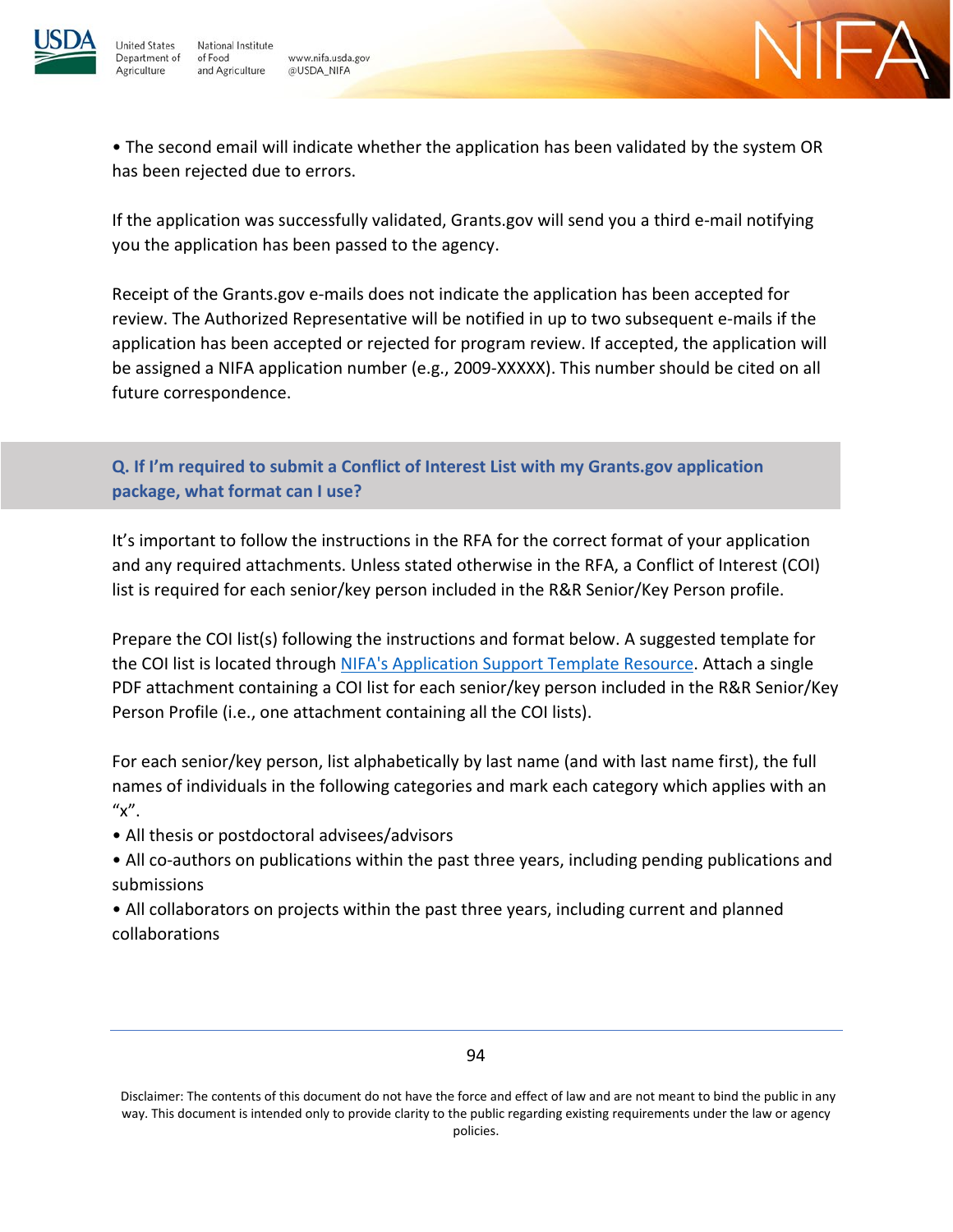

Agriculture

**Jnited States** National Institute Department of of Food and Agriculture

www.nifa.usda.gov @USDA\_NIFA



• All persons in your field with whom you have had a consulting/financial arrangement/other conflict-of-interest in the past three years including receiving compensation of any type (e.g., money, goods or services).

Note: Other individuals working in the applicant's specific area are not in conflict of interest with the applicant unless those individuals fall within one of the listed categories. The program contact must be informed of any additional conflicts of interest that arise after the application is submitted.

**Q. If I'm required to submit Current and Pending Support documentation with my Grants.gov application package what format can I use?**

It's important to follow the instructions in the RFA for the correct format of your application and any attached documents. Unless stated otherwise in the RFA, applicants are encouraged to use the suggested Current and Pending Support Template for each key personnel. The Current and Pending Support information is to be attached as a PDF document to the R&R Senior/Key Person Profile.

**Q. If I'm required to submit a Project Summary/Abstract with my Grants.gov application package what format can I use?**

It's important to follow the instructions in the RFA for the correct format etc. Unless stated otherwise in the RFA, applicants are encouraged to use the suggested Project Summary/ Abstract Template. The Project Summary/Abstract is to be attached as a PDF document to the R&R Other Project Information.

## **Q. How do I ensure that I'm applying to the correct NIFA funding opportunity?**

Field 1 of the Supplemental Information form is prepopulated with the funding opportunity name and number from the funding opportunity package. Check this field to ensure it contains information for the opportunity to which you intend to apply.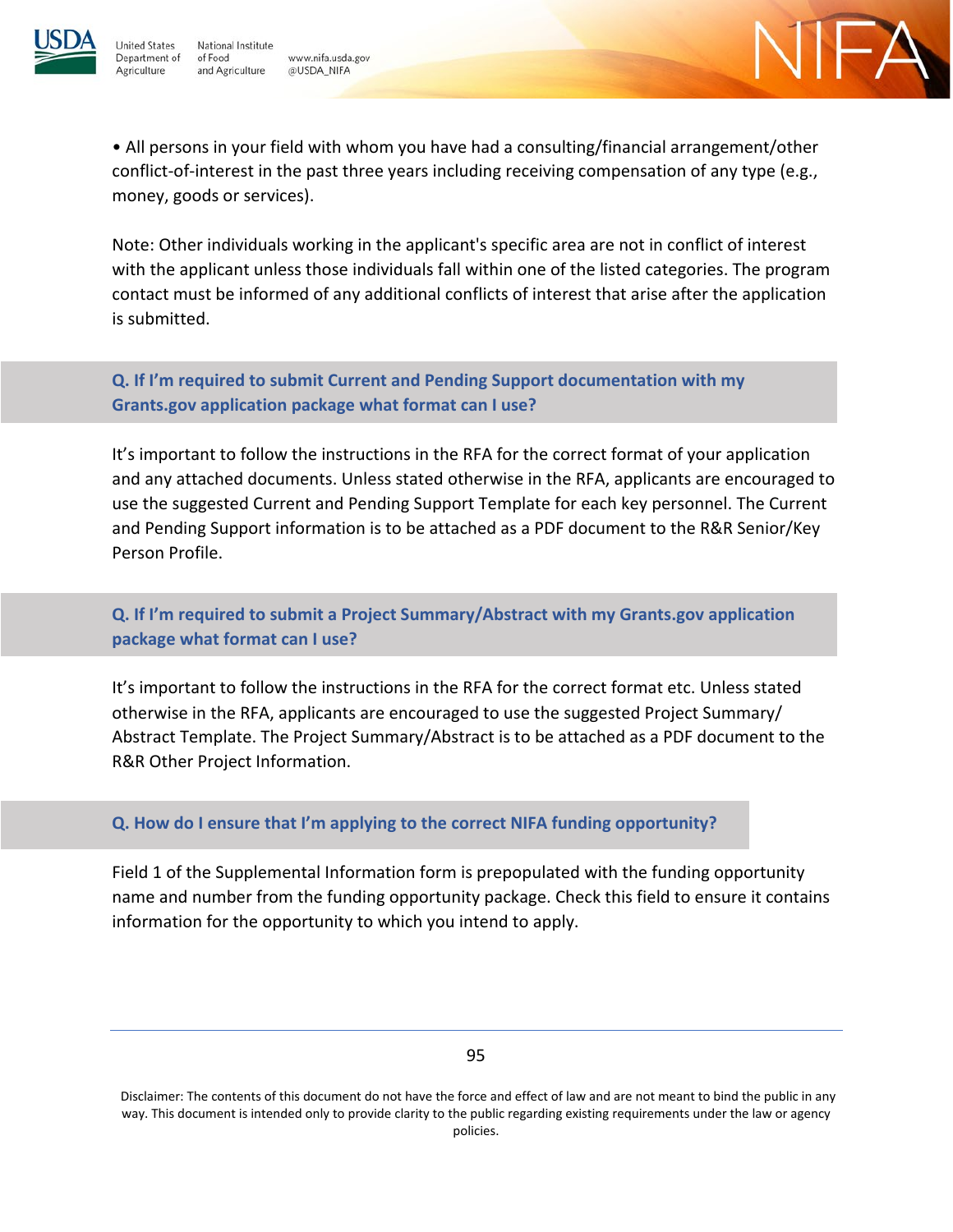

Inited States

Agriculture

National Institute Department of of Food and Agriculture





**Q. There are a number of places where information is to be included in the application as an attachment. What type of attachments will NIFA accept?**

NIFA requires attachments to the application to be in Portable Document Format (PDF); PDF allows applicants to preserve the formatting of their documents.

If you need assistance with Adobe software, Grants.gov has PDF resources available at [Grants.gov's software compatibility](https://www.grants.gov/web/grants/applicants/adobe-software-compatibility.html) page.

## **Q. Will applicants have to put the attachment in PDF format?**

Yes. The applicant is responsible for converting an attachment file to PDF prior to attaching it to the application and submitting it in Grants.gov.

**Q. How does NIFA determine if an application has met the deadline?**

A date and time stamp is attached to the application when you click on the Submit button to electronically send the application to Grants.gov.

The date and time stamp determines whether the application was received by Grants.gov before the deadline which is identified in the applicable RFA. An application submitted or resubmitted after the deadline is late.

For example, if an RFA lists a deadline of 5:00 pm EST, an application is considered on time at 5:00.59 pm EST but would be late at 5:01 pm EST.

## **Q. How do I know my application was received by the deadline date and time?**

After submitting an application to Grants.gov, users will receive the electronic equivalent of a postmark stamp on the application confirmation screen. This contains the date and time the application was received by Grants.gov. Applicants should print out this page for their records.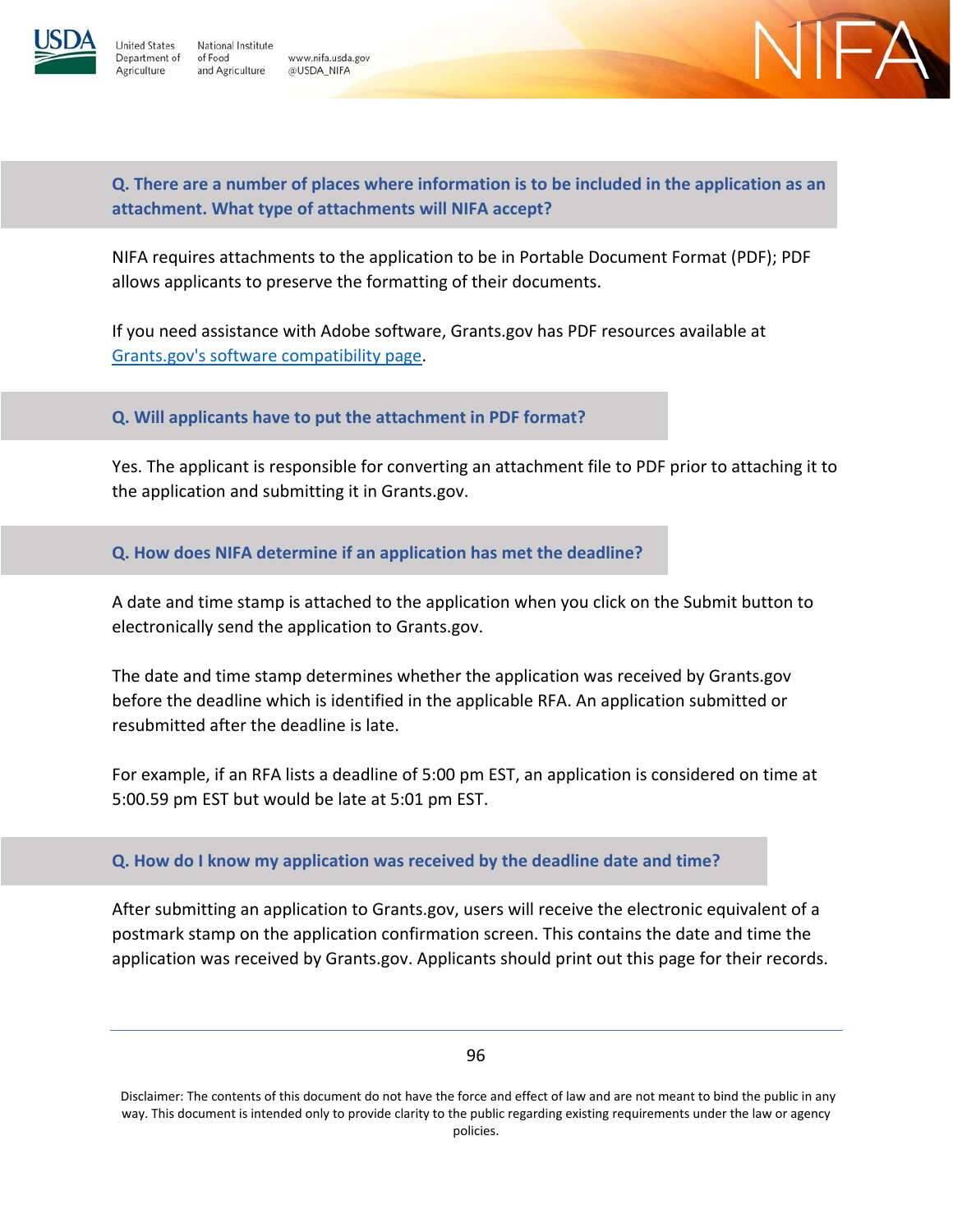

nited States

Agriculture

National Institute Department of of Food www.nifa.usda.gov and Agriculture @USDA\_NIFA



### **Q. When do I need to submit my application?**

Refer to the Request for Applications (RFA) for the established deadline.

#### **Q. What if I experience a technical problem with Grants.gov on a deadline date?**

You are advised to maintain documentation (e.g., case number provided by Grants.gov Customer Support) of the matter and submit the application as soon as is feasibly possible.

If the application is submitted following the deadline, then contact the Agency Contact (Part VII of RFA) and inform you want a late application considered under an extenuating circumstance.

See [NIFA's Late Application Consideration page](https://nifa.usda.gov/resource/late-application-consideration) for further information.

#### **Q. Should I look for an opportunity by entering the CFDA number on Grants.gov?**

From the Grants.gov Search Grants page, you can search for funding opportunities using the CFDA number or the more effective way is using the funding opportunity number. You may also perform basic searches using the opportunity status, funding instrument type, eligibility, etc.

NIFA also has a Search for a Funding Opportunity page where searches may be performed using key word(s), funding opportunity number, CFDA number, etc.

**Q. What is the difference between the checks that Grants.gov performs on the application and those performed by NIFA?**

The Grants.gov system performs a limited check of the application, including a check for completion of all required form fields. Grants.gov will notify you of the outcome of the initial review.